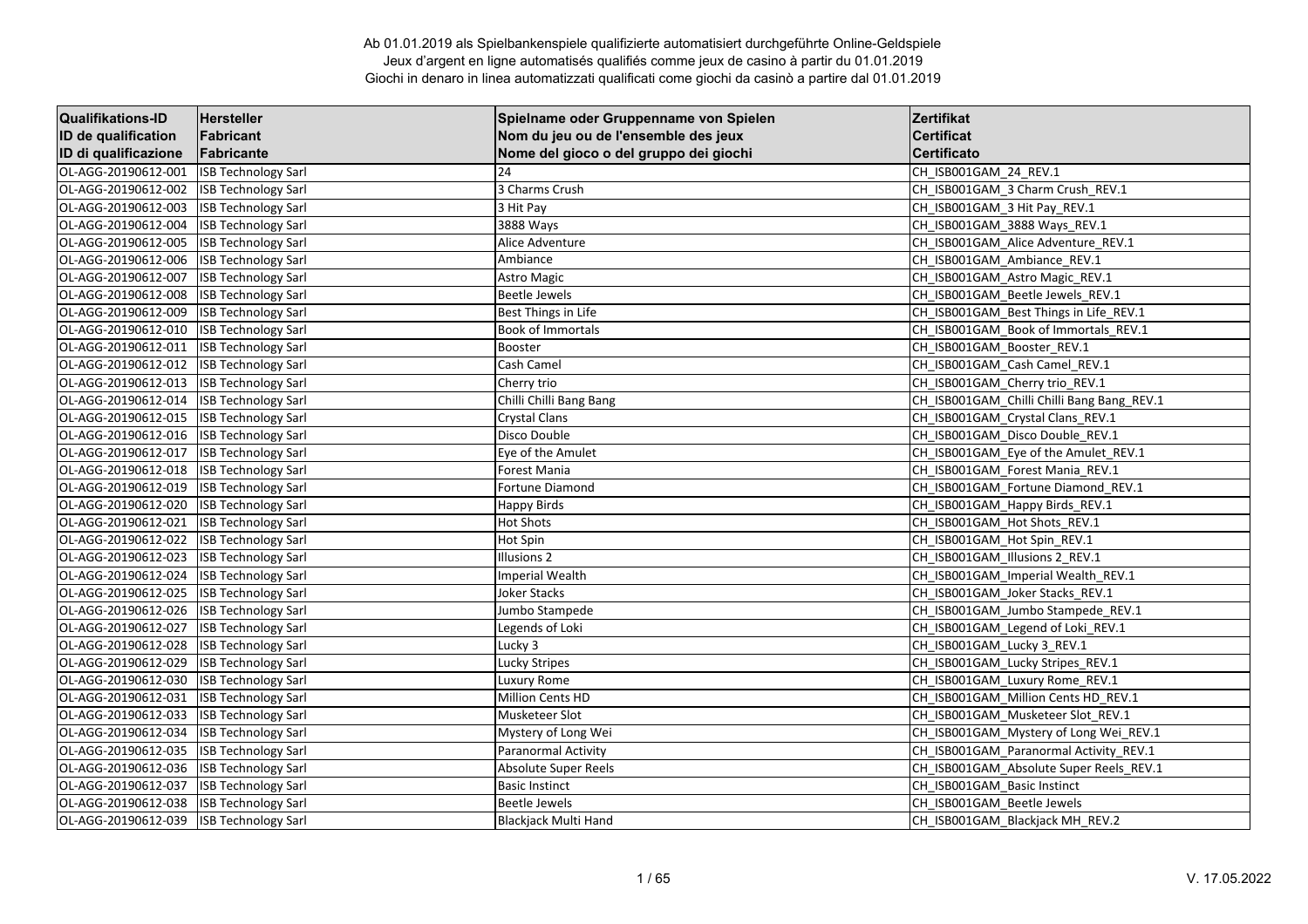| <b>Qualifikations-ID</b> | Hersteller                 | Spielname oder Gruppenname von Spielen | Zertifikat                                  |
|--------------------------|----------------------------|----------------------------------------|---------------------------------------------|
| ID de qualification      | Fabricant                  | Nom du jeu ou de l'ensemble des jeux   | <b>Certificat</b>                           |
| ID di qualificazione     | Fabricante                 | Nome del gioco o del gruppo dei giochi | <b>Certificato</b>                          |
| OL-AGG-20190612-040      | <b>ISB Technology Sarl</b> | <b>Blackjack Multihand VIP</b>         | CH_ISB001GAM_Blackjack MH VIP_REV.2         |
| OL-AGG-20190612-041      | <b>ISB Technology Sarl</b> | <b>Blackjack Single Hand</b>           | CH_ISB001GAM_Blackjack SH_REV.2             |
| OL-AGG-20190612-042      | <b>ISB Technology Sarl</b> | <b>Blackjack Single Hand VIP</b>       | CH_ISB001GAM_Blackjack SH VIP_REV.2         |
| OL-AGG-20190612-043      | <b>ISB Technology Sarl</b> | Diamond Wild                           | CH ISB001GAM Diamond Wild REV.1             |
| OL-AGG-20190612-044      | <b>ISB Technology Sarl</b> | Jackpot Rango                          | CH ISB001GAM Jackpot Rango REV.1            |
| OL-AGG-20190612-045      | <b>ISB Technology Sarl</b> | Lucky Clover                           | CH_ISB001GAM_Lucky Clover_REV.1             |
| OL-AGG-20190612-046      | <b>ISB Technology Sarl</b> | Lucky Lady                             | CH ISB001GAM Lucky Lady REV.1               |
| OL-AGG-20190612-047      | <b>ISB Technology Sarl</b> | Lucky Leprechaun                       | CH ISB001GAM Lucky Leprechaun REV.1         |
| OL-AGG-20190612-048      | <b>ISB Technology Sarl</b> | Mona Lisa Jewels                       | CH ISB001GAM Mona Lisa Jewels REV.1         |
| OL-AGG-20190612-049      | <b>ISB Technology Sarl</b> | Pearl of the Orient                    | CH ISB001GAM Pearl of the Orient REV.1      |
| OL-AGG-20190612-050      | <b>ISB Technology Sarl</b> | Pinata Fiesta                          | CH_ISB001GAM_Pinata Fiesta_REV.1            |
| OL-AGG-20190612-051      | <b>ISB Technology Sarl</b> | Platoon Wild Progressive               | CH ISB001GAM Platoon Wild Progressive REV.1 |
| OL-AGG-20190612-052      | <b>ISB Technology Sarl</b> | Rambo                                  | CH ISB001GAM Rambo REV.1                    |
| OL-AGG-20190612-053      | <b>ISB Technology Sarl</b> | Red Dragon Wild                        | CH ISB001GAM Red Dragon Wild REV.1          |
| OL-AGG-20190612-054      | <b>ISB Technology Sarl</b> | Royal Cash                             | CH ISB001GAM Royal Cash REV.1               |
| OL-AGG-20190612-055      | <b>ISB Technology Sarl</b> | Scrolls of Ra                          | CH_ISB001GAM_Scrolls of Ra_REV.1            |
| OL-AGG-20190612-056      | <b>ISB Technology Sarl</b> | Shaolin Spin                           | CH_ISB001GAM_Shaolin Spin_REV.1             |
| OL-AGG-20190612-057      | <b>ISB Technology Sarl</b> | Spin Or Reels HD                       | CH_ISB001GAM_Spin Or Reels HD_REV.1         |
| OL-AGG-20190612-058      | <b>ISB Technology Sarl</b> | Stacks O'Gold                          | CH_ISB001GAM_Stacks O Gold_REV.1            |
| OL-AGG-20190612-059      | <b>ISB Technology Sarl</b> | <b>Super Diamond Wild</b>              | CH ISB001GAM Super Diamond Wild REV.1       |
| OL-AGG-20190612-060      | <b>ISB Technology Sarl</b> | Super Fast Hot Hot                     | CH_ISB001GAM_Super Fast Hot Hot_REV.1       |
| OL-AGG-20190612-062      | <b>ISB Technology Sarl</b> | Super Lucky Reels                      | CH_ISB001GAM_Super Lucky Reels_REV.1        |
| OL-AGG-20190612-063      | <b>ISB Technology Sarl</b> | Super Multitimes Progressive HD        | CH ISB001GAM SMTP HD REV.1                  |
| OL-AGG-20190612-064      | <b>ISB Technology Sarl</b> | The Dalai Panda                        | CH_ISB001GAM_The Dalai Panda_REV.1          |
| OL-AGG-20190612-065      | <b>ISB Technology Sarl</b> | The Fortune Pig                        | CH_ISB001GAM_The Fortune Pig_REV.1          |
| OL-AGG-20190612-066      | <b>ISB Technology Sarl</b> | The King                               | CH_ISB001GAM_The King_REV.1                 |
| OL-AGG-20190612-067      | <b>ISB Technology Sarl</b> | The Love Guru                          | CH_ISB001GAM_The Love Guru_REV.1            |
| OL-AGG-20190612-068      | <b>ISB Technology Sarl</b> | The Nutcracker                         | CH_ISB001GAM_The Nutcracker_REV.1           |
| OL-AGG-20190612-069      | <b>ISB Technology Sarl</b> | The Ruby                               | CH_ISB001GAM_The Ruby_REV.1                 |
| OL-AGG-20190612-071      | <b>ISB Technology Sarl</b> | <b>Ultimate super Reels</b>            | CH ISB001GAM Ultimate super Reels REV.1     |
| OL-AGG-20190612-072      | Paf Consulting Abp         | Cash & Carry: Shopping Spree           | MO-567-PA1-19-02 A                          |
| OL-AGG-20190612-073      | Paf Consulting Abp         | Casino Island Deluxe                   | MO-567-PA1-19-02 B                          |
| OL-AGG-20190612-074      | Paf Consulting Abp         | Fisherman's Jackpot                    | MO-567-PA1-19-02 C                          |
| OL-AGG-20190612-075      | Paf Consulting Abp         | Golden Joker                           | MO-567-PA1-19-02 G                          |
| OL-AGG-20190612-076      | Paf Consulting Abp         | Golden Rabbit                          | MO-567-PA1-19-02 F                          |
| OL-AGG-20190612-077      | Paf Consulting Abp         | Hunter's Inn                           | MO-567-PA1-19-02 H                          |
| OL-AGG-20190612-078      | <b>Paf Consulting Abp</b>  | King Vegas                             | MO-567-PA1-19-02_D                          |
| OL-AGG-20190612-079      | Paf Consulting Abp         | Thunderbar                             | MO-567-PA1-19-02 E                          |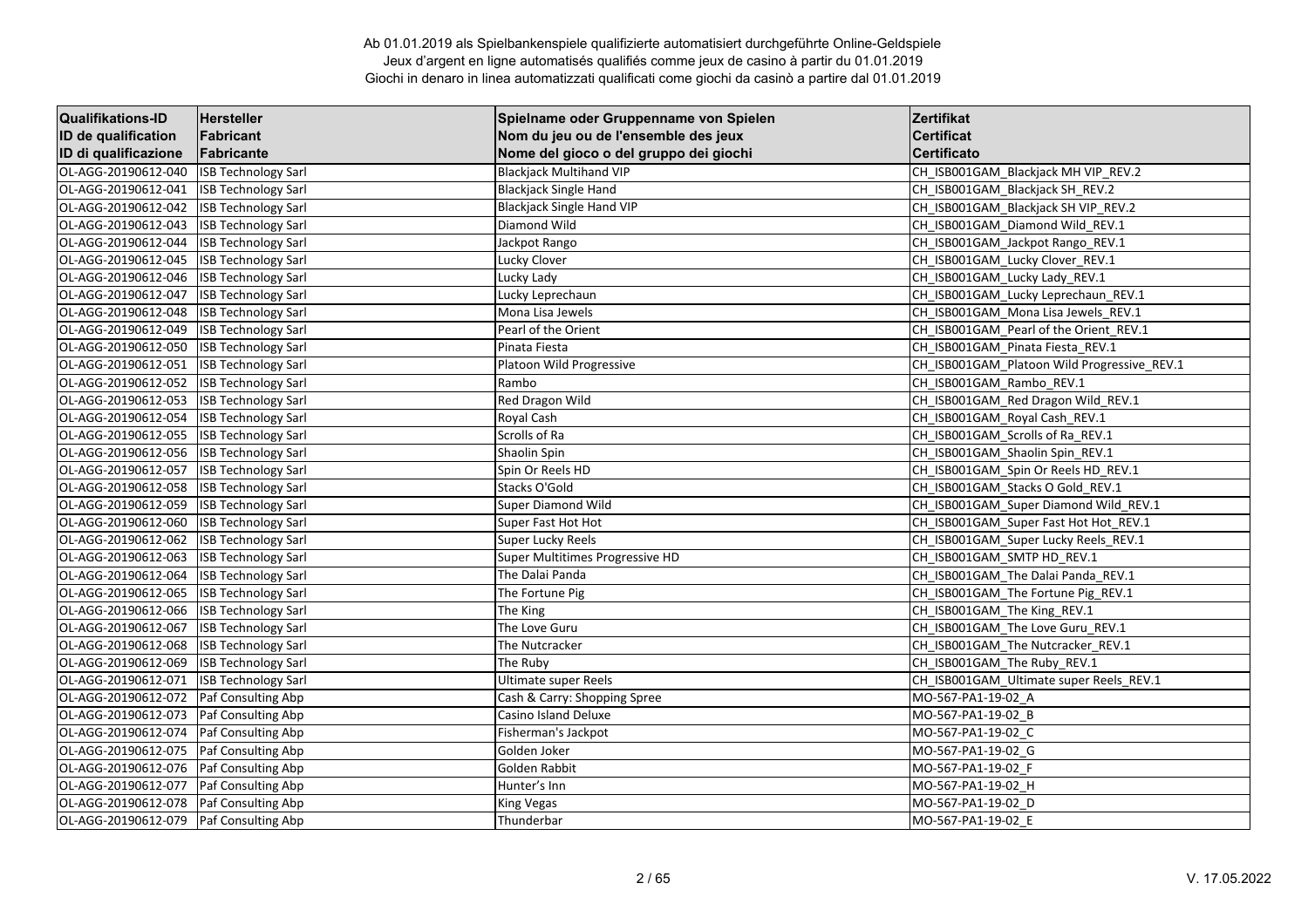| <b>Qualifikations-ID</b> | <b>Hersteller</b>         | Spielname oder Gruppenname von Spielen | Zertifikat          |
|--------------------------|---------------------------|----------------------------------------|---------------------|
| ID de qualification      | Fabricant                 | Nom du jeu ou de l'ensemble des jeux   | <b>Certificat</b>   |
| ID di qualificazione     | Fabricante                | Nome del gioco o del gruppo dei giochi | <b>Certificato</b>  |
| OL-AGG-20190612-080      | Playtech Software Limited | 3 Card Brag                            | MO-567-PTC-19-01 A  |
| OL-AGG-20190612-081      | Playtech Software Limited | Age of the Gods                        | MO-567-PTC-19-01 B  |
| OL-AGG-20190612-082      | Playtech Software Limited | Age of the Gods: Fate Sisters          | MO-567-PTC-19-01 C  |
| OL-AGG-20190612-083      | Playtech Software Limited | Age of the Gods: Furious Four          | MO-567-PTC-19-01 D  |
| OL-AGG-20190612-084      | Playtech Software Limited | Age of the Gods: God of Storms         | MO-567-PTC-19-01 E  |
| OL-AGG-20190612-085      | Playtech Software Limited | Age of the Gods: King of Olympus       | MO-567-PTC-19-01 F  |
| OL-AGG-20190612-086      | Playtech Software Limited | Age of the Gods: Medusa & Monsters     | MO-567-PTC-19-01 G  |
| OL-AGG-20190612-087      | Playtech Software Limited | Age of the Gods: Prince of Olympus     | MO-567-PTC-19-01 H  |
| OL-AGG-20190612-088      | Playtech Software Limited | Age of the Gods: Roulette              | MO-567-PTC-19-01_I  |
| OL-AGG-20190612-089      | Playtech Software Limited | Age of the Gods: Ruler of the Sky      | MO-567-PTC-19-01 J  |
| OL-AGG-20190612-090      | Playtech Software Limited | All Bets Blackjack                     | MO-567-PTC-19-01_K  |
| OL-AGG-20190612-091      | Playtech Software Limited | Anaconda Wild                          | MO-567-PTC-19-01 L  |
| OL-AGG-20190612-092      | Playtech Software Limited | Batman & The Batgirl Bonanza           | MO-567-PTC-19-01 N  |
| OL-AGG-20190612-093      | Playtech Software Limited | Batman & the Catwoman Cash             | MO-567-PTC-19-01 M  |
| OL-AGG-20190612-094      | Playtech Software Limited | <b>Batman Begins</b>                   | MO-567-PTC-19-01 O  |
| OL-AGG-20190612-095      | Playtech Software Limited | Batman v Superman Dawn of Justice      | MO-567-PTC-19-01 P  |
| OL-AGG-20190612-096      | Playtech Software Limited | Berry Berry Bonanza                    | MO-567-PTC-19-01 Q  |
| OL-AGG-20190612-097      | Playtech Software Limited | <b>Buffalo Blitz</b>                   | MO-567-PTC-19-01 R  |
| OL-AGG-20190612-098      | Playtech Software Limited | Caribbean Stud Poker                   | MO-567-PTC-19-01 S  |
| OL-AGG-20190612-099      | Playtech Software Limited | Casino Hold'Em                         | MO-567-PTC-19-01 T  |
| OL-AGG-20190612-100      | Playtech Software Limited | Diamond Bet Roulette                   | MO-567-PTC-19-01_U  |
| OL-AGG-20190612-101      | Playtech Software Limited | <b>Dragon Champions</b>                | MO-567-PTC-19-01_V  |
| OL-AGG-20190612-102      | Playtech Software Limited | Epic Ape                               | MO-567-PTC-19-01 W  |
| OL-AGG-20190612-103      | Playtech Software Limited | Frankie Dettori Sporting Legends       | MO-567-PTC-19-01 X  |
| OL-AGG-20190612-104      | Playtech Software Limited | Free Chip Blackjack                    | MO-567-PTC-19-01 Y  |
| OL-AGG-20190612-105      | Playtech Software Limited | Gaelic Luck                            | MO-567-PTC-19-01 Z  |
| OL-AGG-20190612-106      | Playtech Software Limited | <b>Galactic Streak</b>                 | MO-567-PTC-19-01 AA |
| OL-AGG-20190612-107      | Playtech Software Limited | <b>Gem Heat</b>                        | MO-567-PTC-19-01_AB |
| OL-AGG-20190612-108      | Playtech Software Limited | Gladiator Jackpot                      | MO-567-PTC-19-01 AC |
| OL-AGG-20190612-109      | Playtech Software Limited | Gladiator Road to Rome                 | MO-567-PTC-19-01 AD |
| OL-AGG-20190612-110      | Playtech Software Limited | Grease                                 | MO-567-PTC-19-01_AE |
| OL-AGG-20190612-111      | Playtech Software Limited | <b>Great Blue</b>                      | MO-567-PTC-19-01 AF |
| OL-AGG-20190612-112      | Playtech Software Limited | <b>Halloween Fortune</b>               | MO-567-PTC-19-01 AG |
| OL-AGG-20190612-113      | Playtech Software Limited | Heads Up Hold'Em                       | MO-567-PTC-19-01_AH |
| OL-AGG-20190612-114      | Playtech Software Limited | Hologram Wilds                         | MO-567-PTC-19-01_AI |
| OL-AGG-20190612-115      | Playtech Software Limited | <b>Hot Gems</b>                        | MO-567-PTC-19-01_AJ |
| OL-AGG-20190612-116      | Playtech Software Limited | Jackpot Bells                          | MO-567-PTC-19-01 AK |
| OL-AGG-20190612-117      | Playtech Software Limited | Jacks or Better Multi-Hand             | MO-567-PTC-19-01 AL |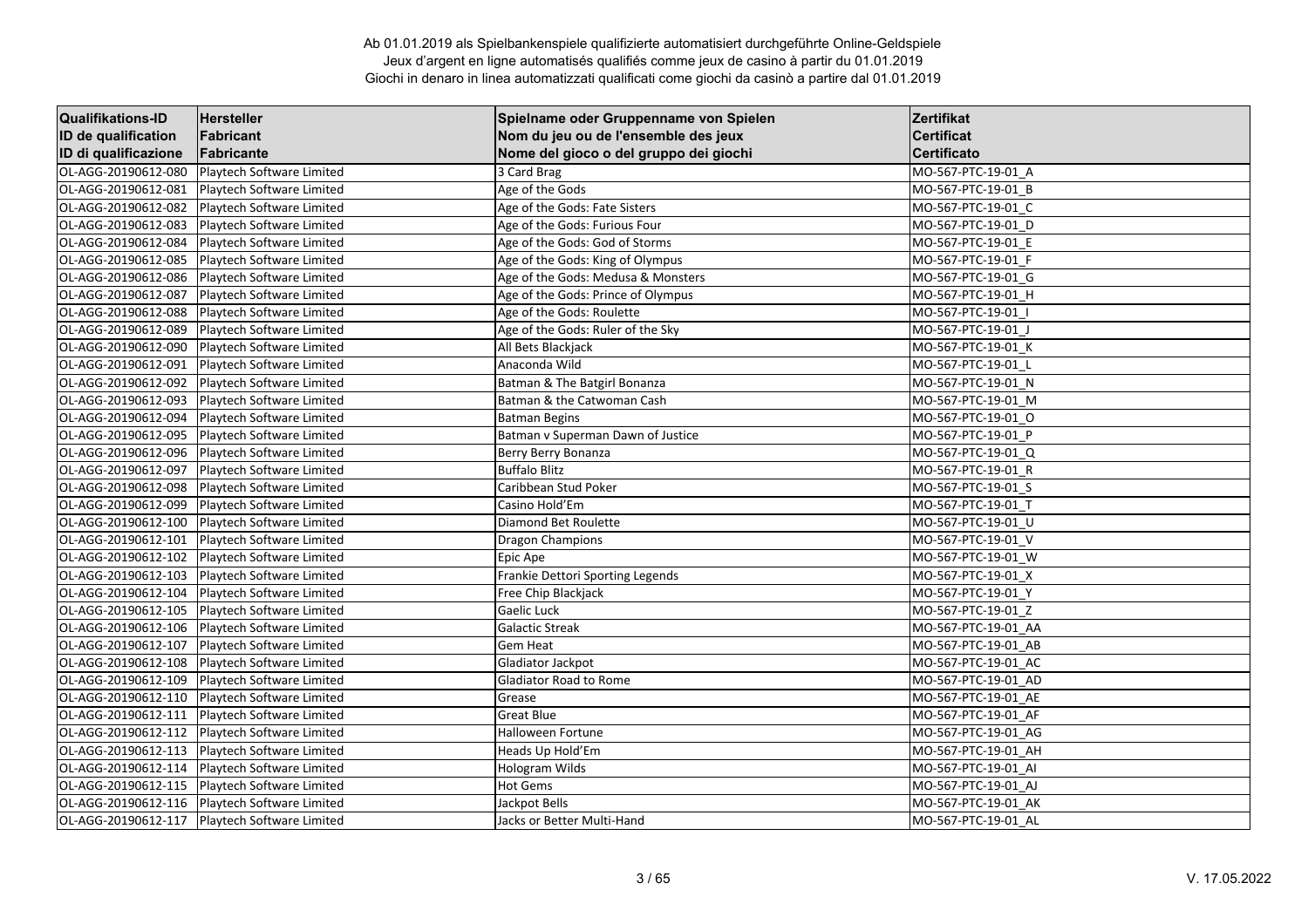| <b>Qualifikations-ID</b> | Hersteller                | Spielname oder Gruppenname von Spielen | Zertifikat          |
|--------------------------|---------------------------|----------------------------------------|---------------------|
| ID de qualification      | Fabricant                 | Nom du jeu ou de l'ensemble des jeux   | <b>Certificat</b>   |
| ID di qualificazione     | Fabricante                | Nome del gioco o del gruppo dei giochi | <b>Certificato</b>  |
| OL-AGG-20190612-118      | Playtech Software Limited | Jungle Giants                          | MO-567-PTC-19-01 AM |
| OL-AGG-20190612-119      | Playtech Software Limited | Justice League                         | MO-567-PTC-19-01 AN |
| OL-AGG-20190612-120      | Playtech Software Limited | Land of Gold                           | MO-567-PTC-19-01 AO |
| OL-AGG-20190612-121      | Red Tiger Gaming Ltd.     | Arcade Bomb                            | 3s.19.191 CH.R1     |
| OL-AGG-20190612-122      | Red Tiger Gaming Ltd.     | Cinderella's Ball                      | 3s.19.193 CH.R1     |
| OL-AGG-20190612-123      | Red Tiger Gaming Ltd.     | Crazy Genie                            | 3s.19.195_CH.R1     |
| OL-AGG-20190612-124      | Red Tiger Gaming Ltd.     | Devil's Number                         | 3s.19.197 CH.R1     |
| OL-AGG-20190612-125      | Red Tiger Gaming Ltd.     | Dragon's Fire                          | 3s.19.199 CH.R1     |
| OL-AGG-20190612-126      | Red Tiger Gaming Ltd.     | Dragon's Luck                          | 3s.19.201_CH.R1     |
| OL-AGG-20190612-127      | Red Tiger Gaming Ltd.     | Dragon's Luck Stacks                   | 3s.19.203_CH.R1     |
| OL-AGG-20190612-128      | Red Tiger Gaming Ltd.     | FiveStar                               | 3s.19.205_CH.R1     |
| OL-AGG-20190612-129      | Red Tiger Gaming Ltd.     | Gems Gone Wild                         | 3s.19.207_CH.R1     |
| OL-AGG-20190612-130      | Red Tiger Gaming Ltd.     | Jack in a Pot                          | 3s.19.209 CH.R1     |
| OL-AGG-20190612-131      | Red Tiger Gaming Ltd.     | Lucky Wizard                           | 3s.19.211 CH.R1     |
| OL-AGG-20190612-132      | Red Tiger Gaming Ltd.     | Mayan Gods                             | 3s.19.213 CH.R1     |
| OL-AGG-20190612-133      | Red Tiger Gaming Ltd.     | <b>Mystery Reels</b>                   | 3s.19.215_CH.R1     |
| OL-AGG-20190612-134      | Red Tiger Gaming Ltd.     | Mystery Reels Mega Ways                | 3s.19.217 CH.R1     |
| OL-AGG-20190612-135      | Red Tiger Gaming Ltd.     | Ninja Ways                             | 3s.19.219 CH.R1     |
| OL-AGG-20190612-136      | Red Tiger Gaming Ltd.     | Persian Fortune                        | 3s.19.221 CH.R1     |
| OL-AGG-20190612-137      | Red Tiger Gaming Ltd.     | <b>Piggy Pirates</b>                   | 3s.19.223_CH.R1     |
| OL-AGG-20190612-138      | Red Tiger Gaming Ltd.     | Pirates' Plenty                        | 3s.19.225_CH.R1     |
| OL-AGG-20190612-139      | Red Tiger Gaming Ltd.     | Ra's Legend                            | 3s.19.227 CH.R1     |
| OL-AGG-20190612-140      | Red Tiger Gaming Ltd.     | <b>Reel Heist</b>                      | 3s.19.229 CH.R1     |
| OL-AGG-20190612-141      | Red Tiger Gaming Ltd.     | Snow Wild and the 7 Features           | 3s.19.231 CH.R1     |
| OL-AGG-20190612-142      | Red Tiger Gaming Ltd.     | Spin Town                              | 3s.19.233_CH.R1     |
| OL-AGG-20190612-143      | Red Tiger Gaming Ltd.     | The Greatest Train Robbery             | 3s.19.235_CH.R1     |
| OL-AGG-20190612-144      | Red Tiger Gaming Ltd.     | Thor's Lightning                       | 3s.19.237 CH.R1     |
| OL-AGG-20190612-145      | Red Tiger Gaming Ltd.     | <b>Three Musketeers</b>                | 3s.19.239 CH.R1     |
| OL-AGG-20190612-146      | Red Tiger Gaming Ltd.     | <b>Tiki Fruits</b>                     | 3s.19.241 CH.R1     |
| OL-AGG-20190612-147      | Red Tiger Gaming Ltd.     | Totem Lightning                        | 3s.19.243_CH.R1     |
| OL-AGG-20190612-148      | Red Tiger Gaming Ltd.     | Totem Lightning Power Reels            | 3s.19.245_CH.R1     |
| OL-AGG-20190612-149      | Red Tiger Gaming Ltd.     | <b>Treasure Mine</b>                   | 3s.19.247 CH.R1     |
| OL-AGG-20190612-150      | Red Tiger Gaming Ltd.     | Wild Wild Chest                        | 3s.19.249 CH.R1     |
| OL-AGG-20190625-001      | Derivco (Pty) Ltd         | Age of Discovery                       | 90802PNLSWIZ R01    |
| OL-AGG-20190625-002      | Derivco (Pty) Ltd         | Agent Jane Blonde                      | 90848PNLSWIZ_R01    |
| OL-AGG-20190625-003      | Derivco (Pty) Ltd         | Ariana                                 | 90849PNLSWIZ_R01    |
| OL-AGG-20190625-004      | Derivco (Pty) Ltd         | Avalon                                 | 90850PNLSWIZ_R01    |
| OL-AGG-20190625-005      | Derivco (Pty) Ltd         | Bar Bar Black Sheep - 5 Reel           | 90851PNLSWIZ R01    |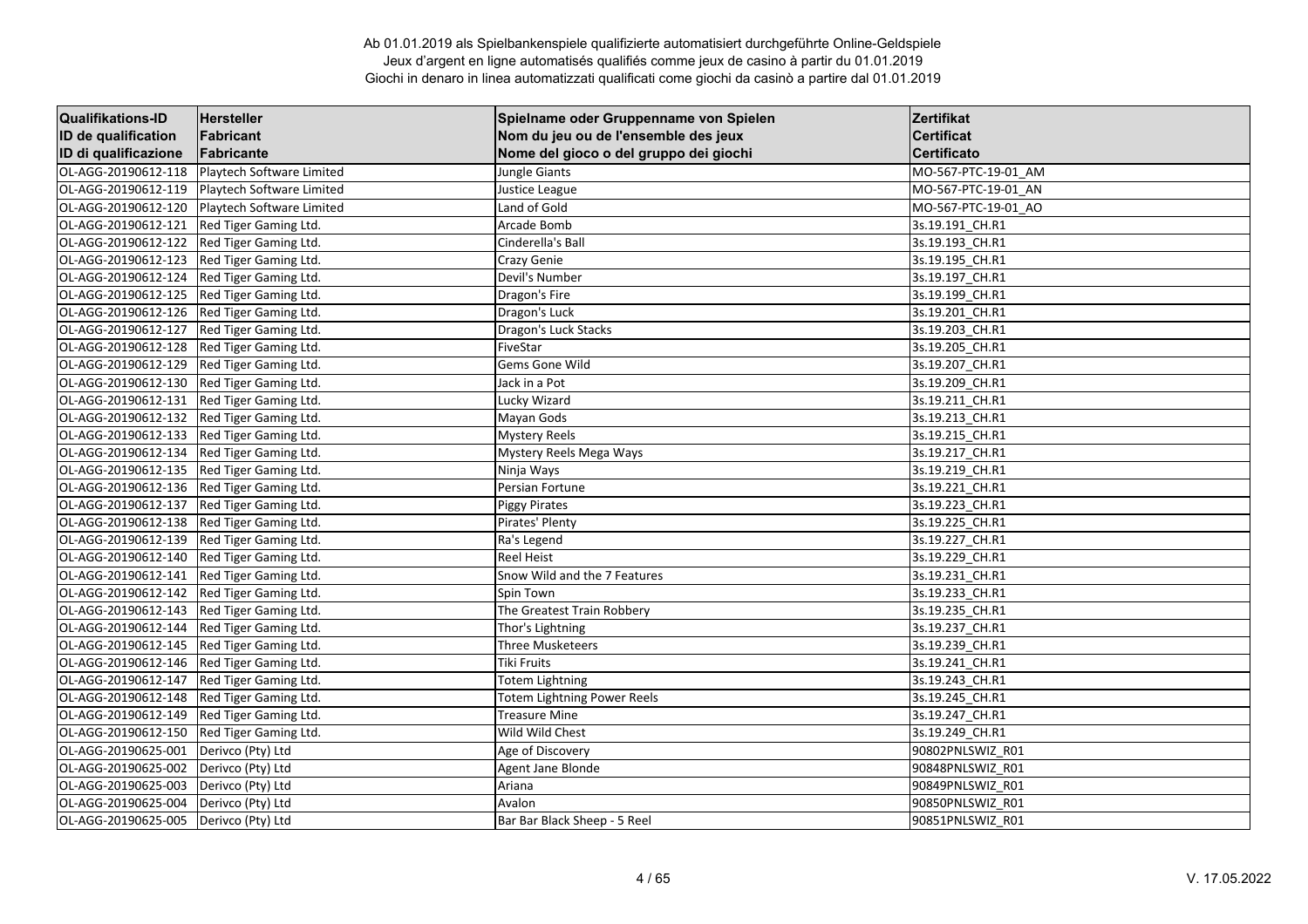| <b>Qualifikations-ID</b> | Hersteller              | Spielname oder Gruppenname von Spielen | Zertifikat                  |
|--------------------------|-------------------------|----------------------------------------|-----------------------------|
| ID de qualification      | Fabricant               | Nom du jeu ou de l'ensemble des jeux   | <b>Certificat</b>           |
| ID di qualificazione     | Fabricante              | Nome del gioco o del gruppo dei giochi | <b>Certificato</b>          |
| OL-AGG-20190625-007      | Derivco (Pty) Ltd       | <b>Break Away</b>                      | 90853PNLSWIZ R01            |
| OL-AGG-20190625-008      | Derivco (Pty) Ltd       | Break da Bank Again                    | 90854PNLSWIZ R01            |
| OL-AGG-20190625-009      | Derivco (Pty) Ltd       | <b>Burning Desire</b>                  | 90855PNLSWIZ R01            |
| OL-AGG-20190625-010      | Derivco (Pty) Ltd       | Classic Blackjack Gold                 | 90797PNLSWIZ                |
| OL-AGG-20190625-011      | Derivco (Pty) Ltd       | Cool Wolf                              | 90799PNLSWIZ R01            |
| OL-AGG-20190625-012      | Derivco (Pty) Ltd       | Dream Date                             | 90778PNLSWIZ_R01            |
| OL-AGG-20190625-013      | Derivco (Pty) Ltd       | Emperor of the Sea                     | 90794PNLSWIZ R01            |
| OL-AGG-20190625-014      | Derivco (Pty) Ltd       | <b>Exotic Cats</b>                     | 90779PNLSWIZ_R01            |
| OL-AGG-20190625-015      | Derivco (Pty) Ltd       | <b>Fish Party</b>                      | 90780PNLSWIZ R01            |
| OL-AGG-20190625-016      | Derivco (Pty) Ltd       | <b>Football Star</b>                   | 90793PNLSWIZ R01            |
| OL-AGG-20190625-017      | Derivco (Pty) Ltd       | Fortunium                              | 90774PNLSWIZ_R01            |
| OL-AGG-20190625-018      | Derivco (Pty) Ltd       | Game Of Thrones - Ways                 | 90857PNLSWIZ_R01            |
| OL-AGG-20190625-019      | Derivco (Pty) Ltd       | <b>High Society</b>                    | 90858PNLSWIZ R01            |
| OL-AGG-20190625-020      | Derivco (Pty) Ltd       | <b>Immortal Romance</b>                | 90770PNLSWIZ R01            |
| OL-AGG-20190625-021      | Derivco (Pty) Ltd       | Isis                                   | 90800PNLSWIZ R01            |
| OL-AGG-20190625-022      | Derivco (Pty) Ltd       | Jacks or Better Poker                  | 90859PNLSWIZ                |
| OL-AGG-20190625-023      | Derivco (Pty) Ltd       | Jungle Jim - El Dorado                 | 90860PNLSWIZ R01            |
| OL-AGG-20190625-024      | Derivco (Pty) Ltd       | Lucha Legends                          | 90781PNLSWIZ R01            |
| OL-AGG-20190625-025      | Derivco (Pty) Ltd       | Lucky Koi                              | 90861PNLSWIZ R01            |
| OL-AGG-20190625-026      | Derivco (Pty) Ltd       | <b>Mermaids Millions</b>               | 90795PNLSWIZ_R01            |
| OL-AGG-20190625-027      | Derivco (Pty) Ltd       | Playboy                                | 90863PNLSWIZ_R01            |
| OL-AGG-20190625-029      | Derivco (Pty) Ltd       | <b>Rugby Star</b>                      | 90864PNLSWIZ R01            |
| OL-AGG-20190625-030      | Derivco (Pty) Ltd       | Showdown Saloon                        | 90773PNLSWIZ R01            |
| OL-AGG-20190625-031      | Derivco (Pty) Ltd       | <b>Spring Break</b>                    | 90798PNLSWIZ R01            |
| OL-AGG-20190625-032      | Derivco (Pty) Ltd       | SunTide                                | 90782PNLSWIZ_R01            |
| OL-AGG-20190625-033      | Derivco (Pty) Ltd       | The Finer Reels of Life                | 90796PNLSWIZ R01            |
| OL-AGG-20190625-034      | Derivco (Pty) Ltd       | <b>The Twisted Circus</b>              | 90865PNLSWIZ                |
| OL-AGG-20190625-035      | Derivco (Pty) Ltd       | Thunderstruck                          | 90866PNLSWIZ R01            |
| OL-AGG-20190625-036      | Derivco (Pty) Ltd       | Thunderstruck II                       | 90867PNLSWIZ R01            |
| OL-AGG-20190625-037      | Derivco (Pty) Ltd       | Zombie Hoard                           | 90783PNLSWIZ R01            |
| OL-AGG-20190625-038      | <b>Evolution Gaming</b> | Blackjack (RNG)                        | MO/567/EVL/19/027/CH/FGB/01 |
| OL-AGG-20190625-039      | <b>Evolution Gaming</b> | Roulette (RNG)                         | MO/567/EVL/19/026/CH/FGB/01 |
| OL-AGG-20190625-040      | Gamanza Group AG        | Casa Donatella                         | MO/567/GMZ/19/004/CH/FGB/01 |
| OL-AGG-20190625-041      | Gamanza Group AG        | Roulette                               | MO/567/GMZ/19/002/CH/FGB/01 |
| OL-AGG-20190625-042      | Greentube I.E.S. GmbH   | ALMIGHTY JACKPOTS - Realm of Poseidon  | 021/19/003/CH/FGB/001/01    |
| OL-AGG-20190625-043      | Greentube I.E.S. GmbH   | Apollo God of the Sun                  | 021/19/003/CH/FGB/002/01    |
| OL-AGG-20190625-044      | Greentube I.E.S. GmbH   | Book of Ra Deluxe                      | 021/19/003/CH/FGB/003/01    |
| OL-AGG-20190625-045      | Greentube I.E.S. GmbH   | Lucky Lady's Charm Deluxe              | 021/19/003/CH/FGB/005/01    |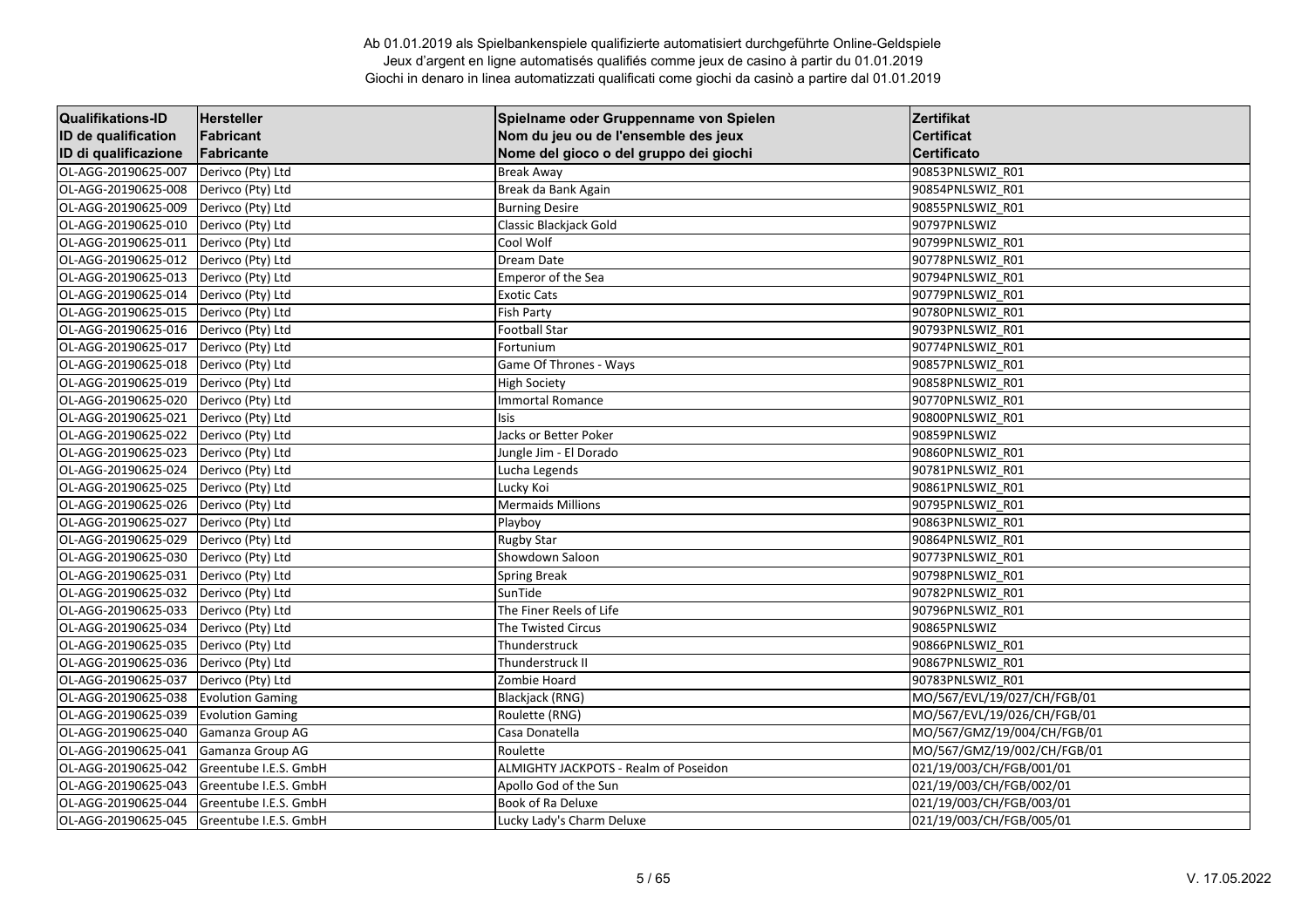| <b>Qualifikations-ID</b> | Hersteller                | Spielname oder Gruppenname von Spielen      | Zertifikat               |
|--------------------------|---------------------------|---------------------------------------------|--------------------------|
| ID de qualification      | Fabricant                 | Nom du jeu ou de l'ensemble des jeux        | <b>Certificat</b>        |
| ID di qualificazione     | Fabricante                | Nome del gioco o del gruppo dei giochi      | <b>Certificato</b>       |
| OL-AGG-20190625-046      | Greentube I.E.S. GmbH     | <b>Tidal Riches</b>                         | 021/19/003/CH/FGB/006/02 |
| OL-AGG-20190625-047      | Ice Elite Ltd             | American Roulette                           | 196/19/012/CH/FGB/001/01 |
| OL-AGG-20190625-048      | Ice Elite Ltd             | American Roulette VIP                       | 196/19/012/CH/FGB/002/01 |
| OL-AGG-20190625-049      | Ice Elite Ltd             | <b>American Vertical Roulette</b>           | 196/19/012/CH/FGB/003/01 |
| OL-AGG-20190625-050      | Ice Elite Ltd             | American Vertical Roulette VIP              | 196/19/012/CH/FGB/004/01 |
| OL-AGG-20190625-051      | Ice Elite Ltd             | Atlants Wrath of the Ocean                  | 196/19/012/CH/FGB/005/01 |
| OL-AGG-20190625-052      | Ice Elite Ltd             | Blackbeard The Golden Age                   | 196/19/012/CH/FGB/006/01 |
| OL-AGG-20190625-053      | Ice Elite Ltd             | <b>Blackjack Portuguese</b>                 | 196/19/012/CH/FGB/007/01 |
| OL-AGG-20190625-054      | Ice Elite Ltd             | <b>Blackjack Portuguese VIP</b>             | 196/19/012/CH/FGB/008/01 |
| OL-AGG-20190625-055      | Ice Elite Ltd             | <b>Blood Pact</b>                           | 196/19/012/CH/FGB/009/01 |
| OL-AGG-20190625-056      | Ice Elite Ltd             | Cash of Lords                               | 196/19/012/CH/FGB/010/01 |
| OL-AGG-20190625-057      | Ice Elite Ltd             | Hot Fever 2                                 | 196/19/012/CH/FGB/011/01 |
| OL-AGG-20190625-058      | Ice Elite Ltd             | Kassius Invictus Armis                      | 196/19/012/CH/FGB/012/01 |
| OL-AGG-20190625-059      | Ice Elite Ltd             | Luck Ness The Slot Game                     | 196/19/012/CH/FGB/013/01 |
| OL-AGG-20190625-060      | Ice Elite Ltd             | Mojo Spin                                   | 196/19/012/CH/FGB/014/01 |
| OL-AGG-20190625-061      | Ice Elite Ltd             | Pearl Tracker                               | 196/19/012/CH/FGB/015/01 |
| OL-AGG-20190625-062      | Ice Elite Ltd             | Plasma Fusion                               | 196/19/012/CH/FGB/016/01 |
| OL-AGG-20190625-063      | Ice Elite Ltd             | <b>Relic Heroes</b>                         | 196/19/012/CH/FGB/017/01 |
| OL-AGG-20190625-064      | Playtech Software Limited | Legacy of the Wild                          | MO-567-PTC-19-01 AP      |
| OL-AGG-20190625-065      | Playtech Software Limited | Man of Steel                                | MO-567-PTC-19-01 AQ      |
| OL-AGG-20190625-066      | Playtech Software Limited | Mini Blackjack                              | MO-567-PTC-19-01_AR      |
| OL-AGG-20190625-067      | Playtech Software Limited | Mini Roulette                               | MO-567-PTC-19-01 AS      |
| OL-AGG-20190625-068      | Playtech Software Limited | Premium Blackjack                           | MO-567-PTC-19-01 AU      |
| OL-AGG-20190625-069      | Playtech Software Limited | Premium European Roulette                   | MO-567-PTC-19-01 AV      |
| OL-AGG-20190625-070      | Playtech Software Limited | Robocop                                     | MO-567-PTC-19-01_AX      |
| OL-AGG-20190625-071      | Playtech Software Limited | Ronnie O'Sullivan: Sporting Legends         | MO-567-PTC-19-01_AY      |
| OL-AGG-20190625-072      | Playtech Software Limited | Spread Bet Roulette                         | MO-567-PTC-19-01 AZ      |
| OL-AGG-20190625-073      | Playtech Software Limited | Superman Roulette                           | MO-567-PTC-19-01 BB      |
| OL-AGG-20190625-074      | Playtech Software Limited | <b>Terminator Genisys</b>                   | MO-567-PTC-19-01 BC      |
| OL-AGG-20190625-075      | Playtech Software Limited | The Dark Knight                             | MO-567-PTC-19-01_BD      |
| OL-AGG-20190625-076      | Playtech Software Limited | The Dark Knight Rises                       | MO-567-PTC-19-01_BE      |
| OL-AGG-20190625-077      | Playtech Software Limited | The Matrix                                  | MO-567-PTC-19-01 BF      |
| OL-AGG-20190625-078      | Playtech Software Limited | <b>Tiger Claw</b>                           | MO-567-PTC-19-01 BG      |
| OL-AGG-20190625-079      | Playtech Software Limited | <b>Tinderbox Treasures</b>                  | MO-567-PTC-19-01 BH      |
| OL-AGG-20190625-080      | Playtech Software Limited | Top Trumps Football Stars: Sporting Legends | MO-567-PTC-19-01_BI      |
| OL-AGG-20190625-081      | Playtech Software Limited | Treasures of the Lamps                      | MO-567-PTC-19-01 BJ      |
| OL-AGG-20190625-082      | Playtech Software Limited | Ways of the Phoenix                         | MO-567-PTC-19-01 BK      |
| OL-AGG-20190625-083      | Playtech Software Limited | White King                                  | MO-567-PTC-19-01 BL      |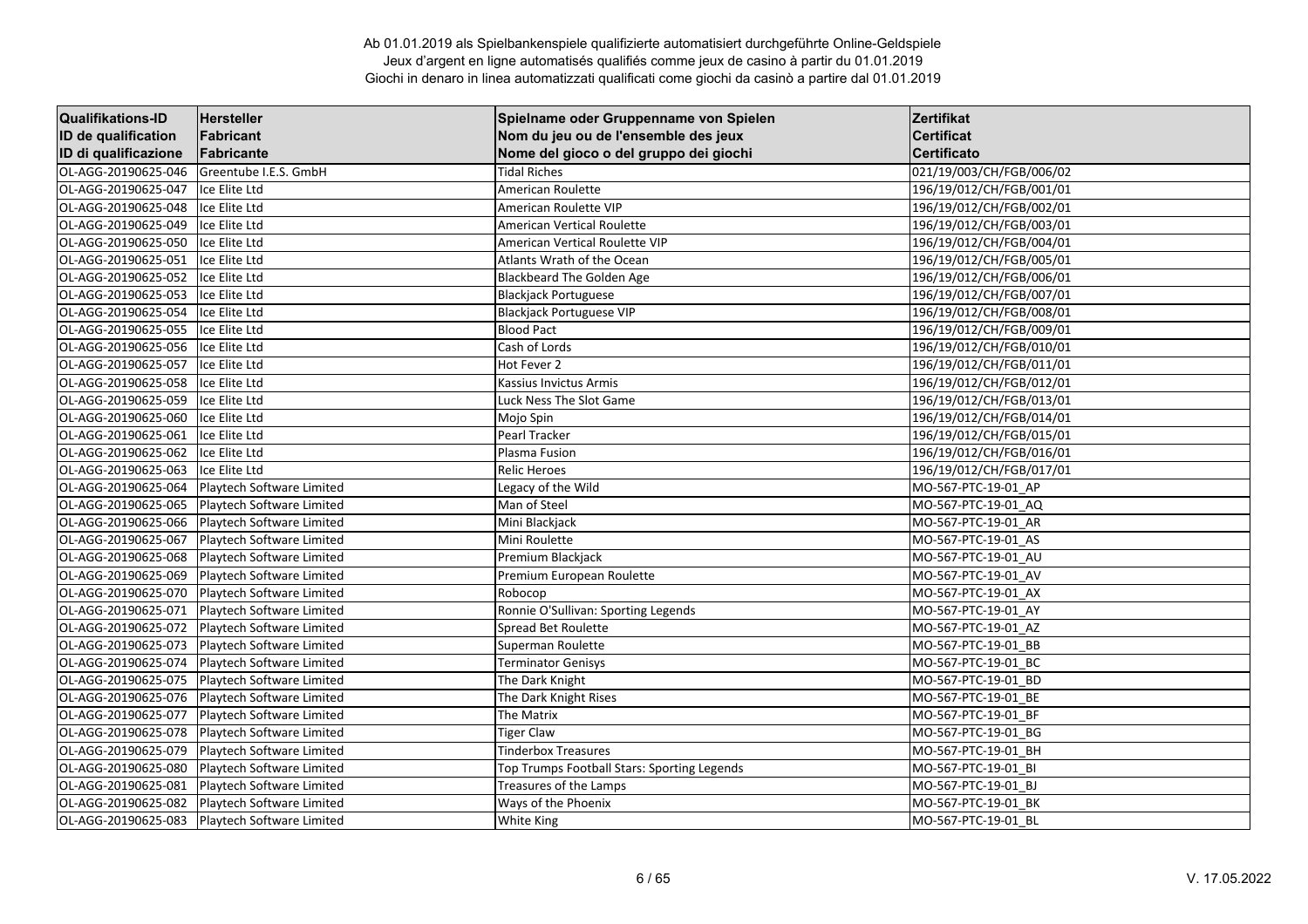| <b>Qualifikations-ID</b> | <b>Hersteller</b>       | Spielname oder Gruppenname von Spielen | Zertifikat               |
|--------------------------|-------------------------|----------------------------------------|--------------------------|
| ID de qualification      | Fabricant               | Nom du jeu ou de l'ensemble des jeux   | <b>Certificat</b>        |
| ID di qualificazione     | Fabricante              | Nome del gioco o del gruppo dei giochi | <b>Certificato</b>       |
| OL-AGG-20190702-001      | Derivco (Pty) Ltd       | Agent Jane Blonde Returns              | 90759PNLSWIZ             |
| OL-AGG-20190702-002      | Derivco (Pty) Ltd       | <b>Basketball Star</b>                 | 90852PNLSWIZ             |
| OL-AGG-20190702-003      | Derivco (Pty) Ltd       | <b>Beautiful Bones</b>                 | 90752PNLSWIZ             |
| OL-AGG-20190702-004      | Derivco (Pty) Ltd       | Carnaval                               | 90765PNLSWIZ             |
| OL-AGG-20190702-005      | Derivco (Pty) Ltd       | Cash of Kingdoms                       | 90751PNLSWIZ             |
| OL-AGG-20190702-006      | Derivco (Pty) Ltd       | Double Wammy                           | 90754PNLSWIZ             |
| OL-AGG-20190702-007      | Derivco (Pty) Ltd       | <b>Fish Party</b>                      | 90757PNLSWIF             |
| OL-AGG-20190702-008      | Derivco (Pty) Ltd       | Fortune Girl                           | 90763PNLSWIZ             |
| OL-AGG-20190702-009      | Derivco (Pty) Ltd       | King Tusk <sup>™</sup>                 | 90753PNLSWIZ             |
| OL-AGG-20190702-010      | Derivco (Pty) Ltd       | Lucky Little Gods                      | 90761PNLSWIZ             |
| OL-AGG-20190702-011      | Derivco (Pty) Ltd       | <b>Monster Wheels</b>                  | 90755PNLSWIZ             |
| OL-AGG-20190702-012      | Derivco (Pty) Ltd       | <b>Six Acrobats</b>                    | 90762PNLSWIZ             |
| OL-AGG-20190702-013      | Derivco (Pty) Ltd       | SunTide                                | 90756PNLSWIF             |
| OL-AGG-20190702-014      | Derivco (Pty) Ltd       | Wacky Panda                            | 90760PNLSWIZ             |
| OL-AGG-20190702-016      | Derivco (Pty) Ltd       | Lucky Leprechaun                       | 90862PNLSWIZ             |
| OL-AGG-20190702-017      | <b>Evolution Gaming</b> | First Person Dream Catcher             | 089/19/031/CH/FGB/01     |
| OL-AGG-20190702-018      | <b>Evolution Gaming</b> | First Person Lightning Roulette        | 089/19/026/CH/FGB/01     |
| OL-AGG-20190702-019      | Greentube I.E.S. GmbH   | African Simba                          | 021/19/006/CH/FGB/001/02 |
| OL-AGG-20190702-020      | Greentube I.E.S. GmbH   | Always Hot Deluxe                      | 021/19/006/CH/FGB/002/02 |
| OL-AGG-20190702-021      | Greentube I.E.S. GmbH   | Asian Fortunes EFJP                    | 021/19/006/CH/FGB/003/02 |
| OL-AGG-20190702-022      | Greentube I.E.S. GmbH   | Book of Ra                             | 021/19/006/CH/FGB/004/02 |
| OL-AGG-20190702-023      | Greentube I.E.S. GmbH   | Book of Ra Magic                       | 021/19/006/CH/FGB/005/02 |
| OL-AGG-20190702-024      | Greentube I.E.S. GmbH   | Book of Ra Mystic Fortunes             | 021/19/006/CH/FGB/006/02 |
| OL-AGG-20190702-025      | Greentube I.E.S. GmbH   | Captain Venture                        | 021/19/006/CH/FGB/007/02 |
| OL-AGG-20190702-026      | Greentube I.E.S. GmbH   | Caribbean Holidays                     | 021/19/006/CH/FGB/008/02 |
| OL-AGG-20190702-027      | Greentube I.E.S. GmbH   | Columbus Deluxe                        | 021/19/006/CH/FGB/009/02 |
| OL-AGG-20190702-028      | Greentube I.E.S. GmbH   | Dolphin's Pearl                        | 021/19/006/CH/FGB/010/02 |
| OL-AGG-20190702-029      | Greentube I.E.S. GmbH   | <b>Dolphin's Pearl Deluxe</b>          | 021/19/006/CH/FGB/011/02 |
| OL-AGG-20190702-030      | Greentube I.E.S. GmbH   | Eye of The Dragon                      | 021/19/006/CH/FGB/012/02 |
| OL-AGG-20190702-031      | Greentube I.E.S. GmbH   | Faust                                  | 021/19/006/CH/FGB/013/02 |
| OL-AGG-20190702-032      | Greentube I.E.S. GmbH   | Fruits'n Sevens                        | 021/19/006/CH/FGB/014/02 |
| OL-AGG-20190702-033      | Greentube I.E.S. GmbH   | <b>Goddess Rising</b>                  | 021/19/006/CH/FGB/016/02 |
| OL-AGG-20190702-034      | Greentube I.E.S. GmbH   | Golden Ark                             | 021/19/006/CH/FGB/017/02 |
| OL-AGG-20190702-035      | Greentube I.E.S. GmbH   | Gorilla                                | 021/19/006/CH/FGB/018/02 |
| OL-AGG-20190702-036      | Greentube I.E.S. GmbH   | Gryphon's Gold Deluxe                  | 021/19/006/CH/FGB/019/02 |
| OL-AGG-20190702-037      | Greentube I.E.S. GmbH   | Lord of the Ocean                      | 021/19/006/CH/FGB/020/02 |
| OL-AGG-20190702-038      | Greentube I.E.S. GmbH   | Lucky Lady's Charm Deluxe 10           | 021/19/006/CH/FGB/021/02 |
| OL-AGG-20190702-039      | Greentube I.E.S. GmbH   | Lucky Lady's Charm Deluxe 6            | 021/19/006/CH/FGB/022/02 |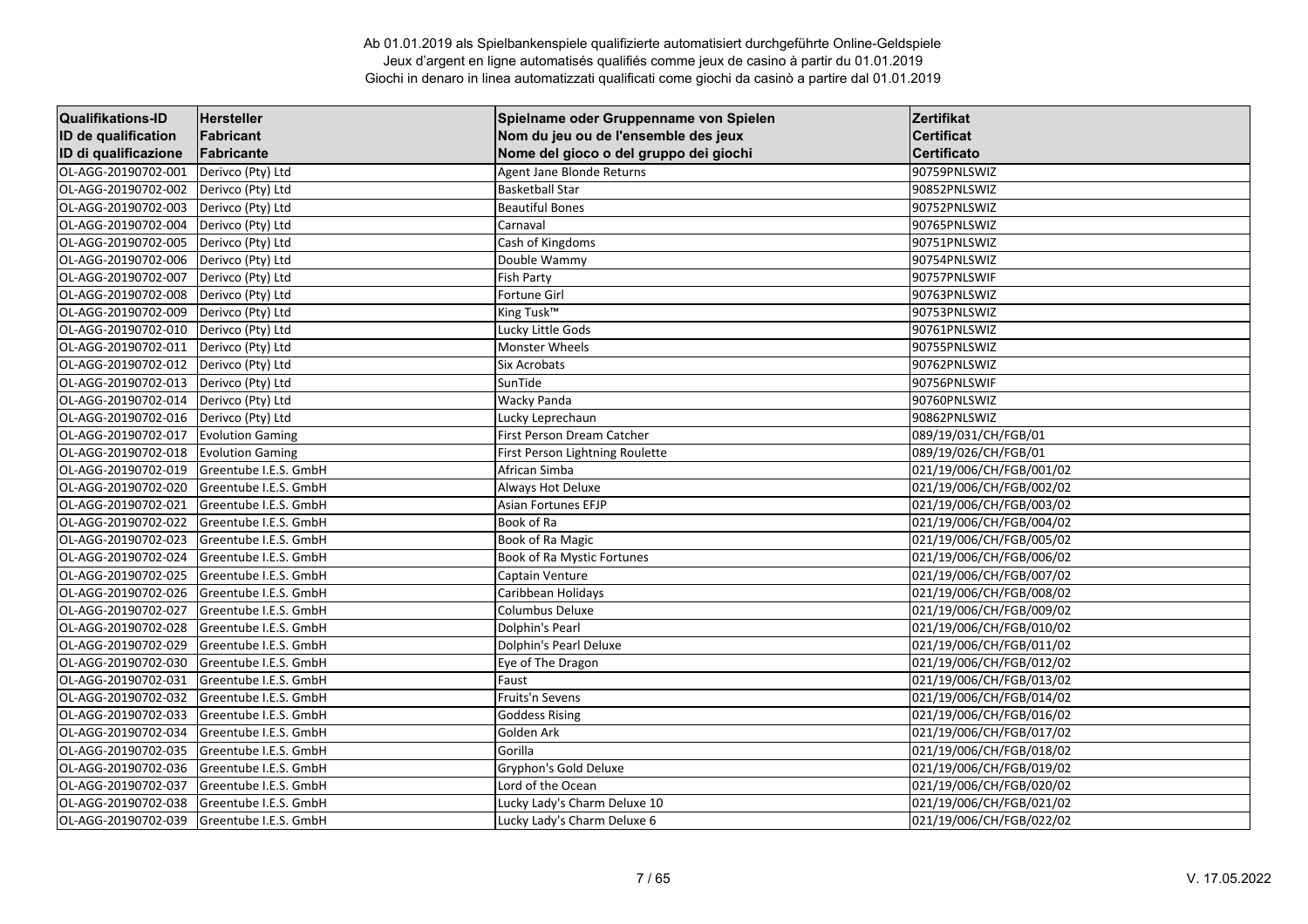| <b>Qualifikations-ID</b> | Hersteller            | Spielname oder Gruppenname von Spielen | Zertifikat               |
|--------------------------|-----------------------|----------------------------------------|--------------------------|
| ID de qualification      | Fabricant             | Nom du jeu ou de l'ensemble des jeux   | <b>Certificat</b>        |
| ID di qualificazione     | Fabricante            | Nome del gioco o del gruppo dei giochi | <b>Certificato</b>       |
| OL-AGG-20190702-040      | Greentube I.E.S. GmbH | Pharaoh's Ring                         | 021/19/006/CH/FGB/024/02 |
| OL-AGG-20190702-041      | Greentube I.E.S. GmbH | <b>Power Stars</b>                     | 021/19/006/CH/FGB/025/02 |
| OL-AGG-20190702-042      | Greentube I.E.S. GmbH | <b>Pyramid Fortunes</b>                | 021/19/006/CH/FGB/026/02 |
| OL-AGG-20190702-043      | Greentube I.E.S. GmbH | Queen Cleopatra                        | 021/19/006/CH/FGB/027/02 |
| OL-AGG-20190702-044      | Greentube I.E.S. GmbH | <b>Roaring Forties</b>                 | 021/19/006/CH/FGB/028/02 |
| OL-AGG-20190702-045      | Greentube I.E.S. GmbH | <b>Sizzling Hot Deluxe</b>             | 021/19/006/CH/FGB/029/02 |
| OL-AGG-20190702-046      | Greentube I.E.S. GmbH | <b>Ultra Hot Deluxe</b>                | 021/19/006/CH/FGB/030/02 |
| OL-AGG-20190702-047      | Greentube I.E.S. GmbH | <b>Vampire Fortunes</b>                | 021/19/006/CH/FGB/031/02 |
| OL-AGG-20190709-001      | Dopamine EOOD         | Arcade Bomb                            | 3s.19.191_CH.R2          |
| OL-AGG-20190709-002      | Dopamine EOOD         | Cinderella's Ball                      | 3s.19.193_CH.R2          |
| OL-AGG-20190709-003      | Dopamine EOOD         | Crazy Genie                            | 3s.19.195_CH.R2          |
| OL-AGG-20190709-004      | Dopamine EOOD         | Devil's Number                         | 3s.19.197_CH.R2          |
| OL-AGG-20190709-005      | Dopamine EOOD         | Dragon's Fire                          | 3s.19.199 CH.R2          |
| OL-AGG-20190709-006      | Dopamine EOOD         | Dragon's Luck                          | 3s.19.201 CH.R2          |
| OL-AGG-20190709-007      | Dopamine EOOD         | Dragon's Luck Stacks                   | 3s.19.203_CH.R2          |
| OL-AGG-20190709-008      | Dopamine EOOD         | FiveStar                               | 3s.19.205_CH.R2          |
| OL-AGG-20190709-009      | Dopamine EOOD         | Gems Gone Wild                         | 3s.19.207_CH.R2          |
| OL-AGG-20190709-010      | Dopamine EOOD         | Jack in a Pot                          | 3s.19.209 CH.R2          |
| OL-AGG-20190709-011      | Dopamine EOOD         | Lucky Wizard                           | 3s.19.211 CH.R2          |
| OL-AGG-20190709-012      | Dopamine EOOD         | Mayan Gods                             | 3s.19.213_CH.R2          |
| OL-AGG-20190709-013      | Dopamine EOOD         | <b>Mystery Reels</b>                   | 3s.19.215 CH.R2          |
| OL-AGG-20190709-014      | Dopamine EOOD         | Mystery Reels Mega Ways                | 3s.19.217 CH.R2          |
| OL-AGG-20190709-015      | Dopamine EOOD         | Ninja Ways                             | 3s.19.219 CH.R2          |
| OL-AGG-20190709-016      | Dopamine EOOD         | Persian Fortune                        | 3s.19.221 CH.R2          |
| OL-AGG-20190709-017      | Dopamine EOOD         | <b>Piggy Pirates</b>                   | 3s.19.223_CH.R2          |
| OL-AGG-20190709-018      | Dopamine EOOD         | Pirates' Plenty                        | 3s.19.225 CH.R2          |
| OL-AGG-20190709-019      | Dopamine EOOD         | Ra's Legend                            | 3s.19.227 CH.R2          |
| OL-AGG-20190709-020      | Dopamine EOOD         | <b>Reel Heist</b>                      | 3s.19.229 CH.R2          |
| OL-AGG-20190709-021      | Dopamine EOOD         | Snow Wild and the 7 Features           | 3s.19.231_CH.R2          |
| OL-AGG-20190709-022      | Dopamine EOOD         | Spin Town                              | 3s.19.233_CH.R2          |
| OL-AGG-20190709-023      | Dopamine EOOD         | The Greatest Train Robbery             | 3s.19.235_CH.R2          |
| OL-AGG-20190709-024      | Dopamine EOOD         | Thor's Lightning                       | 3s.19.237_CH.R2          |
| OL-AGG-20190709-025      | Dopamine EOOD         | Three Musketeers                       | 3s.19.239 CH.R2          |
| OL-AGG-20190709-026      | Dopamine EOOD         | <b>Tiki Fruits</b>                     | 3s.19.241 CH.R2          |
| OL-AGG-20190709-027      | Dopamine EOOD         | <b>Totem Lightning</b>                 | 3s.19.243_CH.R2          |
| OL-AGG-20190709-028      | Dopamine EOOD         | Totem Lightning Power Reels            | 3s.19.245_CH.R2          |
| OL-AGG-20190709-029      | Dopamine EOOD         | <b>Treasure Mine</b>                   | 3s.19.247_CH.R2          |
| OL-AGG-20190709-030      | Dopamine EOOD         | Wild Wild Chest                        | 3s.19.249 CH.R2          |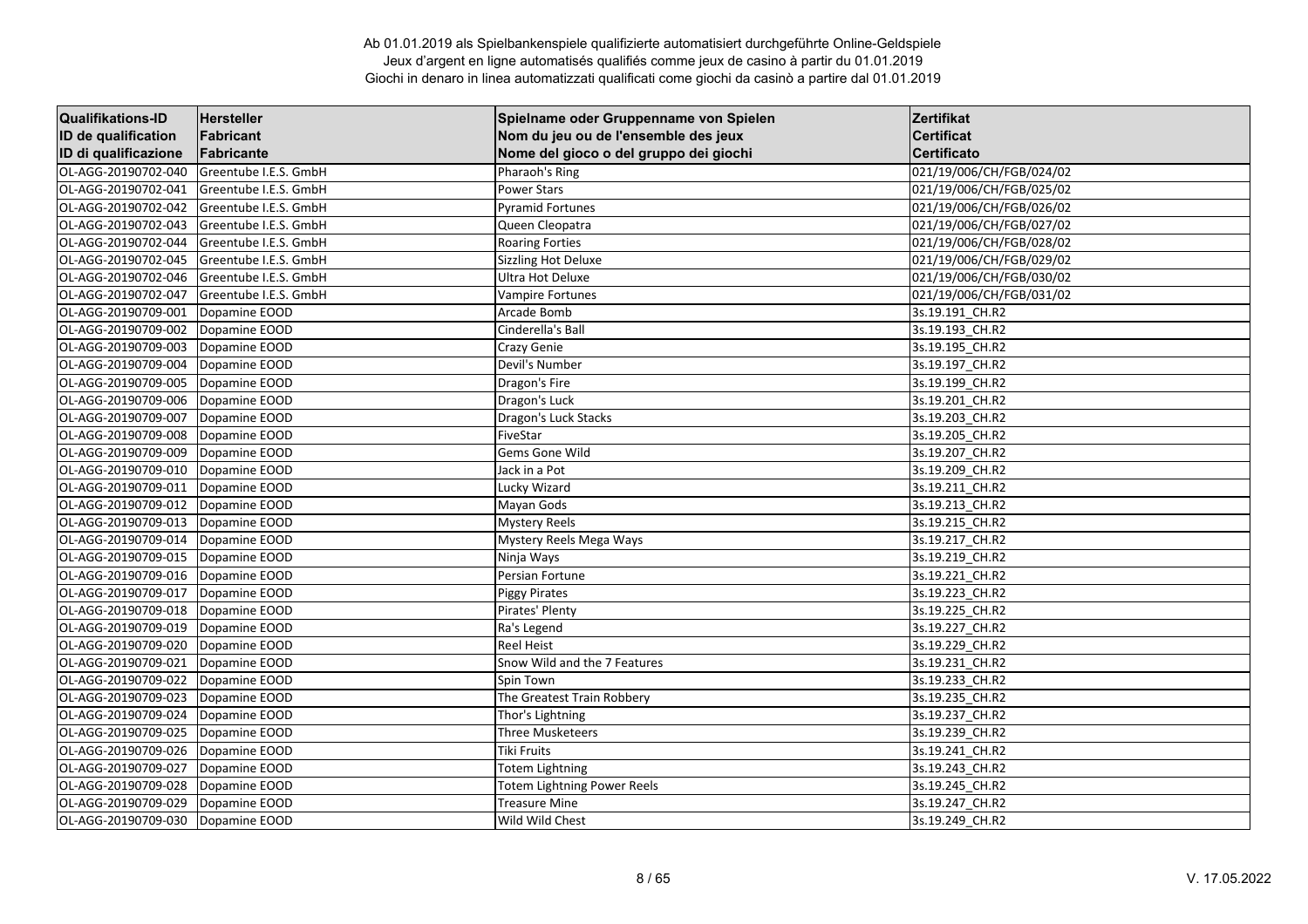| <b>Qualifikations-ID</b> | <b>Hersteller</b>         | Spielname oder Gruppenname von Spielen | Zertifikat               |
|--------------------------|---------------------------|----------------------------------------|--------------------------|
| ID de qualification      | Fabricant                 | Nom du jeu ou de l'ensemble des jeux   | <b>Certificat</b>        |
| ID di qualificazione     | Fabricante                | Nome del gioco o del gruppo dei giochi | Certificato              |
| OL-AGG-20190709-031      | Greentube I.E.S. GmbH     | <b>ALMIGHTY REELS - Power of Zeus</b>  | 021/19/017/CH/FGB/001/01 |
| OL-AGG-20190709-032      | Greentube I.E.S. GmbH     | <b>Amazing Sevens</b>                  | 021/19/017/CH/FGB/002/01 |
| OL-AGG-20190709-033      | Greentube I.E.S. GmbH     | <b>Arctic Race</b>                     | 021/19/017/CH/FGB/003/01 |
| OL-AGG-20190709-034      | Greentube I.E.S. GmbH     | Autumn Queen                           | 021/19/010/CH/FGB/002/01 |
| OL-AGG-20190709-035      | Greentube I.E.S. GmbH     | <b>Bat Stax</b>                        | 021/19/017/CH/FGB/004/01 |
| OL-AGG-20190709-036      | Greentube I.E.S. GmbH     | Book of Ra Deluxe 6                    | 021/19/010/CH/FGB/003/01 |
| OL-AGG-20190709-037      | Greentube I.E.S. GmbH     | <b>Fairy Queen</b>                     | 021/19/010/CH/FGB/004/01 |
| OL-AGG-20190709-038      | Greentube I.E.S. GmbH     | Golden Cobras Deluxe                   | 021/19/010/CH/FGB/005/01 |
| OL-AGG-20190709-039      | Greentube I.E.S. GmbH     | Haul of Hades                          | 021/19/010/CH/FGB/006/01 |
| OL-AGG-20190709-040      | Greentube I.E.S. GmbH     | <b>Hot Chance</b>                      | 021/19/010/CH/FGB/007/01 |
| OL-AGG-20190709-041      | Greentube I.E.S. GmbH     | <b>Indian Spirit</b>                   | 021/19/010/CH/FGB/008/01 |
| OL-AGG-20190709-042      | Greentube I.E.S. GmbH     | Just Jewels Deluxe                     | 021/19/010/CH/FGB/009/01 |
| OL-AGG-20190709-043      | Greentube I.E.S. GmbH     | Katana                                 | 021/19/010/CH/FGB/010/01 |
| OL-AGG-20190709-044      | Greentube I.E.S. GmbH     | Legends of the Seas                    | 021/19/010/CH/FGB/012/01 |
| OL-AGG-20190709-045      | Greentube I.E.S. GmbH     | Mega Joker                             | 021/19/010/CH/FGB/013/01 |
| OL-AGG-20190709-046      | Greentube I.E.S. GmbH     | <b>Mystic Secrets</b>                  | 021/19/010/CH/FGB/014/01 |
| OL-AGG-20190709-047      | Greentube I.E.S. GmbH     | Queen of Hearts Deluxe                 | 021/19/010/CH/FGB/015/01 |
| OL-AGG-20190709-048      | Greentube I.E.S. GmbH     | Ramses II                              | 021/19/010/CH/FGB/016/01 |
| OL-AGG-20190709-049      | Greentube I.E.S. GmbH     | <b>Really Wild</b>                     | 021/19/010/CH/FGB/017/01 |
| OL-AGG-20190709-050      | Greentube I.E.S. GmbH     | <b>Shooting Stars</b>                  | 021/19/010/CH/FGB/019/01 |
| OL-AGG-20190709-051      | Greentube I.E.S. GmbH     | Spirits of the Valkyrie                | 021/19/010/CH/FGB/020/01 |
| OL-AGG-20190709-052      | Greentube I.E.S. GmbH     | <b>Spring Queen</b>                    | 021/19/010/CH/FGB/021/01 |
| OL-AGG-20190709-053      | Greentube I.E.S. GmbH     | Summer Queen                           | 021/19/010/CH/FGB/022/01 |
| OL-AGG-20190709-054      | Greentube I.E.S. GmbH     | Tales of Darkness Break of Dawn        | 021/19/010/CH/FGB/023/01 |
| OL-AGG-20190709-055      | Greentube I.E.S. GmbH     | Tales of Darkness Full Moon            | 021/19/010/CH/FGB/024/01 |
| OL-AGG-20190709-056      | Greentube I.E.S. GmbH     | Tales of Darkness Lunar Eclipse        | 021/19/010/CH/FGB/025/01 |
| OL-AGG-20190709-057      | Greentube I.E.S. GmbH     | The Great Gambini's Night Magic        | 021/19/010/CH/FGB/026/01 |
| OL-AGG-20190709-058      | Paf Consulting Abp        | Anatude                                | MO-567-PA1-19-03 H       |
| OL-AGG-20190709-059      | Paf Consulting Abp        | Cash & Carry!                          | MO-567-PA1-19-03 G       |
| OL-AGG-20190709-060      | Paf Consulting Abp        | La Petite Patisserie                   | MO-567-PA1-19-03 F       |
| OL-AGG-20190709-061      | Paf Consulting Abp        | Nordic Summer                          | MO-567-PA1-19-03_E       |
| OL-AGG-20190709-062      | Paf Consulting Abp        | Pehmed & Karvased                      | MO-567-PA1-19-03 D       |
| OL-AGG-20190709-063      | Paf Consulting Abp        | Rampen Rytmikäs Riemuriihi             | MO-567-PA1-19-03 B       |
| OL-AGG-20190709-064      | Paf Consulting Abp        | Schlagerslotten                        | MO-567-PA1-19-03_C       |
| OL-AGG-20190709-065      | Paf Consulting Abp        | Trench Life                            | MO-567-PA1-19-03_A       |
| OL-AGG-20190709-066      | Playtech Software Limited | Pharaoh's Treasure Deluxe              | MO-567-PTC-19-01 AT 1    |
| OL-AGG-20190709-067      | Playtech Software Limited | Purple Hot                             | MO-567-PTC-19-01 AW 1    |
| OL-AGG-20190709-068      | Playtech Software Limited | <b>Streak of Luck</b>                  | MO-567-PTC-19-01 BA 1    |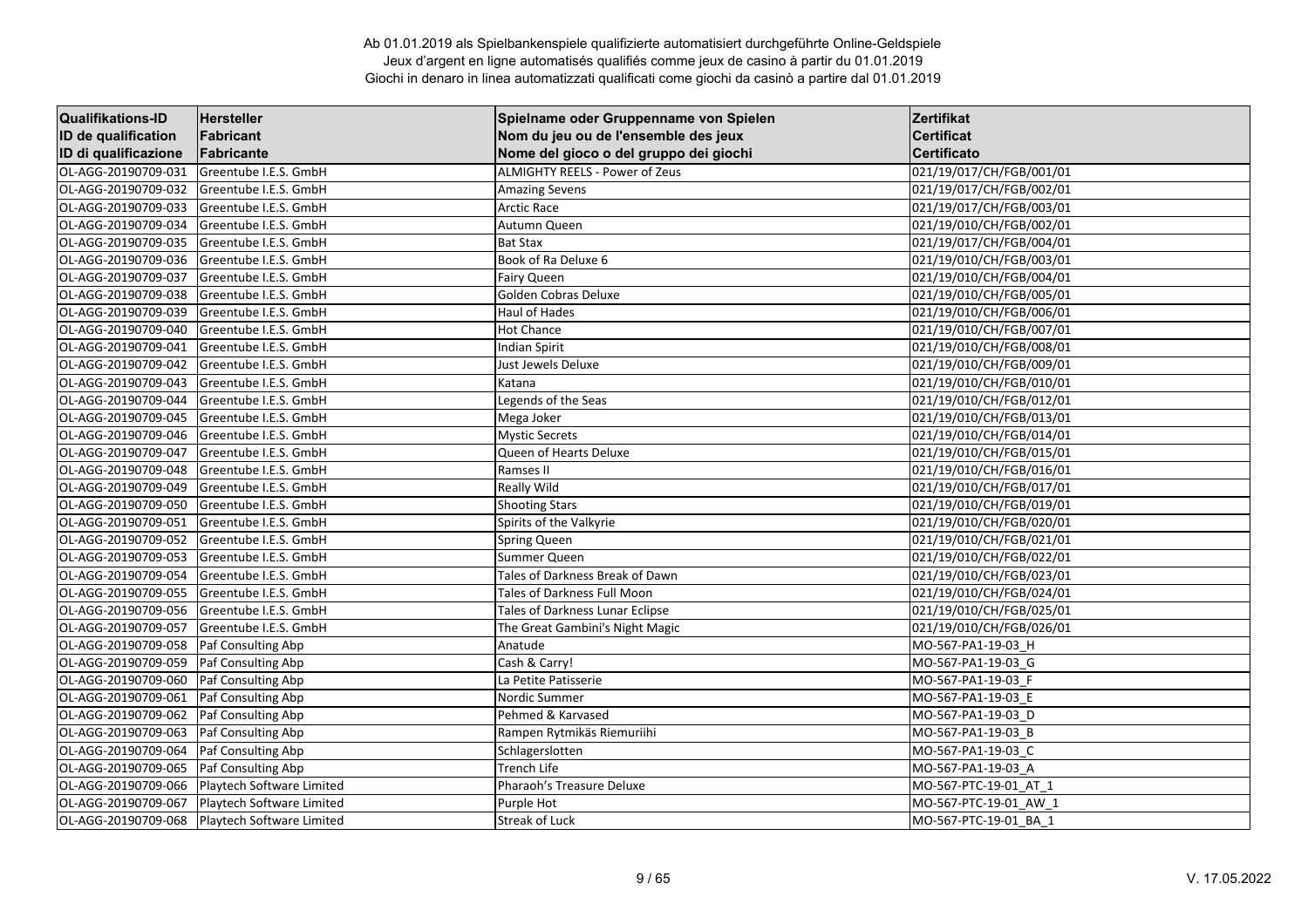| <b>Qualifikations-ID</b> | <b>Hersteller</b>         | Spielname oder Gruppenname von Spielen | Zertifikat               |
|--------------------------|---------------------------|----------------------------------------|--------------------------|
| ID de qualification      | Fabricant                 | Nom du jeu ou de l'ensemble des jeux   | <b>Certificat</b>        |
| ID di qualificazione     | Fabricante                | Nome del gioco o del gruppo dei giochi | <b>Certificato</b>       |
| OL-AGG-20190723-001      | Derivco (Pty) Ltd         | Adventure Palace                       | 90809PNLSWIZ R01         |
| OL-AGG-20190723-002      | Derivco (Pty) Ltd         | <b>Break Away Deluxe</b>               | 90767PNLSWIZ             |
| OL-AGG-20190723-003      | Derivco (Pty) Ltd         | Break da Bank                          | 90810PNLSWIZ R01         |
| OL-AGG-20190723-004      | Derivco (Pty) Ltd         | <b>Bush Telegraph</b>                  | 90808PNLSWIZ R01         |
| OL-AGG-20190723-006      | Derivco (Pty) Ltd         | Dragon Shard                           | 90766PNLSWIZ             |
| OL-AGG-20190723-007      | Derivco (Pty) Ltd         | Dragonz                                | 90806PNLSWIZ R01         |
| OL-AGG-20190723-008      | Derivco (Pty) Ltd         | <b>Golden Princess</b>                 | 90814PNLSWIZ_R01         |
| OL-AGG-20190723-009      | Derivco (Pty) Ltd         | Highlander                             | 90807PNLSWIZ R01         |
| OL-AGG-20190723-010      | Derivco (Pty) Ltd         | Jurassic World                         | 90803PNLSWIZ_R01         |
| OL-AGG-20190723-011      | Derivco (Pty) Ltd         | Le Kaffee Bar                          | 90812PNLSWIZ R01         |
| OL-AGG-20190723-012      | Derivco (Pty) Ltd         | Love Island                            | 90914PNLSWIZ             |
| OL-AGG-20190723-013      | Derivco (Pty) Ltd         | <b>Starlight Kiss</b>                  | 90804PNLSWIZ R01         |
| OL-AGG-20190723-014      | Derivco (Pty) Ltd         | Tarzan                                 | 90805PNLSWIZ R01         |
| OL-AGG-20190723-015      | Derivco (Pty) Ltd         | Wild Scarabs                           | 90811PNLSWIZ R01         |
| OL-AGG-20190723-016      | Greentube I.E.S. GmbH     | <b>Admiral Quattro</b>                 | 021/19/010/CH/FGB/001/01 |
| OL-AGG-20190723-017      | Greentube I.E.S. GmbH     | Dragon Warrior                         | 021/19/017/CH/FGB/005/01 |
| OL-AGG-20190723-018      | Greentube I.E.S. GmbH     | Elemental Dragons                      | 021/19/017/CH/FGB/006/01 |
| OL-AGG-20190723-019      | Greentube I.E.S. GmbH     | Gangster Paradise                      | 021/19/017/CH/FGB/007/01 |
| OL-AGG-20190723-020      | Greentube I.E.S. GmbH     | <b>Irish Coins</b>                     | 021/19/017/CH/FGB/008/01 |
| OL-AGG-20190723-021      | Greentube I.E.S. GmbH     | <b>Island Heat</b>                     | 021/19/017/CH/FGB/009/01 |
| OL-AGG-20190723-022      | Greentube I.E.S. GmbH     | Jaguar Moon                            | 021/19/017/CH/FGB/011/01 |
| OL-AGG-20190723-023      | Greentube I.E.S. GmbH     | Jewels Match 3                         | 021/19/017/CH/FGB/012/01 |
| OL-AGG-20190723-024      | Greentube I.E.S. GmbH     | Jinxy Match 3                          | 021/19/017/CH/FGB/013/01 |
| OL-AGG-20190723-025      | Greentube I.E.S. GmbH     | Little Dragons                         | 021/19/017/CH/FGB/014/01 |
| OL-AGG-20190723-026      | Greentube I.E.S. GmbH     | One Hundred to One                     | 021/19/017/CH/FGB/015/01 |
| OL-AGG-20190723-027      | Greentube I.E.S. GmbH     | Rings of Fortune                       | 021/19/010/CH/FGB/018/01 |
| OL-AGG-20190723-028      | Greentube I.E.S. GmbH     | Secret Trail Match 3                   | 021/19/017/CH/FGB/016/01 |
| OL-AGG-20190723-029      | Greentube I.E.S. GmbH     | <b>Sparkling Fruit Match 3</b>         | 021/19/017/CH/FGB/017/01 |
| OL-AGG-20190723-030      | Greentube I.E.S. GmbH     | Sparkling Fruit XMAS EDITION           | 021/19/017/CH/FGB/018/01 |
| OL-AGG-20190723-031      | Greentube I.E.S. GmbH     | <b>Stein Haus</b>                      | 021/19/017/CH/FGB/019/01 |
| OL-AGG-20190723-032      | Greentube I.E.S. GmbH     | <b>Wild Country</b>                    | 021/19/017/CH/FGB/021/01 |
| OL-AGG-20190723-033      | Playtech Software Limited | Age of the Gods: Mighty Midas          | MO-567-PTC-19-35         |
| OL-AGG-20190723-034      | Playtech Software Limited | Astro Babes                            | MO-567-PTC-19-36         |
| OL-AGG-20190723-035      | Playtech Software Limited | Batman & The Riddler Riches            | MO-567-PTC-19-19         |
| OL-AGG-20190723-036      | Playtech Software Limited | <b>Big Shots</b>                       | MO-567-PTC-19-20         |
| OL-AGG-20190723-037      | Playtech Software Limited | <b>Buckle Up</b>                       | MO-567-PTC-19-21         |
| OL-AGG-20190723-038      | Playtech Software Limited | <b>Classic Roulette</b>                | MO-567-PTC-19-22         |
| OL-AGG-20190723-039      | Playtech Software Limited | Deuces Wild Multi-Hand                 | MO-567-PTC-19-23         |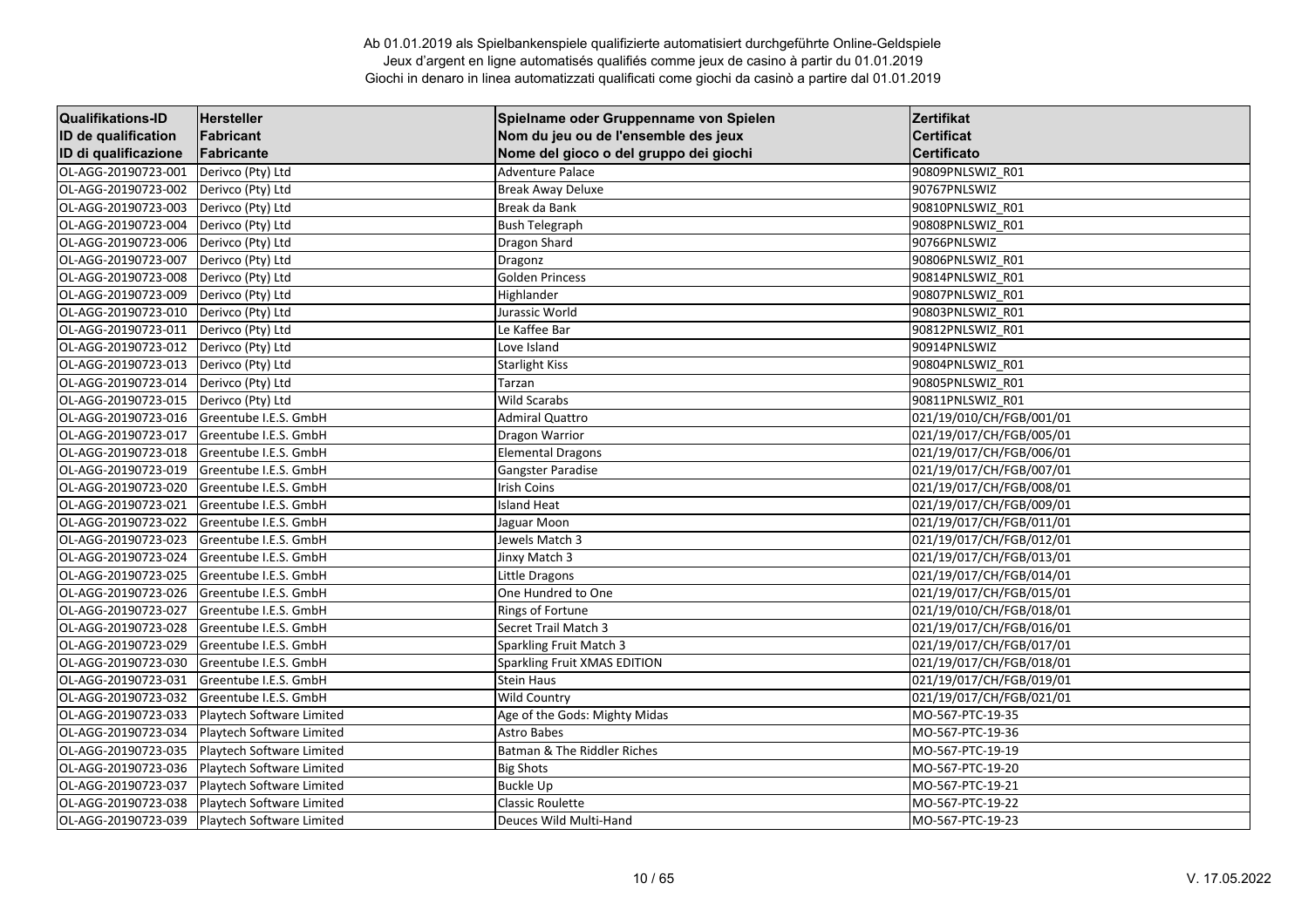| <b>Qualifikations-ID</b> | Hersteller                 | Spielname oder Gruppenname von Spielen | Zertifikat                              |
|--------------------------|----------------------------|----------------------------------------|-----------------------------------------|
| ID de qualification      | Fabricant                  | Nom du jeu ou de l'ensemble des jeux   | <b>Certificat</b>                       |
| ID di qualificazione     | Fabricante                 | Nome del gioco o del gruppo dei giochi | Certificato                             |
| OL-AGG-20190723-040      | Playtech Software Limited  | <b>Fields of Fortune</b>               | MO-567-PTC-19-37                        |
| OL-AGG-20190723-041      | Playtech Software Limited  | Frankie Dettori's Magic Seven          | MO-567-PTC-19-24                        |
| OL-AGG-20190723-042      | Playtech Software Limited  | Maji Wilds                             | MO-567-PTC-19-25                        |
| OL-AGG-20190723-043      | Playtech Software Limited  | Mobile Blackjack                       | MO-567-PTC-19-26                        |
| OL-AGG-20190723-044      | Playtech Software Limited  | Murder Mystery                         | MO-567-PTC-19-27                        |
| OL-AGG-20190723-045      | Playtech Software Limited  | Perfect Blackjack Multi-Hand 5         | MO-567-PTC-19-38                        |
| OL-AGG-20190723-046      | Playtech Software Limited  | Plenty O'Fortune                       | MO-567-PTC-19-28                        |
| OL-AGG-20190723-047      | Playtech Software Limited  | Royal Respin Deluxe                    | MO-567-PTC-19-29                        |
| OL-AGG-20190723-048      | Playtech Software Limited  | <b>Sacred Stones</b>                   | MO-567-PTC-19-30                        |
| OL-AGG-20190723-049      | Playtech Software Limited  | <b>Stars Awakening</b>                 | MO-567-PTC-19-31                        |
| OL-AGG-20190723-050      | Playtech Software Limited  | Superman II                            | MO-567-PTC-19-39                        |
| OL-AGG-20190723-051      | Playtech Software Limited  | Upgradium                              | MO-567-PTC-19-32                        |
| OL-AGG-20190723-052      | Playtech Software Limited  | White King II                          | MO-567-PTC-19-33                        |
| OL-AGG-20190723-053      | Playtech Software Limited  | <b>Wild Beats</b>                      | MO-567-PTC-19-34                        |
| OL-AGG-20190820-001      | FAZI d.o.o.                | <b>Book of Spells</b>                  | SWI.FAZI.1009.02.01                     |
| OL-AGG-20190820-002      | FAZI d.o.o.                | Diamonds                               | SWI.FAZI.1009.03.01                     |
| OL-AGG-20190820-003      | FAZI d.o.o.                | <b>Fruit and Stars</b>                 | SWI.FAZI.1009.04.01                     |
| OL-AGG-20190820-004      | FAZI d.o.o.                | <b>Hot Stars</b>                       | SWI.FAZI.1009.05.01                     |
| OL-AGG-20190820-005      | FAZI d.o.o.                | Pyramid                                | SWI.FAZI.1009.06.01                     |
| OL-AGG-20190820-006      | FAZI d.o.o.                | Wizard                                 | SWI.FAZI.1009.08.01                     |
| OL-AGG-20190820-007      | Greentube I.E.S. GmbH      | Super Cherry 5000                      | MO/567/GEE/19/080/CH/FGB/01             |
| OL-AGG-20190820-008      | Greentube I.E.S. GmbH      | <b>Tidal Riches</b>                    | 021/19/003/CH/FGB/007/01                |
| OL-AGG-20190820-009      | Greentube I.E.S. GmbH      | Winter Queen                           | 021/19/010/CH/FGB/027/01                |
| OL-AGG-20190820-010      | Greentube I.E.S. GmbH      | Xtra Hot                               | 021/19/010/CH/FGB/028/01                |
| OL-AGG-20191015-001      | FAZI d.o.o.                | Roulette                               | SWI.FAZI.1009.07.02                     |
| OL-AGG-20191015-002      | <b>ISB Technology Sarl</b> | Egyptian King                          | CH_ISB002GAM_Egyptian King_REV.1        |
| OL-AGG-20191015-003      | <b>ISB Technology Sarl</b> | European Roulette                      | CH ISB002GAM European Roulette REV.1    |
| OL-AGG-20191015-004      | <b>ISB Technology Sarl</b> | Merlin's Magic Mirror                  | CH_ISB002GAM_Merlins Magic Mirror_REV.1 |
| OL-AGG-20191015-005      | <b>ISB Technology Sarl</b> | The Golden City                        | CH ISB002GAM The Golden City REV.1      |
| OL-AGG-20191015-006      | <b>ISB Technology Sarl</b> | Wild Ape                               | CH_ISB002GAM_Wild Ape_REV.1             |
| OL-AGG-20191022-001      | Casino Technology AD       | 20 Star Party                          | SWI.CATE.1003.01.01                     |
| OL-AGG-20191022-002      | Casino Technology AD       | 40 Mega Slot                           | SWI.CATE.1003.02.01                     |
| OL-AGG-20191022-003      | Casino Technology AD       | 40 Treasures                           | SWI.CATE.1003.03.01                     |
| OL-AGG-20191022-004      | Casino Technology AD       | 50 Treasures                           | SWI.CATE.1003.04.01                     |
| OL-AGG-20191022-005      | Casino Technology AD       | <b>Banana Party</b>                    | SWI.CATE.1003.05.01                     |
| OL-AGG-20191022-006      | Casino Technology AD       | Chilli Fruits                          | SWI.CATE.1003.06.01                     |
| OL-AGG-20191022-007      | Casino Technology AD       | Coffee Magic                           | SWI.CATE.1003.07.01                     |
| OL-AGG-20191022-008      | Casino Technology AD       | Duck of Luck                           | SWI.CATE.1003.08.01                     |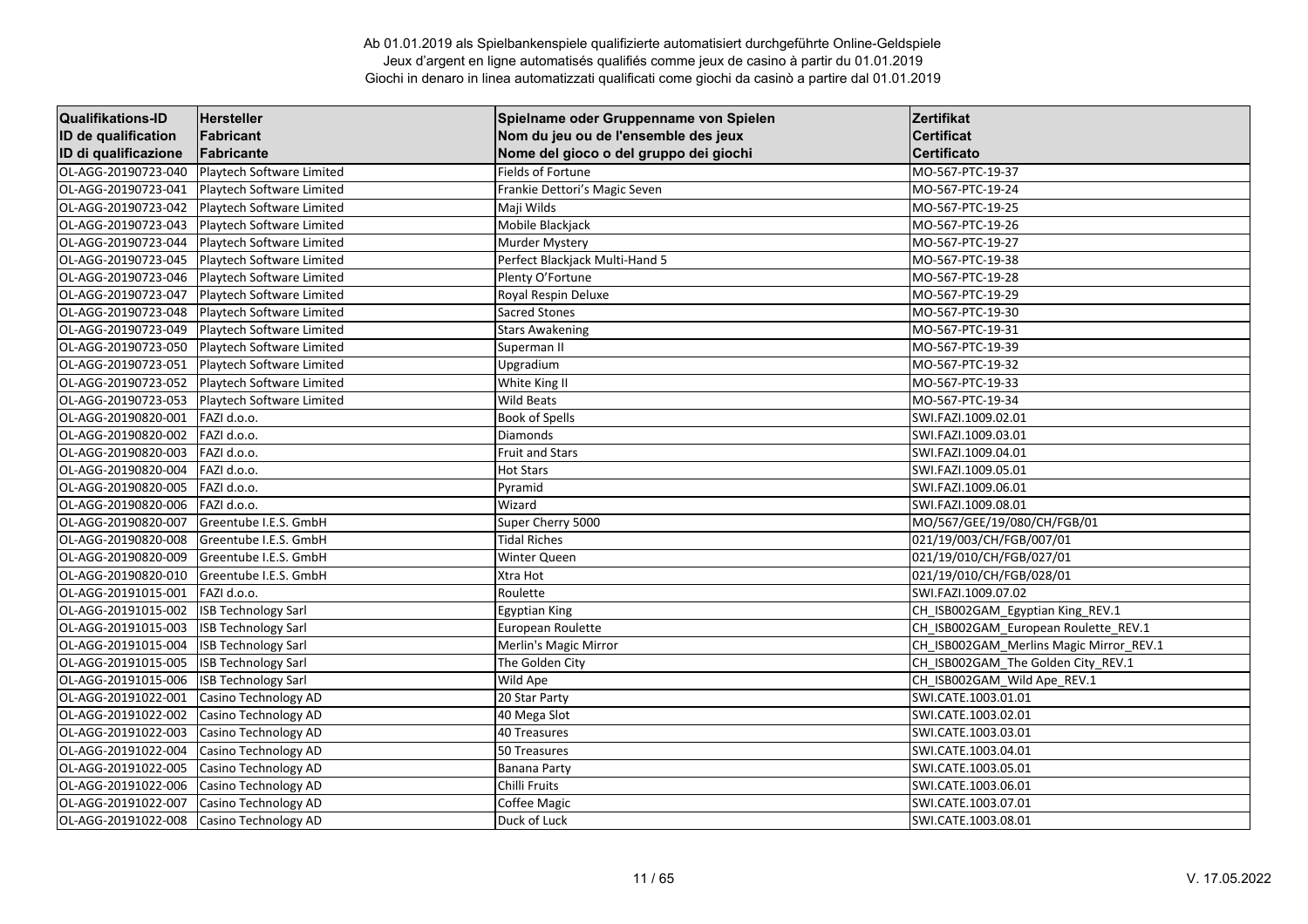| <b>Qualifikations-ID</b> | <b>Hersteller</b>       | Spielname oder Gruppenname von Spielen   | Zertifikat                          |
|--------------------------|-------------------------|------------------------------------------|-------------------------------------|
| ID de qualification      | Fabricant               | Nom du jeu ou de l'ensemble des jeux     | <b>Certificat</b>                   |
| ID di qualificazione     | Fabricante              | Nome del gioco o del gruppo dei giochi   | Certificato                         |
| OL-AGG-20191022-009      | Casino Technology AD    | Lucky Clover                             | SWI.CATE.1003.09.01                 |
| OL-AGG-20191022-010      | Casino Technology AD    | Pot O Luck                               | SWI.CATE.1003.10.01                 |
| OL-AGG-20191022-011      | <b>Evolution Gaming</b> | <b>First Person Roulette</b>             | MO/551/EVL/19/001/567/CH/FGB/01     |
| OL-AGG-20191022-012      | Greentube I.E.S. GmbH   | 50 Fortune Fruits                        | MO/246/GEE/19/027/CH/FGB/002/02     |
| OL-AGG-20191022-013      | Greentube I.E.S. GmbH   | African Stampede                         | MO/567/GEE/19/073/CH/FGB/002/01     |
| OL-AGG-20191022-014      | Greentube I.E.S. GmbH   | Almighty Jackpots - Garden of Persephone | MO/567/GEE/19/073/CH/FGB/001/01     |
| OL-AGG-20191022-015      | Greentube I.E.S. GmbH   | <b>Ancient Goddess</b>                   | MO/567/GEE/19/073/CH/FGB/003/01     |
| OL-AGG-20191022-016      | Greentube I.E.S. GmbH   | Asgard's Thunder                         | MO/567/GEE/19/073/CH/FGB/004/01     |
| OL-AGG-20191022-017      | Greentube I.E.S. GmbH   | <b>Feather Frenzy</b>                    | MO/567/GEE/19/073/CH/FGB/018/01     |
| OL-AGG-20191022-018      | Greentube I.E.S. GmbH   | Golden Sevens                            | 021/19/003/CH/FGB/004/02            |
| OL-AGG-20191022-019      | Greentube I.E.S. GmbH   | Grand Hold'em                            | 021/19/018/CH/FGB/005/01            |
| OL-AGG-20191022-020      | Greentube I.E.S. GmbH   | Haul of Hades Super Spinner              | MO/567/GEE/19/073/CH/FGB/010/01     |
| OL-AGG-20191022-021      | Greentube I.E.S. GmbH   | <b>Heart Of Egypt</b>                    | MO/567/GEE/19/073/CH/FGB/011/01     |
| OL-AGG-20191022-022      | Greentube I.E.S. GmbH   | Jackpot Dice                             | 021/19/017/CH/FGB/010/01            |
| OL-AGG-20191022-023      | Greentube I.E.S. GmbH   | Lone Star Jackpots                       | MO/246/GEE/19/027/CH/FGB/005/02     |
| OL-AGG-20191022-024      | Greentube I.E.S. GmbH   | Lucky Spin Jackpots                      | MO/246/GEE/19/027/CH/FGB/006/02     |
| OL-AGG-20191022-025      | Greentube I.E.S. GmbH   | Mermaid's Pearl                          | 021/19/006/CH/FGB/023/03            |
| OL-AGG-20191022-026      | Greentube I.E.S. GmbH   | Myth of Medusa Gold                      | MO/567/GEE/19/073/CH/FGB/013/01     |
| OL-AGG-20191022-027      | Greentube I.E.S. GmbH   | Phoenix Fortune                          | MO/567/GEE/19/073/CH/FGB/014/01     |
| OL-AGG-20191022-028      | Greentube I.E.S. GmbH   | Prize of the Nile                        | MO/246/GEE/19/027/CH/FGB/007/02     |
| OL-AGG-20191022-029      | Greentube I.E.S. GmbH   | Prized Panda                             | MO/246/GEE/19/027/CH/FGB/008/02     |
| OL-AGG-20191022-030      | Greentube I.E.S. GmbH   | <b>Rising Treasures</b>                  | MO/246/GEE/19/027/CH/FGB/009/02     |
| OL-AGG-20191022-031      | Greentube I.E.S. GmbH   | Royal Crown Blackjack                    | 021/19/018/CH/FGB/014/01            |
| OL-AGG-20191022-032      | Greentube I.E.S. GmbH   | Sherwood Showdown                        | MO/567/GEE/19/073/CH/FGB/015/01     |
| OL-AGG-20191022-033      | Greentube I.E.S. GmbH   | Sizzling Hot 6 Extra Gold Version        | MO/246/GEE/19/027/CH/FGB/011/02     |
| OL-AGG-20191022-034      | Greentube I.E.S. GmbH   | Super Cherry 1000                        | MO/567/GEE/19/081/CH/FGB/001/03     |
| OL-AGG-20191022-035      | Greentube I.E.S. GmbH   | Super Cherry 2000                        | MO/567/GEE/19/081/CH/FGB/002/03     |
| OL-AGG-20191022-036      | Greentube I.E.S. GmbH   | Tales of Darkness - Midnight Heat        | MO/567/GEE/19/073/CH/FGB/016/01     |
| OL-AGG-20191022-037      | Greentube I.E.S. GmbH   | Viva Cabaret - Xtra Choice               | 021/19/017/CH/FGB/020/01            |
| OL-AGG-20191022-038      | Greentube I.E.S. GmbH   | Wish Upon a Star                         | MO/567/GEE/19/073/CH/FGB/017/01     |
| OL-AGG-20191119-001      | Gaming 1                | Aetherial Fortune                        | MO/567/G1M/19/001/CH/FGB/004/03     |
| OL-AGG-20191119-002      | Gaming 1                | <b>Boost Racers City Edition</b>         | MO/567/G1M/19/001/CH/FGB/005/02     |
| OL-AGG-20191119-003      | Gaming 1                | Cosmix Dance                             | MO/295/G1M/19/001/332/CH/FGB/001/03 |
| OL-AGG-20191119-004      | Gaming 1                | DeluXXXe Multi                           | MO/567/G1M/19/001/CH/FGB/006/03     |
| OL-AGG-20191119-005      | Gaming 1                | <b>Hey Sweetie</b>                       | MO/567/G1M/19/001/CH/FGB/003/03     |
| OL-AGG-20191119-006      | Gaming 1                | Lords of Asgard                          | MO/567/G1M/19/001/CH/FGB/007/03     |
| OL-AGG-20191119-007      | Gaming 1                | Overseas                                 | MO/295/G1M/19/001/332/CH/FGB/006/03 |
| OL-AGG-20191119-008      | Gaming 1                | Slot of Madness                          | MO/295/G1M/19/001/332/CH/FGB/008/03 |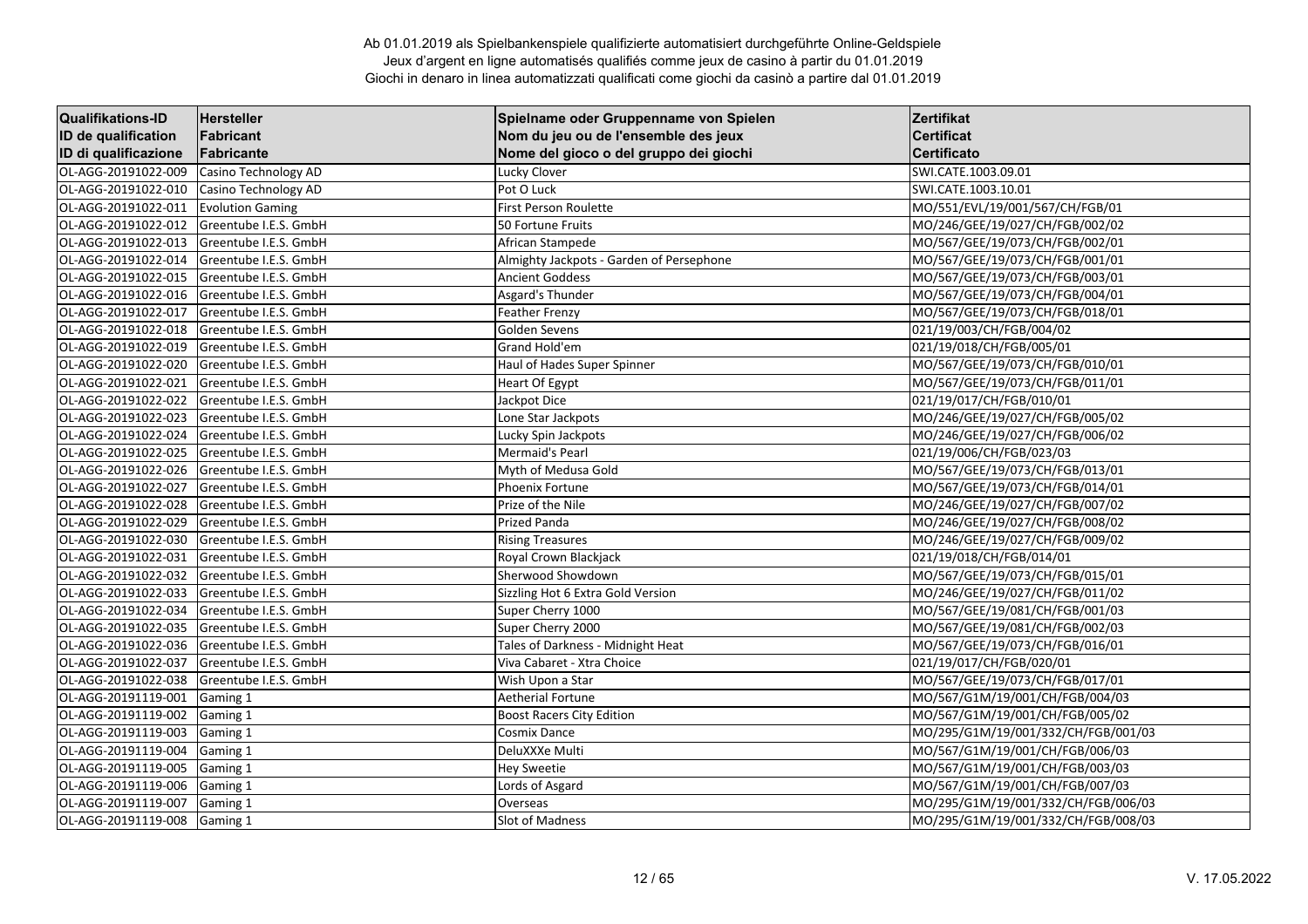| <b>Qualifikations-ID</b> | <b>Hersteller</b>           | Spielname oder Gruppenname von Spielen   | Zertifikat                              |
|--------------------------|-----------------------------|------------------------------------------|-----------------------------------------|
| ID de qualification      | Fabricant                   | Nom du jeu ou de l'ensemble des jeux     | <b>Certificat</b>                       |
| ID di qualificazione     | Fabricante                  | Nome del gioco o del gruppo dei giochi   | <b>Certificato</b>                      |
| OL-AGG-20191119-009      | Gaming 1                    | The Krackener'z Slot Game                | MO/295/G1M/19/001/332/CH/FGB/004/03     |
| OL-AGG-20191217-001      | Dopamine EOOD               | Jewel Scarabs                            | 3s.20.059 CH_RTP91.R0                   |
| OL-AGG-20191217-002      | EGT Interactive Ltd.        | <b>Extremely Hot</b>                     | SWI.EGT-OL.1123.11.02                   |
| OL-AGG-20191217-003      | Gaming 1                    | Fakir Slot The Golden Way to the Nirvana | MO/567/G1M/19/001/CH/FGB/002/01         |
| OL-AGG-20191217-004      | Greentube I.E.S. GmbH       | Book of Ra - Temple of Gold              | MO/246/GEE/19/027/CH/FGB/003/01         |
| OL-AGG-20191217-005      | Greentube I.E.S. GmbH       | <b>Book of Stars</b>                     | MO/246/GEE/19/027/CH/FGB/004/01         |
| OL-AGG-20191217-006      | Greentube I.E.S. GmbH       | Jackpot Dice                             | MO/246/GEE/19/001/CH/FGB/001/01         |
| OL-AGG-20191217-007      | Greentube I.E.S. GmbH       | Jingle Jackpot                           | MO/567/GEE/19/073/CH/FGB/012/01         |
| OL-AGG-20191217-008      | Greentube I.E.S. GmbH       | Roulette S                               | 021/19/018/CH/FGB/012/01                |
| OL-AGG-20191217-009      | Greentube I.E.S. GmbH       | Royal Crown 3 Card Brag                  | 021/19/018/CH/FGB/013/01                |
| OL-AGG-20191217-010      | Greentube I.E.S. GmbH       | Rumble Rumble                            | MO/246/GEE/19/027/CH/FGB/010/01         |
| OL-AGG-20191217-011      | <b>ISB Technology Sarl</b>  | Hot Spin Deluxe                          | CH_ISB011GAM_Hot Spin Deluxe_REV.1      |
| OL-AGG-20191217-012      | <b>ISB Technology Sarl</b>  | Merlin's Magic Mirror                    | CH_ISB002GAM_Merlins Magic Mirror_REV.2 |
| OL-AGG-20191217-013      | <b>ISB Technology Sarl</b>  | The Great Wall                           | CH ISB010GAM The Great Wall REV.1       |
| OL-AGG-20191217-014      | NetEnt Product Services Ltd | Dazzle Me                                | MO-343-NE1-19-52-567 1                  |
| OL-AGG-20191217-015      | NetEnt Product Services Ltd | Gonzo's Quest                            | MO-343-NE1-19-10-567_2                  |
| OL-AGG-20191217-016      | NetEnt Product Services Ltd | Starburst                                | MO-343-NE1-19-56-567 1                  |
| OL-AGG-20200128-001      | NetEnt Product Services Ltd | <b>Twin Spin</b>                         | MO-343-NE1-19-09-567 2                  |
| OL-AGG-20200128-002      | Dopamine EOOD               | <b>Five Star</b>                         | 3s.19.205 CH.R4                         |
| OL-AGG-20200128-003      | Dopamine EOOD               | Dragon's Fire Megaways                   | 3s.19.949_CH_RTP96.R0                   |
| OL-AGG-20200128-004      | Dopamine EOOD               | Dragon's Fire Megaways                   | 3s.19.949 CH RTP93.RO                   |
| OL-AGG-20200128-005      | Dopamine EOOD               | Dragon's Fire Megaways                   | 3s.19.949 CH RTP91.R0                   |
| OL-AGG-20200128-006      | Dopamine EOOD               | Dragon's Fire Megaways                   | 3s.19.949 CH_RTP95.R0                   |
| OL-AGG-20200128-007      | Dopamine EOOD               | Dragon's Luck Megaways                   | 3s.20.087 CH_RTP91.R0                   |
| OL-AGG-20200128-008      | Dopamine EOOD               | Dragon's Luck Megaways                   | 3s.20.087_CH_RTP93.R0                   |
| OL-AGG-20200128-009      | Dopamine EOOD               | Dragon's Luck Megaways                   | 3s.20.087 CH_RTP95.R0                   |
| OL-AGG-20200128-010      | Dopamine EOOD               | Dragon's Luck Megaways                   | 3s.20.087 CH_RTP96.R0                   |
| OL-AGG-20200128-011      | Dopamine EOOD               | <b>Fruit Snap</b>                        | 3s.20.032 CH RTP91.RO                   |
| OL-AGG-20200128-012      | Dopamine EOOD               | <b>Fruit Snap</b>                        | 3s.20.032 CH RTP93.R0                   |
| OL-AGG-20200128-013      | Dopamine EOOD               | <b>Fruit Snap</b>                        | 3s.20.032 CH RTP95.R0                   |
| OL-AGG-20200128-014      | Dopamine EOOD               | <b>Fruit Snap</b>                        | 3s.20.032 CH RTP96.R0                   |
| OL-AGG-20200128-015      | Dopamine EOOD               | Golden Leprechaun Megaways               | 3s.19.855_CH_RTP96.R0                   |
| OL-AGG-20200128-016      | Dopamine EOOD               | Golden Leprechaun Megaways               | 3s.19.855 CH_RTP91.R0                   |
| OL-AGG-20200128-017      | Dopamine EOOD               | Golden Leprechaun Megaways               | 3s.19.855 CH RTP93.RO                   |
| OL-AGG-20200128-018      | Dopamine EOOD               | Golden Leprechaun Megaways               | 3s.19.855 CH RTP95.RO                   |
| OL-AGG-20200128-019      | Dopamine EOOD               | Lucky Oktoberfest                        | 3s.19.917_CH_RTP91.R0                   |
| OL-AGG-20200128-020      | Dopamine EOOD               | Lucky Oktoberfest                        | 3s.19.917_CH_RTP93.R0                   |
| OL-AGG-20200128-021      | Dopamine EOOD               | Lucky Oktoberfest                        | 3s.19.917 CH RTP95.RO                   |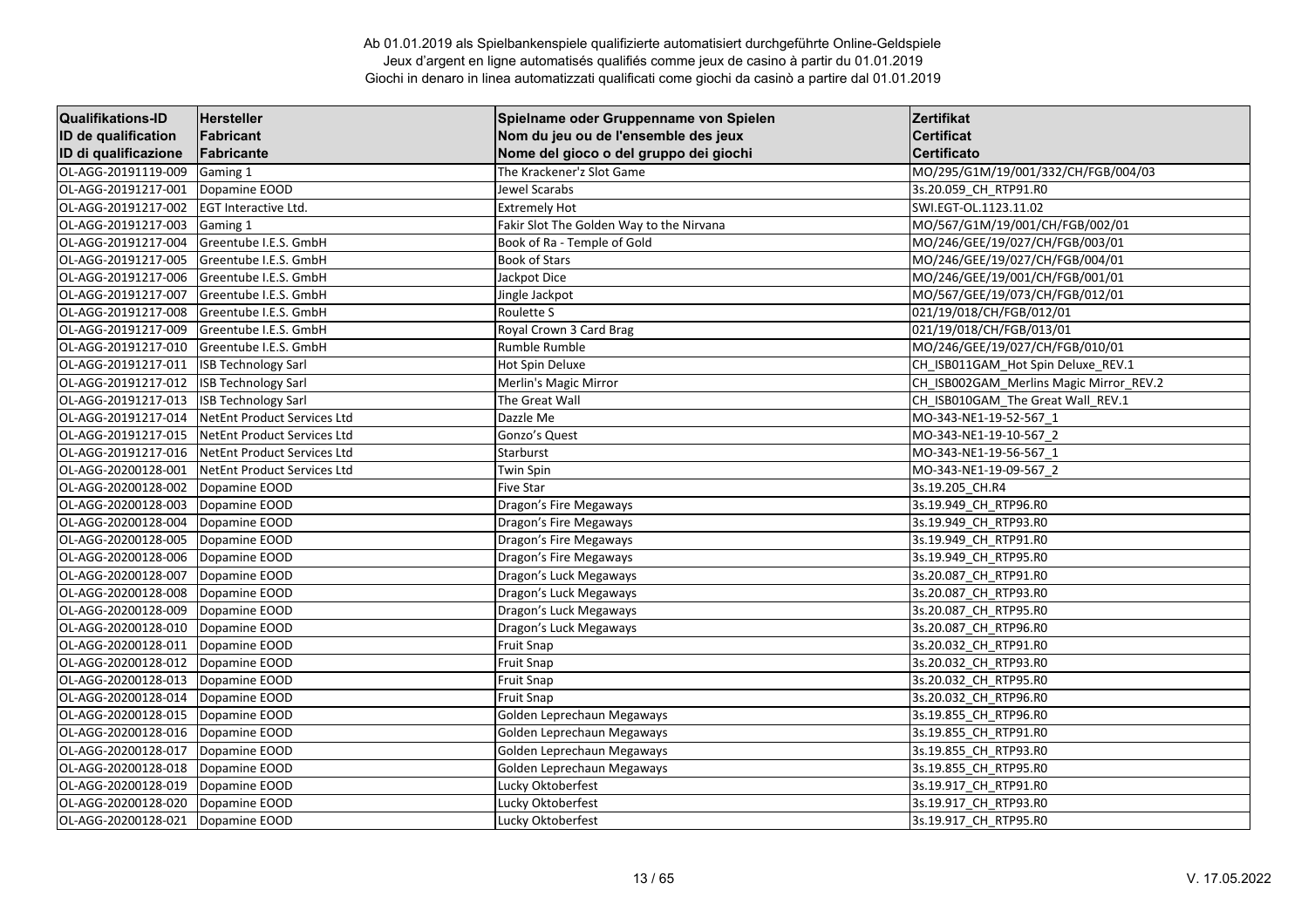| <b>Qualifikations-ID</b> | Hersteller    | Spielname oder Gruppenname von Spielen | Zertifikat            |
|--------------------------|---------------|----------------------------------------|-----------------------|
| ID de qualification      | Fabricant     | Nom du jeu ou de l'ensemble des jeux   | <b>Certificat</b>     |
| ID di qualificazione     | Fabricante    | Nome del gioco o del gruppo dei giochi | Certificato           |
| OL-AGG-20200128-022      | Dopamine EOOD | Lucky Oktoberfest                      | 3s.19.917_CH_RTP96.R0 |
| OL-AGG-20200128-023      | Dopamine EOOD | <b>Mystery Reels Power Reels</b>       | 3s.19.847 CH RTP91.R0 |
| OL-AGG-20200128-024      | Dopamine EOOD | <b>Mystery Reels Power Reels</b>       | 3s.19.847 CH RTP93.RO |
| OL-AGG-20200128-025      | Dopamine EOOD | <b>Mystery Reels Power Reels</b>       | 3s.19.847_CH_RTP95.R0 |
| OL-AGG-20200128-026      | Dopamine EOOD | <b>Mystery Reels Power Reels</b>       | 3s.19.847_CH_RTP96.R0 |
| OL-AGG-20200128-027      | Dopamine EOOD | Pirates' Plenty Battle for Gold        | 3s.19.792_CH_RTP91.R0 |
| OL-AGG-20200128-028      | Dopamine EOOD | Pirates' Plenty Battle for Gold        | 3s.19.792 CH RTP93.R0 |
| OL-AGG-20200128-029      | Dopamine EOOD | Pirates' Plenty Battle for Gold        | 3s.19.792_CH_RTP95.R0 |
| OL-AGG-20200128-030      | Dopamine EOOD | Pirates' Plenty Battle for Gold        | 3s.19.792_CH_RTP96.R0 |
| OL-AGG-20200128-031      | Dopamine EOOD | Well of Wishes                         | 3s.19.723 CH RTP91.RO |
| OL-AGG-20200128-032      | Dopamine EOOD | Well of Wishes                         | 3s.19.723 CH RTP93.RO |
| OL-AGG-20200128-033      | Dopamine EOOD | Well of Wishes                         | 3s.19.723_CH_RTP95.R0 |
| OL-AGG-20200128-034      | Dopamine EOOD | Well of Wishes                         | 3s.19.723 CH RTP96.RO |
| OL-AGG-20200128-035      | Dopamine EOOD | Da Vinci's Mystery                     | 3s.20.145 CH RTP91.R0 |
| OL-AGG-20200128-036      | Dopamine EOOD | Da Vinci's Mystery                     | 3s.20.145 CH RTP93.RO |
| OL-AGG-20200128-037      | Dopamine EOOD | Da Vinci's Mystery                     | 3s.20.145_CH_RTP95.R0 |
| OL-AGG-20200128-038      | Dopamine EOOD | Da Vinci's Mystery                     | 3s.20.145 CH RTP96.RO |
| OL-AGG-20200225-001      | Dopamine EOOD | Dice Dice Dice                         | 3s.20.158 CH RTP91.R0 |
| OL-AGG-20200225-002      | Dopamine EOOD | Dice Dice Dice                         | 3s.20.158 CH RTP93.RO |
| OL-AGG-20200225-003      | Dopamine EOOD | Dice Dice Dice                         | 3s.20.158 CH RTP95.RO |
| OL-AGG-20200225-004      | Dopamine EOOD | Dice Dice Dice                         | 3s.20.158_CH_RTP96.R0 |
| OL-AGG-20200225-005      | Dopamine EOOD | <b>Dynamite Riches</b>                 | 3s.20.218 CH RTP91.R0 |
| OL-AGG-20200225-006      | Dopamine EOOD | <b>Dynamite Riches</b>                 | 3s.20.218 CH RTP93.RO |
| OL-AGG-20200225-007      | Dopamine EOOD | <b>Dynamite Riches</b>                 | 3s.20.218_CH_RTP95.R0 |
| OL-AGG-20200225-008      | Dopamine EOOD | <b>Dynamite Riches</b>                 | 3s.20.218_CH_RTP96.R0 |
| OL-AGG-20200225-009      | Dopamine EOOD | Eagle Riches                           | 3s.20.260 CH RTP91.R0 |
| OL-AGG-20200225-010      | Dopamine EOOD | Eagle Riches                           | 3s.20.260_CH_RTP93.R0 |
| OL-AGG-20200225-011      | Dopamine EOOD | Eagle Riches                           | 3s.20.260_CH_RTP95.R0 |
| OL-AGG-20200225-012      | Dopamine EOOD | Eagle Riches                           | 3s.20.260 CH RTP96.R0 |
| OL-AGG-20200225-013      | Dopamine EOOD | Jewel Scarabs                          | 3s.20.059_CH_RTP93.R0 |
| OL-AGG-20200225-014      | Dopamine EOOD | Jewel Scarabs                          | 3s.20.059 CH RTP95.R0 |
| OL-AGG-20200225-015      | Dopamine EOOD | Jewel Scarabs                          | 3s.20.059_CH_RTP96.R0 |
| OL-AGG-20200225-016      | Dopamine EOOD | Rainbow Jackpots Power Lines           | 3s.20.299 CH RTP91.R0 |
| OL-AGG-20200225-017      | Dopamine EOOD | Rainbow Jackpots Power Lines           | 3s.20.299 CH RTP93.RO |
| OL-AGG-20200225-018      | Dopamine EOOD | Rainbow Jackpots Power Lines           | 3s.20.299 CH RTP95.R0 |
| OL-AGG-20200225-019      | Dopamine EOOD | Rainbow Jackpots Power Lines           | 3s.20.299_CH_RTP96.R0 |
| OL-AGG-20200225-020      | Dopamine EOOD | Wild Cats Multiline                    | 3s.19.622_CH_RTP91.R0 |
| OL-AGG-20200225-021      | Dopamine EOOD | Wild Cats Multiline                    | 3s.19.622 CH RTP93.RO |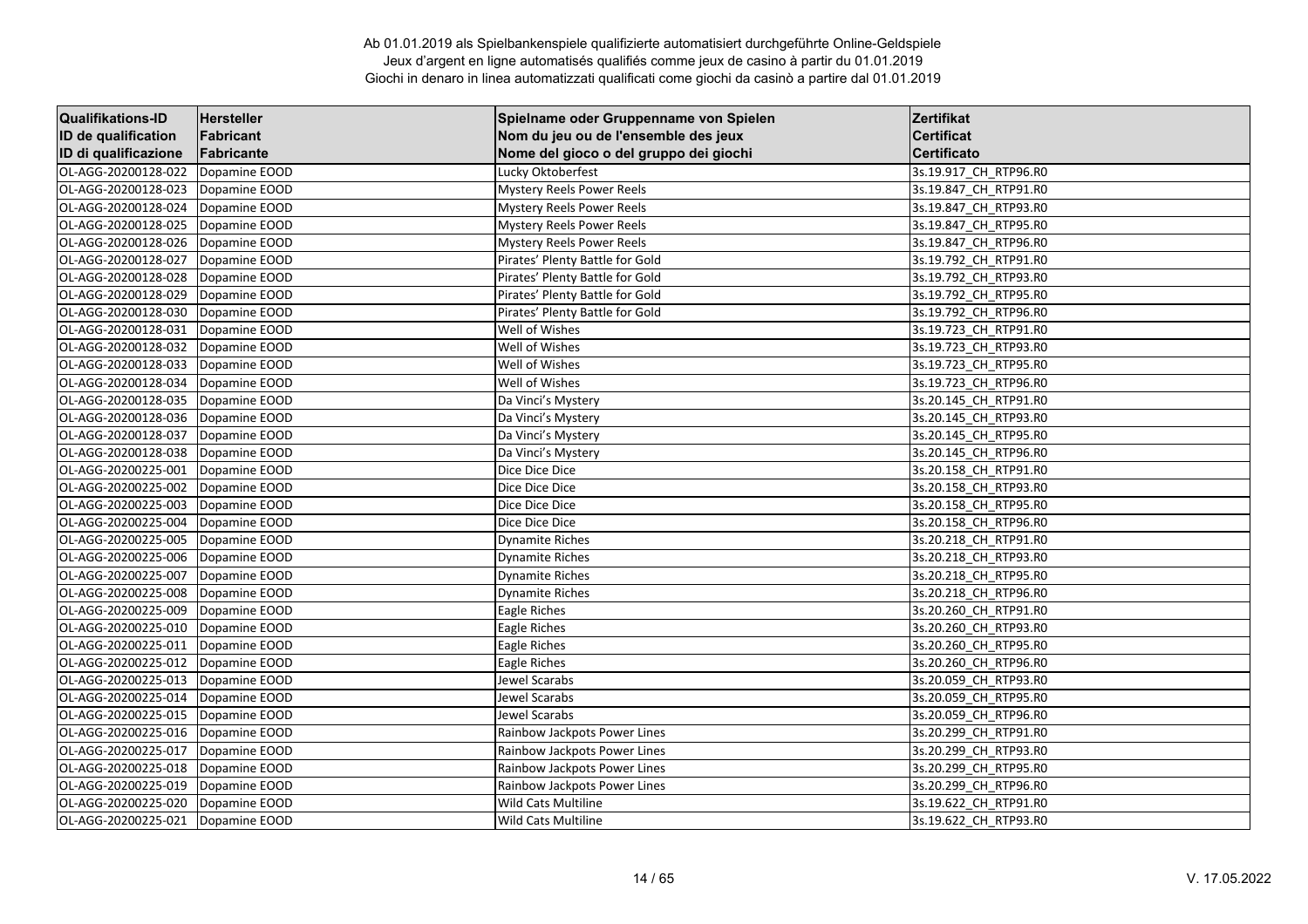| <b>Qualifikations-ID</b> | <b>Hersteller</b>           | Spielname oder Gruppenname von Spielen                                                      | Zertifikat                      |
|--------------------------|-----------------------------|---------------------------------------------------------------------------------------------|---------------------------------|
| ID de qualification      | Fabricant                   | Nom du jeu ou de l'ensemble des jeux                                                        | <b>Certificat</b>               |
| ID di qualificazione     | Fabricante                  | Nome del gioco o del gruppo dei giochi                                                      | <b>Certificato</b>              |
| OL-AGG-20200225-022      | Dopamine EOOD               | <b>Wild Cats Multiline</b>                                                                  | 3s.19.622 CH_RTP95.R0           |
| OL-AGG-20200225-023      | Dopamine EOOD               | Wild Cats Multiline                                                                         | 3s.19.622 CH_RTP96.R0           |
| OL-AGG-20200225-024      | Dopamine EOOD               | <b>Wild Elements</b>                                                                        | 3s.19.589_CH_RTP91.R0           |
| OL-AGG-20200225-025      | Dopamine EOOD               | <b>Wild Elements</b>                                                                        | 3s.19.589_CH_RTP93.R0           |
| OL-AGG-20200225-026      | Dopamine EOOD               | <b>Wild Elements</b>                                                                        | 3s.19.589_CH_RTP95.R0           |
| OL-AGG-20200225-027      | Dopamine EOOD               | <b>Wild Elements</b>                                                                        | 3s.19.589_CH_RTP96.R0           |
| OL-AGG-20200225-028      | Dopamine EOOD               | Win Escalator                                                                               | 3s.19.529 CH RTP91.R0           |
| OL-AGG-20200225-029      | Dopamine EOOD               | Win Escalator                                                                               | 3s.19.529_CH_RTP93.R0           |
| OL-AGG-20200225-030      | Dopamine EOOD               | Win Escalator                                                                               | 3s.19.529 CH RTP95.RO           |
| OL-AGG-20200225-031      | Dopamine EOOD               | Win Escalator                                                                               | 3s.19.529_CH_RTP96.R0           |
| OL-AGG-20200225-032      | FAZI d.o.o.                 | 5 Neon Hot                                                                                  | SWI.FAZI.1023.01.02             |
| OL-AGG-20200225-033      | FAZI d.o.o.                 | <b>Burning Ice</b>                                                                          | SWI.FAZI.1023.06.01             |
| OL-AGG-20200225-034      | FAZI d.o.o.                 | <b>Burning Ice Deluxe</b>                                                                   | SWI.FAZI.1023.02.02             |
| OL-AGG-20200225-035      | FAZI d.o.o.                 | Crystal Hot 40                                                                              | SWI.FAZI.1023.05.02             |
| OL-AGG-20200225-036      | FAZI d.o.o.                 | Retro 7 Hot                                                                                 | SWI.FAZI.1023.03.02             |
| OL-AGG-20200225-037      | FAZI d.o.o.                 | Turbo Hot 40                                                                                | SWI.FAZI.1023.04.02             |
| OL-AGG-20200225-038      | Gaming 1                    | The Five Raiders                                                                            | MO/567/G1M/19/003/CH/FGB/002/01 |
| OL-AGG-20200225-039      | Greentube I.E.S. GmbH       | <b>Action Joker</b>                                                                         | MO/246/GEE/19/058/CH/FGB/001/01 |
| OL-AGG-20200225-040      | Greentube I.E.S. GmbH       | Book Of Ra Deluxe 10                                                                        | MO/246/GEE/19/058/CH/FGB/002/01 |
| OL-AGG-20200225-041      | Greentube I.E.S. GmbH       | Cash Connection - Charming Lady                                                             | MO/246/GEE/19/058/CH/FGB/003/01 |
| OL-AGG-20200225-042      | Greentube I.E.S. GmbH       | <b>Gold Star Fruits</b>                                                                     | MO/246/GEE/19/058/CH/FGB/004/01 |
| OL-AGG-20200225-043      | Greentube I.E.S. GmbH       | Jewels Match 3                                                                              | MO/246/GEE/19/061/CH/FGB/001/01 |
| OL-AGG-20200225-044      | Greentube I.E.S. GmbH       | Jinxy Match 3                                                                               | MO/246/GEE/19/061/CH/FGB/002/01 |
| OL-AGG-20200225-045      | Greentube I.E.S. GmbH       | Secret Trail Match 3                                                                        | MO/246/GEE/19/061/CH/FGB/003/01 |
| OL-AGG-20200225-046      | Greentube I.E.S. GmbH       | Sparkling Fruit Xmas Edition                                                                | MO/246/GEE/19/061/CH/FGB/004/01 |
| OL-AGG-20200225-047      | NetEnt Product Services Ltd | Jungle Spirit: Call of the Wild™ & Jungle Spirit: Call of the Wild Touch™                   | MO-343-NE1-19-05-567            |
| OL-AGG-20200225-048      | NetEnt Product Services Ltd | Pyramid: Quest for Immortality™ & Pyramid: Quest for Immortality Touch1MO-343-NE1-19-34-567 |                                 |
| OL-AGG-20200225-049      | PAF Consulting Abp          | Blackjack                                                                                   | MO-567-PA1-19-05 Q              |
| OL-AGG-20200225-050      | PAF Consulting Abp          | Roulette                                                                                    | MO-567-PA1-19-05_R              |
| OL-AGG-20200225-051      | PAF Consulting Abp          | <b>Wassberg vs Mieto</b>                                                                    | MO-567-PA1-19-05 S              |
| OL-AGG-20200317-001      | Gaming 1                    | CometStar                                                                                   | MO/332/G1M/19/001/CH/FGB/02     |
| OL-AGG-20200317-002      | Gaming 1                    | European Roulette                                                                           | MO/567/G1M/20/001/CH/FGB/001/02 |
| OL-AGG-20200317-003      | Gaming 1                    | European Roulette VIP                                                                       | MO/567/G1M/20/001/CH/FGB/002/02 |
| OL-AGG-20200317-004      | Gaming 1                    | <b>Vertical Roulette</b>                                                                    | MO/567/G1M/20/001/CH/FGB/003/02 |
| OL-AGG-20200317-005      | Greentube I.E.S. GmbH       | <b>Beauty of Cleopatra</b>                                                                  | MO/567/GEE/19/073/CH/FGB/005/02 |
| OL-AGG-20200317-006      | Greentube I.E.S. GmbH       | Diamond Link: Mighty Elephant                                                               | MO/567/GEE/19/073/CH/FGB/006/02 |
| OL-AGG-20200317-007      | Greentube I.E.S. GmbH       | Diamond Link: Oasis Riches                                                                  | MO/567/GEE/19/073/CH/FGB/008/02 |
| OL-AGG-20200317-008      | Greentube I.E.S. GmbH       | Garden of Riches                                                                            | 021/19/006/CH/FGB/015/02        |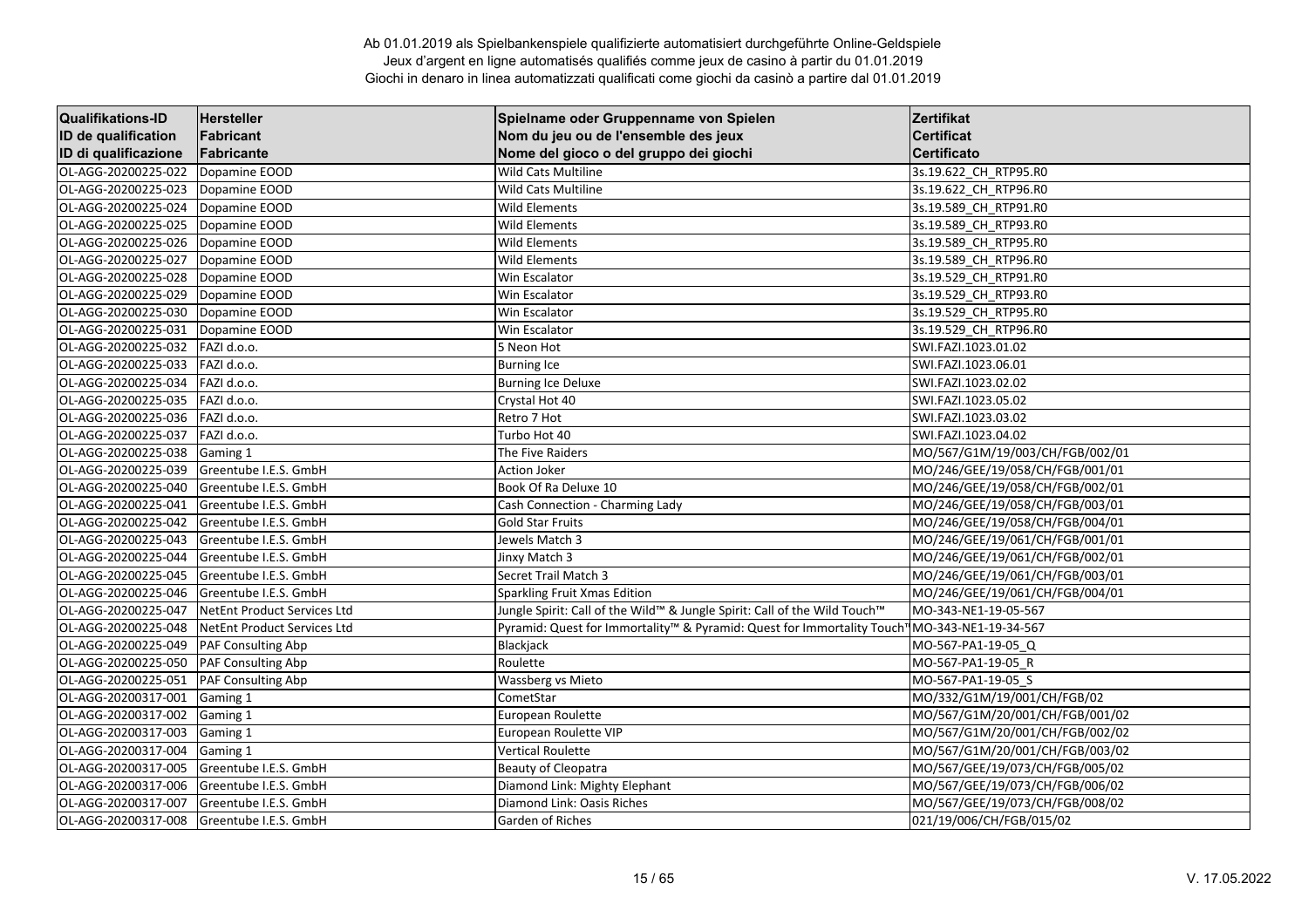| <b>Qualifikations-ID</b> | <b>Hersteller</b>          | Spielname oder Gruppenname von Spielen | Zertifikat                                    |
|--------------------------|----------------------------|----------------------------------------|-----------------------------------------------|
| ID de qualification      | Fabricant                  | Nom du jeu ou de l'ensemble des jeux   | <b>Certificat</b>                             |
| ID di qualificazione     | Fabricante                 | Nome del gioco o del gruppo dei giochi | <b>Certificato</b>                            |
| OL-AGG-20200317-009      | Greentube I.E.S. GmbH      | <b>Ghostly Towers</b>                  | MO/556/GEE/20/001/CH/FGB/02                   |
| OL-AGG-20200317-010      | Greentube I.E.S. GmbH      | <b>Great American Wilds</b>            | MO/246/GEE/20/003/CH/FGB/02                   |
| OL-AGG-20200317-011      | Greentube I.E.S. GmbH      | King of Cards                          | 021/19/010/CH/FGB/011/02                      |
| OL-AGG-20200317-012      | Greentube I.E.S. GmbH      | Sparkling Fruit Match 3                | MO/246/GEE/19/061/CH/FGB/005/02               |
| OL-AGG-20200317-013      | <b>ISB Technology Sarl</b> | Racetrack Riches Megaboard             | CH_ISB017GAM_Racetrack Riches Megaboard_REV.1 |
| OL-AGG-20200317-014      | <b>ISB Technology Sarl</b> | Sheriff of Nottingham                  | CH ISB016GAM Sheriff of Nottingham REV.1      |
| OL-AGG-20200317-015      | PAF Consulting Abp         | Sällskapsresan                         | MO-567-PA1-19-05 T                            |
| OL-AGG-20200407-001      | Gaming 1                   | Goldwin's Golden Pot of Gold           | MO/295/G1M/19/003/CH/FGB/02                   |
| OL-AGG-20200407-002      | Gaming 1                   | <b>SteamPunk Roulette VIP</b>          | MO/385/G1M/19/006/CH/FGB/01                   |
| OL-AGG-20200407-003      | Gaming 1                   | Take It Or Not: The Slot Game          | MO/567/G1M/19/003/CH/FGB/001/01               |
| OL-AGG-20200407-004      | Greentube I.E.S. GmbH      | <b>Deuces Wild</b>                     | 021/19/018/CH/FGB/003/03                      |
| OL-AGG-20200407-005      | Greentube I.E.S. GmbH      | European Roulette without Zero-Yield   | 021/19/018/CH/FGB/004/03                      |
| OL-AGG-20200407-006      | Greentube I.E.S. GmbH      | <b>Grand Blackjack</b>                 | MO/246/GEE/19/027/CH/FGB/001/02               |
| OL-AGG-20200407-007      | Greentube I.E.S. GmbH      | Jacks or Better                        | 021/19/018/CH/FGB/006/03                      |
| OL-AGG-20200407-008      | Greentube I.E.S. GmbH      | Lux Roulette Version                   | 021/19/018/CH/FGB/010/02                      |
| OL-AGG-20200407-009      | Greentube I.E.S. GmbH      | Royal Crown European Roulette          | 021/19/018/CH/FGB/015/02                      |
| OL-AGG-20200407-010      | Greentube I.E.S. GmbH      | The Great Gambini's Night Magic        | MO/246/GEE/19/036/CH/FGB/001/02               |
| OL-AGG-20200407-011      | <b>ISB Technology Sarl</b> | Aztec Gold Megaways                    | CH ISB012GAM Aztec Gold Megaways REV.2        |
| OL-AGG-20200407-012      | <b>ISB Technology Sarl</b> | <b>Baccarat</b>                        | CH_ISB018GAM_Baccarat_REV.2                   |
| OL-AGG-20200407-013      | <b>ISB Technology Sarl</b> | <b>Blackjack Royal Pairs</b>           | CH ISB014GAM Blackjack Royal Pairs REV.2      |
| OL-AGG-20200407-014      | <b>ISB Technology Sarl</b> | <b>Dragon Stone</b>                    | CH_ISB007GAM_Dragon Stone_REV.2               |
| OL-AGG-20200407-015      | <b>ISB Technology Sarl</b> | Ghosts 'N' Gold                        | CH ISB005GAM Ghosts N Gold REV.2              |
| OL-AGG-20200407-016      | <b>ISB Technology Sarl</b> | Lost Boys Loot                         | CH ISB008GAM Lost Boys Loot REV.2             |
| OL-AGG-20200407-017      | <b>ISB Technology Sarl</b> | Prosperity Ox                          | CH ISB006GAM Prosperity Ox REV.2              |
| OL-AGG-20200407-018      | <b>ISB Technology Sarl</b> | Raging Reindeer                        | CH_ISB009GAM_Raging Reindeer_REV.2            |
| OL-AGG-20200519-001      | <b>GameArt Limited</b>     | African Sunset                         | MO/567/GAA/20/001/CH/FGB/01                   |
| OL-AGG-20200519-002      | <b>GameArt Limited</b>     | Azrabah Wishes                         | MO/330/GAA/19/009/567/CH/FGB/01               |
| OL-AGG-20200519-003      | <b>GameArt Limited</b>     | <b>Battle for Atlantis</b>             | MO/330/GAA/19/011/567/CH/FGB/01               |
| OL-AGG-20200519-004      | <b>GameArt Limited</b>     | Book of Oziris                         | MO/330/GAA/19/012/567/CH/FGB/01               |
| OL-AGG-20200519-005      | <b>GameArt Limited</b>     | Caligula                               | MO/567/GAA/20/002/CH/FGB/01                   |
| OL-AGG-20200519-006      | <b>GameArt Limited</b>     | Captain Candy                          | MO/330/GAA/19/010/567/CH/FGB/01               |
| OL-AGG-20200519-007      | <b>GameArt Limited</b>     | Castle Blood                           | MO/567/GAA/20/003/CH/FGB/01                   |
| OL-AGG-20200519-008      | <b>GameArt Limited</b>     | Chili Quest                            | MO/330/GAA/19/014/567/CH/FGB/01               |
| OL-AGG-20200519-009      | <b>GameArt Limited</b>     | Circus of Horror                       | MO/330/GAA/19/007/567/CH/FGB/01               |
| OL-AGG-20200519-010      | <b>GameArt Limited</b>     | Dragon Lady                            | MO/567/GAA/20/004/CH/FGB/01                   |
| OL-AGG-20200519-011      | <b>GameArt Limited</b>     | <b>Explosive Reels</b>                 | MO/567/GAA/20/005/CH/FGB/01                   |
| OL-AGG-20200519-012      | <b>GameArt Limited</b>     | Lady Luck                              | MO/567/GAA/20/006/CH/FGB/01                   |
| OL-AGG-20200519-013      | <b>GameArt Limited</b>     | Money Farm                             | MO/567/GAA/20/007/CH/FGB/01                   |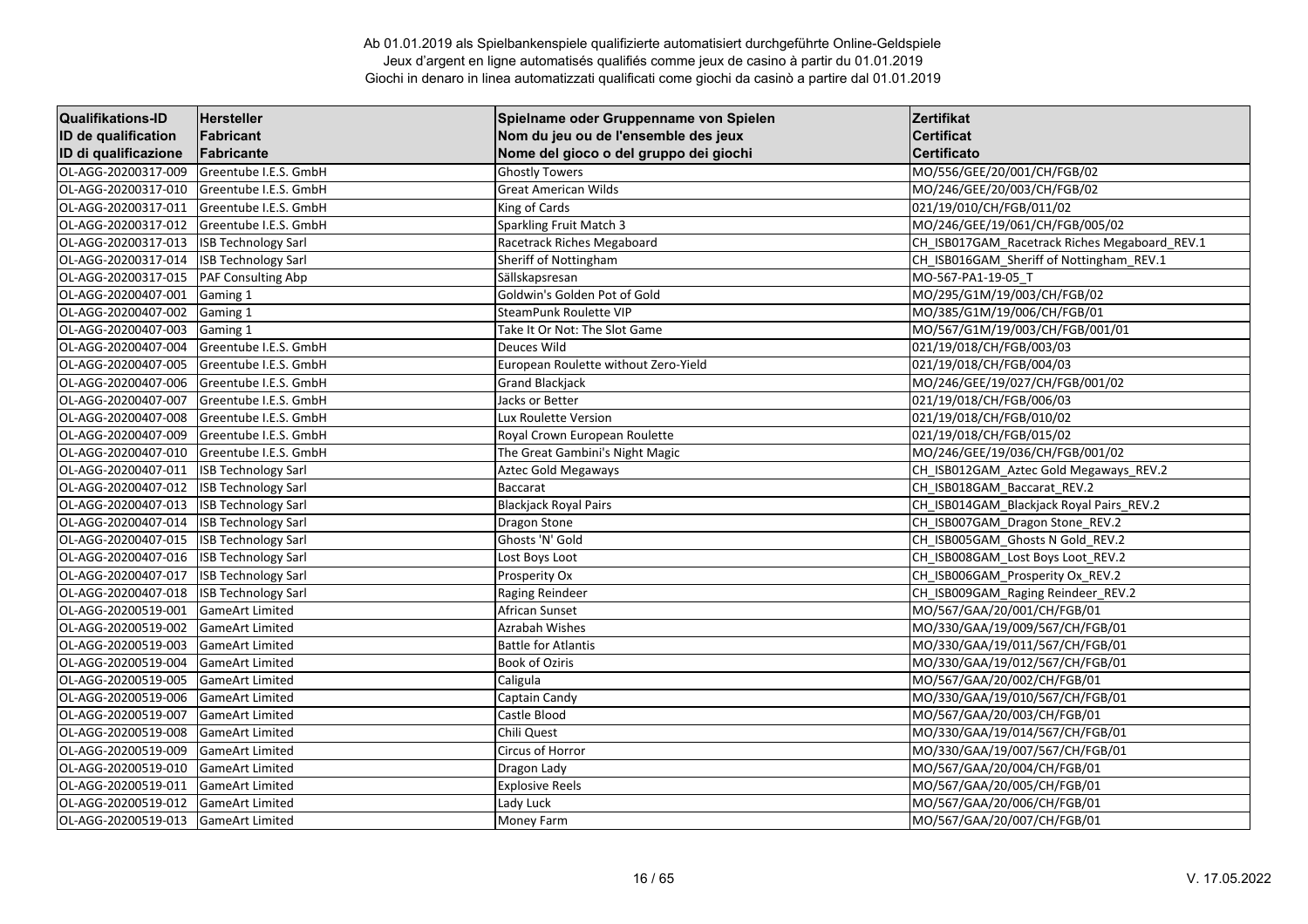| <b>Qualifikations-ID</b> | <b>Hersteller</b>           | Spielname oder Gruppenname von Spielen | Zertifikat                        |
|--------------------------|-----------------------------|----------------------------------------|-----------------------------------|
| ID de qualification      | Fabricant                   | Nom du jeu ou de l'ensemble des jeux   | <b>Certificat</b>                 |
| ID di qualificazione     | Fabricante                  | Nome del gioco o del gruppo dei giochi | Certificato                       |
| OL-AGG-20200519-014      | <b>GameArt Limited</b>      | <b>Monkey Pirates</b>                  | MO/330/GAA/19/013/567/CH/FGB/01   |
| OL-AGG-20200519-015      | <b>GameArt Limited</b>      | More Cash                              | MO/567/GAA/20/008/CH/FGB/01       |
| OL-AGG-20200519-016      | <b>GameArt Limited</b>      | Peter's Universe                       | MO/330/GAA/19/008/567/CH/FGB/01   |
| OL-AGG-20200519-017      | <b>GameArt Limited</b>      | Ramses Treasure                        | MO/567/GAA/20/009/CH/FGB/01       |
| OL-AGG-20200519-018      | <b>GameArt Limited</b>      | Thunder Bird                           | MO/567/GAA/20/010/CH/FGB/01       |
| OL-AGG-20200519-019      | <b>GameArt Limited</b>      | <b>Tiger Heart</b>                     | MO/567/GAA/20/011/CH/FGB/01       |
| OL-AGG-20200519-020      | <b>GameArt Limited</b>      | <b>Wild Dolphin</b>                    | MO/567/GAA/20/012/CH/FGB/01       |
| OL-AGG-20200519-021      | Greentube I.E.S. GmbH       | American Poker II                      | 021/19/018/CH/FGB/001/02          |
| OL-AGG-20200519-022      | Greentube I.E.S. GmbH       | Diamond Link: Mighty Elephant [linked] | MO/567/GEE/19/073/CH/FGB/007/02   |
| OL-AGG-20200519-023      | Greentube I.E.S. GmbH       | Diamond Link: Oasis Riches [linked]    | MO/567/GEE/19/073/CH/FGB/009/02   |
| OL-AGG-20200519-024      | Greentube I.E.S. GmbH       | <b>Hot Cherry</b>                      | MO/246/GEE/20/006/CH/FGB/001/01   |
| OL-AGG-20200519-025      | Greentube I.E.S. GmbH       | Lux Blackjack 6-Decks                  | 021/19/018/CH/FGB/008/02          |
| OL-AGG-20200519-026      | Greentube I.E.S. GmbH       | Riches of Babylon                      | MO/246/GEE/20/004/CH/FGB/001/01   |
| OL-AGG-20200519-027      | <b>ISB Technology Sarl</b>  | Lucky Dragon                           | CH_ISB004GAM_Lucky Dragon_REV.2   |
| OL-AGG-20200519-028      | NetEnt Product Services Ltd | Blackjack                              | MO-343-NET-17-01-567 5            |
| OL-AGG-20200519-029      | NetEnt Product Services Ltd | <b>Blackjack Classic Touch</b>         | MO-343-NET-17-01-567 A 4          |
| OL-AGG-20200519-030      | NetEnt Product Services Ltd | Elements: The Awakening™               | MO-343-NE1-19-102-567 1           |
| OL-AGG-20200519-031      | NetEnt Product Services Ltd | Roulette Touch                         | MO-343-NET-16-05-567 4            |
| OL-AGG-20200519-032      | NetEnt Product Services Ltd | Flowers                                | MO-343-NE1-19-12-567 1            |
| OL-AGG-20200519-033      | NetEnt Product Services Ltd | Jack Hammer                            | MO-343-NE1-19-42-567 1            |
| OL-AGG-20200519-034      | NetEnt Product Services Ltd | Jingle Spin                            | MO-343-NET-18-24-567 2            |
| OL-AGG-20200603-001      | Greentube I.E.S. GmbH       | Prize of the Nile                      | MO/246/GEE/19/027/A/CH/FGB/007/01 |
| OL-AGG-20200603-002      | Greentube I.E.S. GmbH       | <b>Prized Panda</b>                    | MO/246/GEE/19/027/A/CH/FGB/008/01 |
| OL-AGG-20200603-003      | NetEnt Product Services Ltd | Cash Noire                             | MO-343-NE1-20-20-567              |
| OL-AGG-20200603-004      | NetEnt Product Services Ltd | French Roulette                        | MO-343-NET-18-12-567 1            |
| OL-AGG-20200603-005      | NetEnt Product Services Ltd | Gems of Adoria                         | MO-343-NE1-20-21-567              |
| OL-AGG-20200603-006      | NetEnt Product Services Ltd | Gods of Gold: Infinireels              | MO-343-NE1-20-18-567              |
| OL-AGG-20200603-007      | NetEnt Product Services Ltd | Lights                                 | MO-343-NE1-19-67-567 1            |
| OL-AGG-20200603-008      | NetEnt Product Services Ltd | Space Wars                             | MO-343-NE1-19-92-567 1            |
| OL-AGG-20200603-009      | NetEnt Product Services Ltd | <b>Super Striker</b>                   | MO-343-NE1-20-11-567              |
| OL-AGG-20200603-010      | NetEnt Product Services Ltd | <b>Wonderland Protector</b>            | MO-343-NE1-20-12-567              |
| OL-AGG-20200603-011      | Paf Consulting Abp (Paf)    | <b>Fortune Falls</b>                   | MO-385-PA1-20-01-567              |
| OL-AGG-20200603-012      | Paf Consulting Abp (Paf)    | Night Sky                              | MO-385-PA1-20-02-567              |
| OL-AGG-20200603-013      | Paf Consulting Abp (Paf)    | Double Joker Poker                     | MO-567-PA1-19-05 X                |
| OL-AGG-20200603-014      | Paf Consulting Abp (Paf)    | Penny Up                               | MO-567-PA1-19-05 W                |
| OL-AGG-20200603-015      | Paf Consulting Abp (Paf)    | Roulette Premium                       | MO-567-PA1-19-05 V                |
| OL-AGG-20200603-016      | Paf Consulting Abp (Paf)    | Wild Metso                             | MO-567-PA1-19-05_U                |
| OL-AGG-20200603-017      | Playtech Software Limited   | New Year's Bonanza                     | MO-567-PVI-20-05                  |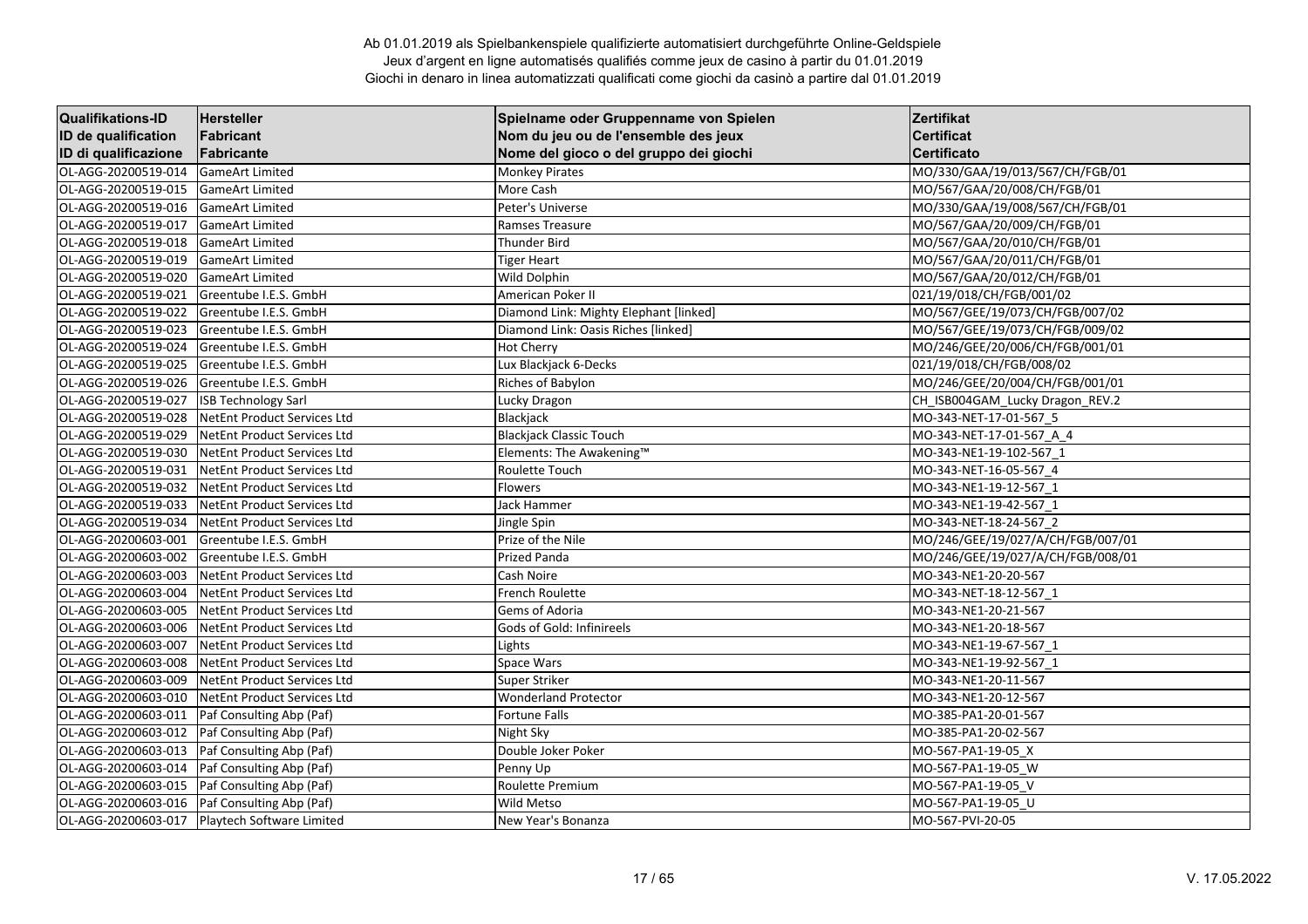| <b>Qualifikations-ID</b> | <b>Hersteller</b>                  | Spielname oder Gruppenname von Spielen                 | Zertifikat                               |
|--------------------------|------------------------------------|--------------------------------------------------------|------------------------------------------|
| ID de qualification      | Fabricant                          | Nom du jeu ou de l'ensemble des jeux                   | <b>Certificat</b>                        |
| ID di qualificazione     | Fabricante                         | Nome del gioco o del gruppo dei giochi                 | <b>Certificato</b>                       |
| OL-AGG-20200616-001      | <b>ISB Technology Sarl</b>         | <b>Big Win Baccarat</b>                                | CH_ISB021GAM_Big Win Baccarat_REV.1      |
| OL-AGG-20200616-002      | <b>ISB Technology Sarl</b>         | Dragon Match MegaWays                                  | CH ISB022GAM Dragon Match MegaWays REV.1 |
| OL-AGG-20200616-003      | <b>ISB Technology Sarl</b>         | Euphoria                                               | CH ISB020GAM Euphoria REV.1              |
| OL-AGG-20200616-004      | <b>ISB Technology Sarl</b>         | Hot Shots 2                                            | CH_ISB023GAM_Hot Shots 2_REV.1           |
| OL-AGG-20200616-005      | <b>NetEnt Product Services Ltd</b> | Mega Joker                                             | MO-343-NE1-19-37-567 2                   |
| OL-AGG-20200616-006      | <b>NetEnt Product Services Ltd</b> | Trollpot 5000                                          | MO-343-NE1-20-13-567                     |
| OL-AGG-20200707-001      | NetEnt Product Services Ltd        | <b>Blood Suckers</b>                                   | MO-343-NE1-19-57-567 1                   |
| OL-AGG-20200707-002      | NetEnt Product Services Ltd        | Dead or Alive 2                                        | MO-343-NE1-19-31-567 3                   |
| OL-AGG-20200707-003      | NetEnt Product Services Ltd        | Double Bang Crackers                                   | MO-343-NE1-19-121-567 1                  |
| OL-AGG-20200707-004      | <b>NetEnt Product Services Ltd</b> | Druids' Dream                                          | MO-343-NE1-20-01-567 1                   |
| OL-AGG-20200707-005      | <b>NetEnt Product Services Ltd</b> | European Roulette                                      | MO-343-NET-18-10-567 1                   |
| OL-AGG-20200707-006      | <b>NetEnt Product Services Ltd</b> | Gorilla Kingdom                                        | MO-343-NE1-20-04-567 2                   |
| OL-AGG-20200707-007      | <b>NetEnt Product Services Ltd</b> | Jack and the Beanstalk                                 | MO-343-NE1-19-11-567 1                   |
| OL-AGG-20200707-008      | NetEnt Product Services Ltd        | Koi Princess                                           | MO-343-NE1-19-22-567 1                   |
| OL-AGG-20200707-009      | <b>NetEnt Product Services Ltd</b> | Ocean's Treasure                                       | MO-343-NE1-19-120-567 1                  |
| OL-AGG-20200707-010      | <b>NetEnt Product Services Ltd</b> | Robin Hood Shifting Riches                             | MO-343-NE1-20-02-567_1                   |
| OL-AGG-20200707-011      | NetEnt Product Services Ltd        | <b>Steam Tower</b>                                     | MO-343-NE1-19-65-567 1                   |
| OL-AGG-20200707-012      | NetEnt Product Services Ltd        | Street Fighter <sup>™</sup> II: The World Warrior Slot | MO-343-NE1-20-26-567                     |
| OL-AGG-20200707-013      | NetEnt Product Services Ltd        | Turn Your Fortune                                      | MO-343-NE1-19-08-567 1                   |
| OL-AGG-20200707-014      | NetEnt Product Services Ltd        | Wild Wild West: The Great Train Heist                  | MO-343-NE1-19-35-567 1                   |
| OL-AGG-20200707-015      | <b>NetEnt Product Services Ltd</b> | Wilderland                                             | MO-343-NE1-19-122-567_1                  |
| OL-AGG-20200707-016      | Play'n GO Malta Ltd.               | <b>Book of Dead</b>                                    | SWI.PGO-OL.1039.23.01                    |
| OL-AGG-20200707-017      | Play'n GO Malta Ltd.               | <b>Book of Dead</b>                                    | SWI.PGO-OL.1039.24.01                    |
| OL-AGG-20200707-018      | Play'n GO Malta Ltd.               | Book of Dead                                           | SWI.PGO-OL.1039.25.01                    |
| OL-AGG-20200707-019      | Play'n GO Malta Ltd.               | <b>Book of Dead</b>                                    | SWI.PGO-OL.1039.26.01                    |
| OL-AGG-20200707-020      | Play'n GO Malta Ltd.               | Book of Dead                                           | SWI.PGO-OL.1039.27.01                    |
| OL-AGG-20200707-021      | Play'n GO Malta Ltd.               | Doom of Egypt                                          | SWI.PGO-OL.1039.29.01                    |
| OL-AGG-20200707-022      | Play'n GO Malta Ltd.               | Doom of Egypt                                          | SWI.PGO-OL.1039.30.01                    |
| OL-AGG-20200707-023      | Play'n GO Malta Ltd.               | Doom of Egypt                                          | SWI.PGO-OL.1039.31.01                    |
| OL-AGG-20200707-024      | Play'n GO Malta Ltd.               | Doom of Egypt                                          | SWI.PGO-OL.1039.32.01                    |
| OL-AGG-20200707-025      | Play'n GO Malta Ltd.               | European Roulette                                      | SWI.PGO-OL.1039.03.03                    |
| OL-AGG-20200707-026      | Play'n GO Malta Ltd.               | Fire Joker                                             | SWI.PGO-OL.1039.33.01                    |
| OL-AGG-20200707-027      | Play'n GO Malta Ltd.               | Fire Joker                                             | SWI.PGO-OL.1039.34.01                    |
| OL-AGG-20200707-028      | Play'n GO Malta Ltd.               | Fire Joker                                             | SWI.PGO-OL.1039.35.01                    |
| OL-AGG-20200707-029      | Play'n GO Malta Ltd.               | Fire Joker                                             | SWI.PGO-OL.1039.36.01                    |
| OL-AGG-20200707-030      | Play'n GO Malta Ltd.               | Fire Joker                                             | SWI.PGO-OL.1039.37.01                    |
| OL-AGG-20200707-031      | Play'n GO Malta Ltd.               | Gemix                                                  | SWI.PGO-OL.1039.38.01                    |
| OL-AGG-20200707-032      | Play'n GO Malta Ltd.               | Gemix                                                  | SWI.PGO-OL.1039.39.01                    |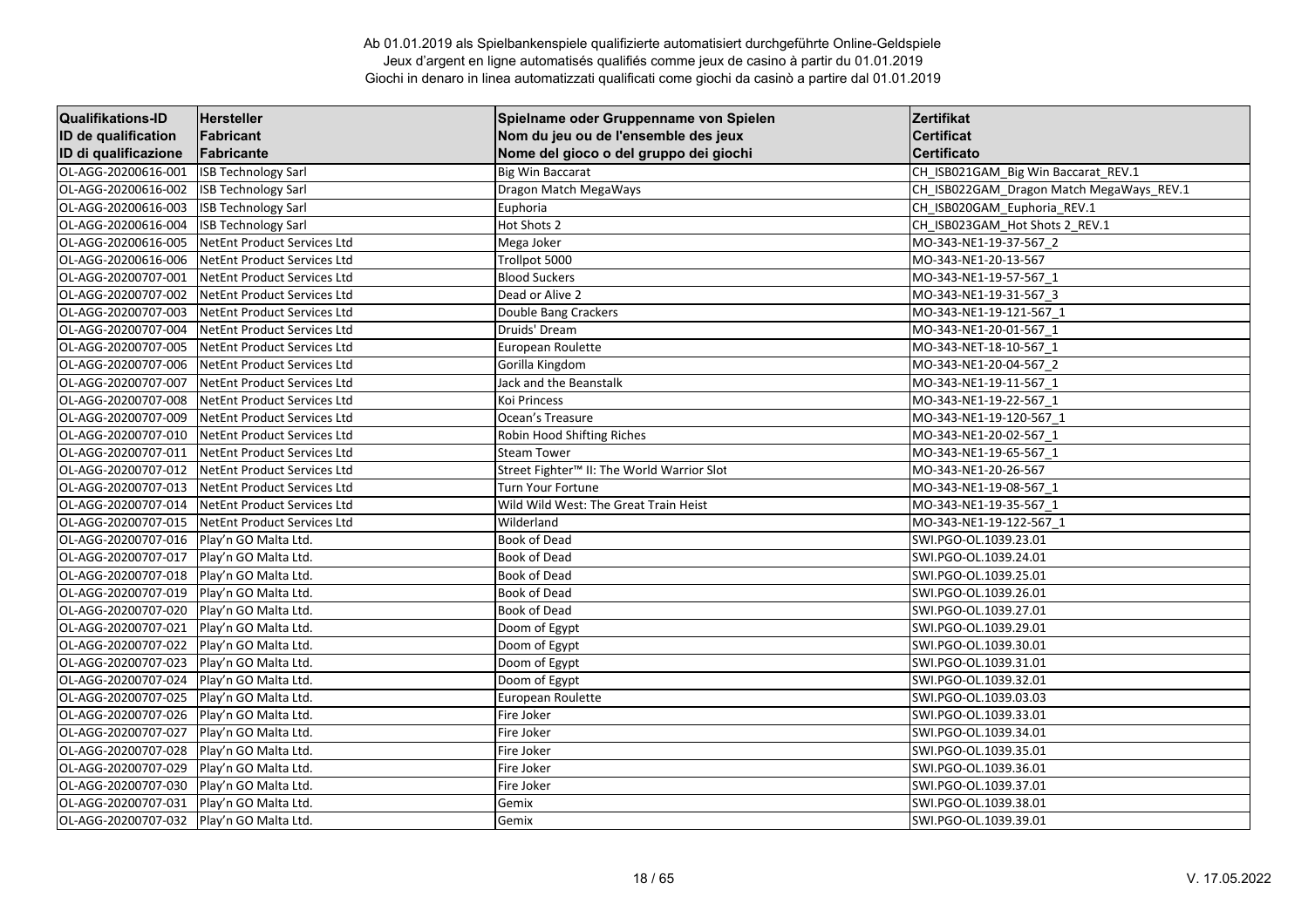| <b>Qualifikations-ID</b> | Hersteller           | Spielname oder Gruppenname von Spielen | Zertifikat            |
|--------------------------|----------------------|----------------------------------------|-----------------------|
| ID de qualification      | Fabricant            | Nom du jeu ou de l'ensemble des jeux   | <b>Certificat</b>     |
| ID di qualificazione     | Fabricante           | Nome del gioco o del gruppo dei giochi | Certificato           |
| OL-AGG-20200707-033      | Play'n GO Malta Ltd. | Gemix                                  | SWI.PGO-OL.1039.40.01 |
| OL-AGG-20200707-034      | Play'n GO Malta Ltd. | Gemix                                  | SWI.PGO-OL.1039.41.01 |
| OL-AGG-20200707-035      | Play'n GO Malta Ltd. | Gemix                                  | SWI.PGO-OL.1039.42.01 |
| OL-AGG-20200707-036      | Play'n GO Malta Ltd. | Golden Ticket                          | SWI.PGO-OL.1039.43.01 |
| OL-AGG-20200707-037      | Play'n GO Malta Ltd. | Golden Ticket                          | SWI.PGO-OL.1039.44.01 |
| OL-AGG-20200707-038      | Play'n GO Malta Ltd. | Golden Ticket                          | SWI.PGO-OL.1039.45.01 |
| OL-AGG-20200707-039      | Play'n GO Malta Ltd. | Golden Ticket                          | SWI.PGO-OL.1039.46.01 |
| OL-AGG-20200707-040      | Play'n GO Malta Ltd. | Legacy of Egypt                        | SWI.PGO-OL.1039.49.01 |
| OL-AGG-20200707-041      | Play'n GO Malta Ltd. | Legacy of Egypt                        | SWI.PGO-OL.1039.50.01 |
| OL-AGG-20200707-042      | Play'n GO Malta Ltd. | Legacy of Egypt                        | SWI.PGO-OL.1039.51.01 |
| OL-AGG-20200707-043      | Play'n GO Malta Ltd. | Legacy of Egypt                        | SWI.PGO-OL.1039.52.01 |
| OL-AGG-20200707-044      | Play'n GO Malta Ltd. | <b>Moon Princess</b>                   | SWI.PGO-OL.1039.54.01 |
| OL-AGG-20200707-045      | Play'n GO Malta Ltd. | <b>Moon Princess</b>                   | SWI.PGO-OL.1039.55.01 |
| OL-AGG-20200707-046      | Play'n GO Malta Ltd. | <b>Moon Princess</b>                   | SWI.PGO-OL.1039.56.01 |
| OL-AGG-20200707-047      | Play'n GO Malta Ltd. | <b>Moon Princess</b>                   | SWI.PGO-OL.1039.57.01 |
| OL-AGG-20200707-048      | Play'n GO Malta Ltd. | <b>Moon Princess</b>                   | SWI.PGO-OL.1039.58.01 |
| OL-AGG-20200707-049      | Play'n GO Malta Ltd. | Mystery Joker                          | SWI.PGO-OL.1039.59.01 |
| OL-AGG-20200707-050      | Play'n GO Malta Ltd. | Mystery Joker                          | SWI.PGO-OL.1039.60.01 |
| OL-AGG-20200707-051      | Play'n GO Malta Ltd. | Mystery Joker                          | SWI.PGO-OL.1039.61.01 |
| OL-AGG-20200707-052      | Play'n GO Malta Ltd. | Mystery Joker                          | SWI.PGO-OL.1039.62.01 |
| OL-AGG-20200707-053      | Play'n GO Malta Ltd. | <b>Mystery Joker</b>                   | SWI.PGO-OL.1039.63.01 |
| OL-AGG-20200707-054      | Play'n GO Malta Ltd. | Perfect Gems                           | SWI.PGO-OL.1039.64.01 |
| OL-AGG-20200707-055      | Play'n GO Malta Ltd. | <b>Perfect Gems</b>                    | SWI.PGO-OL.1039.66.01 |
| OL-AGG-20200707-056      | Play'n GO Malta Ltd. | Perfect Gems                           | SWI.PGO-OL.1039.67.01 |
| OL-AGG-20200707-057      | Play'n GO Malta Ltd. | Perfect Gems                           | SWI.PGO-OL.1039.68.01 |
| OL-AGG-20200707-058      | Play'n GO Malta Ltd. | Pimped                                 | SWI.PGO-OL.1039.69.01 |
| OL-AGG-20200707-059      | Play'n GO Malta Ltd. | Pimped                                 | SWI.PGO-OL.1039.70.01 |
| OL-AGG-20200707-060      | Play'n GO Malta Ltd. | Pimped                                 | SWI.PGO-OL.1039.71.01 |
| OL-AGG-20200707-061      | Play'n GO Malta Ltd. | Pimped                                 | SWI.PGO-OL.1039.72.01 |
| OL-AGG-20200707-062      | Play'n GO Malta Ltd. | Pimped                                 | SWI.PGO-OL.1039.73.01 |
| OL-AGG-20200707-063      | Play'n GO Malta Ltd. | Reactoonz                              | SWI.PGO-OL.1039.74.01 |
| OL-AGG-20200707-064      | Play'n GO Malta Ltd. | Reactoonz                              | SWI.PGO-OL.1039.75.01 |
| OL-AGG-20200707-065      | Play'n GO Malta Ltd. | Reactoonz                              | SWI.PGO-OL.1039.76.01 |
| OL-AGG-20200707-066      | Play'n GO Malta Ltd. | Reactoonz                              | SWI.PGO-OL.1039.77.01 |
| OL-AGG-20200707-067      | Play'n GO Malta Ltd. | Reactoonz                              | SWI.PGO-OL.1039.78.01 |
| OL-AGG-20200707-068      | Play'n GO Malta Ltd. | Rise of Dead                           | SWI.PGO-OL.1039.79.01 |
| OL-AGG-20200707-069      | Play'n GO Malta Ltd. | Rise of Dead                           | SWI.PGO-OL.1039.80.01 |
| OL-AGG-20200707-070      | Play'n GO Malta Ltd. | Rise of Dead                           | SWI.PGO-OL.1039.81.01 |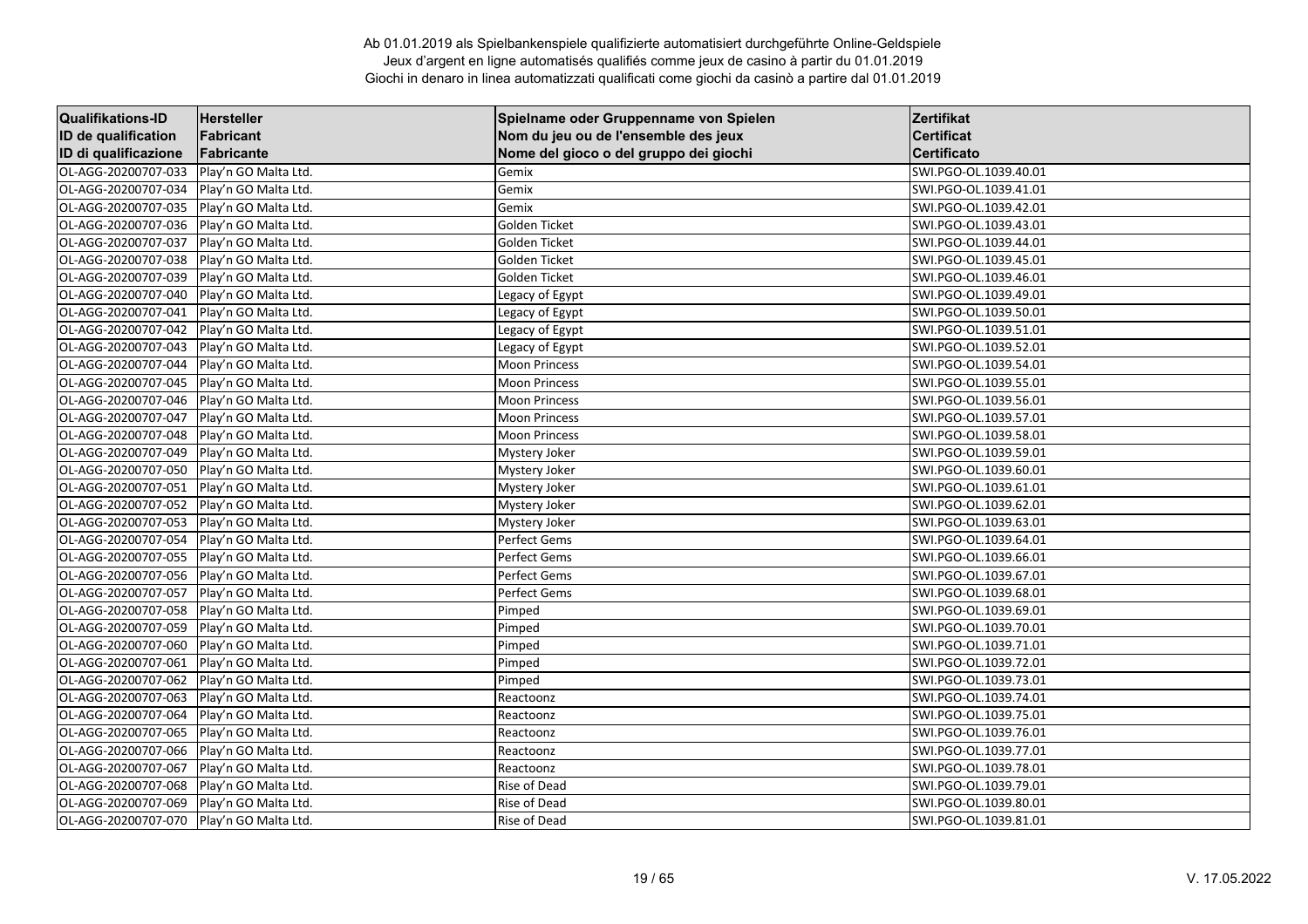| <b>Qualifikations-ID</b> | Hersteller                  | Spielname oder Gruppenname von Spielen | Zertifikat             |
|--------------------------|-----------------------------|----------------------------------------|------------------------|
| ID de qualification      | Fabricant                   | Nom du jeu ou de l'ensemble des jeux   | <b>Certificat</b>      |
| ID di qualificazione     | Fabricante                  | Nome del gioco o del gruppo dei giochi | Certificato            |
| OL-AGG-20200707-071      | Play'n GO Malta Ltd.        | Rise of Dead                           | SWI.PGO-OL.1039.82.01  |
| OL-AGG-20200707-072      | Play'n GO Malta Ltd.        | Rise of Dead                           | SWI.PGO-OL.1039.83.01  |
| OL-AGG-20200707-073      | Play'n GO Malta Ltd.        | Rise of Merlin                         | SWI.PGO-OL.1039.84.01  |
| OL-AGG-20200707-074      | Play'n GO Malta Ltd.        | Rise of Merlin                         | SWI.PGO-OL.1039.85.01  |
| OL-AGG-20200707-075      | Play'n GO Malta Ltd.        | Rise of Merlin                         | SWI.PGO-OL.1039.86.01  |
| OL-AGG-20200707-076      | Play'n GO Malta Ltd.        | Rise of Merlin                         | SWI.PGO-OL.1039.87.01  |
| OL-AGG-20200707-077      | Play'n GO Malta Ltd.        | Rise of Merlin                         | SWI.PGO-OL.1039.88.01  |
| OL-AGG-20200707-078      | Play'n GO Malta Ltd.        | Rise of Olympus                        | SWI.PGO-OL.1039.89.01  |
| OL-AGG-20200707-079      | Play'n GO Malta Ltd.        | Rise of Olympus                        | SWI.PGO-OL.1039.90.01  |
| OL-AGG-20200707-080      | Play'n GO Malta Ltd.        | Rise of Olympus                        | SWI.PGO-OL.1039.91.01  |
| OL-AGG-20200707-081      | Play'n GO Malta Ltd.        | Rise of Olympus                        | SWI.PGO-OL.1039.92.01  |
| OL-AGG-20200707-082      | Play'n GO Malta Ltd.        | Rise of Olympus                        | SWI.PGO-OL.1039.93.01  |
| OL-AGG-20200707-083      | Play'n GO Malta Ltd.        | Star Joker                             | SWI.PGO-OL.1039.94.01  |
| OL-AGG-20200707-084      | Play'n GO Malta Ltd.        | Star Joker                             | SWI.PGO-OL.1039.95.01  |
| OL-AGG-20200707-085      | Play'n GO Malta Ltd.        | Star Joker                             | SWI.PGO-OL.1039.96.01  |
| OL-AGG-20200707-086      | Play'n GO Malta Ltd.        | Star Joker                             | SWI.PGO-OL.1039.97.01  |
| OL-AGG-20200707-087      | Play'n GO Malta Ltd.        | Star Joker                             | SWI.PGO-OL.1039.98.01  |
| OL-AGG-20200707-088      | Play'n GO Malta Ltd.        | Star Joker                             | SWI.PGO-OL.1039.99.01  |
| OL-AGG-20200707-089      | Play'n GO Malta Ltd.        | Sweet Alchemy                          | SWI.PGO-OL.1039.100.01 |
| OL-AGG-20200707-090      | Play'n GO Malta Ltd.        | Sweet Alchemy                          | SWI.PGO-OL.1039.101.01 |
| OL-AGG-20200707-091      | Play'n GO Malta Ltd.        | Sweet Alchemy                          | SWI.PGO-OL.1039.102.01 |
| OL-AGG-20200707-092      | Play'n GO Malta Ltd.        | <b>Sweet Alchemy</b>                   | SWI.PGO-OL.1039.103.01 |
| OL-AGG-20200707-093      | Play'n GO Malta Ltd.        | Sweet Alchemy                          | SWI.PGO-OL.1039.104.01 |
| OL-AGG-20200707-094      | Play'n GO Malta Ltd.        | The Sword And The Grail                | SWI.PGO-OL.1039.105.01 |
| OL-AGG-20200707-095      | Play'n GO Malta Ltd.        | The Sword And The Grail                | SWI.PGO-OL.1039.106.01 |
| OL-AGG-20200707-096      | Play'n GO Malta Ltd.        | The Sword And The Grail                | SWI.PGO-OL.1039.107.01 |
| OL-AGG-20200707-097      | Play'n GO Malta Ltd.        | The Sword And The Grail                | SWI.PGO-OL.1039.108.01 |
| OL-AGG-20200707-098      | Play'n GO Malta Ltd.        | The Sword And The Grail                | SWI.PGO-OL.1039.109.01 |
| OL-AGG-20200707-099      | Play'n GO Malta Ltd.        | <b>Tome of Madness</b>                 | SWI.PGO-OL.1039.110.01 |
| OL-AGG-20200707-100      | Play'n GO Malta Ltd.        | <b>Tome of Madness</b>                 | SWI.PGO-OL.1039.111.01 |
| OL-AGG-20200707-101      | Play'n GO Malta Ltd.        | Tome of Madness                        | SWI.PGO-OL.1039.112.01 |
| OL-AGG-20200707-102      | Play'n GO Malta Ltd.        | Tome of Madness                        | SWI.PGO-OL.1039.113.01 |
| OL-AGG-20200707-103      | Play'n GO Malta Ltd.        | <b>Viking Runecraft</b>                | SWI.PGO-OL.1039.115.01 |
| OL-AGG-20200707-104      | Play'n GO Malta Ltd.        | <b>Viking Runecraft</b>                | SWI.PGO-OL.1039.116.01 |
| OL-AGG-20200707-105      | Play'n GO Malta Ltd.        | <b>Viking Runecraft</b>                | SWI.PGO-OL.1039.117.01 |
| OL-AGG-20200707-106      | Play'n GO Malta Ltd.        | <b>Viking Runecraft</b>                | SWI.PGO-OL.1039.118.01 |
| OL-AGG-20200707-107      | Play'n GO Malta Ltd.        | <b>Viking Runecraft</b>                | SWI.PGO-OL.1039.119.01 |
| OL-AGG-20200721-001      | <b>EGT Interactive Ltd.</b> | 100 Cats                               | MO-120-EGI-20-01-567 A |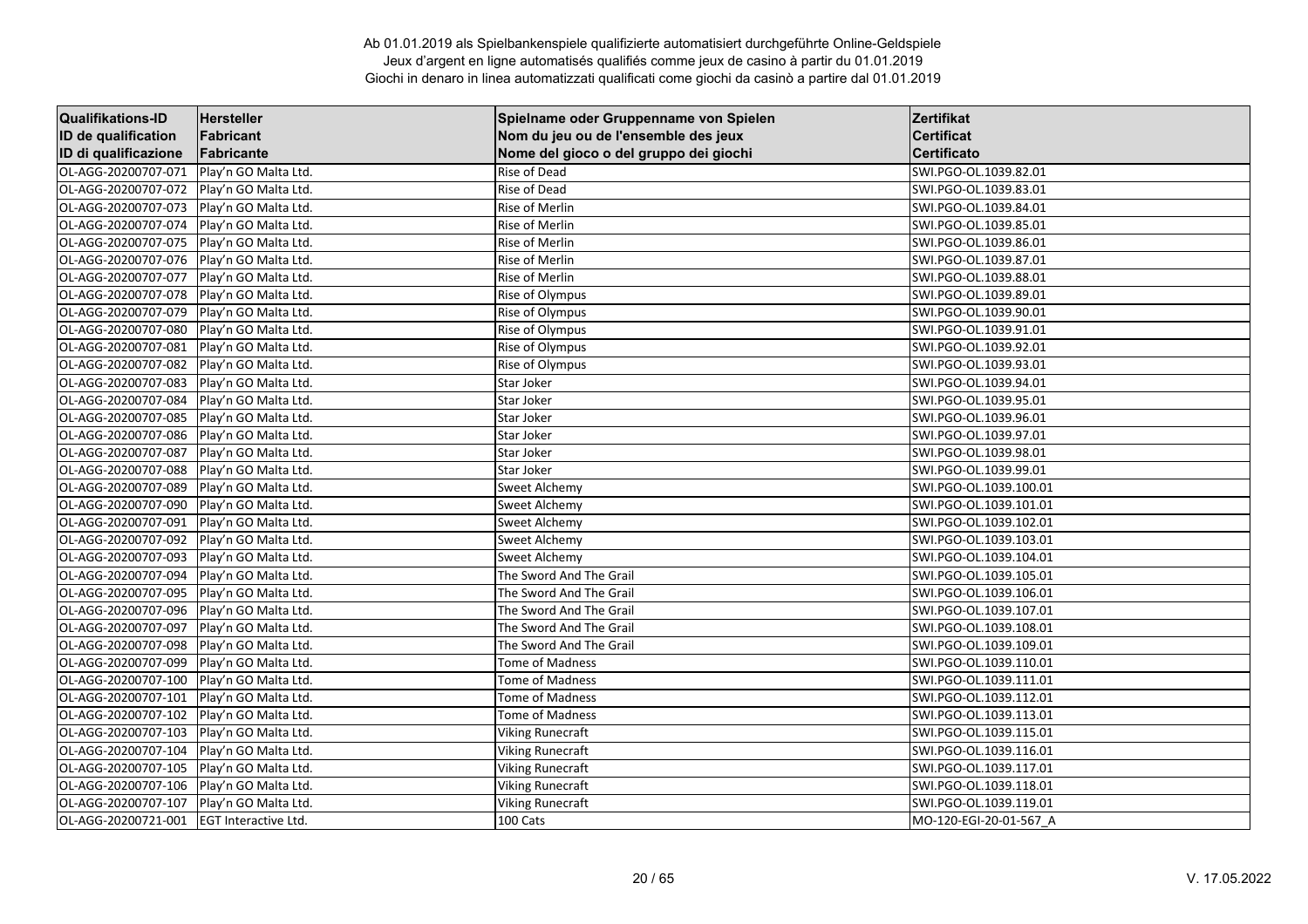| <b>Qualifikations-ID</b> | <b>Hersteller</b>           | Spielname oder Gruppenname von Spielen   | Zertifikat                         |
|--------------------------|-----------------------------|------------------------------------------|------------------------------------|
| ID de qualification      | Fabricant                   | Nom du jeu ou de l'ensemble des jeux     | <b>Certificat</b>                  |
| ID di qualificazione     | Fabricante                  | Nome del gioco o del gruppo dei giochi   | <b>Certificato</b>                 |
| OL-AGG-20200721-002      | EGT Interactive Ltd.        | 100 Super Hot                            | MO-120-EGI-20-01-567_T             |
| OL-AGG-20200721-003      | EGT Interactive Ltd.        | 20 Burning Hot                           | MO-120-EGI-20-01-567 S             |
| OL-AGG-20200721-004      | <b>EGT Interactive Ltd.</b> | 20 Diamonds                              | MO-120-EGI-20-01-567_B             |
| OL-AGG-20200721-005      | EGT Interactive Ltd.        | 30 Spicy Fruits                          | MO-120-EGI-20-01-567_G             |
| OL-AGG-20200721-006      | EGT Interactive Ltd.        | 40 Burning Hot                           | MO-120-EGI-20-01-567 N             |
| OL-AGG-20200721-007      | EGT Interactive Ltd.        | 40 Lucky King                            | MO-120-EGI-20-01-567_Q             |
| OL-AGG-20200721-008      | EGT Interactive Ltd.        | 40 Mega Clover                           | MO-120-EGI-20-01-567 O             |
| OL-AGG-20200721-009      | EGT Interactive Ltd.        | 5 burning Heart                          | MO-120-EGI-20-01-567_R             |
| OL-AGG-20200721-010      | EGT Interactive Ltd.        | Super 20                                 | MO-120-EGI-20-01-567 E             |
| OL-AGG-20200721-011      | <b>Evolution Gaming</b>     | First Person Dragon Tiger                | CH EVL005GAM FP Dragon Tiger REV.1 |
| OL-AGG-20200721-012      | <b>Evolution Gaming</b>     | First Person Top Card                    | CH_EVL006GAM_FP Top Card_REV.1     |
| OL-AGG-20200721-013      | FAZI d.o.o.                 | 5 Neon Hot                               | SWI.FAZI.1032.01.01                |
| OL-AGG-20200721-014      | FAZI d.o.o.                 | <b>Burning Ice</b>                       | SWI.FAZI.1032.06.01                |
| OL-AGG-20200721-015      | FAZI d.o.o.                 | <b>Burning Ice Deluxe</b>                | SWI.FAZI.1032.02.01                |
| OL-AGG-20200721-016      | FAZI d.o.o.                 | Crystal Hot                              | SWI.FAZI.1032.05.01                |
| OL-AGG-20200721-017      | FAZI d.o.o.                 | <b>Diamonds</b>                          | SWI.FAZI.1032.08.01                |
| OL-AGG-20200721-018      | FAZI d.o.o.                 | <b>Fruits and Stars</b>                  | SWI.FAZI.1032.09.01                |
| OL-AGG-20200721-019      | FAZI d.o.o.                 | <b>Hot Stars</b>                         | SWI.FAZI.1032.10.01                |
| OL-AGG-20200721-020      | FAZI d.o.o.                 | Pyramid                                  | SWI.FAZI.1032.11.01                |
| OL-AGG-20200721-021      | FAZI d.o.o.                 | Retro 7 Hot                              | SWI.FAZI.1032.03.01                |
| OL-AGG-20200721-022      | FAZI d.o.o.                 | Roulette                                 | SWI.FAZI.1032.12.01                |
| OL-AGG-20200721-023      | FAZI d.o.o.                 | Turbo Hot 40                             | SWI.FAZI.1032.04.01                |
| OL-AGG-20200721-024      | FAZI d.o.o.                 | Wizard                                   | SWI.FAZI.1032.13.01                |
| OL-AGG-20200721-025      | GAMING1                     | <b>American Roulette</b>                 | MO/567/G1M/20/007/CH/FGB/01        |
| OL-AGG-20200721-026      | GAMING1                     | American Roulette VIP                    | MO/567/G1M/20/008/CH/FGB/01        |
| OL-AGG-20200721-027      | GAMING1                     | <b>Blackjack Multihand 3 Seats</b>       | MO/332/G1M/19/003/CH/FGB/01        |
| OL-AGG-20200721-028      | GAMING1                     | <b>Blackjack Multihand 3 Seats VIP</b>   | MO/332/G1M/19/004/CH/FGB/01        |
| OL-AGG-20200721-029      | GAMING1                     | <b>Blackjack Multihand 7 Seats</b>       | MO/332/G1M/19/005/CH/FGB/01        |
| OL-AGG-20200721-030      | GAMING1                     | <b>Blackjack Multihand 7 Seats VIP</b>   | MO/332/G1M/19/006/CH/FGB/01        |
| OL-AGG-20200721-031      | GAMING1                     | <b>Rocket Reel</b>                       | MO/295/G1M/19/010/CH/FGB/01        |
| OL-AGG-20200721-032      | GAMING1                     | So Spicy!                                | MO/295/G1M/19/011/CH/FGB/01        |
| OL-AGG-20200721-033      | GAMING1                     | Steampunk American Roulette              | MO/567/G1M/20/009/CH/FGB/01        |
| OL-AGG-20200721-034      | <b>GAMING1</b>              | Steampunk American Roulette VIP          | MO/567/G1M/20/010/CH/FGB/01        |
| OL-AGG-20200721-035      | Greentube I.E.S. GmbH       | Cops 'n' Robbers Vegas Nights            | MO/246/GEE/20/013/567/CH/FGB/01    |
| OL-AGG-20200721-036      | Greentube I.E.S. GmbH       | Diamond Link: Mighty Elephant [[No-Pot]] | MO/246/GEE/20/014/567/CH/FGB/01    |
| OL-AGG-20200721-037      | Greentube I.E.S. GmbH       | Diamond Link: Mighty Sevens              | MO/246/GEE/20/027/567/CH/FGB/01    |
| OL-AGG-20200721-038      | Greentube I.E.S. GmbH       | Diamond Link: Mighty Sevens [linked]     | MO/246/GEE/20/026/567/CH/FGB/01    |
| OL-AGG-20200721-039      | Greentube I.E.S. GmbH       | Diamond Link: Oasis Riches [[No-Pot]]    | MO/246/GEE/20/015/567/CH/FGB/01    |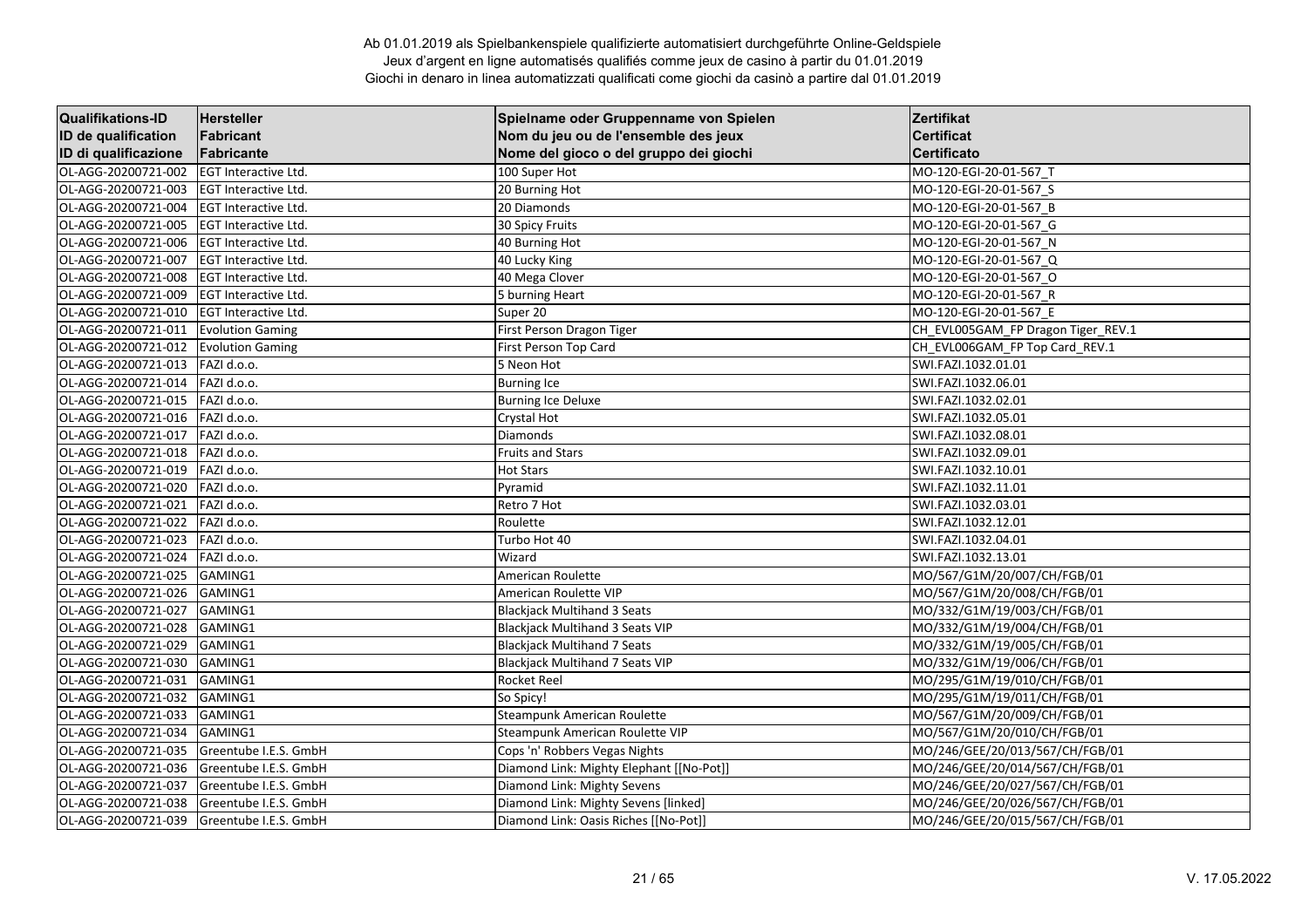| <b>Qualifikations-ID</b> | Hersteller                         | Spielname oder Gruppenname von Spielen | Zertifikat                              |
|--------------------------|------------------------------------|----------------------------------------|-----------------------------------------|
| ID de qualification      | Fabricant                          | Nom du jeu ou de l'ensemble des jeux   | <b>Certificat</b>                       |
| ID di qualificazione     | Fabricante                         | Nome del gioco o del gruppo dei giochi | <b>Certificato</b>                      |
| OL-AGG-20200721-040      | Greentube I.E.S. GmbH              | <b>Great Fortune</b>                   | MO/246/GEE/20/016/567/CH/FGB/01         |
| OL-AGG-20200721-041      | Greentube I.E.S. GmbH              | Lotus Flower                           | MO/246/GEE/20/017/567/CH/FGB/01         |
| OL-AGG-20200721-042      | Greentube I.E.S. GmbH              | Lux Roulette (Star Vegas)              | MO/567/GEE/20/004/CH/FGB/01             |
| OL-AGG-20200721-043      | Greentube I.E.S. GmbH              | Queen Cleopatra                        | MO/246/GEE/20/012/567/CH/FGB/01         |
| OL-AGG-20200721-044      | Greentube I.E.S. GmbH              | Secret Treasure                        | MO/246/GEE/20/018/567/CH/FGB/01         |
| OL-AGG-20200721-045      | Greentube I.E.S. GmbH              | Sevens Staxx                           | MO/246/GEE/20/019/567/CH/FGB/01         |
| OL-AGG-20200721-046      | Greentube I.E.S. GmbH              | Super Cherry 1000                      | MO/567/GEE/20/001/CH/FGB/01             |
| OL-AGG-20200721-047      | Greentube I.E.S. GmbH              | Super Cherry 2000                      | MO/567/GEE/20/002/CH/FGB/01             |
| OL-AGG-20200721-048      | Greentube I.E.S. GmbH              | Super Cherry 5000                      | MO/567/GEE/20/003/CH/FGB/01             |
| OL-AGG-20200721-049      | <b>ISB Technology Sarl</b>         | Book of Sheba                          | CH ISB030GAM Book of Sheba REV.1        |
| OL-AGG-20200721-050      | <b>ISB Technology Sarl</b>         | Fu Fortunes Megaways                   | CH_ISB027GAM_Fu Fortunes Megaways_REV.1 |
| OL-AGG-20200721-051      | <b>ISB Technology Sarl</b>         | <b>Gold Digger</b>                     | CH_ISB024GAM_Gold Digger_REV.1          |
| OL-AGG-20200721-052      | <b>ISB Technology Sarl</b>         | Majestic Megaways                      | CH ISB019GAM Majestic Megaways REV.1    |
| OL-AGG-20200721-053      | <b>ISB Technology Sarl</b>         | Night Queen                            | CH ISB025GAM Night Queen REV.1          |
| OL-AGG-20200721-054      | NetEnt Product Services Ltd        | Conan                                  | MO-343-NE1-19-85-567                    |
| OL-AGG-20200721-055      | NetEnt Product Services Ltd        | Dead or Alive                          | MO-343-NE1-18-04-567                    |
| OL-AGG-20200721-056      | NetEnt Product Services Ltd        | Disco Monkey                           | MO-343-NE1-20-23-567                    |
| OL-AGG-20200721-057      | NetEnt Product Services Ltd        | Hotline 2                              | MO-343-NE1-20-16-567                    |
| OL-AGG-20200721-058      | NetEnt Product Services Ltd        | Irish Pot Luck                         | MO-343-NE1-20-22-567                    |
| OL-AGG-20200721-059      | NetEnt Product Services Ltd        | Jumanji                                | MO-343-NE1-19-07-567                    |
| OL-AGG-20200721-060      | NetEnt Product Services Ltd        | Narcos                                 | MO-343-NE1-19-83-567                    |
| OL-AGG-20200721-061      | NetEnt Product Services Ltd        | Rage of the Seas                       | MO-343-NE1-20-25-567                    |
| OL-AGG-20200721-062      | NetEnt Product Services Ltd        | Victorious                             | MO-343-NE1-19-116-567                   |
| OL-AGG-20200721-063      | NetEnt Product Services Ltd        | <b>Vikings Video Slot</b>              | MO-343-NE1-18-05-567                    |
| OL-AGG-20200721-064      | <b>NetEnt Product Services Ltd</b> | Willy's Hot Chillies                   | MO-343-NE1-20-27-567                    |
| OL-AGG-20200721-065      | NetEnt Product Services Ltd        | <b>Butterfly Staxx 2</b>               | MO-343-NE1-19-76-567                    |
| OL-AGG-20200721-066      | NetEnt Product Services Ltd        | Double Stacks                          | MO-343-NE1-18-01-567                    |
| OL-AGG-20200721-067      | NetEnt Product Services Ltd        | Finn and the Swirly Spin               | MO-343-NE1-19-19-567                    |
| OL-AGG-20200721-068      | NetEnt Product Services Ltd        | Football: Champions Cup                | MO-343-NET-16-06-567                    |
| OL-AGG-20200721-069      | <b>NetEnt Product Services Ltd</b> | <b>Fruit Spin</b>                      | MO-343-NE1-19-28-567                    |
| OL-AGG-20200721-070      | NetEnt Product Services Ltd        | Golden Grimoire                        | MO-343-NEG-18-05-567                    |
| OL-AGG-20200721-071      | NetEnt Product Services Ltd        | <b>Grand Spinn</b>                     | MO-343-NE1-19-81-567                    |
| OL-AGG-20200721-072      | NetEnt Product Services Ltd        | Joker Pro                              | MO-343-NET-16-11-567                    |
| OL-AGG-20200721-073      | NetEnt Product Services Ltd        | Ozzy Osbourne Video Slots              | MO-343-NE1-19-88-567                    |
| OL-AGG-20200721-074      | NetEnt Product Services Ltd        | <b>Scruffy Duck</b>                    | MO-343-NET-17-07-567_A                  |
| OL-AGG-20200721-075      | NetEnt Product Services Ltd        | Secret of the Stones                   | MO-343-NE1-19-117-567                   |
| OL-AGG-20200721-076      | NetEnt Product Services Ltd        | The Invisible Man                      | MO-343-NE1-19-44-567                    |
| OL-AGG-20200721-077      | NetEnt Product Services Ltd        | Warlords - Crystals of Power           | MO-343-NE1-19-18-567                    |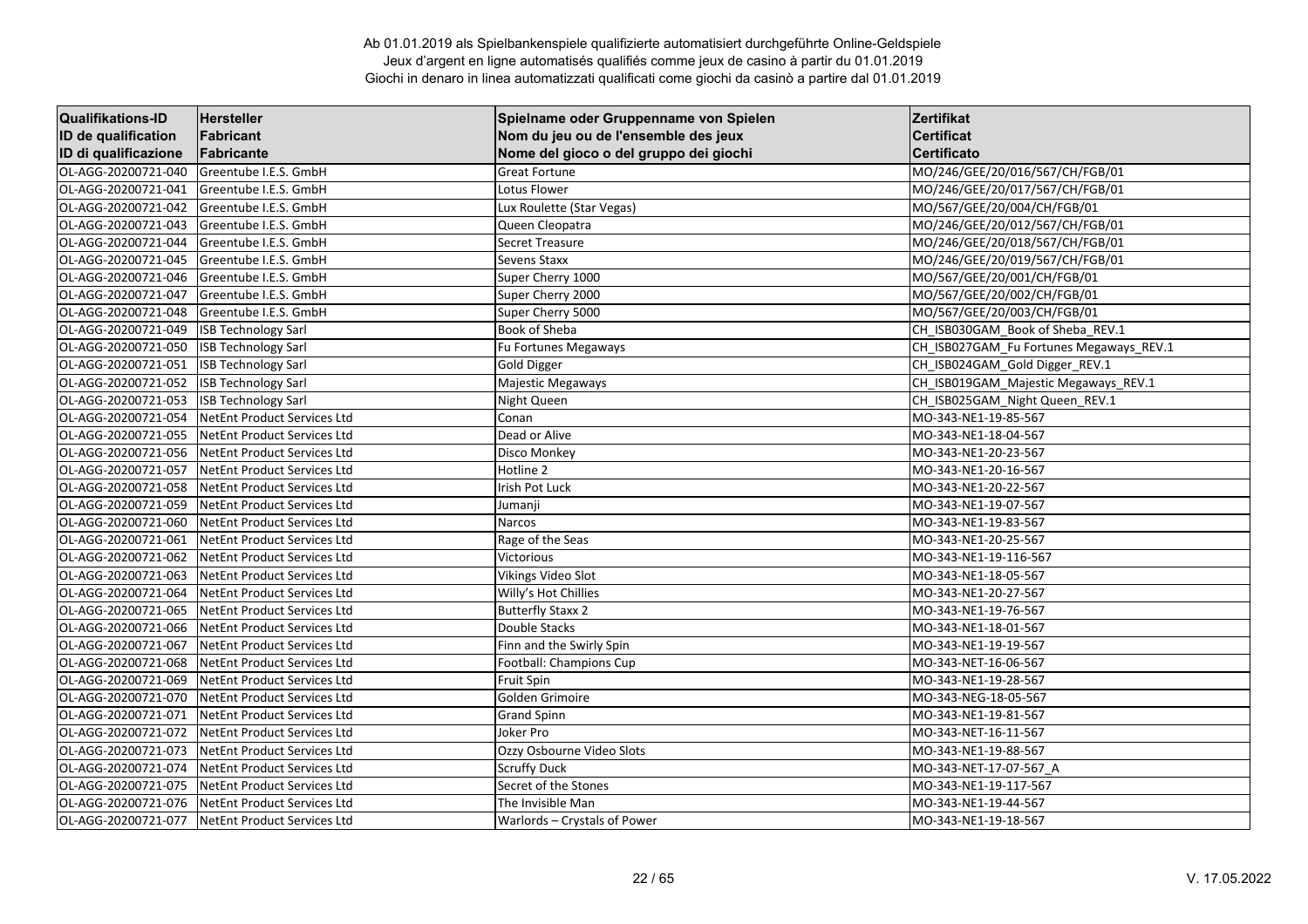| <b>Qualifikations-ID</b> | <b>Hersteller</b>           | Spielname oder Gruppenname von Spielen | Zertifikat               |
|--------------------------|-----------------------------|----------------------------------------|--------------------------|
| ID de qualification      | Fabricant                   | Nom du jeu ou de l'ensemble des jeux   | <b>Certificat</b>        |
| ID di qualificazione     | Fabricante                  | Nome del gioco o del gruppo dei giochi | <b>Certificato</b>       |
| OL-AGG-20200721-078      | NetEnt Product Services Ltd | Wild Bazaar                            | MO-343-NET-18-22-567     |
| OL-AGG-20200721-079      | NetEnt Product Services Ltd | Wild Water                             | MO-343-NET-17-07-567     |
| OL-AGG-20200721-080      | NetEnt Product Services Ltd | Wild Worlds                            | MO-343-NET-19-01-567     |
| OL-AGG-20200721-081      | NetEnt Product Services Ltd | Wolf Cub                               | MO-343-NET-17-07-567 B   |
| OL-AGG-20200721-082      | PariPlay Ltd.               | <b>Chitty Bang</b>                     | MO-120-PAY-19-14-567 1   |
| OL-AGG-20200721-083      | PariPlay Ltd.               | Fire vs Ice                            | MO-246-PAY-19-04-567 1   |
| OL-AGG-20200721-084      | PariPlay Ltd.               | GOLD'ORADO                             | MO-120-PAY-19-09-567_1   |
| OL-AGG-20200721-085      | PariPlay Ltd.               | Jack in the Box                        | MO-246-PAY-19-03-567 1   |
| OL-AGG-20200721-086      | PariPlay Ltd.               | King of the Trident                    | MO-246-PAY-19-10-567 1   |
| OL-AGG-20200721-087      | PariPlay Ltd.               | Lucky Vegas                            | MO-246-PAY-19-02-567 1   |
| OL-AGG-20200721-088      | PariPlay Ltd.               | Rumble Rhino                           | MO-120-PAY-19-03-567 1   |
| OL-AGG-20200721-089      | PariPlay Ltd.               | The Prancing Pony                      | MO-120-PAY-19-13-567 1   |
| OL-AGG-20200721-090      | Play'n GO Malta Ltd.        | Golden Ticket                          | SWI.PGO-OL.1039.47.01    |
| OL-AGG-20200721-091      | Playtech Software Limited   | <b>Bonus Train Bandits</b>             | MO-567-PVI-20-16         |
| OL-AGG-20200721-092      | Playtech Software Limited   | Cascading Cave                         | MO-567-PVI-20-12         |
| OL-AGG-20200721-093      | Playtech Software Limited   | Shields of Rome                        | MO-567-PVI-20-15         |
| OL-AGG-20200721-094      | Playtech Software Limited   | Starmada Exiles                        | MO-567-PVI-20-20         |
| OL-AGG-20200721-095      | Playtech Software Limited   | <b>Stars Ablaze</b>                    | MO-567-PVI-20-17         |
| OL-AGG-20200721-096      | Playtech Software Limited   | <b>Tip Top Totems</b>                  | MO-567-PVI-20-14         |
| OL-AGG-20200825-001      | EGT Interactive Ltd.        | 100 Cats                               | MO-120-EGI-20-01-567 A A |
| OL-AGG-20200825-002      | <b>EGT Interactive Ltd.</b> | 100 Cats                               | MO-120-EGI-20-01-567 A B |
| OL-AGG-20200825-003      | <b>EGT Interactive Ltd.</b> | 100 Cats                               | MO-120-EGI-20-01-567 A C |
| OL-AGG-20200825-004      | EGT Interactive Ltd.        | 50 Horses                              | MO-120-EGI-20-01-567 L A |
| OL-AGG-20200825-005      | EGT Interactive Ltd.        | 50 Horses                              | MO-120-EGI-20-01-567 L B |
| OL-AGG-20200825-006      | <b>EGT Interactive Ltd.</b> | 50 Horses                              | MO-120-EGI-20-01-567 L C |
| OL-AGG-20200825-007      | <b>EGT Interactive Ltd.</b> | <b>Book of Magic</b>                   | MO-120-EGI-20-01-567 M A |
| OL-AGG-20200825-008      | EGT Interactive Ltd.        | <b>Book of Magic</b>                   | MO-120-EGI-20-01-567 M B |
| OL-AGG-20200825-009      | EGT Interactive Ltd.        | <b>Book of Magic</b>                   | MO-120-EGI-20-01-567 M C |
| OL-AGG-20200825-010      | EGT Interactive Ltd.        | Game of Luck                           | MO-120-EGI-20-01-567_K_A |
| OL-AGG-20200825-011      | EGT Interactive Ltd.        | Game of Luck                           | MO-120-EGI-20-01-567 K B |
| OL-AGG-20200825-012      | EGT Interactive Ltd.        | Game of Luck                           | MO-120-EGI-20-01-567_K_C |
| OL-AGG-20200825-013      | EGT Interactive Ltd.        | Great 27                               | MO-120-EGI-20-01-567 P 1 |
| OL-AGG-20200825-014      | <b>EGT Interactive Ltd.</b> | Hot & Ca\$h                            | MO-120-EGI-20-01-567 H A |
| OL-AGG-20200825-015      | <b>EGT Interactive Ltd.</b> | Hot & Ca\$h                            | MO-120-EGI-20-01-567 H B |
| OL-AGG-20200825-016      | EGT Interactive Ltd.        | Hot & Ca\$h                            | MO-120-EGI-20-01-567_H_C |
| OL-AGG-20200825-017      | EGT Interactive Ltd.        | Lucky & Wild                           | MO-120-EGI-20-01-567   A |
| OL-AGG-20200825-018      | EGT Interactive Ltd.        | Lucky & Wild                           | MO-120-EGI-20-01-567   B |
| OL-AGG-20200825-019      | <b>EGT Interactive Ltd.</b> | Lucky & Wild                           | MO-120-EGI-20-01-567 I C |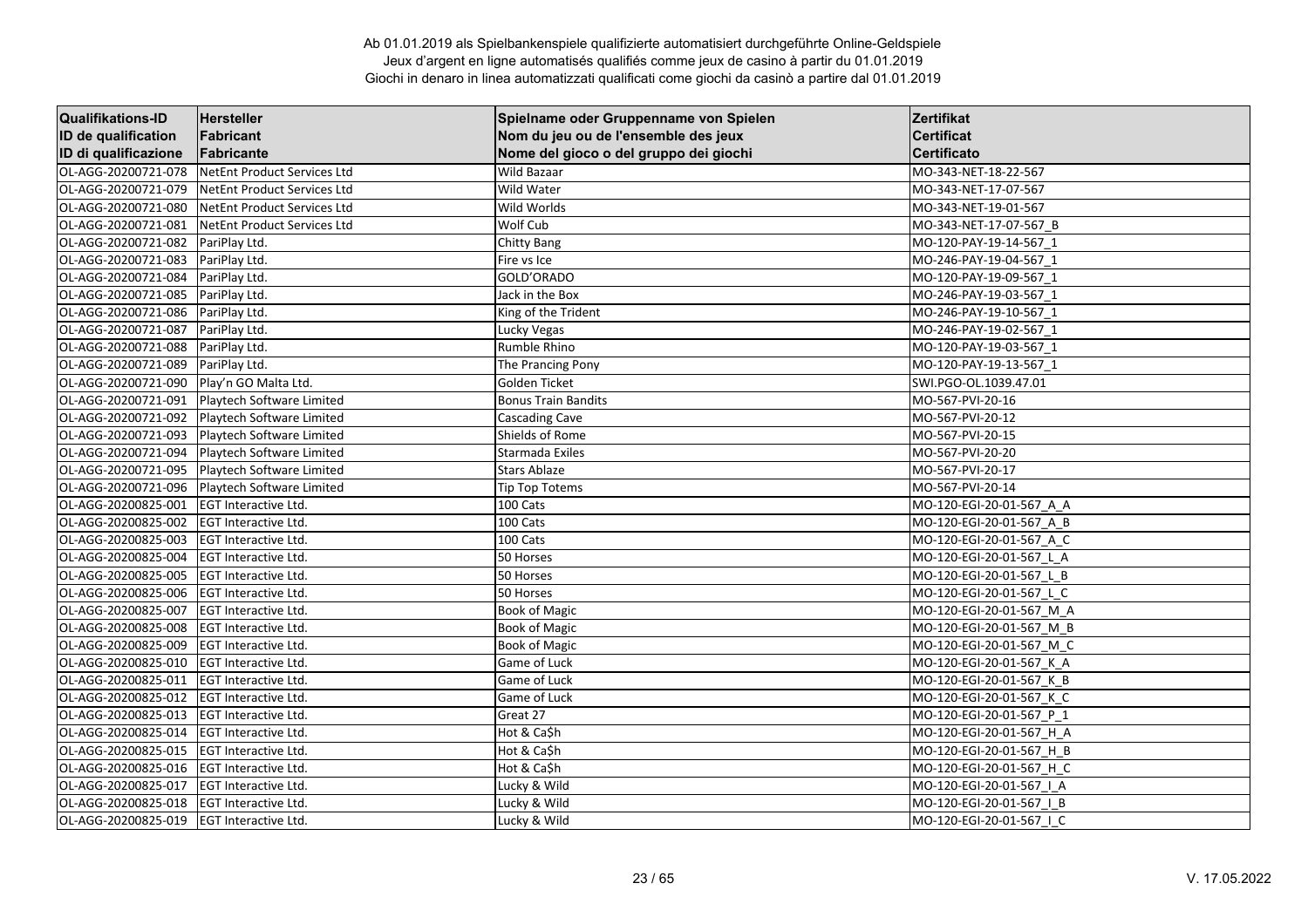| <b>Qualifikations-ID</b> | Hersteller                         | Spielname oder Gruppenname von Spielen | Zertifikat                      |
|--------------------------|------------------------------------|----------------------------------------|---------------------------------|
| ID de qualification      | Fabricant                          | Nom du jeu ou de l'ensemble des jeux   | <b>Certificat</b>               |
| ID di qualificazione     | Fabricante                         | Nome del gioco o del gruppo dei giochi | <b>Certificato</b>              |
| OL-AGG-20200825-020      | EGT Interactive Ltd.               | Magellan                               | MO-120-EGI-20-01-567_F_A        |
| OL-AGG-20200825-021      | <b>EGT Interactive Ltd.</b>        | Magellan                               | MO-120-EGI-20-01-567 F B        |
| OL-AGG-20200825-022      | <b>EGT Interactive Ltd.</b>        | Magellan                               | MO-120-EGI-20-01-567 F C        |
| OL-AGG-20200825-023      | <b>EGT Interactive Ltd.</b>        | More Lucky & Wild                      | MO-120-EGI-20-01-567 C A        |
| OL-AGG-20200825-024      | <b>EGT Interactive Ltd.</b>        | More Lucky & Wild                      | MO-120-EGI-20-01-567 C B        |
| OL-AGG-20200825-025      | <b>EGT Interactive Ltd.</b>        | More Lucky & Wild                      | MO-120-EGI-20-01-567_C_C        |
| OL-AGG-20200825-026      | <b>EGT Interactive Ltd.</b>        | Rich World                             | MO-120-EGI-20-01-567 J A        |
| OL-AGG-20200825-027      | <b>EGT Interactive Ltd.</b>        | Rich World                             | MO-120-EGI-20-01-567 J B        |
| OL-AGG-20200825-028      | EGT Interactive Ltd.               | <b>Rich World</b>                      | MO-120-EGI-20-01-567 J C        |
| OL-AGG-20200825-029      | <b>EGT Interactive Ltd.</b>        | The Story of Alexander                 | MO-120-EGI-20-01-567 D A        |
| OL-AGG-20200825-030      | <b>EGT Interactive Ltd.</b>        | The Story of Alexander                 | MO-120-EGI-20-01-567_D_B        |
| OL-AGG-20200825-031      | <b>EGT Interactive Ltd.</b>        | The Story of Alexander                 | MO-120-EGI-20-01-567 D C        |
| OL-AGG-20200825-032      | <b>Evolution Gaming</b>            | First Person Dream Catcher             | MO/343/EVL/20/005/CH/FGB/01     |
| OL-AGG-20200825-034      | FAZI d.o.o.                        | <b>Book of Spells</b>                  | SWI.FAZI.1032.07.01             |
| OL-AGG-20200825-035      | Greentube I.E.S. GmbH              | Eagle Bucks                            | MO-246-GEE-20-009-567           |
| OL-AGG-20200825-036      | Greentube I.E.S. GmbH              | Pay Day                                | MO-246-GEE-20-011-567-CH-FGB-02 |
| OL-AGG-20200825-037      | NetEnt Product Services Ltd        | <b>Blood Suckers</b>                   | MO-567-NE1-20-11 A              |
| OL-AGG-20200825-038      | NetEnt Product Services Ltd        | <b>Blood Suckers</b>                   | MO-567-NE1-20-11 B              |
| OL-AGG-20200825-039      | NetEnt Product Services Ltd        | <b>Butterfly Staxx</b>                 | MO-567-NE1-20-04 A              |
| OL-AGG-20200825-040      | <b>NetEnt Product Services Ltd</b> | <b>Butterfly Staxx</b>                 | MO-567-NE1-20-04 B              |
| OL-AGG-20200825-041      | NetEnt Product Services Ltd        | <b>Butterfly Staxx 2</b>               | MO-343-NE1-20-34-567            |
| OL-AGG-20200825-042      | NetEnt Product Services Ltd        | Dazzle Me                              | MO-567-NE1-20-06 A              |
| OL-AGG-20200825-043      | <b>NetEnt Product Services Ltd</b> | Dazzle Me                              | MO-567-NE1-20-06 B              |
| OL-AGG-20200825-044      | <b>NetEnt Product Services Ltd</b> | Dead or Alive                          | MO-567-NE1-20-05 A              |
| OL-AGG-20200825-045      | <b>NetEnt Product Services Ltd</b> | Dead or Alive                          | MO-567-NE1-20-05 B              |
| OL-AGG-20200825-046      | NetEnt Product Services Ltd        | <b>Fruit Shop</b>                      | MO-567-NE1-20-03 A              |
| OL-AGG-20200825-047      | <b>NetEnt Product Services Ltd</b> | <b>Fruit Shop</b>                      | MO-567-NE1-20-03 B              |
| OL-AGG-20200825-048      | NetEnt Product Services Ltd        | Guns N'Roses Video Slots               | MO-567-NE1-20-09 A              |
| OL-AGG-20200825-049      | NetEnt Product Services Ltd        | Guns N'Roses Video Slots               | MO-567-NE1-20-09 B              |
| OL-AGG-20200825-050      | <b>NetEnt Product Services Ltd</b> | Jack Hammer                            | MO-567-NE1-20-07 A              |
| OL-AGG-20200825-051      | <b>NetEnt Product Services Ltd</b> | Jack Hammer                            | MO-567-NE1-20-07 B              |
| OL-AGG-20200825-052      | <b>NetEnt Product Services Ltd</b> | <b>Reel Rush</b>                       | MO-567-NE1-20-08 A              |
| OL-AGG-20200825-053      | <b>NetEnt Product Services Ltd</b> | <b>Reel Rush</b>                       | MO-567-NE1-20-08 B              |
| OL-AGG-20200825-054      | <b>NetEnt Product Services Ltd</b> | Starburst                              | MO-567-NE1-20-01 A              |
| OL-AGG-20200825-055      | <b>NetEnt Product Services Ltd</b> | Starburst                              | MO-567-NE1-20-01_B              |
| OL-AGG-20200825-056      | NetEnt Product Services Ltd        | <b>Steam Tower</b>                     | MO-567-NE1-20-10 A              |
| OL-AGG-20200825-057      | <b>NetEnt Product Services Ltd</b> | <b>Steam Tower</b>                     | MO-567-NE1-20-10 B              |
| OL-AGG-20200825-058      | NetEnt Product Services Ltd        | <b>Twin Spin</b>                       | MO-567-NE1-20-02 A              |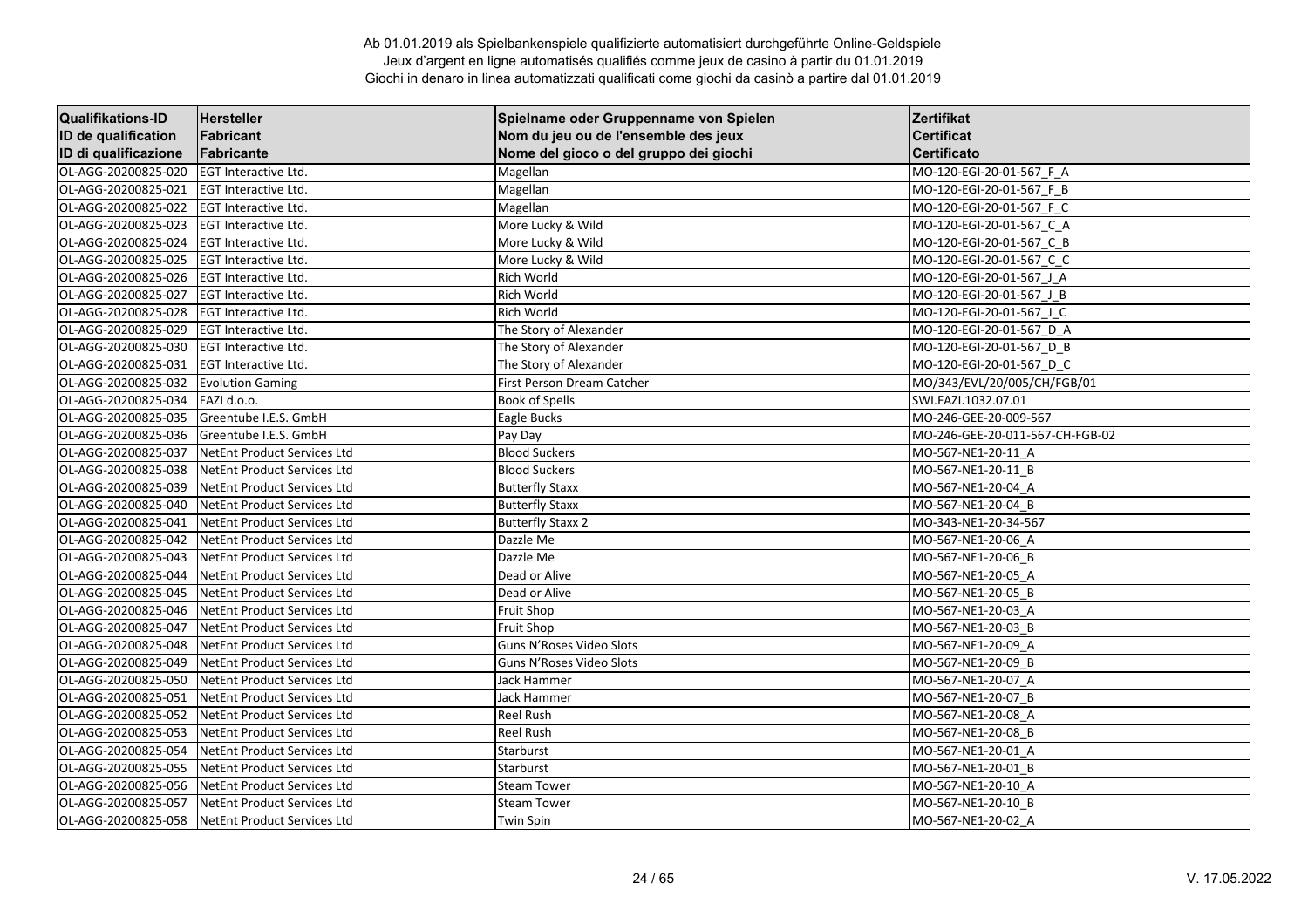| <b>Qualifikations-ID</b> | Hersteller                    | Spielname oder Gruppenname von Spielen | Zertifikat             |
|--------------------------|-------------------------------|----------------------------------------|------------------------|
| ID de qualification      | Fabricant                     | Nom du jeu ou de l'ensemble des jeux   | <b>Certificat</b>      |
| ID di qualificazione     | Fabricante                    | Nome del gioco o del gruppo dei giochi | <b>Certificato</b>     |
| OL-AGG-20200825-059      | NetEnt Product Services Ltd   | Twin Spin                              | MO-567-NE1-20-02 B     |
| OL-AGG-20200825-060      | Oryx Gaming International LLC | 40 Finest XXL                          | TRS-J0006-I0079-E0020  |
| OL-AGG-20200825-061      | Oryx Gaming International LLC | Books & Bulls                          | TRS-J0006-I0079-E0001  |
| OL-AGG-20200825-062      | Oryx Gaming International LLC | Books & Pearls Respins of Amun-Re      | TRS-J0006-I0079-E0002  |
| OL-AGG-20200825-063      | Oryx Gaming International LLC | <b>Books and Temples</b>               | TRS-J0006-I0079-E0003  |
| OL-AGG-20200825-064      | Oryx Gaming International LLC | Crystal Ball                           | TRS-J0006-I0079-E0004  |
| OL-AGG-20200825-065      | Oryx Gaming International LLC | Crystal Ball Red Hot Firepot           | TRS-J0006-I0079-E0005  |
| OL-AGG-20200825-066      | Oryx Gaming International LLC | <b>Fancy Fruits</b>                    | TRS-J0006-I0079-E0006  |
| OL-AGG-20200825-067      | Oryx Gaming International LLC | Fancy Fruits Respins of Amun-Re        | TRS-J0006-I0079-E0007  |
| OL-AGG-20200825-068      | Oryx Gaming International LLC | Fruit Mania ORYX RGS                   | TRS-J0006-I0079-E0008  |
| OL-AGG-20200825-069      | Oryx Gaming International LLC | La Dolce Vita                          | TRS-J0006-I0079-E0009  |
| OL-AGG-20200825-070      | Oryx Gaming International LLC | Ramses Book                            | TRS-J0006-I0079-E0010  |
| OL-AGG-20200825-071      | Oryx Gaming International LLC | Ramses Book Respins of Amun-Re         | TRS-J0006-I0079-E0011  |
| OL-AGG-20200825-072      | Oryx Gaming International LLC | Roman Legion                           | TRS-J0006-I0079-E0012  |
| OL-AGG-20200825-073      | Oryx Gaming International LLC | Royal Seven                            | TRS-J0006-I0079-E0013  |
| OL-AGG-20200825-074      | Oryx Gaming International LLC | Royal Seven XXL                        | TRS-J0006-I0079-E0014  |
| OL-AGG-20200825-075      | Oryx Gaming International LLC | Royal Seven XXL Red Hot Firepot        | TRS-J0006-I0079-E0015  |
| OL-AGG-20200825-076      | Oryx Gaming International LLC | <b>Sticky Diamonds</b>                 | TRS-J0006-I0079-E0016  |
| OL-AGG-20200825-077      | Oryx Gaming International LLC | Take 5                                 | TRS-J0006-I0079-E0017  |
| OL-AGG-20200825-078      | Oryx Gaming International LLC | Tower of Power                         | TRS-J0006-I0079-E0018  |
| OL-AGG-20200825-079      | Oryx Gaming International LLC | Win Blaster                            | TRS-J0006-I0079-E0019  |
| OL-AGG-20200825-080      | OÜ Playtech (Estonia)         | Raiders of the Hidden Realm            | MO-567-PVI-20-19 1     |
| OL-AGG-20200825-081      | OÜ Playtech (Estonia)         | Selfie Elfie                           | MO-567-PVI-20-18 1     |
| OL-AGG-20200825-082      | PAF Consulting Abp            | Green Star                             | MO-385-PA1-20-03-567   |
| OL-AGG-20200825-083      | PariPlay Ltd.                 | Aloha Fortune                          | MO-246-PAY-19-23-567   |
| OL-AGG-20200825-084      | PariPlay Ltd.                 | Bai She Zhuan                          | MO-507-PAY-18-01-567 1 |
| OL-AGG-20200825-085      | PariPlay Ltd.                 | <b>Bamboo Fortune</b>                  | MO-246-PAY-19-13-567 1 |
| OL-AGG-20200825-086      | PariPlay Ltd.                 | <b>Book of Riches</b>                  | MO-246-PAY-19-25-567   |
| OL-AGG-20200825-087      | PariPlay Ltd.                 | <b>Dragon Ladies</b>                   | MO-120-PAY-19-12-567 1 |
| OL-AGG-20200825-088      | PariPlay Ltd.                 | Dragon Prophecy                        | MO-246-PAY-19-08-567_1 |
| OL-AGG-20200825-089      | PariPlay Ltd.                 | Dragons of the North                   | MO-120-PAY-19-07-567_1 |
| OL-AGG-20200825-090      | PariPlay Ltd.                 | European Roulette Deluxe               | MO-246-PAY-18-03-567 1 |
| OL-AGG-20200825-091      | PariPlay Ltd.                 | Gems & Riches                          | MO-246-PAY-19-20-567   |
| OL-AGG-20200825-092      | PariPlay Ltd.                 | Hot & Heavy                            | MO-120-PAY-19-10-567 1 |
| OL-AGG-20200825-093      | PariPlay Ltd.                 | Lady Phoenix                           | MO-246-PAY-19-11-567_1 |
| OL-AGG-20200825-094      | PariPlay Ltd.                 | Loco Habanero                          | MO-246-PAY-19-15-567 1 |
| OL-AGG-20200825-095      | PariPlay Ltd.                 | <b>Macau Beauties</b>                  | MO-120-PAY-19-11-567 1 |
| OL-AGG-20200825-096      | PariPlay Ltd.                 | Madame Luck                            | MO-246-PAY-19-07-567 1 |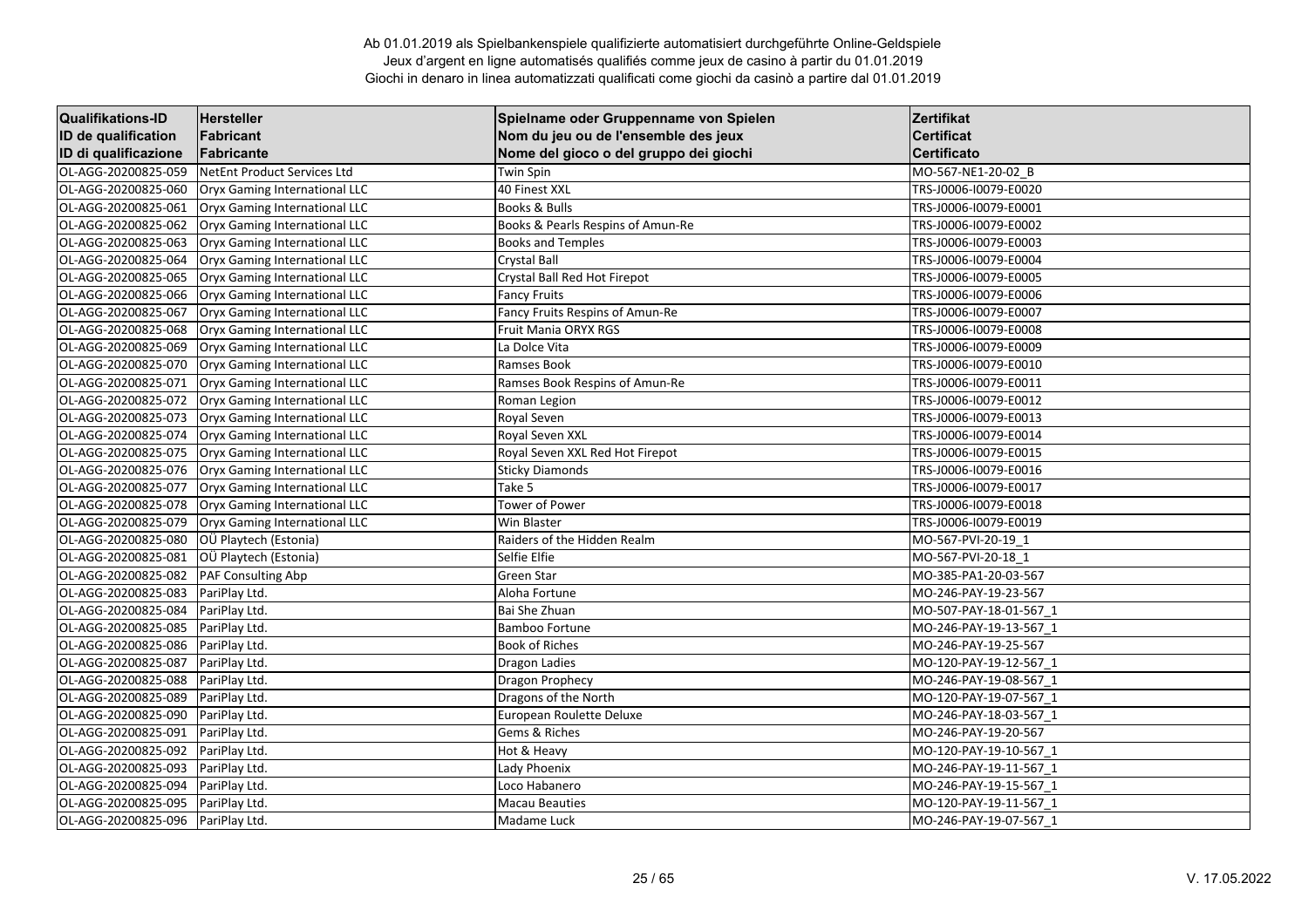| <b>Qualifikations-ID</b> | Hersteller                   | Spielname oder Gruppenname von Spielen | Zertifikat             |
|--------------------------|------------------------------|----------------------------------------|------------------------|
| ID de qualification      | Fabricant                    | Nom du jeu ou de l'ensemble des jeux   | <b>Certificat</b>      |
| ID di qualificazione     | Fabricante                   | Nome del gioco o del gruppo dei giochi | <b>Certificato</b>     |
| OL-AGG-20200825-097      | PariPlay Ltd.                | Medusa Money                           | MO-246-PAY-19-06-567 1 |
| OL-AGG-20200825-098      | PariPlay Ltd.                | <b>Mystic Manor</b>                    | MO-246-PAY-19-14-567 1 |
| OL-AGG-20200825-099      | PariPlay Ltd.                | Parrot's Gold                          | MO-246-PAY-19-09-567_1 |
| OL-AGG-20200825-100      | PariPlay Ltd.                | Piggy Gold                             | MO-246-PAY-19-05-567_1 |
| OL-AGG-20200825-101      | PariPlay Ltd.                | Sheerluck                              | MO-246-PAY-19-19-567   |
| OL-AGG-20200825-102      | PariPlay Ltd.                | <b>Treasure Temple</b>                 | MO-246-PAY-19-22-567   |
| OL-AGG-20200825-103      | PariPlay Ltd.                | <b>Vegas Hotties</b>                   | MO-246-PAY-19-21-567   |
| OL-AGG-20200825-104      | PariPlay Ltd.                | <b>Viking Glory</b>                    | MO-246-PAY-19-16-567_1 |
| OL-AGG-20200825-105      | PariPlay Ltd.                | <b>Wolf Riches</b>                     | MO-246-PAY-19-18-567   |
| OL-AGG-20200825-106      | PariPlay Ltd.                | Xi You Ji                              | MO-246-PAY-19-01-567 1 |
| OL-AGG-20200825-107      | PariPlay Ltd.                | Zombies Gone Wild                      | MO-120-PAY-19-02-567 1 |
| OL-AGG-20200825-108      | Play'n GO Malta Ltd.         | Doom of Egypt                          | SWI.PGO-OL.1039.28.01  |
| OL-AGG-20200825-109      | Play'n GO Malta Ltd.         | Golden Ticket                          | SWI.PGO-OL.1039.48.02  |
| OL-AGG-20200825-110      | Play'n GO Malta Ltd.         | Legacy of Egypt                        | SWI.PGO-OL.1039.53.02  |
| OL-AGG-20200825-111      | Play'n GO Malta Ltd.         | Perfect Gems                           | SWI.PGO-OL.1039.65.01  |
| OL-AGG-20200825-112      | Play'n GO Malta Ltd.         | Tome of Madness                        | SWI.PGO-OL.1039.114.01 |
| OL-AGG-20200825-113      | <b>EGT Interactive Ltd.</b>  | Caramel Hot                            | SWI.EGT-OL.1123.08.03  |
| OL-AGG-20200825-114      | <b>EGT Interactive Ltd.</b>  | Age of Troy                            | SWI.EGT-OL.1123.04.04  |
| OL-AGG-20200825-115      | EGT Interactive Ltd.         | <b>Blue Heart</b>                      | SWI.EGT-OL.1123.06.04  |
| OL-AGG-20200825-116      | EGT Interactive Ltd.         | Dice & Roll                            | SWI.EGT-OL.1123.09.05  |
| OL-AGG-20200825-117      | <b>EGT Interactive Ltd.</b>  | Amazon's Battle                        | SWI.EGT-OL.1123.05.04  |
| OL-AGG-20200825-118      | <b>EGT Interactive Ltd.</b>  | 40 Super Hot                           | SWI.EGT-OL.1123.03.03  |
| OL-AGG-20200825-119      | EGT Interactive Ltd.         | 5 Dazzling Hot                         | SWI.EGT-OL.1123.02.03  |
| OL-AGG-20200825-120      | EGT Interactive Ltd.         | 20 Super Hot                           | SWI.EGT-OL.1123.01.03  |
| OL-AGG-20200825-121      | EGT Interactive Ltd.         | <b>Ultimate Hot</b>                    | SWI.EGT-OL.1123.19.03  |
| OL-AGG-20200825-122      | <b>EGT Interactive Ltd.</b>  | Supreme Hot                            | SWI.EGT-OL.1123.18.04  |
| OL-AGG-20200825-123      | <b>EGT Interactive Ltd.</b>  | <b>Shining Crown</b>                   | SWI.EGT-OL.1123.17.04  |
| OL-AGG-20200825-124      | <b>IEGT Interactive Ltd.</b> | Rise of Ra                             | SWI.EGT-OL.1123.15.04  |
| OL-AGG-20200825-125      | <b>EGT Interactive Ltd.</b>  | <b>Royal Secrets</b>                   | SWI.EGT-OL.1123.16.04  |
| OL-AGG-20200825-126      | <b>EGT Interactive Ltd.</b>  | <b>Flaming Hot</b>                     | SWI.EGT-OL.1123.12.03  |
| OL-AGG-20200825-127      | <b>EGT Interactive Ltd.</b>  | <b>Extra Stars</b>                     | SWI.EGT-OL.1123.10.03  |
| OL-AGG-20200825-128      | <b>EGT Interactive Ltd.</b>  | <b>Burning Hot</b>                     | SWI.EGT-OL.1123.07.04  |
| OL-AGG-20200825-129      | <b>EGT Interactive Ltd.</b>  | Lucky Hot                              | SWI.EGT-OL.1123.13.03  |
| OL-AGG-20200825-130      | <b>EGT Interactive Ltd.</b>  | Oil Company II                         | SWI.EGT-OL.1123.14.04  |
| OL-AGG-20200825-131      | EGT Interactive Ltd.         | Zodiac Wheel                           | SWI.EGT-OL.1123.20.04  |
| OL-AGG-20200922-001      | Dopamine EOOD                | 24 Hour Grand Prix                     | 3s.21.632_CH_RTP91.R0  |
| OL-AGG-20200922-002      | Dopamine EOOD                | 24 Hour Grand Prix                     | 3s.21.632_CH_RTP93.R0  |
| OL-AGG-20200922-003      | Dopamine EOOD                | 24 Hour Grand Prix                     | 3s.21.632 CH RTP95.R0  |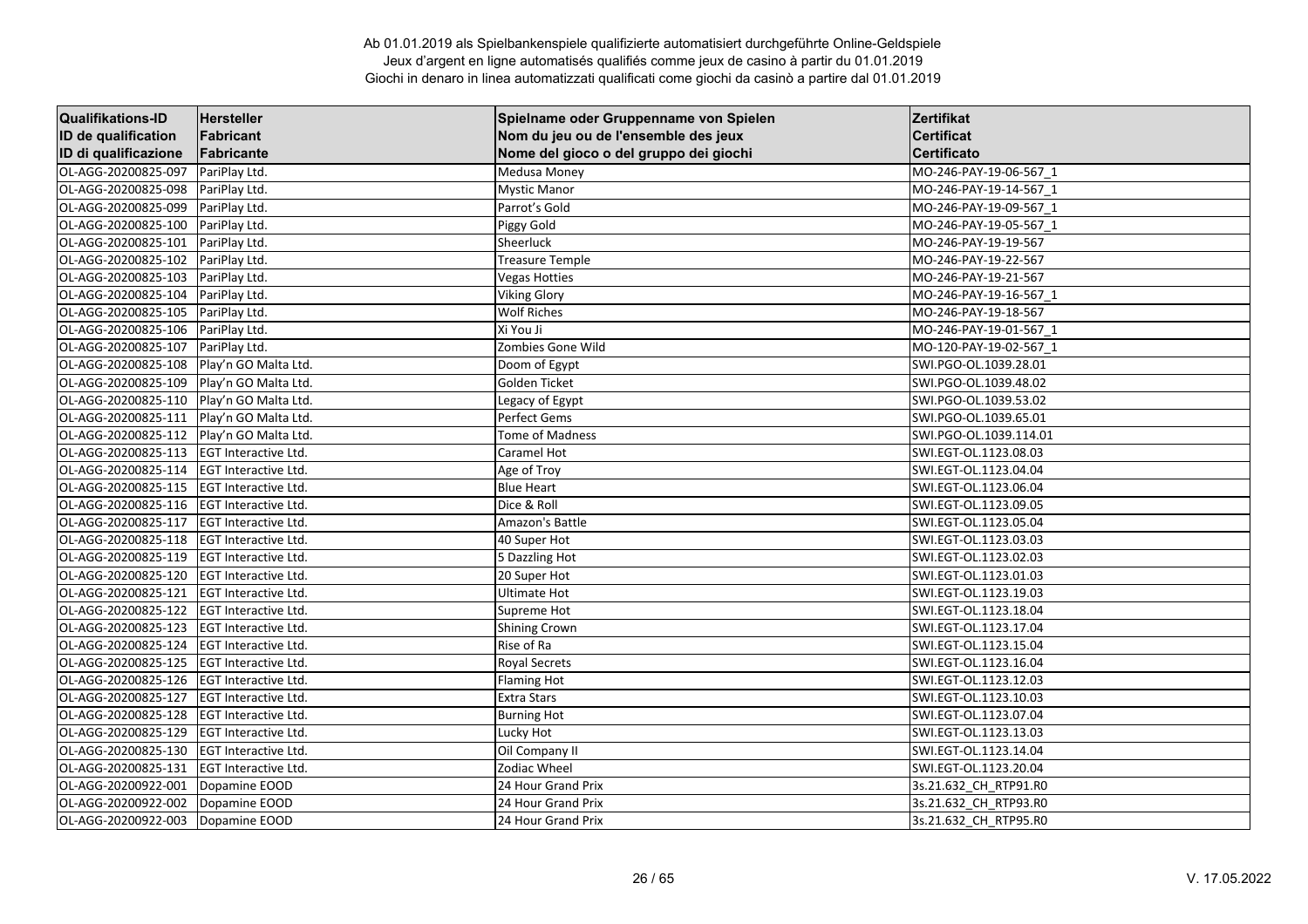| <b>Qualifikations-ID</b> | Hersteller    | Spielname oder Gruppenname von Spielen | Zertifikat            |
|--------------------------|---------------|----------------------------------------|-----------------------|
| ID de qualification      | Fabricant     | Nom du jeu ou de l'ensemble des jeux   | <b>Certificat</b>     |
| ID di qualificazione     | Fabricante    | Nome del gioco o del gruppo dei giochi | <b>Certificato</b>    |
| OL-AGG-20200922-004      | Dopamine EOOD | 24 Hour Grand Prix                     | 3s.21.632 CH_RTP96.R0 |
| OL-AGG-20200922-005      | Dopamine EOOD | 4Squad                                 | 3s.21.445 CH RTP91.R0 |
| OL-AGG-20200922-006      | Dopamine EOOD | 4Squad                                 | 3s.21.445 CH RTP93.RO |
| OL-AGG-20200922-007      | Dopamine EOOD | 4Squad                                 | 3s.21.445_CH_RTP95.R0 |
| OL-AGG-20200922-008      | Dopamine EOOD | 4Squad                                 | 3s.21.445_CH_RTP96.R0 |
| OL-AGG-20200922-009      | Dopamine EOOD | <b>Aztec Spins</b>                     | 3s.20.615 CH RTP91.R0 |
| OL-AGG-20200922-010      | Dopamine EOOD | <b>Aztec Spins</b>                     | 3s.20.615_CH_RTP93.R0 |
| OL-AGG-20200922-011      | Dopamine EOOD | <b>Aztec Spins</b>                     | 3s.20.615_CH_RTP95.R0 |
| OL-AGG-20200922-012      | Dopamine EOOD | <b>Aztec Spins</b>                     | 3s.20.615_CH_RTP96.R0 |
| OL-AGG-20200922-013      | Dopamine EOOD | <b>Bounty Raid</b>                     | 3s.21.879 CH RTP91.R0 |
| OL-AGG-20200922-014      | Dopamine EOOD | <b>Bounty Raid</b>                     | 3s.21.879 CH RTP93.R0 |
| OL-AGG-20200922-015      | Dopamine EOOD | <b>Bounty Raid</b>                     | 3s.21.879_CH_RTP95.R0 |
| OL-AGG-20200922-016      | Dopamine EOOD | <b>Bounty Raid</b>                     | 3s.21.879 CH RTP96.R0 |
| OL-AGG-20200922-017      | Dopamine EOOD | Cirque de la Fortune                   | 3s.21.263 CH_RTP91.R0 |
| OL-AGG-20200922-018      | Dopamine EOOD | Cirque de la Fortune                   | 3s.21.263 CH RTP93.R0 |
| OL-AGG-20200922-019      | Dopamine EOOD | Cirque de la Fortune                   | 3s.21.263_CH_RTP95.R0 |
| OL-AGG-20200922-020      | Dopamine EOOD | Cirque de la Fortune                   | 3s.21.263 CH RTP96.RO |
| OL-AGG-20200922-021      | Dopamine EOOD | Diamond Blitz                          | 3s.20.580 CH_RTP91.R0 |
| OL-AGG-20200922-022      | Dopamine EOOD | <b>Diamond Blitz</b>                   | 3s.20.580 CH_RTP93.R0 |
| OL-AGG-20200922-023      | Dopamine EOOD | <b>Diamond Blitz</b>                   | 3s.20.580_CH_RTP95.R0 |
| OL-AGG-20200922-024      | Dopamine EOOD | Diamond Blitz                          | 3s.20.580_CH_RTP96.R0 |
| OL-AGG-20200922-025      | Dopamine EOOD | Gems Gone Wild Power Reels             | 3s.21.957 CH_RTP91.R0 |
| OL-AGG-20200922-026      | Dopamine EOOD | <b>Gems Gone Wild Power Reels</b>      | 3s.21.957 CH_RTP93.R0 |
| OL-AGG-20200922-027      | Dopamine EOOD | <b>Gems Gone Wild Power Reels</b>      | 3s.21.957 CH RTP95.RO |
| OL-AGG-20200922-028      | Dopamine EOOD | Gems Gone Wild Power Reels             | 3s.21.957_CH_RTP96.R0 |
| OL-AGG-20200922-029      | Dopamine EOOD | Legendary Excalibur                    | 3s.20.362 CH_RTP91.R0 |
| OL-AGG-20200922-030      | Dopamine EOOD | Legendary Excalibur                    | 3s.20.362 CH RTP93.RO |
| OL-AGG-20200922-031      | Dopamine EOOD | Legendary Excalibur                    | 3s.20.362_CH_RTP95.R0 |
| OL-AGG-20200922-032      | Dopamine EOOD | Legendary Excalibur                    | 3s.20.362 CH RTP96.R0 |
| OL-AGG-20200922-033      | Dopamine EOOD | <b>Multiplier Riches</b>               | 3s.21.639 CH RTP91.RO |
| OL-AGG-20200922-034      | Dopamine EOOD | <b>Multiplier Riches</b>               | 3s.21.639 CH RTP93.RO |
| OL-AGG-20200922-035      | Dopamine EOOD | <b>Multiplier Riches</b>               | 3s.21.639_CH_RTP95.R0 |
| OL-AGG-20200922-036      | Dopamine EOOD | <b>Multiplier Riches</b>               | 3s.21.639 CH RTP96.RO |
| OL-AGG-20200922-037      | Dopamine EOOD | Piggy Riches Megaways                  | 3s.20.551 CH_RTP91.R0 |
| OL-AGG-20200922-038      | Dopamine EOOD | Piggy Riches Megaways                  | 3s.20.551 CH_RTP93.R0 |
| OL-AGG-20200922-039      | Dopamine EOOD | Piggy Riches Megaways                  | 3s.20.551_CH_RTP95.R0 |
| OL-AGG-20200922-040      | Dopamine EOOD | Piggy Riches Megaways                  | 3s.20.551_CH_RTP96.R0 |
| OL-AGG-20200922-041      | Dopamine EOOD | Reel Keeper                            | 3s.21.298 CH_RTP91.R0 |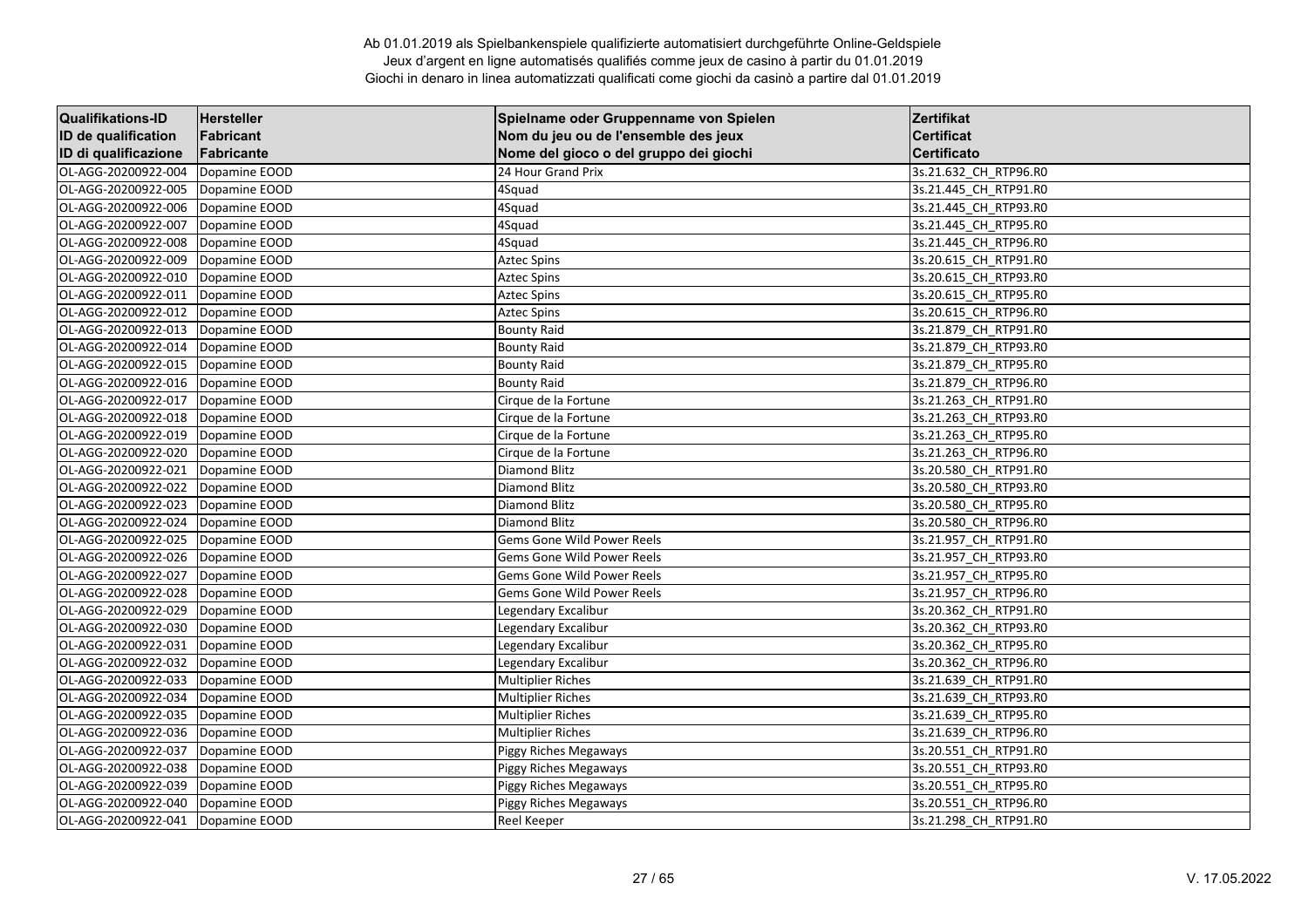| <b>Qualifikations-ID</b> | Hersteller       | Spielname oder Gruppenname von Spielen | Zertifikat                             |
|--------------------------|------------------|----------------------------------------|----------------------------------------|
| ID de qualification      | Fabricant        | Nom du jeu ou de l'ensemble des jeux   | <b>Certificat</b>                      |
| ID di qualificazione     | Fabricante       | Nome del gioco o del gruppo dei giochi | <b>Certificato</b>                     |
| OL-AGG-20200922-042      | Dopamine EOOD    | <b>Reel Keeper</b>                     | 3s.21.298_CH_RTP93.R0                  |
| OL-AGG-20200922-043      | Dopamine EOOD    | <b>Reel Keeper</b>                     | 3s.21.298 CH RTP95.R0                  |
| OL-AGG-20200922-044      | Dopamine EOOD    | Reel Keeper                            | 3s.21.298 CH RTP96.R0                  |
| OL-AGG-20200922-045      | Dopamine EOOD    | <b>Rio Stars</b>                       | 3s.20.563 CH RTP91.R0                  |
| OL-AGG-20200922-046      | Dopamine EOOD    | <b>Rio Stars</b>                       | 3s.20.563 CH RTP93.RO                  |
| OL-AGG-20200922-047      | Dopamine EOOD    | <b>Rio Stars</b>                       | 3s.20.563_CH_RTP95.R0                  |
| OL-AGG-20200922-048      | Dopamine EOOD    | <b>Rio Stars</b>                       | 3s.20.563 CH RTP96.RO                  |
| OL-AGG-20200922-049      | Dopamine EOOD    | Robin Hood's Wild Forest               | 3s.20.882 CH RTP91.R0                  |
| OL-AGG-20200922-050      | Dopamine EOOD    | Robin Hood's Wild Forest               | 3s.20.882 CH_RTP93.R0                  |
| OL-AGG-20200922-051      | Dopamine EOOD    | Robin Hood's Wild Forest               | 3s.20.882 CH RTP95.RO                  |
| OL-AGG-20200922-052      | Dopamine EOOD    | Robin Hood's Wild Forest               | 3s.20.882_CH_RTP96.R0                  |
| OL-AGG-20200922-053      | Dopamine EOOD    | The Wild Hatter                        | 3s.20.382_CH_RTP91.R0                  |
| OL-AGG-20200922-054      | Dopamine EOOD    | The Wild Hatter                        | 3s.20.382 CH_RTP93.R0                  |
| OL-AGG-20200922-055      | Dopamine EOOD    | The Wild Hatter                        | 3s.20.382 CH_RTP95.R0                  |
| OL-AGG-20200922-056      | Dopamine EOOD    | The Wild Hatter                        | 3s.20.382 CH RTP96.RO                  |
| OL-AGG-20200922-057      | Dopamine EOOD    | Vault of Anubis                        | 3s.20.723_CH_RTP91.R0                  |
| OL-AGG-20200922-058      | Dopamine EOOD    | Vault of Anubis                        | 3s.20.723_CH_RTP93.R0                  |
| OL-AGG-20200922-059      | Dopamine EOOD    | Vault of Anubis                        | 3s.20.723 CH_RTP95.R0                  |
| OL-AGG-20200922-060      | Dopamine EOOD    | Vault of Anubis                        | 3s.20.723 CH_RTP96.R0                  |
| OL-AGG-20200922-061      | Dopamine EOOD    | Wings of Ra                            | 3s.20.716 CH RTP91.RO                  |
| OL-AGG-20200922-062      | Dopamine EOOD    | Wings of Ra                            | 3s.20.716_CH_RTP93.R0                  |
| OL-AGG-20200922-063      | Dopamine EOOD    | Wings of Ra                            | 3s.20.716 CH RTP95.R0                  |
| OL-AGG-20200922-064      | Dopamine EOOD    | Wings of Ra                            | 3s.20.716 CH RTP96.R0                  |
| OL-AGG-20200922-065      | Dopamine EOOD    | Zeus Lightning Power Reels             | 3s.21.203_CH_RTP91.R0                  |
| OL-AGG-20200922-066      | Dopamine EOOD    | Zeus Lightning Power Reels             | 3s.21.203_CH_RTP93.R0                  |
| OL-AGG-20200922-067      | Dopamine EOOD    | Zeus Lightning Power Reels             | 3s.21.203_CH_RTP95.R0                  |
| OL-AGG-20200922-068      | Dopamine EOOD    | Zeus Lightning Power Reels             | 3s.21.203_CH_RTP96.R0                  |
| OL-AGG-20200922-069      | Dopamine EOOD    | Zeus Lightning Power Reels             | 3s.21.203 CH_RTP98.R0                  |
| OL-AGG-20200922-070      | Gamanza Group AG | 8 Golden Lions                         | CH GMZ002GAM 8 Golden Lions REV.1      |
| OL-AGG-20200922-071      | Gamanza Group AG | <b>Flaming Spins</b>                   | CH_GMZ001GAM_Flaming Spins_REV.1       |
| OL-AGG-20200922-072      | Gamanza Group AG | Fruit Gem                              | CH_GMZ002GAM_Fruit Gem_REV.1           |
| OL-AGG-20200922-073      | Gamanza Group AG | Ink 4 Reel                             | CH GMZ002GAM Ink 4 Reel REV.1          |
| OL-AGG-20200922-074      | Gamanza Group AG | Jacks Golden 8                         | CH_GMZ002GAM_Jacks Golden 8_REV.1      |
| OL-AGG-20200922-075      | Gamanza Group AG | Professor Morris' Time Machine         | CH GMZ002GAM Professor Morris TM REV.1 |
| OL-AGG-20200922-076      | Gamanza Group AG | <b>Wild Chance</b>                     | CH_GMZ002GAM_Wild Chance_REV.1         |
| OL-AGG-20200922-077      | GAMING1          | Atlants, Wrath of the Ocean            | MO/385/G1M/20/002/CH/FGB/01            |
| OL-AGG-20200922-078      | GAMING1          | <b>Blackbeard The Golden Age</b>       | MO/385/G1M/20/003/CH/FGB/01            |
| OL-AGG-20200922-079      | GAMING1          | <b>Blood Pact</b>                      | MO/385/G1M/20/004/CH/FGB/01            |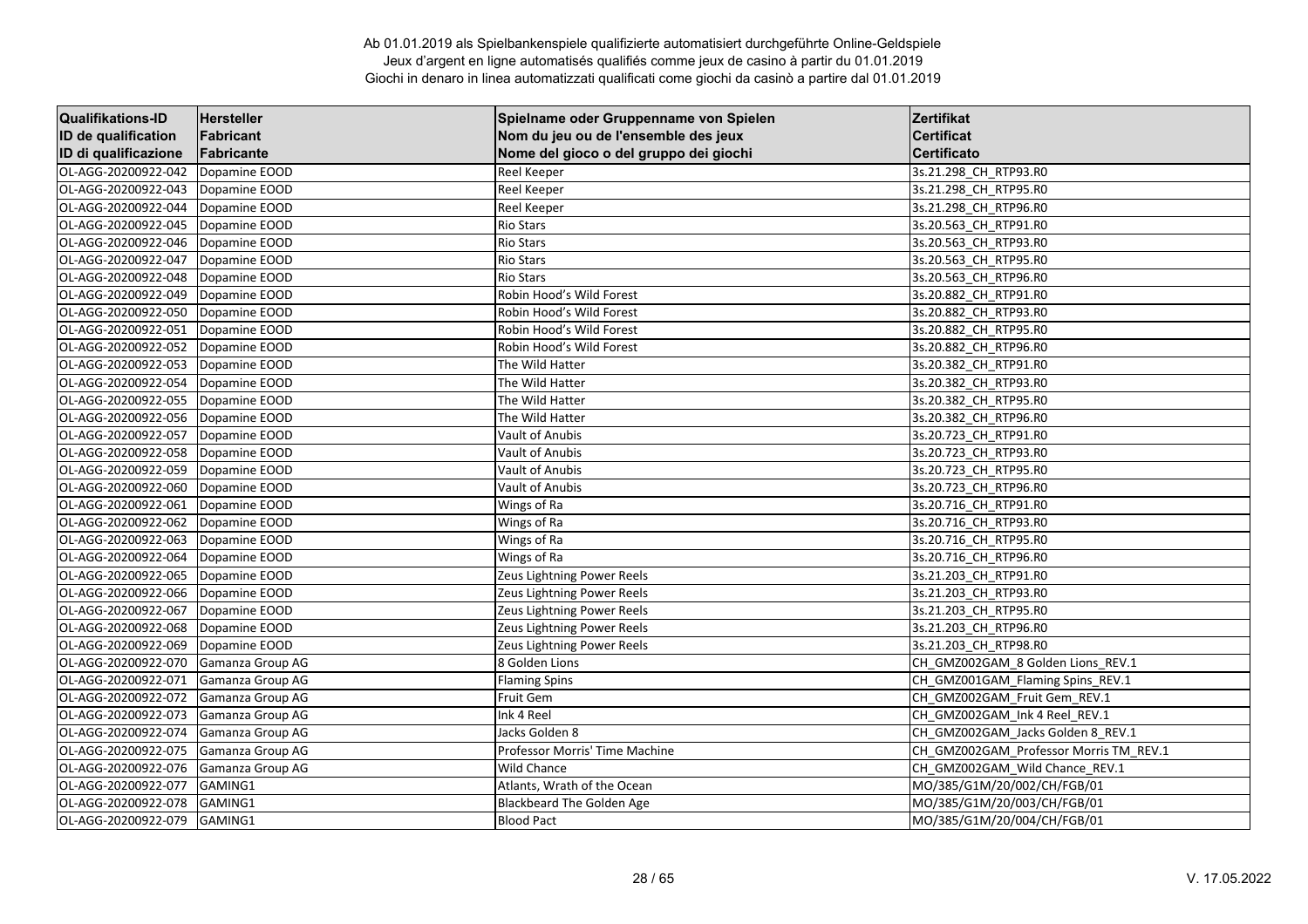| <b>Qualifikations-ID</b> | Hersteller                                      | Spielname oder Gruppenname von Spielen | Zertifikat                      |
|--------------------------|-------------------------------------------------|----------------------------------------|---------------------------------|
| ID de qualification      | Fabricant                                       | Nom du jeu ou de l'ensemble des jeux   | <b>Certificat</b>               |
| ID di qualificazione     | Fabricante                                      | Nome del gioco o del gruppo dei giochi | <b>Certificato</b>              |
| OL-AGG-20200922-080      | GAMING1                                         | Cash of Lords                          | MO/385/G1M/20/006/CH/FGB/01     |
| OL-AGG-20200922-081      | GAMING1                                         | Hot Fever 2                            | MO/385/G1M/20/009/CH/FGB/01     |
| OL-AGG-20200922-082      | GAMING1                                         | Kassius Invictus Armis                 | MO/385/G1M/20/010/CH/FGB/01     |
| OL-AGG-20200922-083      | GAMING1                                         | Luck Ness The Slot Game                | MO/385/G1M/20/011/CH/FGB/01     |
| OL-AGG-20200922-084      | GAMING1                                         | Mojo Spin                              | MO/385/G1M/20/012/CH/FGB/01     |
| OL-AGG-20200922-085      | GAMING1                                         | Pearl Tracker                          | MO/385/G1M/20/015/CH/FGB/01     |
| OL-AGG-20200922-086      | GAMING1                                         | Plasma Fusion                          | MO/385/G1M/20/016/CH/FGB/01     |
| OL-AGG-20200922-087      | GAMING1                                         | <b>Relic Heroes</b>                    | MO/385/G1M/20/017/CH/FGB/01     |
| OL-AGG-20200922-088      | GMS Entertainment Limited T/a Pariplay Bulgaria | Luxor                                  | MO-120-PAY-19-05-567 2          |
| OL-AGG-20200922-089      | Greentube I.E.S. GmbH                           | 5 Line Fortune                         | MO/246/GEE/20/042/567/CH/FGB/01 |
| OL-AGG-20200922-090      | NetEnt Product Services Ltd                     | Disco Danny                            | MO-343-NE1-20-37-567            |
| OL-AGG-20200922-091      | NetEnt Product Services Ltd                     | <b>Piggy Riches</b>                    | MO-343-NE1-19-13-567 1          |
| OL-AGG-20200922-092      | OÜ Playtech (Estonia)                           | <b>Book of Kings</b>                   | MO-567-PVI-20-37                |
| OL-AGG-20200922-093      | OÜ Playtech (Estonia)                           | <b>Egyptian Emeralds</b>               | MO-567-PVI-20-45                |
| OL-AGG-20200922-094      | OÜ Playtech (Estonia)                           | Lucky Emeralds                         | MO-567-PVI-20-44                |
| OL-AGG-20200922-095      | PariPlay Ltd.                                   | Wild Thirst                            | MO-246-PAY-19-12-567 2          |
| OL-AGG-20201020-001      | Dopamine EOOD                                   | 5 Families                             | 3s.21.893 CH RTP91.R0           |
| OL-AGG-20201020-002      | Dopamine EOOD                                   | 5 Families                             | 3s.21.893 CH RTP93.RO           |
| OL-AGG-20201020-003      | Dopamine EOOD                                   | 5 Families                             | 3s.21.893 CH RTP95.RO           |
| OL-AGG-20201020-004      | Dopamine EOOD                                   | 5 Families                             | 3s.21.893 CH RTP96.RO           |
| OL-AGG-20201020-005      | Dopamine EOOD                                   | Atlantis                               | 3s.20.996_CH_RTP91.R0           |
| OL-AGG-20201020-006      | Dopamine EOOD                                   | Atlantis                               | 3s.20.996 CH RTP93.R0           |
| OL-AGG-20201020-007      | Dopamine EOOD                                   | Atlantis                               | 3s.20.996 CH RTP95.R0           |
| OL-AGG-20201020-008      | Dopamine EOOD                                   | <b>Atlantis</b>                        | 3s.20.996 CH RTP96.R0           |
| OL-AGG-20201020-009      | Dopamine EOOD                                   | Aurum Codex                            | 3s.22.163 CH RTP91.RO           |
| OL-AGG-20201020-010      | Dopamine EOOD                                   | <b>Aurum Codex</b>                     | 3s.22.163_CH_RTP93.R0           |
| OL-AGG-20201020-011      | Dopamine EOOD                                   | <b>Aurum Codex</b>                     | 3s.22.163_CH_RTP95.R0           |
| OL-AGG-20201020-012      | Dopamine EOOD                                   | Aurum Codex                            | 3s.22.163 CH RTP96.RO           |
| OL-AGG-20201020-013      | Dopamine EOOD                                   | Bombuster                              | 3s.22.009 CH RTP91.R0           |
| OL-AGG-20201020-014      | Dopamine EOOD                                   | Bombuster                              | 3s.22.009 CH RTP93.RO           |
| OL-AGG-20201020-015      | Dopamine EOOD                                   | Bombuster                              | 3s.22.009_CH_RTP95.R0           |
| OL-AGG-20201020-016      | Dopamine EOOD                                   | Bombuster                              | 3s.22.009 CH RTP96.R0           |
| OL-AGG-20201020-017      | Dopamine EOOD                                   | Cash Volt                              | 3s.20.989 CH_RTP91.R0           |
| OL-AGG-20201020-018      | Dopamine EOOD                                   | Cash Volt                              | 3s.20.989 CH RTP93.R0           |
| OL-AGG-20201020-019      | Dopamine EOOD                                   | Cash Volt                              | 3s.20.989 CH RTP95.RO           |
| OL-AGG-20201020-020      | Dopamine EOOD                                   | Cash Volt                              | 3s.20.989_CH_RTP96.R0           |
| OL-AGG-20201020-021      | Dopamine EOOD                                   | Golden Cryptex                         | 3s.20.889_CH_RPT93.R0           |
| OL-AGG-20201020-022      | Dopamine EOOD                                   | Golden Cryptex                         | 3s.20.889 CH RTP95.R0           |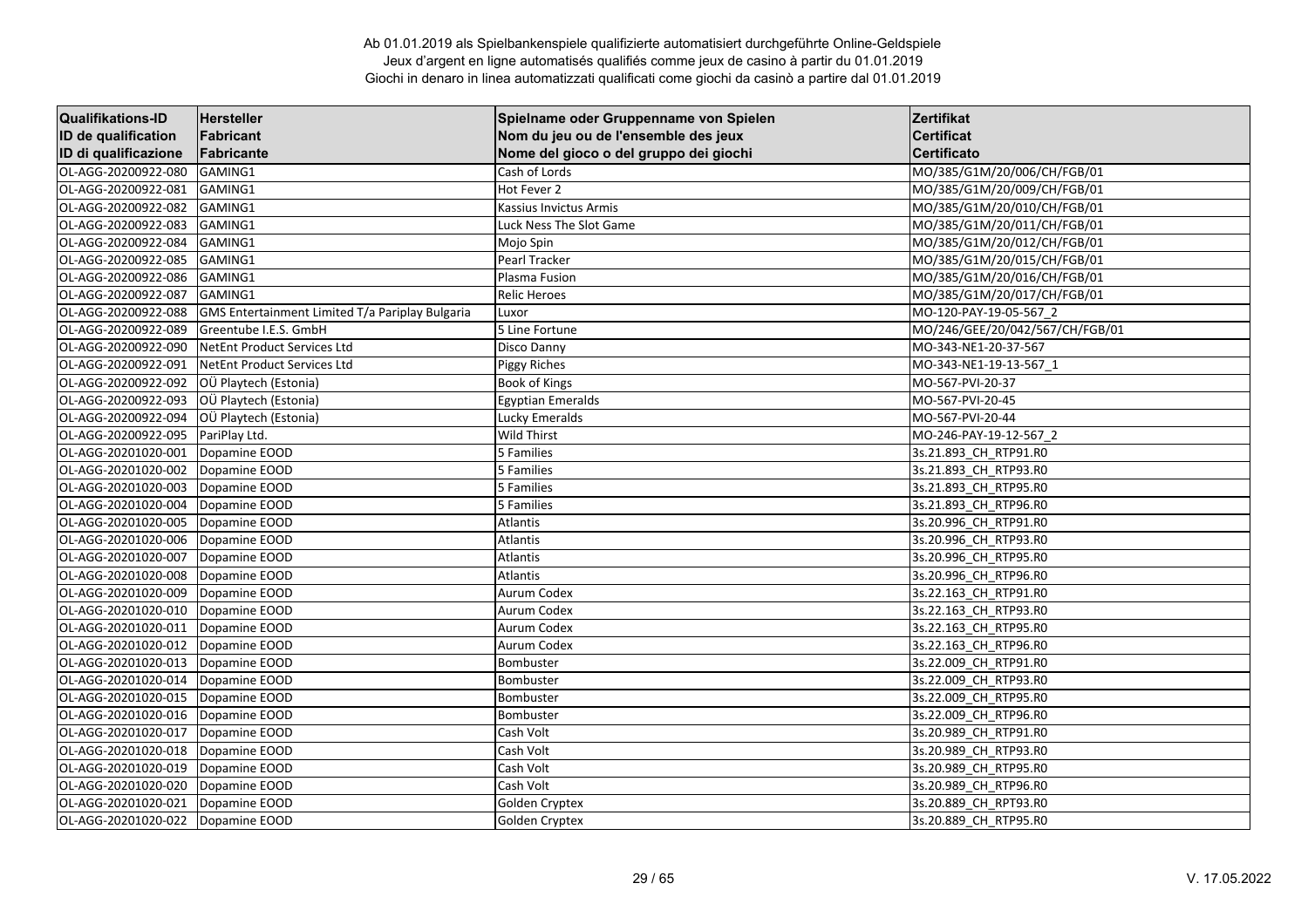| <b>Qualifikations-ID</b> | Hersteller                  | Spielname oder Gruppenname von Spielen              | Zertifikat                               |
|--------------------------|-----------------------------|-----------------------------------------------------|------------------------------------------|
| ID de qualification      | Fabricant                   | Nom du jeu ou de l'ensemble des jeux                | <b>Certificat</b>                        |
| ID di qualificazione     | Fabricante                  | Nome del gioco o del gruppo dei giochi              | Certificato                              |
| OL-AGG-20201020-023      | Dopamine EOOD               | Golden Cryptex                                      | 3s.20.889_CH_RTP96.R0                    |
| OL-AGG-20201020-024      | Dopamine EOOD               | Gonzo's Quest Megaways                              | 3s.22.077 CH RTP91.R0                    |
| OL-AGG-20201020-025      | Dopamine EOOD               | Gonzo's Quest Megaways                              | 3s.22.077 CH RTP93.RO                    |
| OL-AGG-20201020-026      | Dopamine EOOD               | Gonzo's Quest Megaways                              | 3s.22.077_CH_RTP95.R0                    |
| OL-AGG-20201020-027      | Dopamine EOOD               | Gonzo's Quest Megaways                              | 3s.22.077_CH_RTP96.R0                    |
| OL-AGG-20201020-028      | Dopamine EOOD               | Gonzo's Quest Megaways                              | 3s.22.077_CH_RTP98.R0                    |
| OL-AGG-20201020-029      | Dopamine EOOD               | Mega Rise                                           | 3s.19.527_CH_RTP91.R0                    |
| OL-AGG-20201020-030      | Dopamine EOOD               | Mega Rise                                           | 3s.19.527_CH_RTP93.R0                    |
| OL-AGG-20201020-031      | Dopamine EOOD               | Mega Rise                                           | 3s.19.527_CH_RTP95.R0                    |
| OL-AGG-20201020-032      | Dopamine EOOD               | Mega Rise                                           | 3s.19.527 CH RTP96.RO                    |
| OL-AGG-20201020-033      | Greentube I.E.S. GmbH       | From Dusk Till Dawn 10                              | MO/246/GEE/20/045/567/CH/FGB/01          |
| OL-AGG-20201020-034      | <b>ISB Technology Sarl</b>  | Book of Cai Shen                                    | CH ISB039GAM Book of Cai Shen REV.1      |
| OL-AGG-20201020-035      | <b>ISB Technology Sarl</b>  | Greta Goes Wild                                     | CH_ISB038GAM_Greta Goes Wild_REV.1       |
| OL-AGG-20201020-036      | <b>ISB Technology Sarl</b>  | Helga Goes Wild                                     | CH ISB032GAM Helga Goes Wild REV.1       |
| OL-AGG-20201020-037      | <b>ISB Technology Sarl</b>  | Kings of Gold                                       | CH_ISB034GAM_Kings of Gold_REV.1         |
| OL-AGG-20201020-038      | <b>ISB Technology Sarl</b>  | Morgana Megaways                                    | CH_ISB031GAM_Morgana Megaways_REV.1      |
| OL-AGG-20201020-039      | <b>ISB Technology Sarl</b>  | Punto Banco                                         | CH ISB036GAM Punto Banco REV.1           |
| OL-AGG-20201020-040      | <b>ISB Technology Sarl</b>  | <b>Shining King Megaways</b>                        | CH ISB035GAM Shining King Megaways REV.1 |
| OL-AGG-20201020-041      | <b>ISB Technology Sarl</b>  | Western Gold Megaways                               | CH_ISB033GAM_Western Gold Megaways_REV.1 |
| OL-AGG-20201020-042      | NetEnt Product Services Ltd | Dark King: Forbidden Riches                         | MO-343-NE1-20-35-567                     |
| OL-AGG-20201020-043      | NetEnt Product Services Ltd | Dead or Alive 2                                     | MO-567-NE1-20-12                         |
| OL-AGG-20201020-044      | NetEnt Product Services Ltd | Twin Spin Megaways                                  | MO-343-NE1-20-40-567                     |
| OL-AGG-20201020-045      | OÜ Playtech (Estonia)       | Midnight Wilds                                      | MO-567-PVI-20-43                         |
| OL-AGG-20201020-046      | OÜ Playtech (Estonia)       | Sky Queen                                           | MO-567-PVI-20-39                         |
| OL-AGG-20201020-047      | Play'n GO Malta Ltd.        | <b>Octopus Treasure</b>                             | SWI.PGO-OL.1053.37.02                    |
| OL-AGG-20201020-048      | Play'n GO Malta Ltd.        | <b>Octopus Treasure</b>                             | SWI.PGO-OL.1053.38.02                    |
| OL-AGG-20201020-049      | Play'n GO Malta Ltd.        | <b>Octopus Treasure</b>                             | SWI.PGO-OL.1053.39.02                    |
| OL-AGG-20201020-050      | Play'n GO Malta Ltd.        | <b>Rabbit Hole Riches</b>                           | SWI.PGO-OL.1053.28.02                    |
| OL-AGG-20201020-051      | Play'n GO Malta Ltd.        | Rabbit Hole Riches                                  | SWI.PGO-OL.1053.29.02                    |
| OL-AGG-20201020-052      | Play'n GO Malta Ltd.        | Rabbit Hole Riches                                  | SWI.PGO-OL.1053.30.02                    |
| OL-AGG-20201124-001      | Dopamine EOOD               | Golden Cryptex                                      | 3s.20.889_CH_RPT91.R1                    |
| OL-AGG-20201124-002      | Greentube I.E.S. GmbH       | 25 Red Hot Burning Clover Link                      | MO/246/GEE/20/048/CH/FGB/01              |
| OL-AGG-20201124-003      | Greentube I.E.S. GmbH       | 25 Red Hot Burning Clover Link                      | MO/246/GEE/20/054/CH/FGB/01              |
| OL-AGG-20201124-004      | Greentube I.E.S. GmbH       | 25 Red Hot Burning Clover Link [linked] high-roller | MO/246/GEE/20/052/CH/FGB/01              |
| OL-AGG-20201124-005      | Greentube I.E.S. GmbH       | 50 Red Hot Burning Clover Link                      | MO/246/GEE/20/049/CH/FGB/01              |
| OL-AGG-20201124-006      | Greentube I.E.S. GmbH       | 50 Red Hot Burning Clover Link                      | MO/246/GEE/20/053/CH/FGB/01              |
| OL-AGG-20201124-007      | Greentube I.E.S. GmbH       | 50 Red Hot Burning Clover Link [linked] high-roller | MO/246/GEE/20/051/CH/FGB/01              |
| OL-AGG-20201124-008      | Greentube I.E.S. GmbH       | Santa's Riches                                      | MO/246/GEE/20/050/CH/FGB/01              |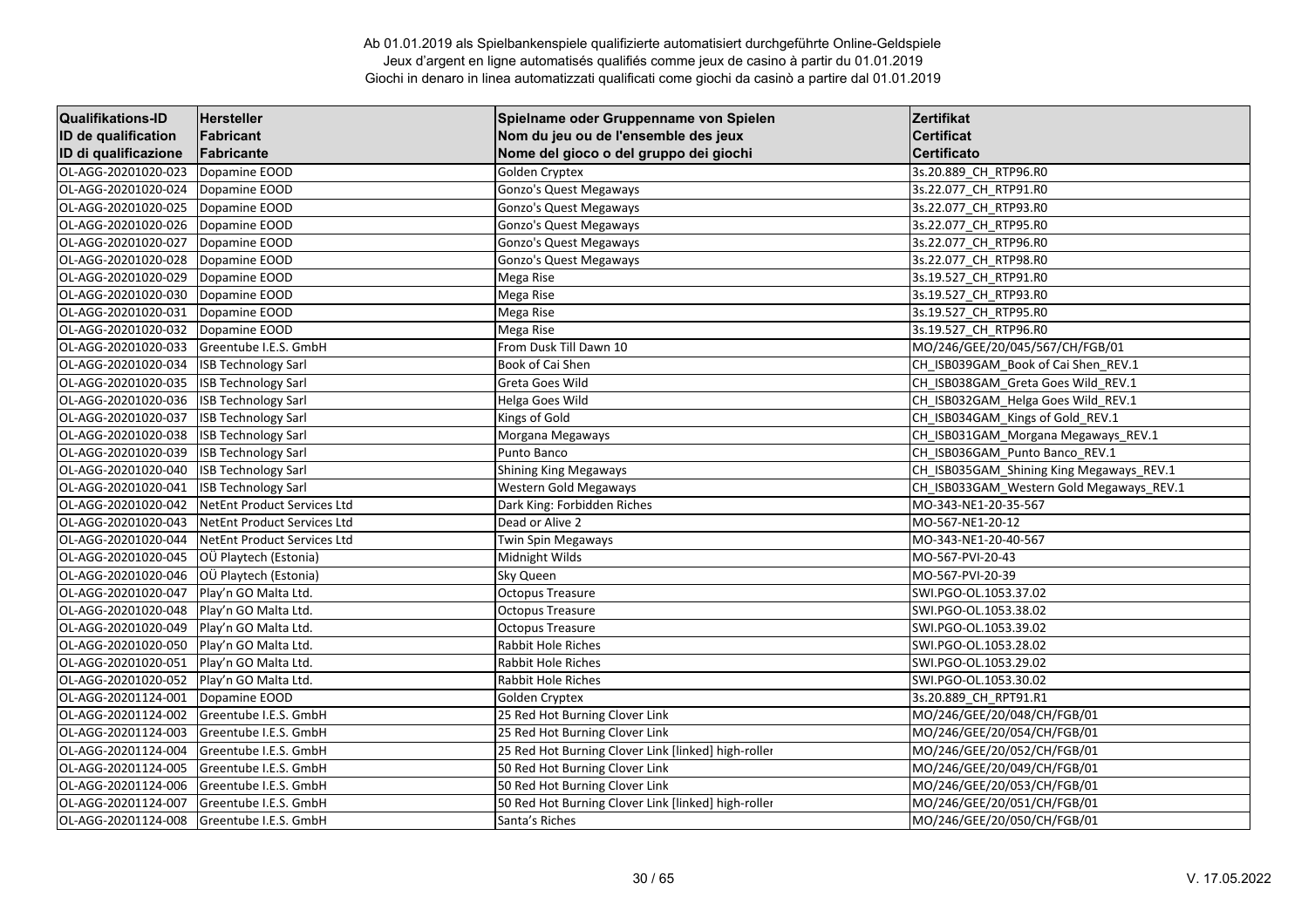| <b>Qualifikations-ID</b> | <b>Hersteller</b>           | Spielname oder Gruppenname von Spielen | Zertifikat                           |
|--------------------------|-----------------------------|----------------------------------------|--------------------------------------|
| ID de qualification      | Fabricant                   | Nom du jeu ou de l'ensemble des jeux   | <b>Certificat</b>                    |
| ID di qualificazione     | Fabricante                  | Nome del gioco o del gruppo dei giochi | <b>Certificato</b>                   |
| OL-AGG-20201124-009      | NetEnt Product Services Ltd | Aloha! Christmas                       | MO-343-NE1-20-44-567                 |
| OL-AGG-20201124-010      | NetEnt Product Services Ltd | Divine Fortune Megaways                | MO-343-NE1-20-42-567                 |
| OL-AGG-20201124-011      | NetEnt Product Services Ltd | Riches of Midgard: Land and Expand     | MO-343-NE1-20-38-567                 |
| OL-AGG-20201124-012      | NetEnt Product Services Ltd | Twin Spin Megaways                     | MO-343-NE1-20-46-567                 |
| OL-AGG-20201124-013      | NetEnt Product Services Ltd | Vegas Night Life                       | MO-343-NE1-20-36-567 1               |
| OL-AGG-20201124-014      | OÜ Playtech (Estonia)       | Anaconda Wild                          | MO-567-PVI-20-49                     |
| OL-AGG-20201124-015      | Play'n GO Malta Ltd.        | Gold Volcano                           | SWI.PGO-OL.1053.16.01                |
| OL-AGG-20201124-016      | Play'n GO Malta Ltd.        | Gold Volcano                           | SWI.PGO-OL.1053.17.01                |
| OL-AGG-20201124-017      | Play'n GO Malta Ltd.        | Gold Volcano                           | SWI.PGO-OL.1053.18.01                |
| OL-AGG-20201124-018      | Play'n GO Malta Ltd.        | Madame Ink                             | SWI.PGO-OL.1053.25.01                |
| OL-AGG-20201124-019      | Play'n GO Malta Ltd.        | Madame Ink                             | SWI.PGO-OL.1053.26.01                |
| OL-AGG-20201124-020      | Play'n GO Malta Ltd.        | Madame Ink                             | SWI.PGO-OL.1053.27.01                |
| OL-AGG-20201124-021      | Play'n GO Malta Ltd.        | Nyjah Huston - Skate for Gold          | SWI.PGO-OL.1053.31.02                |
| OL-AGG-20201124-022      | Play'n GO Malta Ltd.        | Nyjah Huston - Skate for Gold          | SWI.PGO-OL.1053.32.02                |
| OL-AGG-20201124-023      | Play'n GO Malta Ltd.        | Nyjah Huston - Skate for Gold          | SWI.PGO-OL.1053.33.02                |
| OL-AGG-20201124-024      | Play'n GO Malta Ltd.        | Reactoonz 2                            | SWI.PGO-OL.1053.40.01                |
| OL-AGG-20201124-025      | Play'n GO Malta Ltd.        | Reactoonz 2                            | SWI.PGO-OL.1053.41.01                |
| OL-AGG-20201124-026      | Play'n GO Malta Ltd.        | Reactoonz 2                            | SWI.PGO-OL.1053.42.01                |
| OL-AGG-20201124-027      | Play'n GO Malta Ltd.        | Saxon                                  | SWI.PGO-OL.1053.43.01                |
| OL-AGG-20201124-028      | Play'n GO Malta Ltd.        | Saxon                                  | SWI.PGO-OL.1053.44.01                |
| OL-AGG-20201124-029      | Play'n GO Malta Ltd.        | Saxon                                  | SWI.PGO-OL.1053.45.01                |
| OL-AGG-20201215-001      | Derivco (Pty) Ltd           | <b>Big Top</b>                         | 21284PNLSWIZ                         |
| OL-AGG-20201215-002      | Gamanza Group AG            | <b>Baccarat</b>                        | CH_GMZ004GAM_Baccarat_REV.1          |
| OL-AGG-20201215-003      | Gamanza Group AG            | Book of Bast                           | CH GMZ006GAM Book of Bast REV.1      |
| OL-AGG-20201215-004      | Gamanza Group AG            | European Roulette                      | CH GMZ003GAM European Roulette REV.1 |
| OL-AGG-20201215-005      | GAMING1                     | Amazon Fierce                          | MO/385/G1M/20/01/CH/FGB/01           |
| OL-AGG-20201215-006      | GAMING1                     | <b>Boom Bang!</b>                      | MO/246/G1M/19/002/567/CH/FGB/01      |
| OL-AGG-20201215-007      | <b>GAMING1</b>              | <b>Boost Racers</b>                    | MO/385/G1M/20/005/CH/FGB/01          |
| OL-AGG-20201215-008      | GAMING1                     | Cirtakus                               | MO/385/G1M/20/007/CH/FGB/01          |
| OL-AGG-20201215-009      | GAMING1                     | Faëlorn Wild Heroes                    | MO/332/G1M/20/003/CH/FGB/02          |
| OL-AGG-20201215-010      | GAMING1                     | Farah's Adventure                      | MO/385/G1M/20/08/CH/FGB/01           |
| OL-AGG-20201215-011      | GAMING1                     | Glam Night                             | MO/295/G1M/19/002/CH/FGB/01          |
| OL-AGG-20201215-012      | GAMING1                     | Karak Forge                            | MO/332/G1M/20/01/CH/FGB/02           |
| OL-AGG-20201215-013      | GAMING1                     | Mega Spinner Slot                      | MO/295/G1M/19/005/CH/FGB/03          |
| OL-AGG-20201215-014      | <b>GAMING1</b>              | <b>Olympus Evolution</b>               | MO/385/G1M/20/14/CH/FGB/01           |
| OL-AGG-20201215-015      | Greentube I.E.S. GmbH       | Captain Venture: Treasures of the Sea  | MO/246/GEE/20/046/CH/FGB/01          |
| OL-AGG-20201215-016      | Greentube I.E.S. GmbH       | Riches of Babylon                      | MO/246/GEE/20/028/CH/FGB/01          |
| OL-AGG-20201215-017      | Greentube I.E.S. GmbH       | Romeo & Juliet - Sealed with a Kiss    | MO/556/GEE/20/002/567/CH/FGB/01      |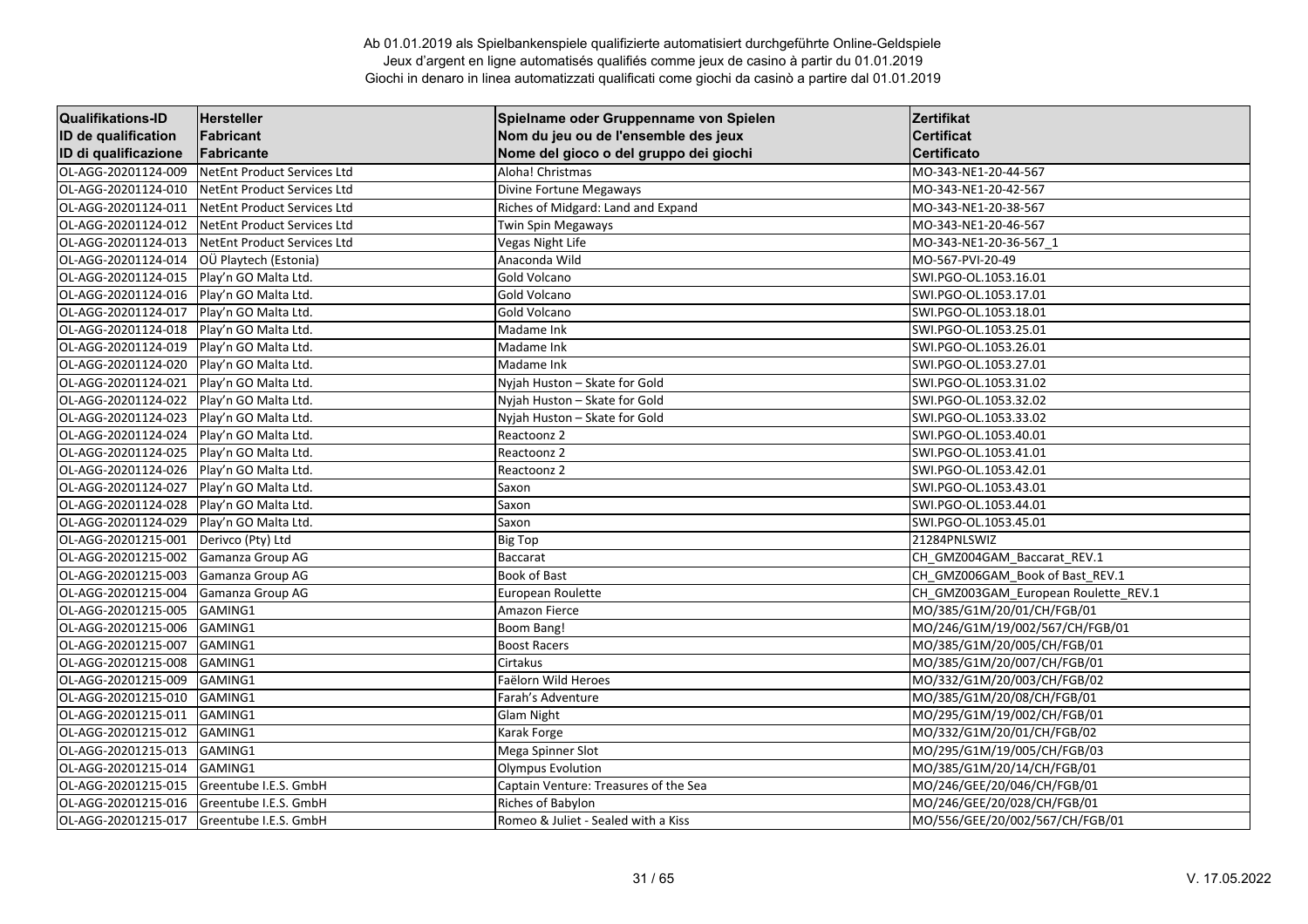| <b>Qualifikations-ID</b> | Hersteller                  | Spielname oder Gruppenname von Spielen | Zertifikat                                |
|--------------------------|-----------------------------|----------------------------------------|-------------------------------------------|
| ID de qualification      | Fabricant                   | Nom du jeu ou de l'ensemble des jeux   | <b>Certificat</b>                         |
| ID di qualificazione     | Fabricante                  | Nome del gioco o del gruppo dei giochi | <b>Certificato</b>                        |
| OL-AGG-20201215-018      | <b>ISB</b> Magma Ltd        | <b>Thunder Shields</b>                 | CH_ISB040GAM_Thunder Shields_REV.1        |
| OL-AGG-20201215-019      | <b>ISB Technology Sarl</b>  | Queen of Wonderland Megaways           | CH_ISB041GAM_Queen of Wonderland MW_REV.1 |
| OL-AGG-20201215-020      | NetEnt Product Services Ltd | Fruit Shop Megaways                    | MO-343-NE1-20-47-567 A                    |
| OL-AGG-20201215-021      | NetEnt Product Services Ltd | Fruit Shop Megaways                    | MO-343-NE1-20-47-567 B                    |
| OL-AGG-20201215-022      | NetEnt Product Services Ltd | Rome: The Golden Age                   | MO-343-NE1-20-48-567 A 1                  |
| OL-AGG-20201215-023      | NetEnt Product Services Ltd | Rome: The Golden Age                   | MO-343-NE1-20-48-567 B 1                  |
| OL-AGG-20201215-024      | OÜ Playtech (Estonia)       | 3 Card Brag                            | MO-567-PVI-20-46                          |
| OL-AGG-20201215-025      | OÜ Playtech (Estonia)       | Age of the Gods                        | MO-567-PVI-20-47                          |
| OL-AGG-20201215-026      | OÜ Playtech (Estonia)       | Age of the Gods: Apollo Power          | MO-567-PVI-20-58                          |
| OL-AGG-20201215-027      | OÜ Playtech (Estonia)       | Age of the Gods: Epic Troy             | MO-567-PVI-20-57                          |
| OL-AGG-20201215-028      | OÜ Playtech (Estonia)       | Age of the Gods: Fate Sisters          | MO-567-PVI-20-48                          |
| OL-AGG-20201215-029      | OÜ Playtech (Estonia)       | <b>Better Wilds</b>                    | MO-567-PVI-20-53                          |
| OL-AGG-20201215-030      | OÜ Playtech (Estonia)       | <b>Blazing Bells</b>                   | MO-567-PVI-20-55                          |
| OL-AGG-20201215-031      | OÜ Playtech (Estonia)       | <b>Blue Wizard</b>                     | MO-567-PVI-20-51 A                        |
| OL-AGG-20201215-032      | OÜ Playtech (Estonia)       | <b>Buffalo Blitz II</b>                | MO-567-PVI-20-52                          |
| OL-AGG-20201215-033      | OÜ Playtech (Estonia)       | <b>Eternal Lady</b>                    | MO-567-PVI-20-51_F                        |
| OL-AGG-20201215-034      | OÜ Playtech (Estonia)       | Fire Blaze: Adventure Trail            | MO-567-PVI-20-54                          |
| OL-AGG-20201215-035      | OÜ Playtech (Estonia)       | Golden Macaque                         | MO-567-PVI-20-51 G                        |
| OL-AGG-20201215-036      | OÜ Playtech (Estonia)       | Justice League (Comics)                | MO-567-PVI-20-61                          |
| OL-AGG-20201215-037      | OÜ Playtech (Estonia)       | Panther Pays                           | MO-567-PVI-20-59                          |
| OL-AGG-20201215-038      | OÜ Playtech (Estonia)       | Pharaoh's Daughter                     | MO-567-PVI-20-51_J                        |
| OL-AGG-20201215-039      | OÜ Playtech (Estonia)       | Superman (Comics)                      | MO-567-PVI-20-60                          |
| OL-AGG-20201215-040      | OÜ Playtech (Estonia)       | Tsai Shen's Gift                       | MO-567-PVI-20-51 Q                        |
| OL-AGG-20201215-041      | OÜ Playtech (Estonia)       | Wild West Wilds                        | MO-567-PVI-20-56                          |
| OL-AGG-20210202-001      | Anakatech                   | Alice Slot                             | 3s.21.777_CH.R0                           |
| OL-AGG-20210202-002      | Anakatech                   | American Fortunes                      | 3s.21.843 CH.RO                           |
| OL-AGG-20210202-003      | Anakatech                   | <b>Barn Invaders</b>                   | 3s.21.822 CH.RO                           |
| OL-AGG-20210202-004      | Anakatech                   | <b>Cash Cruise Slot</b>                | 3s.21.847_CH.RO                           |
| OL-AGG-20210202-005      | Anakatech                   | <b>Fluffy Prizes</b>                   | 3s.21.812 CH.RO                           |
| OL-AGG-20210202-006      | Anakatech                   | <b>Fruity Wins</b>                     | 3s.21.828_CH.R0                           |
| OL-AGG-20210202-007      | Anakatech                   | Gods of Luck                           | 3s.21.830 CH.RO                           |
| OL-AGG-20210202-008      | Anakatech                   | Savanna Spin                           | 3s.21.815_CH.R0                           |
| OL-AGG-20210202-009      | Anakatech                   | Shaman's Gold                          | 3s.21.824 CH.RO                           |
| OL-AGG-20210202-010      | Anakatech                   | <b>Spinning Fruits</b>                 | 3s.21.827 CH.RO                           |
| OL-AGG-20210202-011      | Anakatech                   | Stardom                                | 3s.21.839_CH.R0                           |
| OL-AGG-20210202-012      | Anakatech                   | <b>Wild Candy</b>                      | 3s.21.844_CH.R0                           |
| OL-AGG-20210202-013      | Anakatech                   | Wish a Fish                            | 3s.21.846_CH.RO                           |
| OL-AGG-20210202-014      | Dopamine EOOD               | <b>Crystal Mirror</b>                  | 3s.22.084 CH_RTP91.R0                     |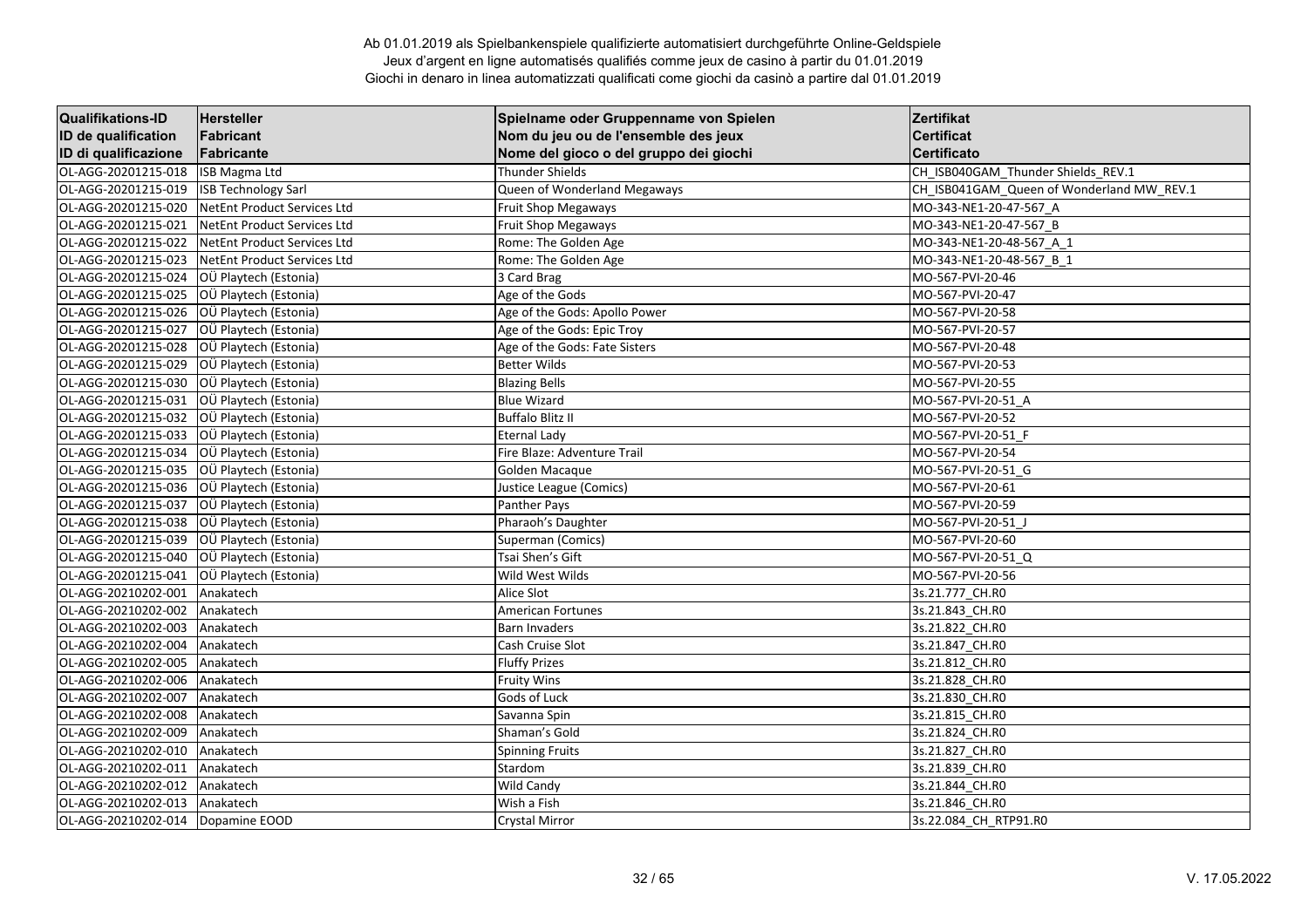| <b>Qualifikations-ID</b> | <b>Hersteller</b>           | Spielname oder Gruppenname von Spielen | Zertifikat                             |
|--------------------------|-----------------------------|----------------------------------------|----------------------------------------|
| ID de qualification      | Fabricant                   | Nom du jeu ou de l'ensemble des jeux   | <b>Certificat</b>                      |
| ID di qualificazione     | Fabricante                  | Nome del gioco o del gruppo dei giochi | <b>Certificato</b>                     |
| OL-AGG-20210202-015      | Dopamine EOOD               | <b>Crystal Mirror</b>                  | 3s.22.084_CH_RTP93.R0                  |
| OL-AGG-20210202-016      | Dopamine EOOD               | <b>Crystal Mirror</b>                  | 3s.22.084 CH RTP95.R0                  |
| OL-AGG-20210202-017      | Dopamine EOOD               | Crystal Mirror                         | 3s.22.084 CH RTP96.R0                  |
| OL-AGG-20210202-018      | <b>Evolution Gaming</b>     | <b>First Person Craps</b>              | CH_EVL009GAM_FP Craps_REV.1            |
| OL-AGG-20210202-019      | Greentube I.E.S. GmbH       | <b>Arctic Empress</b>                  | MO/246/GEE/20/037/567/CH/FGB/01        |
| OL-AGG-20210202-020      | Greentube I.E.S. GmbH       | <b>Big Five</b>                        | MO/246/GEE/20/038/567/CH/FGB/01        |
| OL-AGG-20210202-021      | Greentube I.E.S. GmbH       | <b>BURNING Wild</b>                    | MO/246/GEE/20/044/567/CH/FGB/01        |
| OL-AGG-20210202-022      | Greentube I.E.S. GmbH       | Diamond Link: Mighty Sevens [no pot]   | MO/246/GEE/20/040/567/CH/FGB/01        |
| OL-AGG-20210202-023      | Greentube I.E.S. GmbH       | Fruitpot                               | MO/567/GEE/20/005/CH/FGB/01            |
| OL-AGG-20210202-024      | Greentube I.E.S. GmbH       | <b>Fuzanglong Fire Wilds</b>           | MO/246/GEE/20/61/CH/FGB/01             |
| OL-AGG-20210202-025      | Greentube I.E.S. GmbH       | Indian Spirit deluxe                   | MO/246/GEE/20/036/567/CH/FGB/01        |
| OL-AGG-20210202-026      | Greentube I.E.S. GmbH       | Joker Action 6                         | MO/330/GEE/20/002/CH/FGB/01            |
| OL-AGG-20210202-027      | Greentube I.E.S. GmbH       | Lord of the Ocean Magic                | MO/246/GEE/20/029/567/CH/FGB/01        |
| OL-AGG-20210202-028      | Greentube I.E.S. GmbH       | Rising Tiger - Shēng qi de Lǎohǔ       | MO/246/GEE/20/043/567/CH/FGB/01        |
| OL-AGG-20210202-029      | Greentube I.E.S. GmbH       | Scat Cat Fortune                       | MO/246/GEE/20/035/567/CH/FGB/01        |
| OL-AGG-20210202-030      | Greentube I.E.S. GmbH       | Seven Seas Jackpots                    | MO/246/GEE/20/030/567/CH/FGB/01        |
| OL-AGG-20210202-031      | Greentube I.E.S. GmbH       | Spooky Spells                          | MO/246/GEE/20/039/567/CH/FGB/01        |
| OL-AGG-20210202-032      | Greentube I.E.S. GmbH       | <b>Super Circus</b>                    | MO/246/GEE/20/62/CH/FGB/01             |
| OL-AGG-20210202-033      | ISB Magma Ltd               | <b>Bounty Belles</b>                   | CH_ISB046GAM_Bounty Belles_REV.1       |
| OL-AGG-20210202-034      | <b>ISB Magma Ltd</b>        | Joker Poker                            | CH ISB043GAM Joker Poker REV.1         |
| OL-AGG-20210202-035      | <b>ISB Magma Ltd</b>        | Neptune's Fortune Megaways             | CH_ISB045GAM_Neptunes Fortune MW_REV.1 |
| OL-AGG-20210202-036      | ISB Magma Ltd               | Raging Dragons                         | CH_ISB042GAM_Raging Dragons_REV.1      |
| OL-AGG-20210202-037      | NetEnt Product Services Ltd | Finn's Golden Tavern                   | MO-343-NE1-20-51-567                   |
| OL-AGG-20210202-038      | NetEnt Product Services Ltd | Vegas Night Life                       | MO-343-NE1-20-39-567_A_1               |
| OL-AGG-20210202-039      | NetEnt Product Services Ltd | Vegas Night Life                       | MO-343-NE1-20-39-567 B 1               |
| OL-AGG-20210202-040      | Play'n GO Malta Ltd.        | <b>Beast of Wealth</b>                 | SWI.PGO-OL.1053.02.02                  |
| OL-AGG-20210202-041      | Play'n GO Malta Ltd.        | <b>Beast of Wealth</b>                 | SWI.PGO-OL.1053.03.02                  |
| OL-AGG-20210202-042      | Play'n GO Malta Ltd.        | Celebration of Wealth                  | SWI.PGO-OL.1053.07.02                  |
| OL-AGG-20210202-043      | Play'n GO Malta Ltd.        | Celebration of Wealth                  | SWI.PGO-OL.1053.08.02                  |
| OL-AGG-20210202-044      | Play'n GO Malta Ltd.        | <b>Celebration of Wealth</b>           | SWI.PGO-OL.1053.09.02                  |
| OL-AGG-20210202-045      | Play'n GO Malta Ltd.        | <b>Diamond Vortex</b>                  | SWI.PGO-OL.1053.04.02                  |
| OL-AGG-20210202-046      | Play'n GO Malta Ltd.        | <b>Diamond Vortex</b>                  | SWI.PGO-OL.1053.05.02                  |
| OL-AGG-20210202-047      | Play'n GO Malta Ltd.        | <b>Diamond Vortex</b>                  | SWI.PGO-OL.1053.06.02                  |
| OL-AGG-20210202-048      | Play'n GO Malta Ltd.        | Feline Fury                            | SWI.PGO-OL.1053.13.02                  |
| OL-AGG-20210202-049      | Play'n GO Malta Ltd.        | Feline Fury                            | SWI.PGO-OL.1053.14.02                  |
| OL-AGG-20210202-050      | Play'n GO Malta Ltd.        | Feline Fury                            | SWI.PGO-OL.1053.15.02                  |
| OL-AGG-20210202-051      | Play'n GO Malta Ltd.        | Temple of Wealth                       | SWI.PGO-OL.1053.46.02                  |
| OL-AGG-20210202-052      | Play'n GO Malta Ltd.        | Temple of Wealth                       | SWI.PGO-OL.1053.47.02                  |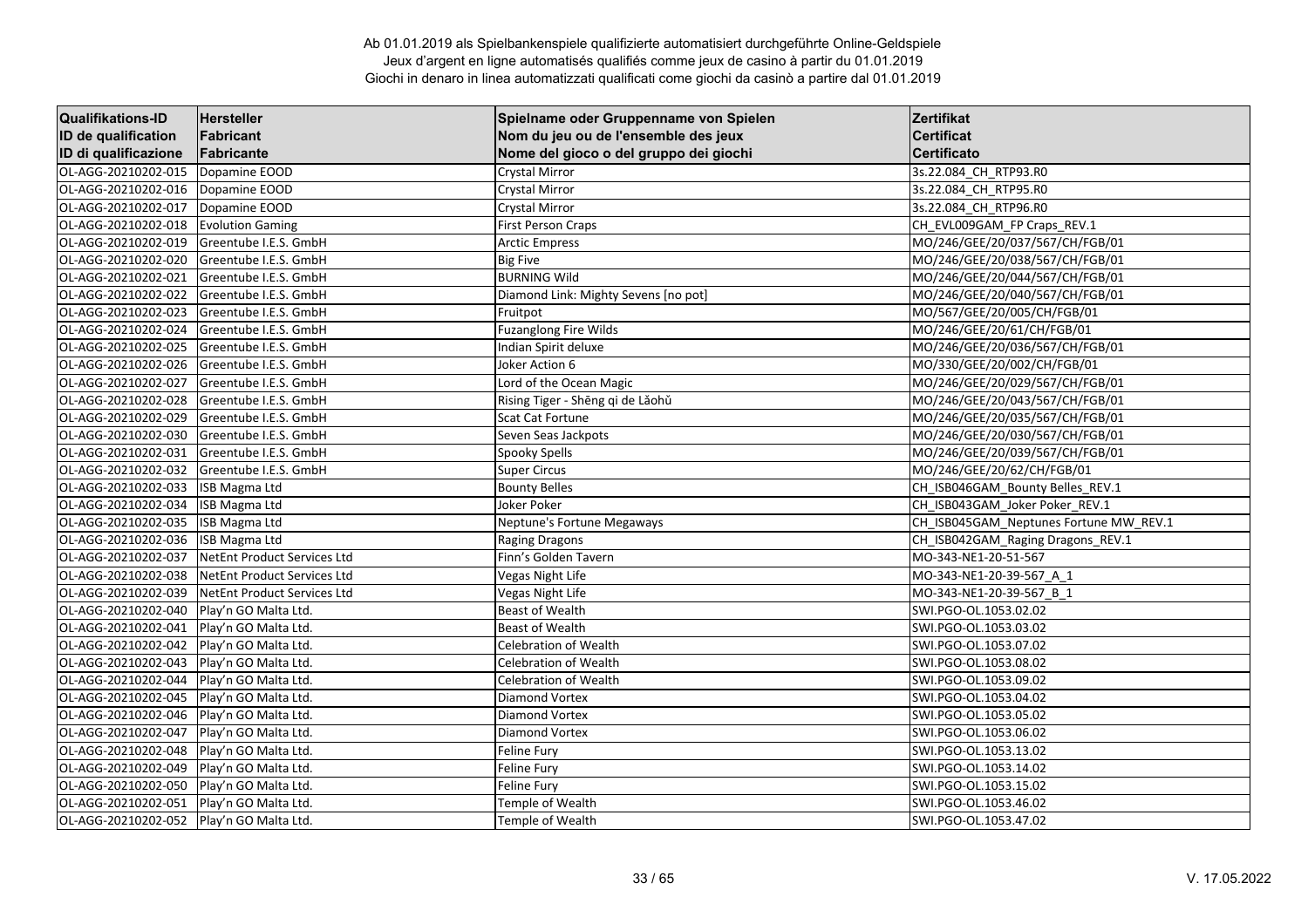| <b>Qualifikations-ID</b> | <b>Hersteller</b>           | Spielname oder Gruppenname von Spielen   | Zertifikat                                  |
|--------------------------|-----------------------------|------------------------------------------|---------------------------------------------|
| ID de qualification      | Fabricant                   | Nom du jeu ou de l'ensemble des jeux     | <b>Certificat</b>                           |
| ID di qualificazione     | Fabricante                  | Nome del gioco o del gruppo dei giochi   | <b>Certificato</b>                          |
| OL-AGG-20210202-053      | Play'n GO Malta Ltd.        | Temple of Wealth                         | SWI.PGO-OL.1053.48.02                       |
| OL-AGG-20210223-001      | Anakatech                   | Hot Spin Retrigger                       | 3s.21.845_CH.RO                             |
| OL-AGG-20210223-002      | EGT Interactive Ltd.        | 10 Burning Heart                         | MO-551-EGI-20-01-567                        |
| OL-AGG-20210223-003      | EGT Interactive Ltd.        | 100 Burning Hot                          | MO-551-EGI-20-01-567(2)                     |
| OL-AGG-20210223-004      | EGT Interactive Ltd.        | 20 Dazzling Hot                          | MO-551-EGI-20-01-567(3)                     |
| OL-AGG-20210223-005      | EGT Interactive Ltd.        | 20 Hot Blast                             | MO-551-EGI-20-01-567(4)                     |
| OL-AGG-20210223-006      | EGT Interactive Ltd.        | 20 Joker Reels                           | MO-551-EGI-20-01-567(5)                     |
| OL-AGG-20210223-007      | <b>EGT Interactive Ltd.</b> | 27 wins                                  | MO-551-EGI-20-01-567(6)                     |
| OL-AGG-20210223-008      | EGT Interactive Ltd.        | 40 Burning Hot 6 Reels                   | MO-551-EGI-20-01-567(8)                     |
| OL-AGG-20210223-009      | EGT Interactive Ltd.        | 5 Great Star                             | MO-551-EGI-20-01-567(7)                     |
| OL-AGG-20210223-010      | <b>EGT Interactive Ltd.</b> | <b>Burning Hot 6 Reels</b>               | MO-610-EGI-20-01-567                        |
| OL-AGG-20210223-011      | EGT Interactive Ltd.        | Egypt Sky                                | MO-567-EGI-20-01                            |
| OL-AGG-20210223-012      | <b>EGT Interactive Ltd.</b> | Flaming Hot Extreme                      | MO-610-EGI-20-01-567(2)                     |
| OL-AGG-20210223-013      | EGT Interactive Ltd.        | <b>Frog Story</b>                        | MO-484-EGI-20-02-567                        |
| OL-AGG-20210223-014      | <b>EGT Interactive Ltd.</b> | Grace of Cleopatra                       | MO-551-EGI-20-01-567(9)                     |
| OL-AGG-20210223-015      | EGT Interactive Ltd.        | more Dice & Roll                         | MO-567-EGI-20-01-567                        |
| OL-AGG-20210223-016      | <b>EGT Interactive Ltd.</b> | <b>Olympus Glory</b>                     | MO-567-EGI-20-01-567(2)                     |
| OL-AGG-20210223-017      | <b>EGT Interactive Ltd.</b> | Secrets of Alchemy                       | MO-484-EGI-20-02-567(2)                     |
| OL-AGG-20210223-018      | EGT Interactive Ltd.        | Vampire Night                            | MO-551-EGI-20-01-567(11)                    |
| OL-AGG-20210223-019      | EGT Interactive Ltd.        | Versailles Gold                          | MO-567-EGI-20-01-567(3)                     |
| OL-AGG-20210223-020      | EGT Interactive Ltd.        | Virtual Roulette                         | MO-567-EGI-20-01-567(4)                     |
| OL-AGG-20210223-021      | <b>EGT Interactive Ltd.</b> | Wonderheart                              | MO-551-EGI-20-01-567(10)                    |
| OL-AGG-20210223-022      | Greentube I.E.S. GmbH       | THUNDER CASH - Fruity Fruity             | MO/246/GEE/20/59/CH/FGB/01                  |
| OL-AGG-20210223-023      | Greentube I.E.S. GmbH       | THUNDER CASH - Fruity Fruity [linked]    | MO/246/GEE/20/60/CH/FGB/01                  |
| OL-AGG-20210223-024      | <b>ISB Magma Ltd</b>        | Aztec Gold Extra Gold Megaways           | CH_ISB047GAM_Aztec Gold Extra Gold MW_REV.1 |
| OL-AGG-20210223-025      | <b>ISB Magma Ltd</b>        | Mighty Stallion Hold & Win               | CH_ISB044GAM_Mighty Stallion HW_REV.1       |
| OL-AGG-20210223-026      | <b>ISB Magma Ltd</b>        | The Ruby Megaways                        | CH ISM003GAM The Ruby MW_REV.1              |
| OL-AGG-20210223-027      | NetEnt Product Services Ltd | Gordon Ramsay Hell's Kitchen             | MO-343-NE1-20-61-567_A                      |
| OL-AGG-20210223-028      | NetEnt Product Services Ltd | Gordon Ramsay Hell's Kitchen             | MO-343-NE1-20-61-567 B                      |
| OL-AGG-20210316-001      | Gamanza Group AG            | Cherry Deluxe 10000                      | CH_GMZ007GAM_Cherry Deluxe 10000_REV.1      |
| OL-AGG-20210316-002      | GAMING1                     | <b>Mystic Charm</b>                      | MO/385/G1M/20/013/CH/FGB/01                 |
| OL-AGG-20210316-003      | Greentube I.E.S. GmbH       | 40 Wild Fire 6                           | MO/246/GEE/20/68/567/CH/FGB/01              |
| OL-AGG-20210316-004      | Greentube I.E.S. GmbH       | Cash Connection - Charming Lady [linked] | MO/567/GEE/21/01/CH/FGB/01                  |
| OL-AGG-20210316-005      | Greentube I.E.S. GmbH       | Diamond Link: Mighty Emperor             | MO/246/GEE/20/69/567/CH/FGB/01              |
| OL-AGG-20210316-006      | Greentube I.E.S. GmbH       | Diamond Link: Mighty Emperor [linked]    | MO/246/GEE/20/70/567/CH/FGB/02              |
| OL-AGG-20210316-007      | Greentube I.E.S. GmbH       | Dolphin's Pearl Deluxe 10                | MO/246/GEE/20/71/567/CH/FGB/01              |
| OL-AGG-20210316-008      | Greentube I.E.S. GmbH       | <b>Star Supreme</b>                      | MO/246/GEE/20/67/567/CH/FGB/01              |
| OL-AGG-20210316-009      | Greentube I.E.S. GmbH       | THUNDER CASH - Juicy Juicy               | MO/246/GEE/20/63/CH/FGB/01                  |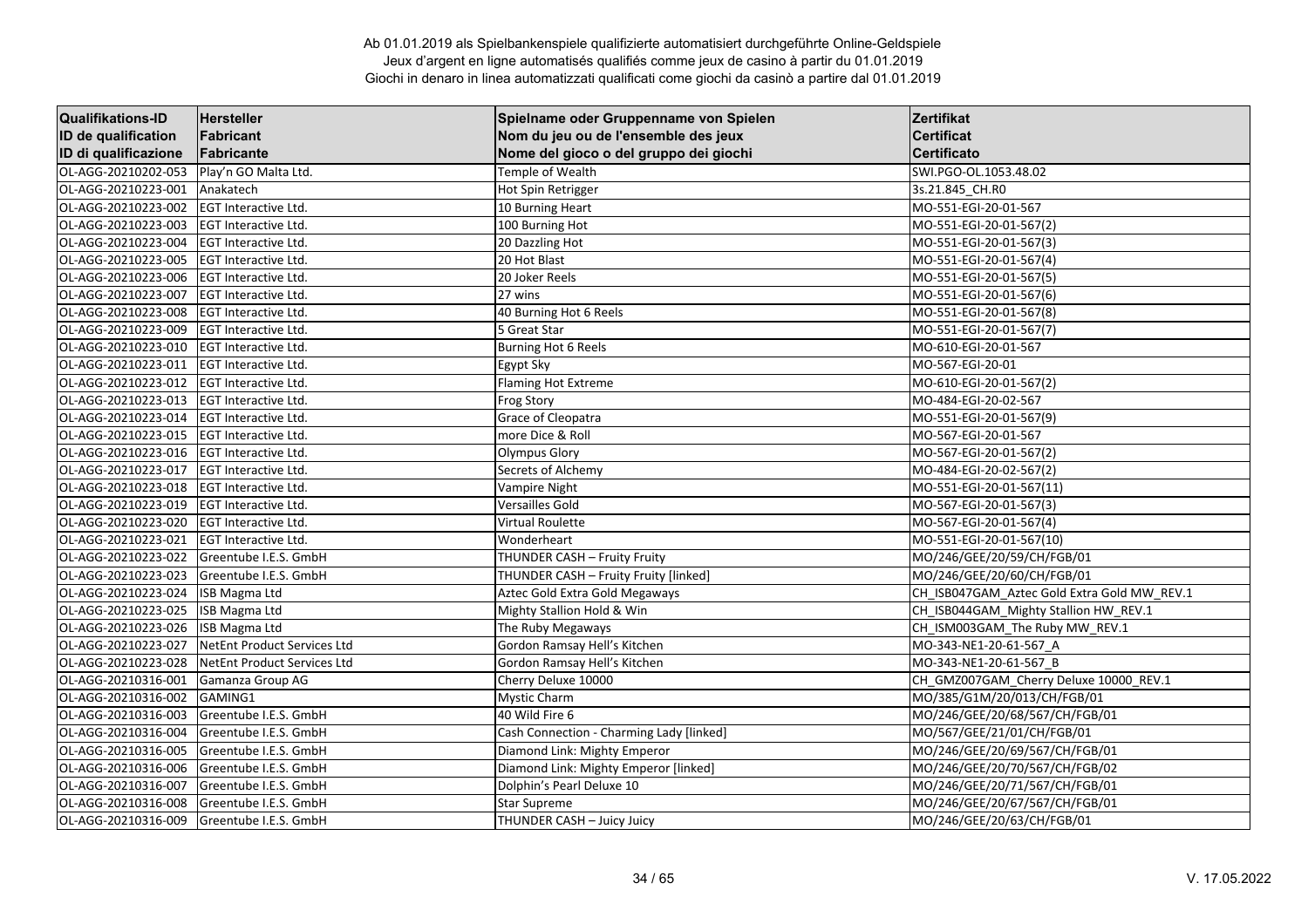| <b>Qualifikations-ID</b> | <b>Hersteller</b>           | Spielname oder Gruppenname von Spielen | Zertifikat                                   |
|--------------------------|-----------------------------|----------------------------------------|----------------------------------------------|
| ID de qualification      | Fabricant                   | Nom du jeu ou de l'ensemble des jeux   | <b>Certificat</b>                            |
| ID di qualificazione     | Fabricante                  | Nome del gioco o del gruppo dei giochi | <b>Certificato</b>                           |
| OL-AGG-20210316-010      | Greentube I.E.S. GmbH       | THUNDER CASH - Juicy Juicy [linked]    | MO/246/GEE/20/64/CH/FGB/01                   |
| OL-AGG-20210316-011      | <b>ISB Magma Ltd</b>        | Legend of the Four Beasts              | CH_ISM007GAM_Legend of the Four Beasts_REV.1 |
| OL-AGG-20210316-012      | ISB Magma Ltd               | Super Reel - Spin It Hot               | CH ISM005GAM Super Reel SIH REV.1            |
| OL-AGG-20210316-013      | <b>ISB Magma Ltd</b>        | Wishing Wheel                          | CH ISM004GAM Wishing Wheel REV.1             |
| OL-AGG-20210316-014      | NetEnt Product Services Ltd | Dead or Alive 2 Feature Buy            | MO-343-NE1-20-45-567                         |
| OL-AGG-20210316-015      | OÜ Playtech (Estonia)       | Age of the Gods: Ruler of the Seas     | MO-567-PVI-20-82                             |
| OL-AGG-20210316-016      | OÜ Playtech (Estonia)       | <b>Bee Frenzy</b>                      | MO-567-PVI-20-96                             |
| OL-AGG-20210316-017      | OÜ Playtech (Estonia)       | <b>Breakout Bob</b>                    | MO-567-PVI-21-09                             |
| OL-AGG-20210316-018      | OÜ Playtech (Estonia)       | Dragon Spark                           | MO-567-PVI-20-83                             |
| OL-AGG-20210316-019      | OÜ Playtech (Estonia)       | Fire Blaze Golden: Amazing Factory     | MO-567-PVI-21-06                             |
| OL-AGG-20210316-020      | OÜ Playtech (Estonia)       | Fire Blaze: Jinns Moon                 | MO-567-PVI-20-78                             |
| OL-AGG-20210316-021      | OÜ Playtech (Estonia)       | <b>Frogs Gift</b>                      | MO-567-PVI-21-08                             |
| OL-AGG-20210316-022      | OÜ Playtech (Estonia)       | Gem Splash: Marilyn Monroe             | MO-567-PVI-20-90                             |
| OL-AGG-20210316-023      | OÜ Playtech (Estonia)       | Gem Splash: Rainbows Gift              | MO-567-PVI-20-89                             |
| OL-AGG-20210316-024      | OÜ Playtech (Estonia)       | Gold Pile: Toltec Treasure             | MO-567-PVI-20-87                             |
| OL-AGG-20210316-025      | OÜ Playtech (Estonia)       | Hainan Ice                             | MO-567-PVI-20-88                             |
| OL-AGG-20210316-026      | OÜ Playtech (Estonia)       | Jane Jones - Book of Kings 2           | MO-567-PVI-21-12                             |
| OL-AGG-20210316-027      | OÜ Playtech (Estonia)       | Joker Hot Reels                        | MO-567-PVI-20-91                             |
| OL-AGG-20210316-028      | OÜ Playtech (Estonia)       | Legacy of the Wild 2                   | MO-567-PVI-20-81                             |
| OL-AGG-20210316-029      | OÜ Playtech (Estonia)       | Legend of Hydra                        | MO-567-PVI-20-79                             |
| OL-AGG-20210316-030      | OÜ Playtech (Estonia)       | Mega Fire Blaze: Legacy of the Tiger   | MO-567-PVI-20-77                             |
| OL-AGG-20210316-031      | OÜ Playtech (Estonia)       | Savage Jungle                          | MO-567-PVI-20-86                             |
| OL-AGG-20210316-032      | OÜ Playtech (Estonia)       | <b>Stallion Strike</b>                 | MO-567-PVI-20-95                             |
| OL-AGG-20210316-033      | OÜ Playtech (Estonia)       | <b>Tiger Stacks</b>                    | MO-567-PVI-20-84                             |
| OL-AGG-20210316-034      | OÜ Playtech (Estonia)       | Tiger Turtle Dragon Phoenix            | MO-567-PVI-20-85                             |
| OL-AGG-20210316-035      | OÜ Playtech (Estonia)       | Wild Lava                              | MO-567-PVI-21-04                             |
| OL-AGG-20210413-001      | Dopamine EOOD               | Well of Wishes                         | 3s.20.896_CH_RTP93.R1                        |
| OL-AGG-20210413-002      | Dopamine EOOD               | Well of Wishes                         | 3s.20.896_CH_RTP95.R1                        |
| OL-AGG-20210413-003      | Gamanza Group AG            | Flaming Hot Joker                      | CH GMZ009GAM Flaming Hot Joker REV.1         |
| OL-AGG-20210413-004      | <b>ISB Magma Ltd</b>        | Sea of Riches                          | CH ISM006GAM Sea of Riches REV.1             |
| OL-AGG-20210413-005      | NetEnt Product Services Ltd | Pork Knox                              | MO-343-NE1-21-02-567 B                       |
| OL-AGG-20210413-006      | OÜ Playtech (Estonia)       | Age of the Gods: Book of Oracle        | MO-567-PVI-21-10                             |
| OL-AGG-20210413-007      | OÜ Playtech (Estonia)       | Anaconda Wild II                       | MO-567-PVI-21-11                             |
| OL-AGG-20210413-008      | OÜ Playtech (Estonia)       | <b>Hot Gems Xtreme</b>                 | MO-567-PVI-21-02                             |
| OL-AGG-20210413-009      | OÜ Playtech (Estonia)       | Rubik's Cube                           | MO-567-PVI-21-07                             |
| OL-AGG-20210413-010      | OÜ Playtech (Estonia)       | The Perfect Heist                      | MO-567-PVI-21-13                             |
| OL-AGG-20210511-001      | Anakatech                   | Wild Eagle Spins                       | 3s.21.836_CH.RO                              |
| OL-AGG-20210511-002      | Derivco (Pty) Ltd           | Arena of Gold                          | 30352PNLSWIZ                                 |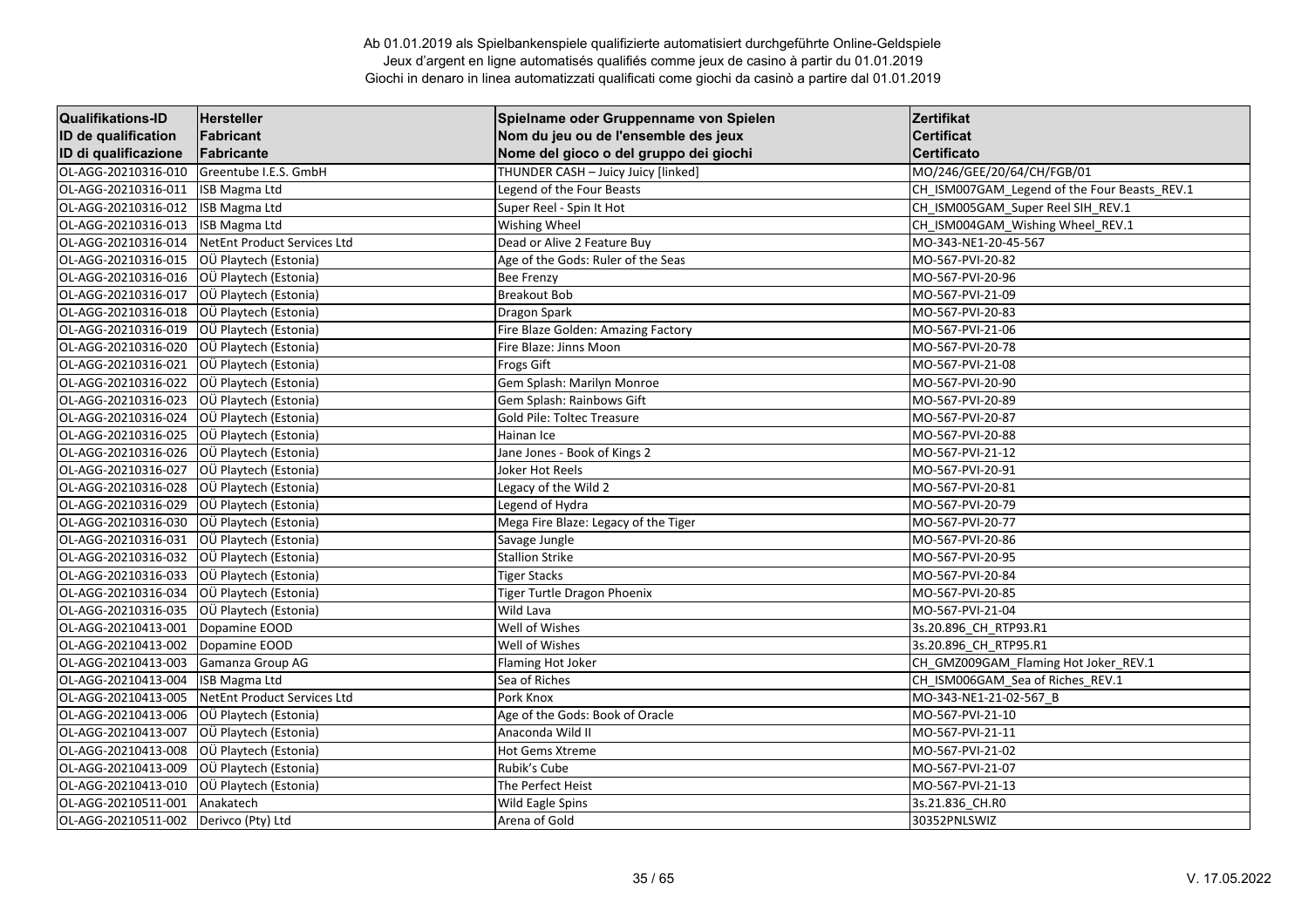| <b>Qualifikations-ID</b> | Hersteller        | Spielname oder Gruppenname von Spielen | Zertifikat            |
|--------------------------|-------------------|----------------------------------------|-----------------------|
| ID de qualification      | Fabricant         | Nom du jeu ou de l'ensemble des jeux   | <b>Certificat</b>     |
| ID di qualificazione     | Fabricante        | Nome del gioco o del gruppo dei giochi | <b>Certificato</b>    |
| OL-AGG-20210511-003      | Derivco (Pty) Ltd | <b>Book of Atem</b>                    | 30346PNLSWIZ          |
| OL-AGG-20210511-004      | Derivco (Pty) Ltd | Lucky Riches Hyperspins                | E211110PNLCHEM        |
| OL-AGG-20210511-005      | Derivco (Pty) Ltd | The Legend of Wilhelm Tell             | E211195PNLCHEM        |
| OL-AGG-20210511-006      | Derivco (Pty) Ltd | <b>Treasures of Lion City</b>          | 30345PNLSWIZ          |
| OL-AGG-20210511-007      | Dopamine EOOD     | 10001 Nights                           | 3s.23.714_CH_RTP91.R0 |
| OL-AGG-20210511-008      | Dopamine EOOD     | 10001 Nights                           | 3s.23.714_CH_RTP93.R0 |
| OL-AGG-20210511-009      | Dopamine EOOD     | 10001 Nights                           | 3s.23.714 CH RTP95.R0 |
| OL-AGG-20210511-010      | Dopamine EOOD     | 10001 Nights                           | 3s.23.714_CH_RTP96.R0 |
| OL-AGG-20210511-011      | Dopamine EOOD     | 777 Strike                             | 3s.24.009_CH_RTP91.R0 |
| OL-AGG-20210511-012      | Dopamine EOOD     | 777 Strike                             | 3s.24.009 CH RTP93.R0 |
| OL-AGG-20210511-013      | Dopamine EOOD     | 777 Strike                             | 3s.24.009 CH RTP95.R0 |
| OL-AGG-20210511-014      | Dopamine EOOD     | 777 Strike                             | 3s.24.009_CH_RTP96.R0 |
| OL-AGG-20210511-015      | Dopamine EOOD     | Dragon's Luck Deluxe                   | 3s.23.712 CH RTP91.R0 |
| OL-AGG-20210511-016      | Dopamine EOOD     | Dragon's Luck Deluxe                   | 3s.23.712 CH RTP93.R0 |
| OL-AGG-20210511-017      | Dopamine EOOD     | Dragon's Luck Deluxe                   | 3s.23.712 CH RTP95.R0 |
| OL-AGG-20210511-018      | Dopamine EOOD     | Dragon's Luck Deluxe                   | 3s.23.712_CH_RTP96.R0 |
| OL-AGG-20210511-019      | Dopamine EOOD     | Golden Tsar                            | 3s.23.713_CH_RTP91.R0 |
| OL-AGG-20210511-020      | Dopamine EOOD     | Golden Tsar                            | 3s.23.713 CH RTP93.R0 |
| OL-AGG-20210511-021      | Dopamine EOOD     | Golden Tsar                            | 3s.23.713 CH RTP95.R0 |
| OL-AGG-20210511-022      | Dopamine EOOD     | Golden Tsar                            | 3s.23.713 CH RTP96.R0 |
| OL-AGG-20210511-023      | Dopamine EOOD     | Path of Destiny                        | 3s.23.711_CH_RTP91.R0 |
| OL-AGG-20210511-024      | Dopamine EOOD     | Path of Destiny                        | 3s.23.711 CH RTP93.R0 |
| OL-AGG-20210511-025      | Dopamine EOOD     | Path of Destiny                        | 3s.23.711 CH_RTP95.R0 |
| OL-AGG-20210511-026      | Dopamine EOOD     | Path of Destiny                        | 3s.23.711_CH_RTP96.R0 |
| OL-AGG-20210511-027      | Dopamine EOOD     | Rainbow Jackpots                       | 3s.24.012_CH_RTP91.R0 |
| OL-AGG-20210511-028      | Dopamine EOOD     | Rainbow Jackpots                       | 3s.24.012 CH RTP93.R0 |
| OL-AGG-20210511-029      | Dopamine EOOD     | Rainbow Jackpots                       | 3s.24.012 CH RTP95.R0 |
| OL-AGG-20210511-030      | Dopamine EOOD     | Rainbow Jackpots                       | 3s.24.012_CH_RTP96.R0 |
| OL-AGG-20210511-031      | Dopamine EOOD     | Reel King Mega                         | 3s.24.008_CH_RTP91.R0 |
| OL-AGG-20210511-032      | Dopamine EOOD     | Reel King Mega                         | 3s.24.008_CH_RTP93.R0 |
| OL-AGG-20210511-033      | Dopamine EOOD     | Reel King Mega                         | 3s.24.008 CH RTP95.R0 |
| OL-AGG-20210511-034      | Dopamine EOOD     | Reel King Mega                         | 3s.24.008_CH_RTP96.R0 |
| OL-AGG-20210511-035      | Dopamine EOOD     | <b>Regal Beasts</b>                    | 3s.24.011 CH RTP91.R0 |
| OL-AGG-20210511-036      | Dopamine EOOD     | <b>Regal Beasts</b>                    | 3s.24.011 CH RTP93.R0 |
| OL-AGG-20210511-037      | Dopamine EOOD     | <b>Regal Beasts</b>                    | 3s.24.011 CH RTP95.R0 |
| OL-AGG-20210511-038      | Dopamine EOOD     | <b>Regal Beasts</b>                    | 3s.24.011_CH_RTP96.R0 |
| OL-AGG-20210511-039      | Dopamine EOOD     | Royal Gems                             | 3s.24.022_CH_RTP91.R0 |
| OL-AGG-20210511-040      | Dopamine EOOD     | Royal Gems                             | 3s.24.022_CH_RTP93.R0 |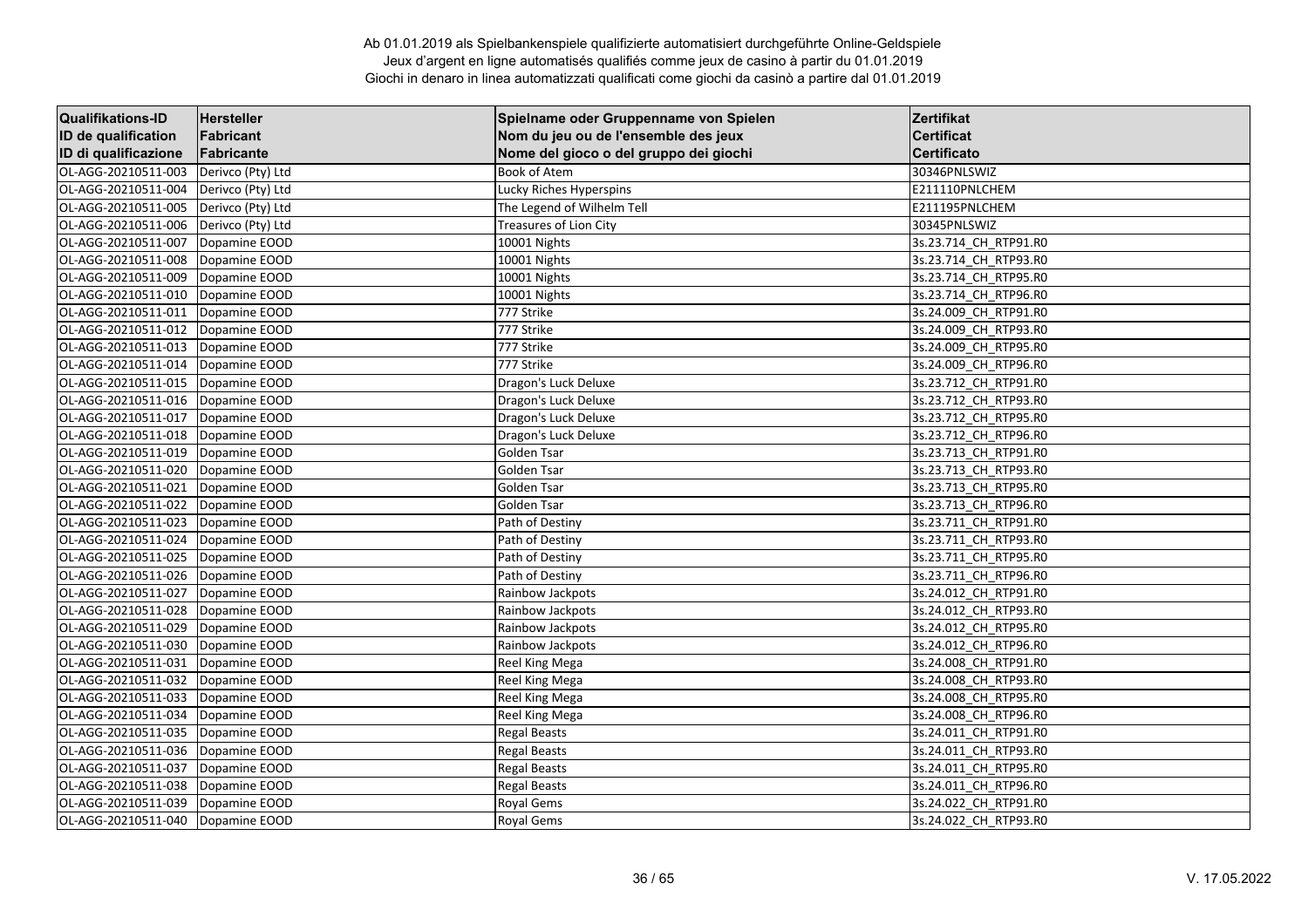| <b>Qualifikations-ID</b> | Hersteller                  | Spielname oder Gruppenname von Spielen   | Zertifikat                      |
|--------------------------|-----------------------------|------------------------------------------|---------------------------------|
| ID de qualification      | Fabricant                   | Nom du jeu ou de l'ensemble des jeux     | <b>Certificat</b>               |
| ID di qualificazione     | Fabricante                  | Nome del gioco o del gruppo dei giochi   | Certificato                     |
| OL-AGG-20210511-041      | Dopamine EOOD               | Royal Gems                               | 3s.24.022_CH_RTP95.R0           |
| OL-AGG-20210511-042      | Dopamine EOOD               | <b>Royal Gems</b>                        | 3s.24.022 CH RTP96.RO           |
| OL-AGG-20210511-043      | Dopamine EOOD               | War Of Gods                              | 3s.24.010 CH RTP91.R0           |
| OL-AGG-20210511-044      | Dopamine EOOD               | War Of Gods                              | 3s.24.010_CH_RTP93.R0           |
| OL-AGG-20210511-045      | Dopamine EOOD               | War Of Gods                              | 3s.24.010_CH_RTP95.R0           |
| OL-AGG-20210511-046      | Dopamine EOOD               | War Of Gods                              | 3s.24.010_CH_RTP96.R0           |
| OL-AGG-20210511-047      | Dopamine EOOD               | Well of Wishes                           | 3s.20.896 CH RTP91.R1           |
| OL-AGG-20210511-048      | Dopamine EOOD               | Well of Wishes                           | 3s.20.896_CH_RTP96.R1           |
| OL-AGG-20210511-049      | EGT Interactive Ltd.        | 20 Super Hot                             | MO-120-EGI-19-01-567(3)         |
| OL-AGG-20210511-050      | <b>EGT Interactive Ltd.</b> | 40 Super Hot                             | MO-120-EGI-19-01-567(2)         |
| OL-AGG-20210511-051      | <b>EGT Interactive Ltd.</b> | 5 Dazzling Hot                           | MO-120-EGI-19-01-567            |
| OL-AGG-20210511-052      | <b>EGT Interactive Ltd.</b> | Age of Troy                              | MO-120-EGI-19-01-567(5)         |
| OL-AGG-20210511-053      | <b>EGT Interactive Ltd.</b> | Amazons' Battle                          | MO-120-EGI-19-01-567(4)         |
| OL-AGG-20210511-054      | EGT Interactive Ltd.        | <b>Blue Heart</b>                        | MO-120-EGI-19-01-567(6)         |
| OL-AGG-20210511-055      | <b>EGT Interactive Ltd.</b> | <b>Burning Hot</b>                       | MO-120-EGI-19-01-567(7)         |
| OL-AGG-20210511-056      | <b>EGT Interactive Ltd.</b> | Caramel Hot                              | MO-120-EGI-19-01-567(8)         |
| OL-AGG-20210511-057      | <b>EGT Interactive Ltd.</b> | Dice & Roll                              | MO-120-EGI-19-01-567(9)         |
| OL-AGG-20210511-058      | <b>EGT Interactive Ltd.</b> | <b>Extra Stars</b>                       | MO-120-EGI-19-01-567(10)        |
| OL-AGG-20210511-059      | EGT Interactive Ltd.        | <b>Extremely Hot</b>                     | MO-120-EGI-19-01-567(11)        |
| OL-AGG-20210511-060      | <b>EGT Interactive Ltd.</b> | <b>Flaming Hot</b>                       | MO-120-EGI-19-01-567(12)        |
| OL-AGG-20210511-061      | <b>EGT Interactive Ltd.</b> | Lucky Hot                                | MO-120-EGI-19-01-567(13)        |
| OL-AGG-20210511-062      | <b>EGT Interactive Ltd.</b> | Oil Company II                           | MO-120-EGI-19-01-567(14)        |
| OL-AGG-20210511-063      | EGT Interactive Ltd.        | Rise of Ra                               | MO-120-EGI-19-01-567(15)        |
| OL-AGG-20210511-064      | EGT Interactive Ltd.        | <b>Royal Secrets</b>                     | MO-120-EGI-19-01-567(16)        |
| OL-AGG-20210511-065      | EGT Interactive Ltd.        | Shining Crown                            | MO-120-EGI-19-01-567(17)        |
| OL-AGG-20210511-066      | <b>EGT Interactive Ltd.</b> | Supreme Hot                              | MO-120-EGI-19-01-567(18)        |
| OL-AGG-20210511-067      | <b>EGT Interactive Ltd.</b> | <b>Ultimate Hot</b>                      | MO-120-EGI-19-01-567(19)        |
| OL-AGG-20210511-068      | <b>EGT Interactive Ltd.</b> | Zodiac Wheel                             | MO-120-EGI-19-01-567(20)        |
| OL-AGG-20210511-069      | GAMING1                     | Fakir Slot The Golden Way to the Nirvana | MO/246/G1M/19/001/CH/FGB/01     |
| OL-AGG-20210511-070      | GAMING1                     | SteamPunk Roulette                       | MO/385/G1M/19/005/CH/FGB/01     |
| OL-AGG-20210511-071      | GAMING1                     | <b>Vertical Roulette VIP</b>             | MO/567/G1M/20/001/CH/FGB/004/02 |
| OL-AGG-20210511-072      | Greentube I.E.S. GmbH       | 40 Fortune Fruits 6                      | MO/246/GEE/21/06/567/CH/FGB/01  |
| OL-AGG-20210511-073      | Greentube I.E.S. GmbH       | Book of Ra                               | MO/567/GEE/21/03/CH/FGB/01      |
| OL-AGG-20210511-074      | Greentube I.E.S. GmbH       | Book of Ra deluxe                        | MO/385/GEE/21/01/567/CH/FGB/01  |
| OL-AGG-20210511-075      | Greentube I.E.S. GmbH       | Fàngbàozhú                               | MO/246/GEE/21/05/567/CH/FGB/02  |
| OL-AGG-20210511-076      | Greentube I.E.S. GmbH       | Früchteparadies 10                       | MO/567/GEE/21/02/CH/FGB/02      |
| OL-AGG-20210511-077      | Greentube I.E.S. GmbH       | Lord of the Ocean                        | MO/385/GEE/21/04/567/CH/FGB/01  |
| OL-AGG-20210511-078      | Greentube I.E.S. GmbH       | Lucky Lady's Charm deluxe                | MO/385/GEE/21/02/567/CH/FGB/01  |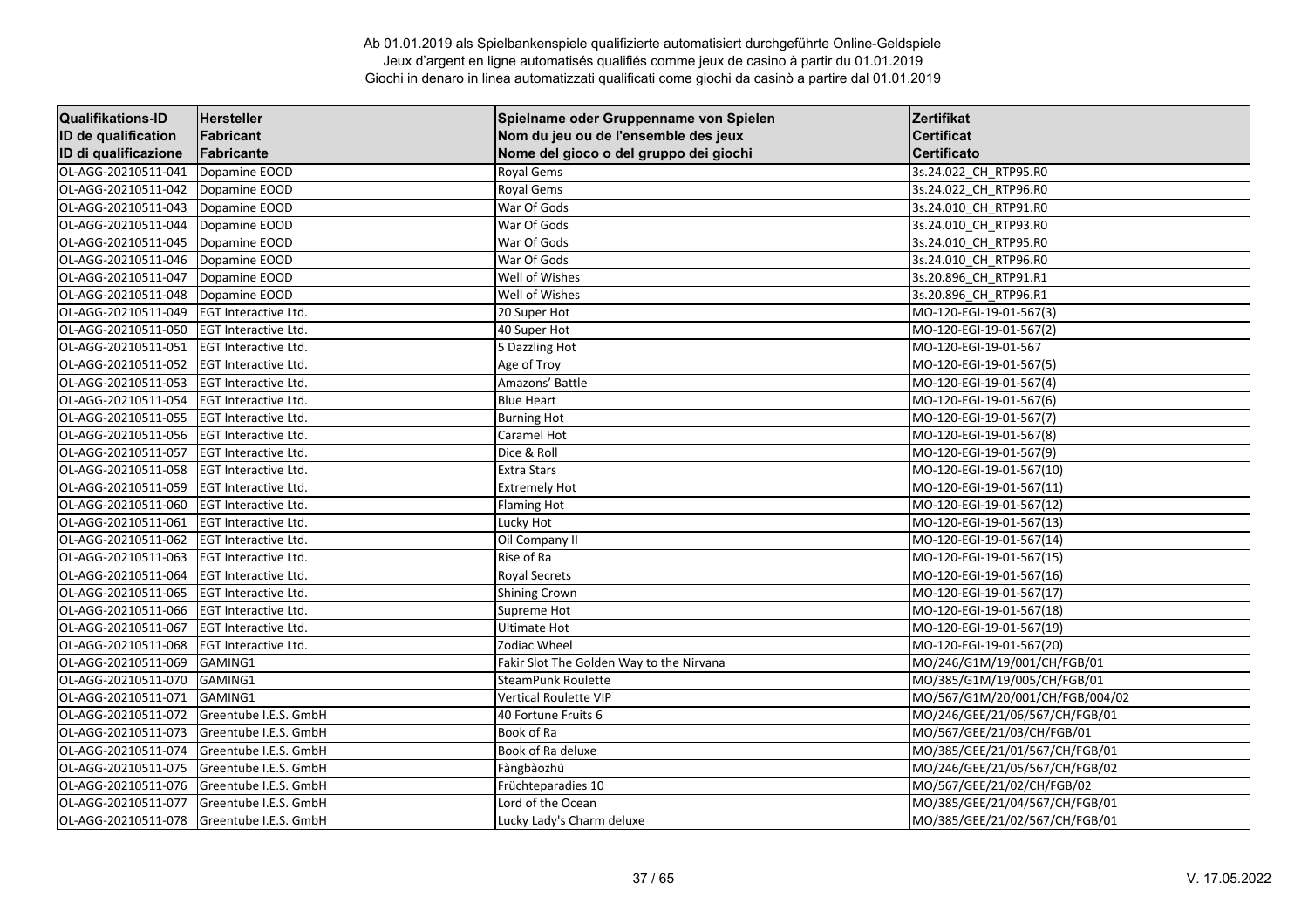| <b>Qualifikations-ID</b> | Hersteller                      | Spielname oder Gruppenname von Spielen | Zertifikat                         |
|--------------------------|---------------------------------|----------------------------------------|------------------------------------|
| ID de qualification      | Fabricant                       | Nom du jeu ou de l'ensemble des jeux   | <b>Certificat</b>                  |
| ID di qualificazione     | Fabricante                      | Nome del gioco o del gruppo dei giochi | <b>Certificato</b>                 |
| OL-AGG-20210511-079      | <b>ISB Magma Ltd</b>            | Jacks or Better                        | CH_ISM009GAM_Jacks or Better_REV.1 |
| OL-AGG-20210511-080      | <b>ISB Magma Ltd</b>            | <b>Moriarty Megaways</b>               | CH ISM008GAM Moriarty MW REV.1     |
| OL-AGG-20210511-081      | <b>ISB Magma Ltd</b>            | Pearl Legend: Hold & Win               | CH ISM010GAM Pearl Legend HW REV.1 |
| OL-AGG-20210511-082      | NetEnt Product Services Ltd     | Dazzle Me Megaways                     | MO-343-NE1-21-10-567               |
| OL-AGG-20210511-083      | OÜ Playtech (Estonia)           | Age of the Gods: Ruler of the Dead     | MO-567-PVI-21-05                   |
| OL-AGG-20210511-084      | OÜ Playtech (Estonia)           | Gold Pile: Orangutan!                  | MO-567-PVI-21-16                   |
| OL-AGG-20210511-085      | PAF Consulting Abp              | <b>Blue Star</b>                       | MO-556-PA1-21-01-567               |
| OL-AGG-20210511-086      | Play'n GO Malta Ltd.            | <b>Beast of Wealth</b>                 | SWI.PGO-OL.1053.01.03              |
| OL-AGG-20210511-087      | Play'n GO Malta Ltd.            | <b>Disco Diamonds</b>                  | SWI.PGO-OL.1053.10.03              |
| OL-AGG-20210511-088      | Play'n GO Malta Ltd.            | <b>Disco Diamonds</b>                  | SWI.PGO-OL.1053.11.03              |
| OL-AGG-20210511-089      | Play'n GO Malta Ltd.            | <b>Disco Diamonds</b>                  | SWI.PGO-OL.1053.12.03              |
| OL-AGG-20210511-090      | Play'n GO Malta Ltd.            | Golden Ticket 2                        | SWI.PGO-OL.1053.19.03              |
| OL-AGG-20210511-091      | Play'n GO Malta Ltd.            | Golden Ticket 2                        | SWI.PGO-OL.1053.20.03              |
| OL-AGG-20210511-092      | Play'n GO Malta Ltd.            | Golden Ticket 2                        | SWI.PGO-OL.1053.21.03              |
| OL-AGG-20210511-093      | Play'n GO Malta Ltd.            | Helloween                              | SWI.PGO-OL.1053.34.03              |
| OL-AGG-20210511-094      | Play'n GO Malta Ltd.            | Helloween                              | SWI.PGO-OL.1053.35.03              |
| OL-AGG-20210511-095      | Play'n GO Malta Ltd.            | Helloween                              | SWI.PGO-OL.1053.36.03              |
| OL-AGG-20210511-096      | Play'n GO Malta Ltd.            | Jolly Roger 2                          | SWI.PGO-OL.1053.22.03              |
| OL-AGG-20210511-097      | Play'n GO Malta Ltd.            | Jolly Roger 2                          | SWI.PGO-OL.1053.23.03              |
| OL-AGG-20210511-098      | Play'n GO Malta Ltd.            | Jolly Roger 2                          | SWI.PGO-OL.1053.24.03              |
| OL-AGG-20210511-099      | Play'n GO Malta Ltd.            | <b>Twisted Sister</b>                  | SWI.PGO-OL.1053.49.04              |
| OL-AGG-20210511-100      | Play'n GO Malta Ltd.            | <b>Twisted Sister</b>                  | SWI.PGO-OL.1053.50.04              |
| OL-AGG-20210511-101      | Play'n GO Malta Ltd.            | <b>Twisted Sister</b>                  | SWI.PGO-OL.1053.51.04              |
| OL-AGG-20210511-102      | Play'n GO Malta Ltd.            | Win-A-Beest                            | SWI.PGO-OL.1053.52.03              |
| OL-AGG-20210511-103      | Play'n GO Malta Ltd.            | Win-A-Beest                            | SWI.PGO-OL.1053.53.03              |
| OL-AGG-20210511-104      | Play'n GO Malta Ltd.            | Win-A-Beest                            | SWI.PGO-OL.1053.54.03              |
| OL-AGG-20210511-105      | Skywind Holdings Limited        | <b>Big Buffalo</b>                     | SWI.SKY-OL.1124.01.02              |
| OL-AGG-20210511-106      | <b>Skywind Holdings Limited</b> | <b>Book of Gems Megaways</b>           | SWI.SKY-OL.1124.02.01              |
| OL-AGG-20210511-107      | Skywind Holdings Limited        | <b>Combat Masters</b>                  | SWI.SKY-OL.1124.03.01              |
| OL-AGG-20210511-108      | Skywind Holdings Limited        | Joker's Luck                           | SWI.SKY-OL.1124.04.02              |
| OL-AGG-20210511-109      | Skywind Holdings Limited        | Mystery Bells                          | SWI.SKY-OL.1124.05.01              |
| OL-AGG-20210511-110      | Skywind Holdings Limited        | Ready, Set, CASH!                      | SWI.SKY-OL.1124.06.03              |
| OL-AGG-20210511-111      | Skywind Holdings Limited        | <b>Ruby Pearl</b>                      | SWI.SKY-OL.1124.07.02              |
| OL-AGG-20210511-112      | <b>Skywind Holdings Limited</b> | Super Lion                             | SWI.SKY-OL.1124.08.02              |
| OL-AGG-20210511-113      | Skywind Holdings Limited        | Wicked 777 (With Gamble)               | SWI.SKY-OL.1124.09.02              |
| OL-AGG-20210511-114      | Skywind Holdings Limited        | Wicked 777 (Without Gamble)            | SWI.SKY-OL.1124.10.02              |
| OL-AGG-20210511-115      | Skywind Holdings Limited        | Wicked Spins with Gamble               | SWI.SKY-OL.1124.11.02              |
| OL-AGG-20210511-116      | Skywind Holdings Limited        | <b>Wicked Spins without Gamble</b>     | SWI.SKY-OL.1124.12.01              |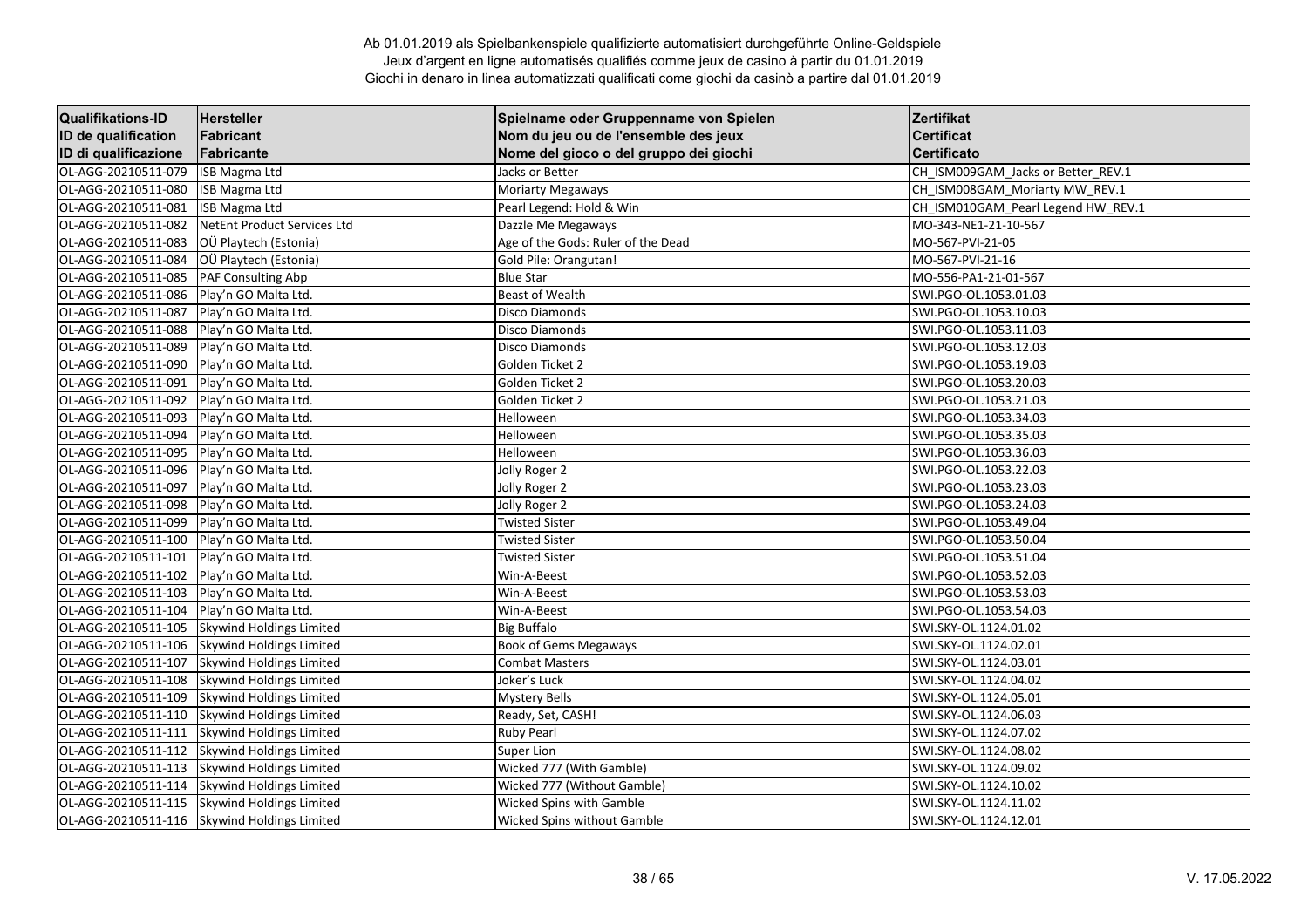| <b>Qualifikations-ID</b> | Hersteller                             | Spielname oder Gruppenname von Spielen | Zertifikat                     |
|--------------------------|----------------------------------------|----------------------------------------|--------------------------------|
| ID de qualification      | Fabricant                              | Nom du jeu ou de l'ensemble des jeux   | <b>Certificat</b>              |
| ID di qualificazione     | Fabricante                             | Nome del gioco o del gruppo dei giochi | Certificato                    |
| OL-AGG-20210511-117      | Stakelogic B.V.                        | <b>Bank or Prank</b>                   | STL-CH-200817-01-GC-R2         |
| OL-AGG-20210511-118      | Stakelogic B.V.                        | <b>Black Gold Megaways</b>             | STL-CH-200817-03-GC-R2         |
| OL-AGG-20210511-119      | Stakelogic B.V.                        | <b>Book of Adventure</b>               | STL-CH-200817-02-GC-R2         |
| OL-AGG-20210511-120      | Stakelogic B.V.                        | <b>Book of Anubis</b>                  | STL-CH-200817-04-GC-R2         |
| OL-AGG-20210511-121      | Stakelogic B.V.                        | Book of Leo Quattro                    | STL-CH-200817-06-GC-R2         |
| OL-AGG-20210511-122      | Stakelogic B.V.                        | <b>Classic Forties Quattro</b>         | STL-CH-200903-02-GC-R2         |
| OL-AGG-20210511-123      | Stakelogic B.V.                        | Classic Joker 6 Reels                  | STL-CH-200902-04-GC-R2         |
| OL-AGG-20210511-124      | Stakelogic B.V.                        | <b>Encharmed Quattro</b>               | STL-CH-200903-03-GC-R2         |
| OL-AGG-20210511-125      | Stakelogic B.V.                        | Fruits Gone Wild                       | STL-CH-200817-10-GC-R1         |
| OL-AGG-20210511-126      | Stakelogic B.V.                        | Fruits Gone Wild Deluxe                | STL-CH-200817-08-GC-R2         |
| OL-AGG-20210511-127      | Stakelogic B.V.                        | <b>Hot Forties Quattro</b>             | STL-CH-200903-04-GC-R2         |
| OL-AGG-20210511-128      | Stakelogic B.V.                        | John Doe                               | STL-CH-200902-06-GC-R2         |
| OL-AGG-20210511-129      | Stakelogic B.V.                        | Multi Fruits Quattro                   | STL-CH-200817-09-GC-R2         |
| OL-AGG-20210511-130      | <b>Wazdan Limited</b>                  | 9 Lions                                | WAZ-CH-201016-08-GC-R2         |
| OL-AGG-20210511-131      | <b>Wazdan Limited</b>                  | <b>Black Horse Deluxe</b>              | WAZ-CH-201016-02-GC-R2         |
| OL-AGG-20210511-132      | <b>Wazdan Limited</b>                  | Choco Reels                            | WAZ-CH-201016-05-GC-R2         |
| OL-AGG-20210511-133      | <b>Wazdan Limited</b>                  | Infinity Hero                          | WAZ-CH-201016-06-GC-R2         |
| OL-AGG-20210511-134      | <b>Wazdan Limited</b>                  | Larry the Leprechaun                   | WAZ-CH-201016-12-GC-R2         |
| OL-AGG-20210511-135      | <b>Wazdan Limited</b>                  | Magic Stars 3                          | WAZ-CH-201016-03-GC-R2         |
| OL-AGG-20210511-136      | <b>Wazdan Limited</b>                  | Sizzling 777 Deluxe                    | WAZ-CH-201016-04-GC-R2         |
| OL-AGG-20210511-137      | Yggdrasil Gaming Ltd                   | All Star Knockout Ultra Gamble         | ITL2100367                     |
| OL-AGG-20210511-138      | Yggdrasil Gaming Ltd                   | <b>Avatars Gateway Guardians</b>       | ITL2100384                     |
| OL-AGG-20210511-139      | <b>Yggdrasil Gaming Ltd</b>            | <b>Cyrus The Virus</b>                 | ITL2100381                     |
| OL-AGG-20210511-140      | Yggdrasil Gaming Ltd                   | Easter Island                          | ITL2100394                     |
| OL-AGG-20210511-141      | Yggdrasil Gaming Ltd                   | Golden Fish Tank                       | ITL2100379                     |
| OL-AGG-20210511-142      | Yggdrasil Gaming Ltd                   | Holmes And The Stolen Stones           | ITL2100371                     |
| OL-AGG-20210511-143      | Yggdrasil Gaming Ltd                   | Lucky Neko                             | ITL2100374                     |
| OL-AGG-20210511-144      | Yggdrasil Gaming Ltd                   | Nirvana                                | ITL2100386                     |
| OL-AGG-20210511-145      | Yggdrasil Gaming Ltd                   | Spiña Colada                           | ITL2100378                     |
| OL-AGG-20210601-001      | Derivco (Pty) Ltd                      | <b>Dragon Dance</b>                    | E211148PNLCHEM                 |
| OL-AGG-20210601-002      | Derivco (Pty) Ltd                      | Wild Orient                            | E211202PNLCHEM                 |
| OL-AGG-20210601-003      | <b>Evolution Gaming Group AB</b>       | First Person Blackjack                 | MO-551-EVL-21-02-567           |
| OL-AGG-20210601-004      | <b>Evolution Gaming Group AB</b>       | First Person Lightning Roulette        | MO-551-EVL-21-03-567           |
| OL-AGG-20210601-005      | <b>Evolution Gaming Group AB</b>       | <b>First Person Roulette</b>           | MO-551-EVL-21-01-567           |
| OL-AGG-20210601-006      | GAMING1                                | Cosmo Pix                              | MO/295/G1M/19/09/567/CH/FGB/03 |
| OL-AGG-20210601-007      | GMS Entertainment Limited T/a Pariplay | <b>Bloodshot: Rising Spirit</b>        | PRP-CH-200403-01-GC-R2         |
| OL-AGG-20210601-008      | GMS Entertainment Limited T/a Pariplay | <b>Bloodshot: Rising Spirit</b>        | PRP-CH-200403-96-GC-R2         |
| OL-AGG-20210601-009      | GMS Entertainment Limited T/a Pariplay | Book of Mayan                          | PRP-CH-210409-01-GC-R1         |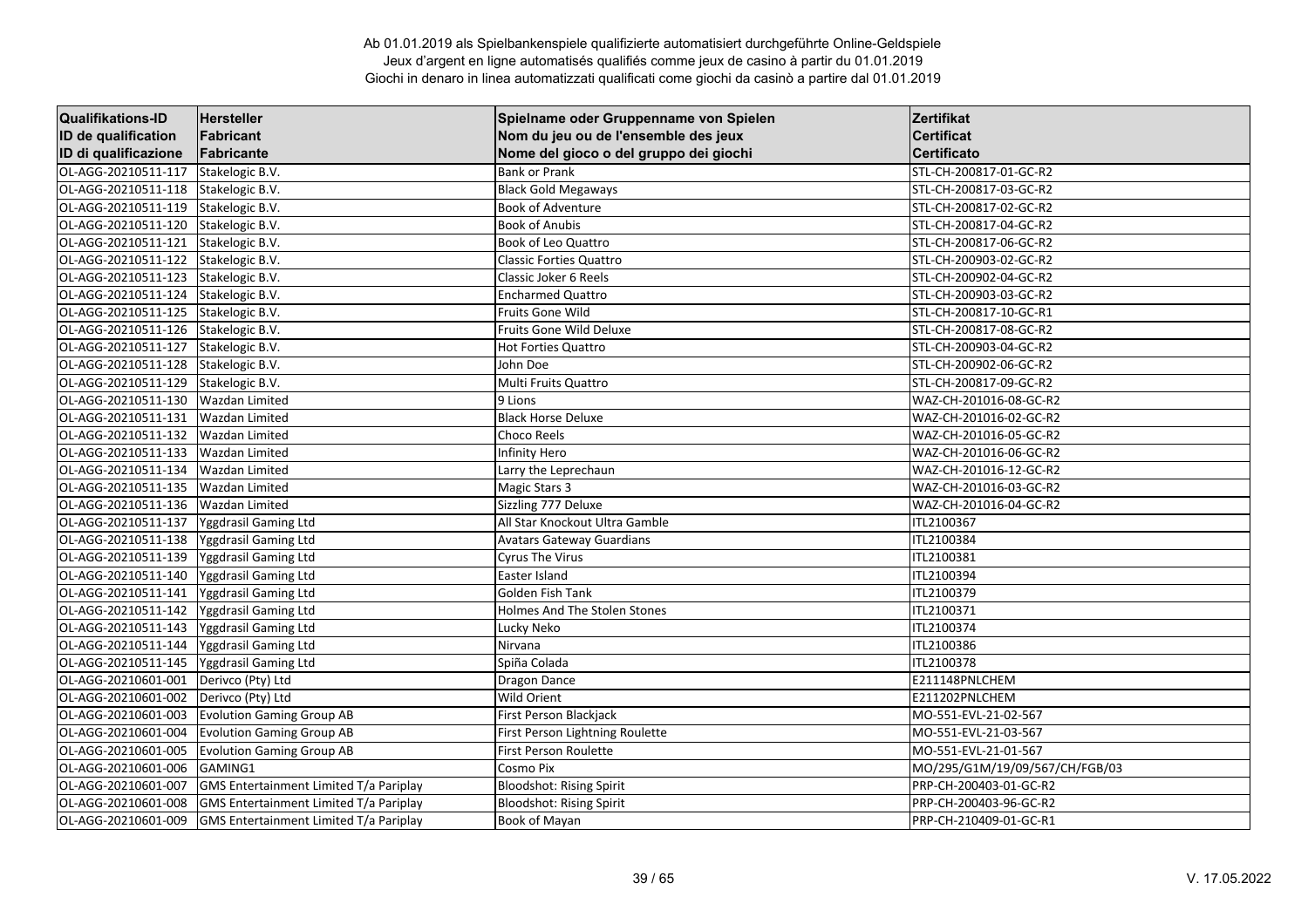| <b>Qualifikations-ID</b> | <b>Hersteller</b>                             | Spielname oder Gruppenname von Spielen | Zertifikat                      |
|--------------------------|-----------------------------------------------|----------------------------------------|---------------------------------|
| ID de qualification      | Fabricant                                     | Nom du jeu ou de l'ensemble des jeux   | <b>Certificat</b>               |
| ID di qualificazione     | Fabricante                                    | Nome del gioco o del gruppo dei giochi | <b>Certificato</b>              |
| OL-AGG-20210601-010      | GMS Entertainment Limited T/a Pariplay        | Book of Mayan                          | PRP-CH-210412-08-GC-R1          |
| OL-AGG-20210601-011      | GMS Entertainment Limited T/a Pariplay        | <b>Bubble Hits</b>                     | PRP-CH-191216-05-GC-R2          |
| OL-AGG-20210601-012      | GMS Entertainment Limited T/a Pariplay        | Faith                                  | PRP-CH-201113-01-GC-R2          |
| OL-AGG-20210601-013      | GMS Entertainment Limited T/a Pariplay        | Faith                                  | PRP-CH-201113-99-GC-R2          |
| OL-AGG-20210601-014      | <b>GMS Entertainment Limited T/a Pariplay</b> | Force of the Gods                      | PRP-CH-210412-01-GC-R1          |
| OL-AGG-20210601-015      | GMS Entertainment Limited T/a Pariplay        | Force of the Gods                      | PRP-CH-210412-02-GC-R1          |
| OL-AGG-20210601-016      | GMS Entertainment Limited T/a Pariplay        | <b>Goddess of Fortunes</b>             | PRP-CH-201019-01-GC-R2          |
| OL-AGG-20210601-017      | GMS Entertainment Limited T/a Pariplay        | <b>Goddess of Fortunes</b>             | PRP-CH-201019-91-GC-R2          |
| OL-AGG-20210601-018      | GMS Entertainment Limited T/a Pariplay        | <b>Grand Loot</b>                      | PRP-CH-210412-09-GC-R1          |
| OL-AGG-20210601-019      | <b>GMS Entertainment Limited T/a Pariplay</b> | <b>Grand Loot</b>                      | PRP-CH-210412-10-GC-R1          |
| OL-AGG-20210601-020      | GMS Entertainment Limited T/a Pariplay        | Jack's Treasure                        | PRP-CH-200312-02-GC-R2          |
| OL-AGG-20210601-021      | GMS Entertainment Limited T/a Pariplay        | Jack's Treasure                        | PRP-CH-200312-93-GC-R2          |
| OL-AGG-20210601-022      | GMS Entertainment Limited T/a Pariplay        | King of the Trident Deluxe             | PRP-CH-201103-01-GC-R2          |
| OL-AGG-20210601-023      | GMS Entertainment Limited T/a Pariplay        | King of the Trident Deluxe             | PRP-CH-201103-94-GC-R2          |
| OL-AGG-20210601-024      | <b>GMS Entertainment Limited T/a Pariplay</b> | <b>Mystery Fox Christmas Party</b>     | PRP-CH-201124-02-GC-R2          |
| OL-AGG-20210601-025      | GMS Entertainment Limited T/a Pariplay        | <b>Mystery Fox Christmas Party</b>     | PRP-CH-201124-95-GC-R2          |
| OL-AGG-20210601-026      | GMS Entertainment Limited T/a Pariplay        | Pot O Gold                             | PRP-CH-200228-02-GC-R2          |
| OL-AGG-20210601-027      | <b>GMS Entertainment Limited T/a Pariplay</b> | Pot O Gold                             | PRP-CH-200228-90-GC-R2          |
| OL-AGG-20210601-028      | GMS Entertainment Limited T/a Pariplay        | Rio Fever                              | PRP-CH-191216-03-GC-R2          |
| OL-AGG-20210601-029      | GMS Entertainment Limited T/a Pariplay        | <b>Stallion Fortunes</b>               | PRP-CH-200713-01-GC-R2          |
| OL-AGG-20210601-030      | GMS Entertainment Limited T/a Pariplay        | <b>Stallion Fortunes</b>               | PRP-CH-200713-98-GC-R2          |
| OL-AGG-20210601-031      | GMS Entertainment Limited T/a Pariplay        | The Good The Bad & The Wild            | PRP-CH-191216-01-GC-R2          |
| OL-AGG-20210601-032      | GMS Entertainment Limited T/a Pariplay        | The Thunderer                          | PRP-CH-200403-03-GC-R2          |
| OL-AGG-20210601-033      | <b>GMS Entertainment Limited T/a Pariplay</b> | The Thunderer                          | PRP-CH-200403-92-GC-R2          |
| OL-AGG-20210601-034      | Greentube I.E.S. GmbH                         | Always Hot deluxe                      | MO/330/GEE/21/06/567/CH/FGB/02  |
| OL-AGG-20210601-035      | Greentube I.E.S. GmbH                         | Dolphin's Pearl deluxe                 | MO/385/GEE/21/05/567/CH/FGB/02  |
| OL-AGG-20210601-036      | Greentube I.E.S. GmbH                         | Eye of the Queen                       | MO/246/GEE/21/08/567/CH/FGB/01  |
| OL-AGG-20210601-037      | Greentube I.E.S. GmbH                         | <b>Fruit King</b>                      | MO/246/GEE/21/09/567/CH/FGB/01  |
| OL-AGG-20210601-038      | Greentube I.E.S. GmbH                         | Sizzling Hot deluxe                    | MO/385/GEE/21/03/567/CH/FGB/02  |
| OL-AGG-20210601-039      | <b>ISB Magma Ltd</b>                          | <b>Gem Roulette</b>                    | CH_ISM011GAM_Gem Roulette_REV.1 |
| OL-AGG-20210601-040      | <b>ISB Magma Ltd</b>                          | Hot Spin Megaways                      | CH_ISM012GAM_Hot Spin MW_REV.1  |
| OL-AGG-20210601-041      | NetEnt Product Services Ltd                   | Hotline                                | MO-343-NE1-21-12-567            |
| OL-AGG-20210601-042      | OÜ Playtech (Estonia)                         | Absolutely Mammoth! PowerPlay Jackpot  | MO-567-PVI-21-15                |
| OL-AGG-20210601-043      | OÜ Playtech (Estonia)                         | Storms of Ice PowerPlay Jackpot        | MO-567-PVI-21-21                |
| OL-AGG-20210601-044      | PAF Consulting Abp                            | Double Joker Slot                      | MO-556-PA1-21-01-567_A          |
| OL-AGG-20210601-045      | Stakelogic B.V.                               | Arizona Diamonds Quattro               | STL-CH-200903-01-GC-R2          |
| OL-AGG-20210601-046      | Stakelogic B.V.                               | <b>Book of Charms Quattro</b>          | STL-CH-200817-13-GC-R2          |
| OL-AGG-20210601-047      | Stakelogic B.V.                               | <b>Book of Cleopatra</b>               | STL-CH-200817-05-GC-R2          |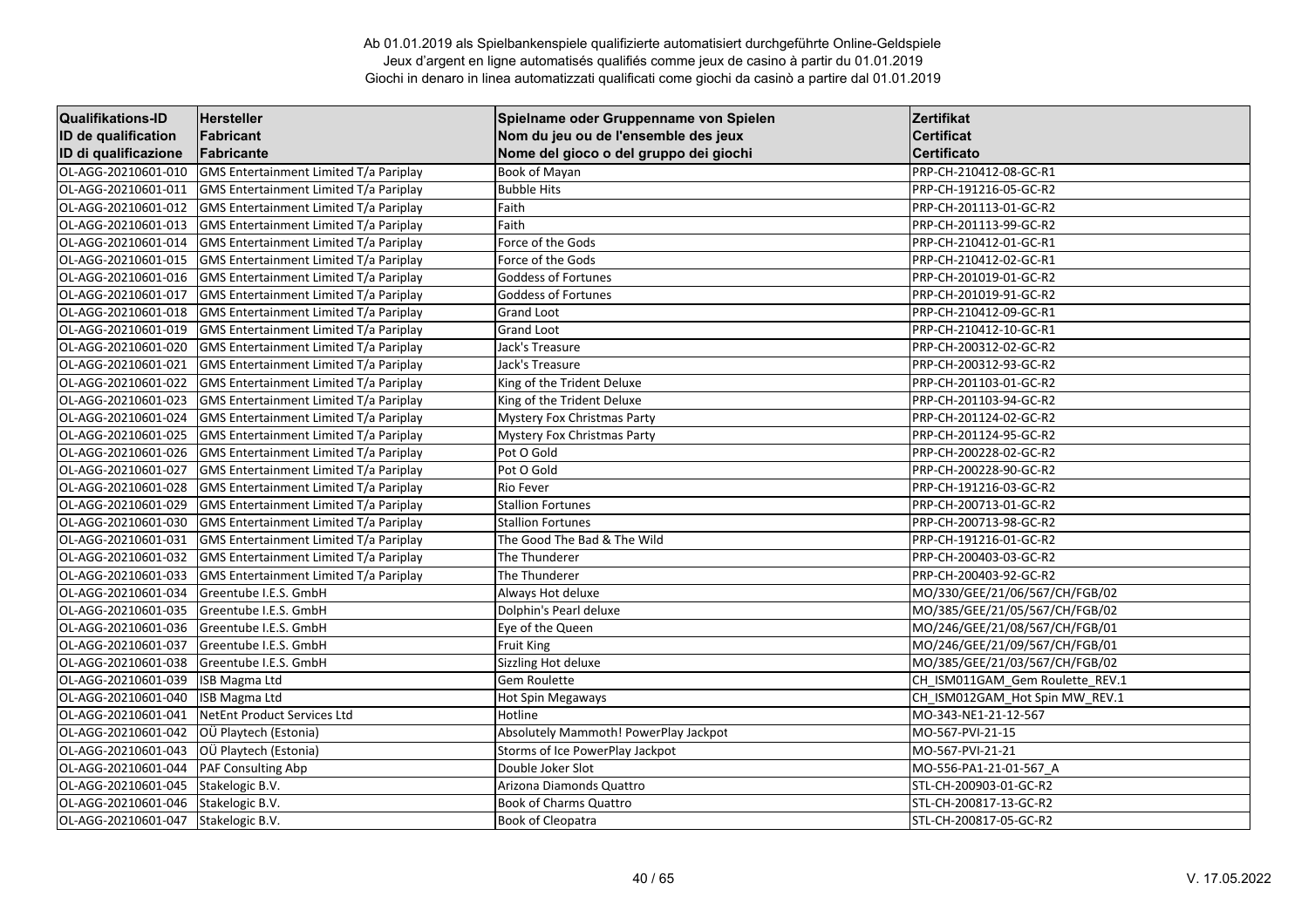| <b>Qualifikations-ID</b> | Hersteller            | Spielname oder Gruppenname von Spielen | Zertifikat             |
|--------------------------|-----------------------|----------------------------------------|------------------------|
| ID de qualification      | Fabricant             | Nom du jeu ou de l'ensemble des jeux   | <b>Certificat</b>      |
| ID di qualificazione     | Fabricante            | Nome del gioco o del gruppo dei giochi | <b>Certificato</b>     |
| OL-AGG-20210601-049      | <b>Wazdan Limited</b> | 9 Tigers                               | WAZ-CH-201016-01-GC-R3 |
| OL-AGG-20210601-050      | Wazdan Limited        | <b>Butterfly Lovers</b>                | WAZ-CH-201016-09-GC-R3 |
| OL-AGG-20210601-051      | Wazdan Limited        | Football Mania Deluxe                  | WAZ-CH-201016-10-GC-R3 |
| OL-AGG-20210601-052      | <b>Wazdan Limited</b> | <b>Great Book of Magic Deluxe</b>      | WAZ-CH-201016-11-GC-R3 |
| OL-AGG-20210601-053      | <b>Wazdan Limited</b> | Lucky Reels                            | WAZ-CH-201016-07-GC-R3 |
| OL-AGG-20210601-054      | <b>Wazdan Limited</b> | Magic Target Deluxe                    | WAZ-CH-201016-13-GC-R3 |
| OL-AGG-20210601-055      | <b>Wazdan Limited</b> | Power of Gods: The Pantheon            | WAZ-CH-201016-14-GC-R3 |
| OL-AGG-20210601-056      | <b>Wazdan Limited</b> | Sonic Reels                            | WAZ-CH-201016-15-GC-R3 |
| OL-AGG-20210601-057      | Yggdrasil Gaming Ltd  | 2 Gods Zeus VS Thor                    | ITL2100390             |
| OL-AGG-20210601-058      | Yggdrasil Gaming Ltd  | Arthur's Fortune                       | ITL2100392             |
| OL-AGG-20210601-059      | Yggdrasil Gaming Ltd  | Cherry Pop                             | ITL2100398             |
| OL-AGG-20210601-060      | Yggdrasil Gaming Ltd  | <b>Dwarf Mine</b>                      | ITL2100373             |
| OL-AGG-20210601-061      | Yggdrasil Gaming Ltd  | <b>Football Glory</b>                  | ITL2100369             |
| OL-AGG-20210601-062      | Yggdrasil Gaming Ltd  | Golden Chip Roulette                   | ITL2100383             |
| OL-AGG-20210601-063      | Yggdrasil Gaming Ltd  | <b>Hades Gigablox</b>                  | ITL2100393             |
| OL-AGG-20210601-064      | Yggdrasil Gaming Ltd  | <b>Hyper Burst</b>                     | ITL2100396             |
| OL-AGG-20210601-065      | Yggdrasil Gaming Ltd  | Incinerator                            | ITL2100368             |
| OL-AGG-20210601-066      | Yggdrasil Gaming Ltd  | Jackpot Express                        | ITL2100387             |
| OL-AGG-20210601-067      | Yggdrasil Gaming Ltd  | Jackpot Raiders                        | ITL2100388             |
| OL-AGG-20210601-068      | Yggdrasil Gaming Ltd  | Jokerizer                              | ITL2100377             |
| OL-AGG-20210601-069      | Yggdrasil Gaming Ltd  | Jungle Books                           | ITL2100382             |
| OL-AGG-20210601-070      | Yggdrasil Gaming Ltd  | Legend Of The Golden Monkey            | ITL2100375             |
| OL-AGG-20210601-071      | Yggdrasil Gaming Ltd  | Lightning Joker                        | ITL2100372             |
| OL-AGG-20210601-072      | Yggdrasil Gaming Ltd  | Multifly!                              | ITL2100370             |
| OL-AGG-20210601-073      | Yggdrasil Gaming Ltd  | <b>Sunny Shores</b>                    | ITL2100385             |
| OL-AGG-20210601-074      | Yggdrasil Gaming Ltd  | Syncronite                             | ITL2100397             |
| OL-AGG-20210601-075      | Yggdrasil Gaming Ltd  | Valley Of Gods                         | ITL2100363             |
| OL-AGG-20210601-076      | Yggdrasil Gaming Ltd  | Valley of the Gods 2                   | ITL2100395             |
| OL-AGG-20210601-077      | Yggdrasil Gaming Ltd  | Vault Of Fortune                       | ITL2100365             |
| OL-AGG-20210601-078      | Yggdrasil Gaming Ltd  | Vikings Go Berzerk                     | ITL2100364             |
| OL-AGG-20210601-079      | Yggdrasil Gaming Ltd  | Vikings Go To Hell                     | ITL2100389             |
| OL-AGG-20210601-080      | Yggdrasil Gaming Ltd  | Vikings Go Wild                        | ITL2100380             |
| OL-AGG-20210601-081      | Yggdrasil Gaming Ltd  | <b>Wicked Circus</b>                   | ITL2100391             |
| OL-AGG-20210601-082      | Yggdrasil Gaming Ltd  | Winterberries                          | ITL2100376             |
| OL-AGG-20210629-001      | Derivco (Pty) Ltd     | Jungle Jim and the Lost Sphinx         | E211277PNLCHEM         |
| OL-AGG-20210629-002      | Derivco (Pty) Ltd     | Retro Reels - Extreme Heat             | E211271PNLCHEM         |
| OL-AGG-20210629-003      | Derivco (Pty) Ltd     | Terminator 2                           | E211334PNLCHEM         |
| OL-AGG-20210629-004      | Dopamine EOOD         | <b>Five Star Power Reels</b>           | 3s.24.296 CH_RTP91.R0  |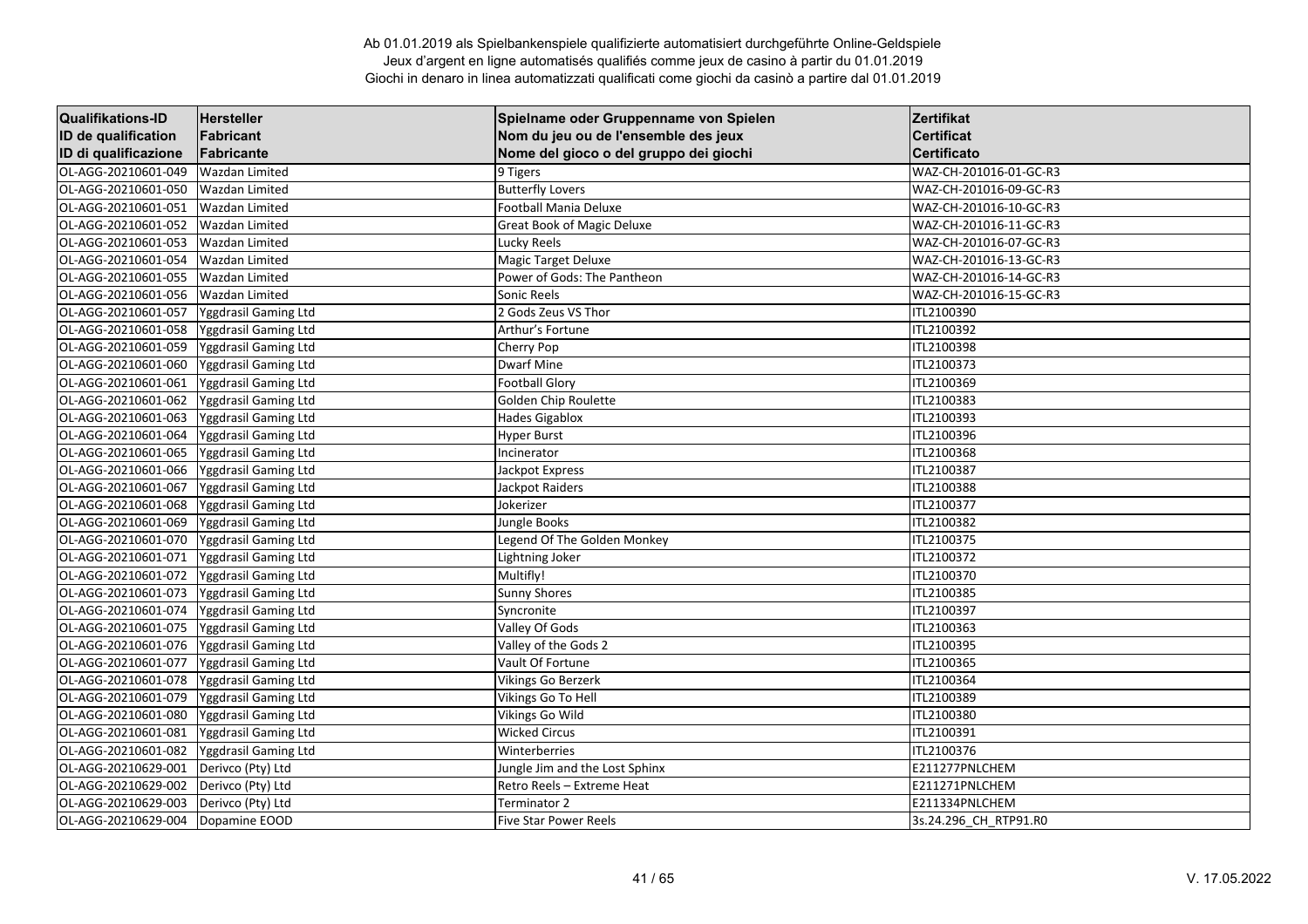| <b>Qualifikations-ID</b> | Hersteller                                    | Spielname oder Gruppenname von Spielen | <b>Zertifikat</b>      |
|--------------------------|-----------------------------------------------|----------------------------------------|------------------------|
| ID de qualification      | Fabricant                                     | Nom du jeu ou de l'ensemble des jeux   | <b>Certificat</b>      |
| ID di qualificazione     | Fabricante                                    | Nome del gioco o del gruppo dei giochi | <b>Certificato</b>     |
| OL-AGG-20210629-005      | Dopamine EOOD                                 | <b>Five Star Power Reels</b>           | 3s.24.296 CH RTP93.RO  |
| OL-AGG-20210629-006      | Dopamine EOOD                                 | <b>Five Star Power Reels</b>           | 3s.24.296 CH RTP95.R0  |
| OL-AGG-20210629-007      | Dopamine EOOD                                 | Five Star Power Reels                  | 3s.24.296 CH RTP96.R0  |
| OL-AGG-20210629-008      | Dopamine EOOD                                 | Phoenix Fire Power Reels               | 3s.24.297_CH_RTP91.R0  |
| OL-AGG-20210629-009      | Dopamine EOOD                                 | <b>Phoenix Fire Power Reels</b>        | 3s.24.297 CH RTP93.R0  |
| OL-AGG-20210629-010      | Dopamine EOOD                                 | Phoenix Fire Power Reels               | 3s.24.297_CH_RTP95.R0  |
| OL-AGG-20210629-011      | Dopamine EOOD                                 | Phoenix Fire Power Reels               | 3s.24.297_CH_RTP96.R0  |
| OL-AGG-20210629-012      | FAZI d.o.o.                                   | Book of Spells Deluxe                  | SWI.FAZI.1048.01.01    |
| OL-AGG-20210629-013      | FAZI d.o.o.                                   | <b>Bursting Hot</b>                    | SWI.FAZI.1048.02.01    |
| OL-AGG-20210629-014      | FAZI d.o.o.                                   | <b>Bursting Hot</b>                    | SWI.FAZI.1048.03.01    |
| OL-AGG-20210629-015      | FAZI d.o.o.                                   | Crystal Hot 40 Deluxe                  | SWI.FAZI.1042.01.02    |
| OL-AGG-20210629-016      | FAZI d.o.o.                                   | Crystal Hot 80                         | SWI.FAZI.1042.02.02    |
| OL-AGG-20210629-017      | FAZI d.o.o.                                   | Dolphin's Shine                        | SWI.FAZI.1048.04.01    |
| OL-AGG-20210629-018      | FAZI d.o.o.                                   | <b>Fruits and Stars</b>                | SWI.FAZI.1042.03.02    |
| OL-AGG-20210629-019      | FAZI d.o.o.                                   | Golden Crown                           | SWI.FAZI.1048.05.01    |
| OL-AGG-20210629-020      | FAZI d.o.o.                                   | Lucky Twister                          | SWI.FAZI.1042.04.02    |
| OL-AGG-20210629-021      | FAZI d.o.o.                                   | Twinkling Hot 40                       | SWI.FAZI.1042.06.02    |
| OL-AGG-20210629-022      | FAZI d.o.o.                                   | Twinkling Hot 5                        | SWI.FAZI.1042.05.02    |
| OL-AGG-20210629-023      | FAZI d.o.o.                                   | Wild Hot 40                            | SWI.FAZI.1048.06.01    |
| OL-AGG-20210629-024      | GMS Entertainment Limited T/a Pariplay        | African Cats                           | PRP-CH-210426-05-GC-R1 |
| OL-AGG-20210629-025      | GMS Entertainment Limited T/a Pariplay        | <b>Amazing Riches</b>                  | PRP-CH-200708-01-GC-R2 |
| OL-AGG-20210629-026      | GMS Entertainment Limited T/a Pariplay        | <b>Amazing Riches</b>                  | PRP-CH-200708-89-GC-R2 |
| OL-AGG-20210629-027      | GMS Entertainment Limited T/a Pariplay        | Book of Itza                           | PRP-CH-210426-06-GC-R1 |
| OL-AGG-20210629-028      | GMS Entertainment Limited T/a Pariplay        | Book of Itza                           | PRP-CH-210426-07-GC-R1 |
| OL-AGG-20210629-029      | GMS Entertainment Limited T/a Pariplay        | <b>Epic Riches</b>                     | PRP-CH-210426-08-GC-R1 |
| OL-AGG-20210629-030      | GMS Entertainment Limited T/a Pariplay        | <b>Epic Riches</b>                     | PRP-CH-210426-09-GC-R1 |
| OL-AGG-20210629-031      | GMS Entertainment Limited T/a Pariplay        | Fortune Dragons                        | PRP-CH-200417-01-GC-R2 |
| OL-AGG-20210629-032      | GMS Entertainment Limited T/a Pariplay        | Fortune Dragons                        | PRP-CH-200417-88-GC-R2 |
| OL-AGG-20210629-033      | GMS Entertainment Limited T/a Pariplay        | Joker Joker                            | PRP-CH-200508-01-GC-R2 |
| OL-AGG-20210629-034      | GMS Entertainment Limited T/a Pariplay        | Joker Joker                            | PRP-CH-200508-87-GC-R2 |
| OL-AGG-20210629-035      | GMS Entertainment Limited T/a Pariplay        | Phoenix Kingdom                        | PRP-CH-210426-01-GC-R1 |
| OL-AGG-20210629-036      | GMS Entertainment Limited T/a Pariplay        | Phoenix Kingdom                        | PRP-CH-210426-02-GC-R1 |
| OL-AGG-20210629-037      | GMS Entertainment Limited T/a Pariplay        | Power Strike Super Spin                | PRP-CH-210426-03-GC-R1 |
| OL-AGG-20210629-038      | <b>GMS Entertainment Limited T/a Pariplay</b> | Power Strike Super Spin                | PRP-CH-210426-04-GC-R1 |
| OL-AGG-20210629-039      | GMS Entertainment Limited T/a Pariplay        | Titan's Riches                         | PRP-CH-210426-12-GC-R1 |
| OL-AGG-20210629-040      | GMS Entertainment Limited T/a Pariplay        | Titan's Riches                         | PRP-CH-210426-13-GC-R1 |
| OL-AGG-20210629-041      | GMS Entertainment Limited T/a Pariplay        | Torro's Gold                           | PRP-CH-200528-01-GC-R2 |
| OL-AGG-20210629-042      | <b>GMS Entertainment Limited T/a Pariplay</b> | Torro's Gold                           | PRP-CH-200528-86-GC-R2 |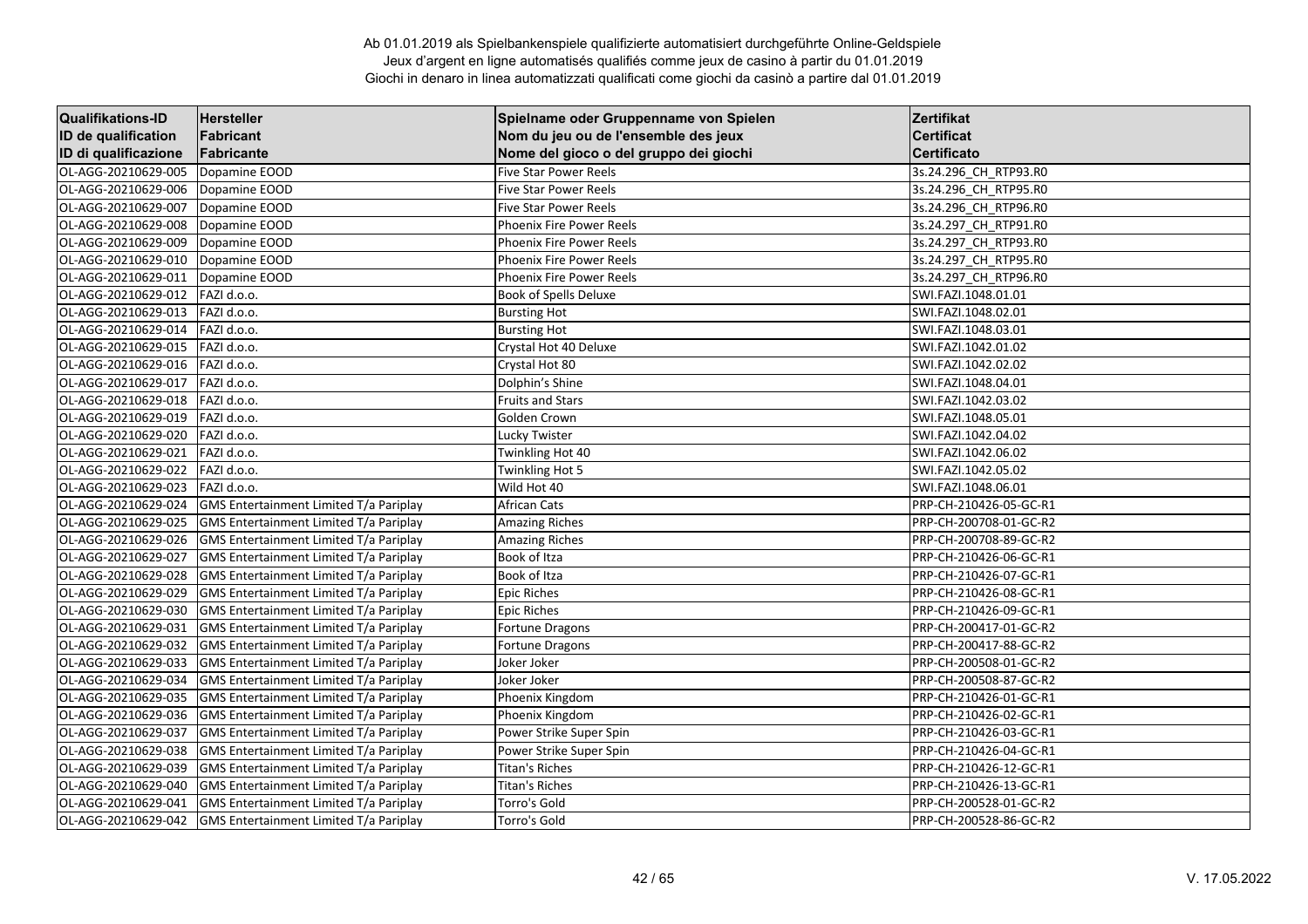| <b>Qualifikations-ID</b> | Hersteller                             | Spielname oder Gruppenname von Spielen  | Zertifikat                           |
|--------------------------|----------------------------------------|-----------------------------------------|--------------------------------------|
| ID de qualification      | Fabricant                              | Nom du jeu ou de l'ensemble des jeux    | <b>Certificat</b>                    |
| ID di qualificazione     | Fabricante                             | Nome del gioco o del gruppo dei giochi  | <b>Certificato</b>                   |
| OL-AGG-20210629-043      | GMS Entertainment Limited T/a Pariplay | <b>Wild Fortunes</b>                    | PRP-CH-210426-10-GC-R1               |
| OL-AGG-20210629-044      | GMS Entertainment Limited T/a Pariplay | <b>Wild Fortunes</b>                    | PRP-CH-210426-11-GC-R1               |
| OL-AGG-20210629-045      | Greentube I.E.S. GmbH                  | 40 Supreme Fruits                       | MO/246/GEE/21/02/567/CH/FGB/01       |
| OL-AGG-20210629-046      | Greentube I.E.S. GmbH                  | Cops 'n' Robbers - Drop Shot            | MO/246/GEE/21/11/567/CH/FGB/01       |
| OL-AGG-20210629-047      | Greentube I.E.S. GmbH                  | Feelin' Fruity 10                       | MO/246/GEE/21/01/567/CH/FGB/01       |
| OL-AGG-20210629-048      | Greentube I.E.S. GmbH                  | <b>Silver Trails</b>                    | MO/246/GEE/21/03/567/CH/FGB/03       |
| OL-AGG-20210629-049      | <b>ISB Magma Ltd</b>                   | Blackjack                               | CH_ISM016GAM_Blackjack 21_3_REV.1    |
| OL-AGG-20210629-050      | <b>ISB Magma Ltd</b>                   | Golden Buffalo Double Up                | CH_ISM014GAM_Golden Buffalo DU_REV.1 |
| OL-AGG-20210629-051      | ISB Magma Ltd                          | Golden Gallina                          | CH_ISM015GAM_Golden Gallina_REV.1    |
| OL-AGG-20210629-052      | NetEnt Product Services Ltd            | Parthenon: Quest for Immortality        | MO-343-NE1-20-60-567                 |
| OL-AGG-20210629-053      | NetEnt Product Services Ltd            | Serengeti Kings                         | MO-343-NE1-21-13-567                 |
| OL-AGG-20210629-054      | OÜ Playtech (Estonia)                  | <b>Atlantis: Cash Collect</b>           | MO-567-PVI-21-23                     |
| OL-AGG-20210629-055      | OÜ Playtech (Estonia)                  | Fire Blaze: Tundra Wolf                 | MO-567-PVI-21-30                     |
| OL-AGG-20210629-056      | OÜ Playtech (Estonia)                  | Princess Gaja                           | MO-567-PVI-21-26                     |
| OL-AGG-20210629-057      | Stakelogic B.V.                        | Hot Fruits Deluxe Quattro               | STL-CH-200903-05-GC-R2               |
| OL-AGG-20210629-058      | YGGDRASIL GAMING LTD                   | Hanzo's Dojo                            | SWI.YGG-OL.1026.01.01                |
| OL-AGG-20210803-001      | Derivco (Pty) Ltd                      | Real Roulette with Dave                 | E212854PNLCHEM                       |
| OL-AGG-20210803-002      | Derivco (Pty) Ltd                      | Real Roulette with George               | E212799PNLCHEM                       |
| OL-AGG-20210803-003      | Derivco (Pty) Ltd                      | <b>Shamrock Holmes</b>                  | E212271PNLCHEM                       |
| OL-AGG-20210803-004      | Derivco (Pty) Ltd                      | <b>Wanted Outlaws</b>                   | E212286PNLCHEM                       |
| OL-AGG-20210803-005      | <b>Evolution Gaming Group AB</b>       | First Person American Roulette          | MO-513-EVL-21-01-567                 |
| OL-AGG-20210803-006      | Greentube I.E.S. GmbH                  | Cash Connection - Sizzling Hot          | MO/246/GEE/21/13/567/CH/FGB/01       |
| OL-AGG-20210803-007      | Greentube I.E.S. GmbH                  | Cash Connection - Sizzling Hot [linked] | MO/246/GEE/21/12/567/CH/FGB/01       |
| OL-AGG-20210803-008      | Greentube I.E.S. GmbH                  | Strike It Gold: Win Ways                | MO/246/GEE/21/07/567/CH/FGB/01       |
| OL-AGG-20210803-009      | Hölle Games GmbH                       | <b>Bells</b>                            | ITL2100787                           |
| OL-AGG-20210803-010      | Hölle Games GmbH                       | Bells 10                                | ITL2101049                           |
| OL-AGG-20210803-011      | Hölle Games GmbH                       | <b>Bells XL</b>                         | ITL2101050                           |
| OL-AGG-20210803-012      | <b>Hölle Games GmbH</b>                | Fruits                                  | ITL2101051                           |
| OL-AGG-20210803-013      | Hölle Games GmbH                       | Fruits 20                               | ITL2101052                           |
| OL-AGG-20210803-014      | Hölle Games GmbH                       | <b>Fruits XL</b>                        | ITL2101053                           |
| OL-AGG-20210803-015      | Hölle Games GmbH                       | Ring The Wild Bell                      | ITL2101054                           |
| OL-AGG-20210803-016      | Hölle Games GmbH                       | Ring The Wild Bell XL                   | ITL2101055                           |
| OL-AGG-20210803-017      | <b>ISB Magma Ltd</b>                   | <b>Pyramid Pays</b>                     | CH_ISM017GAM_Pyramid Pays_REV.1      |
| OL-AGG-20210803-018      | NetEnt Product Services Ltd            | <b>Blackjack Classic</b>                | MO-343-NE1-21-19-567                 |
| OL-AGG-20210803-019      | NetEnt Product Services Ltd            | Codex of Fortune                        | MO-343-NE1-21-18-567 1               |
| OL-AGG-20210803-020      | NetEnt Product Services Ltd            | Starburst XXXtreme                      | MO-343-NE1-21-20-567                 |
| OL-AGG-20210803-021      | OÜ Playtech (Estonia)                  | Dragon's Hall Thundershots              | MO-567-PVI-21-46                     |
| OL-AGG-20210803-022      | OÜ Playtech (Estonia)                  | Power Zones: Ishtar                     | MO-567-PVI-21-25                     |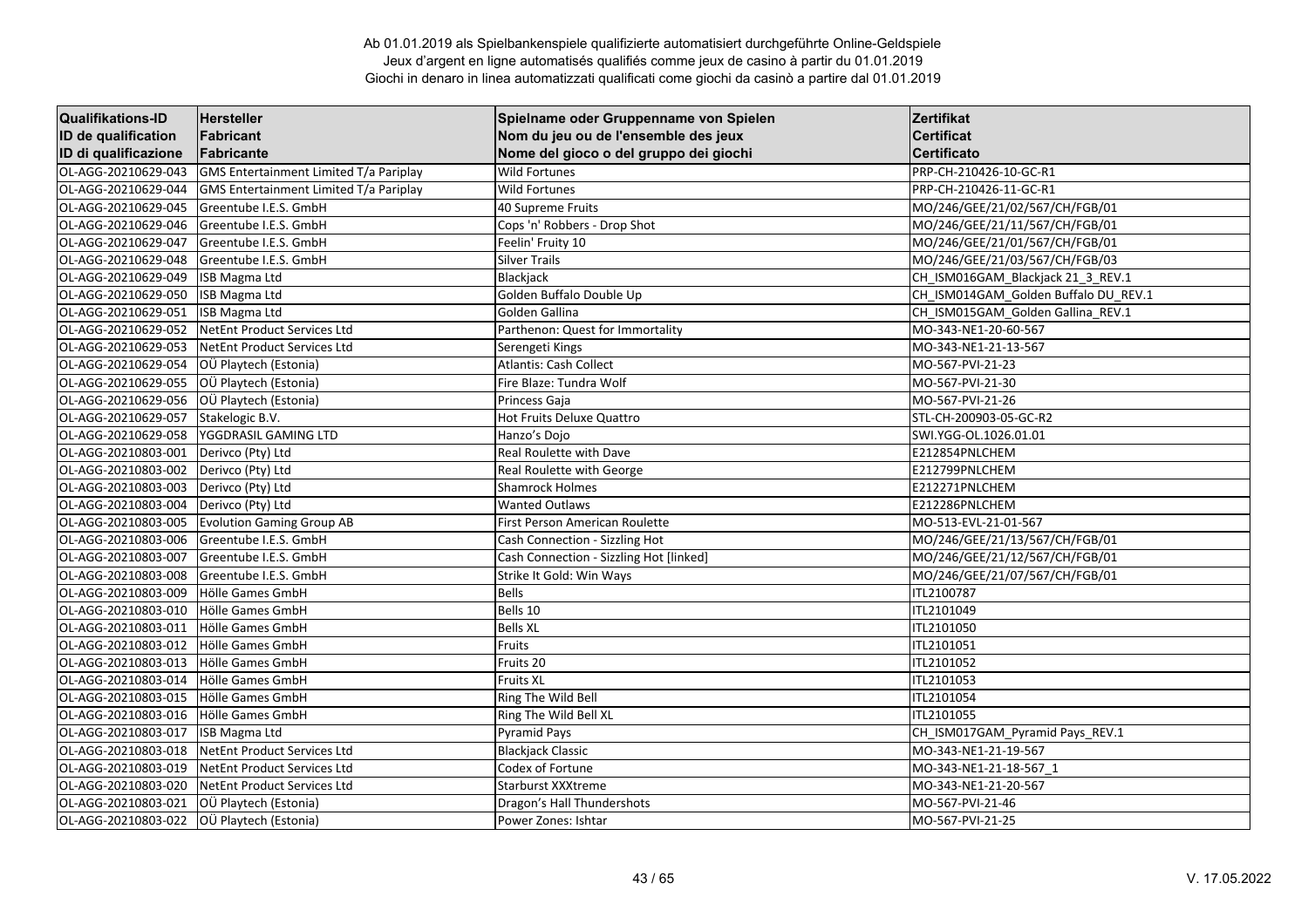| <b>Qualifikations-ID</b> | <b>Hersteller</b>     | Spielname oder Gruppenname von Spielen | Zertifikat            |
|--------------------------|-----------------------|----------------------------------------|-----------------------|
| ID de qualification      | Fabricant             | Nom du jeu ou de l'ensemble des jeux   | <b>Certificat</b>     |
| ID di qualificazione     | Fabricante            | Nome del gioco o del gruppo dei giochi | <b>Certificato</b>    |
| OL-AGG-20210803-023      | OÜ Playtech (Estonia) | Wild LinX                              | MO-567-PVI-21-45      |
| OL-AGG-20210907-001      | Derivco (Pty) Ltd     | 6 Tokens of Gold                       | E214282PNLCHEM        |
| OL-AGG-20210907-002      | Derivco (Pty) Ltd     | 777 Royal Wheel                        | E212862PNLCHEM        |
| OL-AGG-20210907-003      | Derivco (Pty) Ltd     | <b>Alchemy Fortunes</b>                | E213839PNLCHEM        |
| OL-AGG-20210907-004      | Derivco (Pty) Ltd     | <b>Burlesque By Dita</b>               | E214337PNLCHEM        |
| OL-AGG-20210907-005      | Derivco (Pty) Ltd     | <b>Electric Avenue</b>                 | E213882PNLCHEM        |
| OL-AGG-20210907-006      | Derivco (Pty) Ltd     | Forgotten Island                       | E212282PNLCHEM        |
| OL-AGG-20210907-007      | Derivco (Pty) Ltd     | Fortune Finder with Holly              | E212717PNLCHEM        |
| OL-AGG-20210907-008      | Derivco (Pty) Ltd     | Fortune Finder with Sarati             | E212782PNLCHEM        |
| OL-AGG-20210907-009      | Derivco (Pty) Ltd     | <b>Gold Collector</b>                  | E214589PNLCHEM        |
| OL-AGG-20210907-010      | Derivco (Pty) Ltd     | Joyful Joker                           | E214371PNLCHEM        |
| OL-AGG-20210907-011      | Derivco (Pty) Ltd     | Jurassic Park                          | E214554PNLCHEM        |
| OL-AGG-20210907-012      | Derivco (Pty) Ltd     | Multi Hand Atlantic City Blackjack     | E211372PNLCHEM        |
| OL-AGG-20210907-013      | Derivco (Pty) Ltd     | Multi Hand Atlantic City Blackjack     | E215338PNLCHEM        |
| OL-AGG-20210907-014      | Derivco (Pty) Ltd     | Multi Hand Classic Blackjack           | E211295PNLCHEM        |
| OL-AGG-20210907-015      | Derivco (Pty) Ltd     | Multi Hand Classic Blackjack           | E215417PNLCHEM        |
| OL-AGG-20210907-016      | Derivco (Pty) Ltd     | Multi Hand European Blackjack          | E211227PNLCHEM        |
| OL-AGG-20210907-017      | Derivco (Pty) Ltd     | Multi Hand European Blackjack          | E211360PNLCHEM        |
| OL-AGG-20210907-018      | Derivco (Pty) Ltd     | Multi Hand Vegas Downtown Blackjack    | E211265PNLCHEM        |
| OL-AGG-20210907-019      | Derivco (Pty) Ltd     | Multi Hand Vegas Downtown Blackjack    | E211319PNLCHEM        |
| OL-AGG-20210907-020      | Derivco (Pty) Ltd     | Multi Hand Vegas Single Deck Blackjack | E211275PNLCHEM        |
| OL-AGG-20210907-021      | Derivco (Pty) Ltd     | Multi Hand Vegas Single Deck Blackjack | E214301PNLCHEM        |
| OL-AGG-20210907-022      | Derivco (Pty) Ltd     | Multi Hand Vegas Strip Blackjack       | E211231PNLCHEM        |
| OL-AGG-20210907-023      | Derivco (Pty) Ltd     | Multi Hand Vegas Strip Blackjack       | E211335PNLCHEM        |
| OL-AGG-20210907-024      | Derivco (Pty) Ltd     | Multifire Auto Roulette                | E211272PNLCHEM        |
| OL-AGG-20210907-025      | Derivco (Pty) Ltd     | Real Auto Roulette                     | E213003PNLCHEM        |
| OL-AGG-20210907-026      | Derivco (Pty) Ltd     | Real Roulette with Bailey              | E211645PNLCHEM        |
| OL-AGG-20210907-027      | Derivco (Pty) Ltd     | <b>Real Roulette with Caroline</b>     | E211343PNLCHEM        |
| OL-AGG-20210907-028      | Derivco (Pty) Ltd     | Real Roulette with Holly               | E214487PNLCHEM        |
| OL-AGG-20210907-029      | Derivco (Pty) Ltd     | Real Roulette with Rishi               | E213781PNLCHEM        |
| OL-AGG-20210907-030      | Derivco (Pty) Ltd     | Real Roulette with Sarati              | E211366PNLCHEM        |
| OL-AGG-20210907-031      | Derivco (Pty) Ltd     | <b>Relic Seekers</b>                   | E212852PNLCHEM        |
| OL-AGG-20210907-032      | Derivco (Pty) Ltd     | Solar Wilds                            | E214220PNLCHEM        |
| OL-AGG-20210907-033      | Dopamine EOOD         | Dragon's Fire Infinireels              | 3s.24.880 CH RTP91.R0 |
| OL-AGG-20210907-034      | Dopamine EOOD         | Dragon's Fire Infinireels              | 3s.24.880 CH RTP93.R0 |
| OL-AGG-20210907-035      | Dopamine EOOD         | Dragon's Fire Infinireels              | 3s.24.880_CH_RTP95.R0 |
| OL-AGG-20210907-036      | Dopamine EOOD         | Dragon's Fire Infinireels              | 3s.24.880_CH_RTP96.R0 |
| OL-AGG-20210907-037      | Dopamine EOOD         | <b>Flaming Fox</b>                     | 3s.24.887 CH_RTP91.R0 |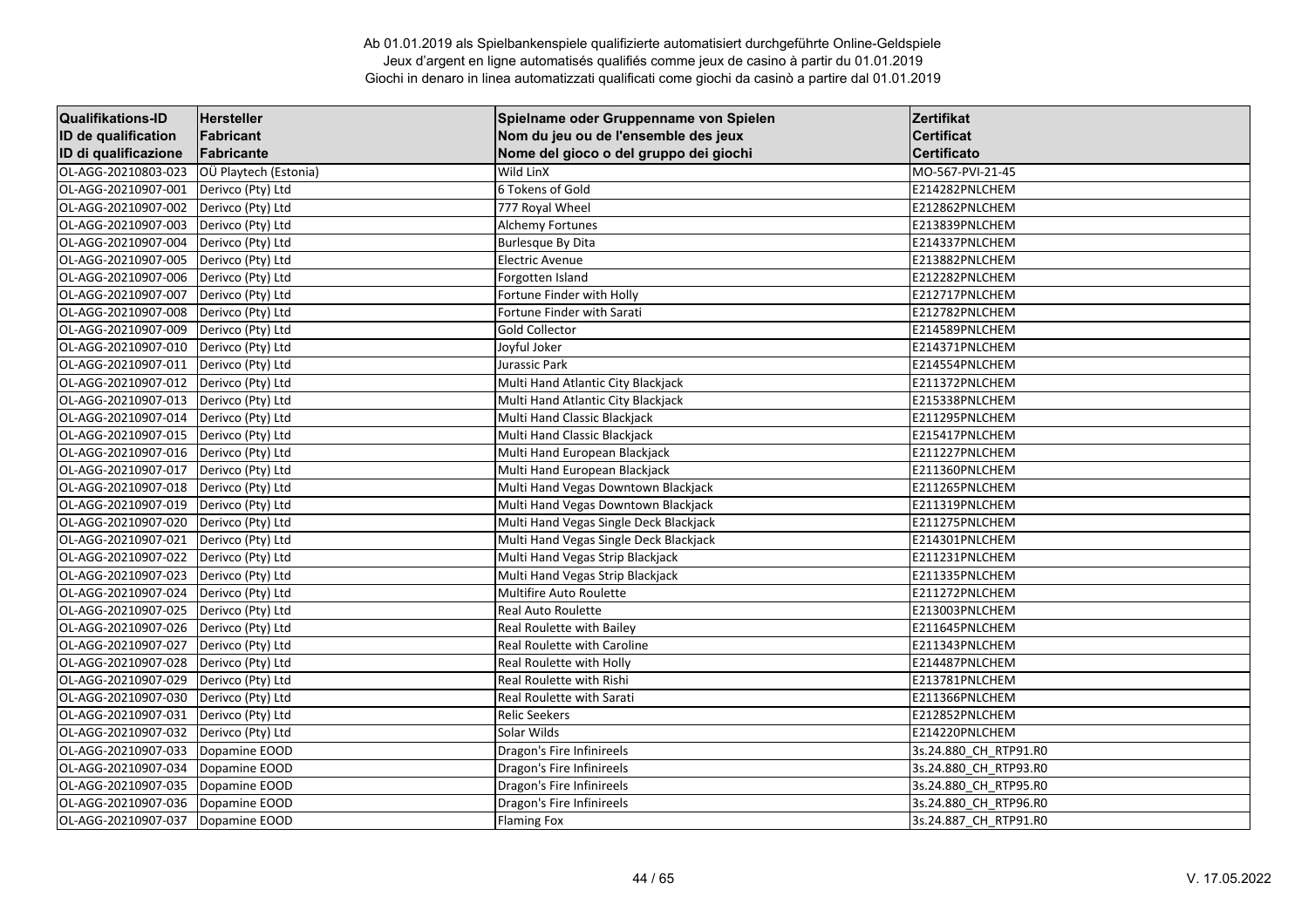| <b>Qualifikations-ID</b> | Hersteller                             | Spielname oder Gruppenname von Spielen | Zertifikat             |
|--------------------------|----------------------------------------|----------------------------------------|------------------------|
| ID de qualification      | Fabricant                              | Nom du jeu ou de l'ensemble des jeux   | <b>Certificat</b>      |
| ID di qualificazione     | Fabricante                             | Nome del gioco o del gruppo dei giochi | <b>Certificato</b>     |
| OL-AGG-20210907-038      | Dopamine EOOD                          | <b>Flaming Fox</b>                     | 3s.24.887_CH_RTP93.R0  |
| OL-AGG-20210907-039      | Dopamine EOOD                          | <b>Flaming Fox</b>                     | 3s.24.887 CH RTP95.R0  |
| OL-AGG-20210907-040      | Dopamine EOOD                          | <b>Flaming Fox</b>                     | 3s.24.887 CH RTP96.R0  |
| OL-AGG-20210907-041      | Dopamine EOOD                          | <b>Grand Wheel</b>                     | 3s.24.888 CH RTP91.R0  |
| OL-AGG-20210907-042      | Dopamine EOOD                          | <b>Grand Wheel</b>                     | 3s.24.888 CH RTP93.RO  |
| OL-AGG-20210907-043      | Dopamine EOOD                          | <b>Grand Wheel</b>                     | 3s.24.888_CH_RTP95.R0  |
| OL-AGG-20210907-044      | Dopamine EOOD                          | <b>Grand Wheel</b>                     | 3s.24.888 CH RTP96.R0  |
| OL-AGG-20210907-045      | Dopamine EOOD                          | HarleCoin                              | 3s.24.883 CH RTP91.R0  |
| OL-AGG-20210907-046      | Dopamine EOOD                          | HarleCoin                              | 3s.24.883 CH RTP93.RO  |
| OL-AGG-20210907-047      | Dopamine EOOD                          | HarleCoin                              | 3s.24.883 CH RTP95.RO  |
| OL-AGG-20210907-048      | Dopamine EOOD                          | HarleCoin                              | 3s.24.883_CH_RTP96.R0  |
| OL-AGG-20210907-049      | Dopamine EOOD                          | Pirates' Plenty MegaWays               | 3s.24.879_CH_RTP91.R0  |
| OL-AGG-20210907-050      | Dopamine EOOD                          | Pirates' Plenty MegaWays               | 3s.24.879 CH_RTP93.R0  |
| OL-AGG-20210907-051      | Dopamine EOOD                          | Pirates' Plenty MegaWays               | 3s.24.879 CH_RTP95.R0  |
| OL-AGG-20210907-052      | Dopamine EOOD                          | Pirates' Plenty MegaWays               | 3s.24.879 CH RTP96.RO  |
| OL-AGG-20210907-053      | Dopamine EOOD                          | Pirates' Plenty MegaWays               | 3s.24.879_CH_RTP98.R0  |
| OL-AGG-20210907-054      | Dopamine EOOD                          | <b>Regal Streak</b>                    | 3s.24.885_CH_RTP91.R0  |
| OL-AGG-20210907-055      | Dopamine EOOD                          | <b>Regal Streak</b>                    | 3s.24.885 CH RTP93.RO  |
| OL-AGG-20210907-056      | Dopamine EOOD                          | <b>Regal Streak</b>                    | 3s.24.885 CH RTP95.RO  |
| OL-AGG-20210907-057      | Dopamine EOOD                          | <b>Regal Streak</b>                    | 3s.24.885 CH RTP96.RO  |
| OL-AGG-20210907-058      | Dopamine EOOD                          | Riddle Of The Sphinx                   | 3s.24.882_CH_RTP91.R0  |
| OL-AGG-20210907-059      | Dopamine EOOD                          | Riddle Of The Sphinx                   | 3s.24.882 CH RTP93.R0  |
| OL-AGG-20210907-060      | Dopamine EOOD                          | Riddle Of The Sphinx                   | 3s.24.882 CH RTP95.R0  |
| OL-AGG-20210907-061      | Dopamine EOOD                          | Riddle Of The Sphinx                   | 3s.24.882 CH RTP96.RO  |
| OL-AGG-20210907-062      | Dopamine EOOD                          | Vault Cracker                          | 3s.24.886_CH_RTP91.R0  |
| OL-AGG-20210907-063      | Dopamine EOOD                          | Vault Cracker                          | 3s.24.886_CH_RTP93.R0  |
| OL-AGG-20210907-064      | Dopamine EOOD                          | Vault Cracker                          | 3s.24.886_CH_RTP95.R0  |
| OL-AGG-20210907-065      | Dopamine EOOD                          | Vault Cracker                          | 3s.24.886 CH RTP96.R0  |
| OL-AGG-20210907-066      | Dopamine EOOD                          | What The Fox MegaWays                  | 3s.24.881_CH_RTP91.R0  |
| OL-AGG-20210907-067      | Dopamine EOOD                          | What The Fox MegaWays                  | 3s.24.881_CH_RTP93.R0  |
| OL-AGG-20210907-068      | Dopamine EOOD                          | What The Fox MegaWays                  | 3s.24.881_CH_RTP95.R0  |
| OL-AGG-20210907-069      | Dopamine EOOD                          | What The Fox MegaWays                  | 3s.24.881 CH RTP96.R0  |
| OL-AGG-20210907-070      | Dopamine EOOD                          | Wild Hot Chilli Reels                  | 3s.24.884 CH RTP91.R0  |
| OL-AGG-20210907-071      | Dopamine EOOD                          | Wild Hot Chilli Reels                  | 3s.24.884 CH RTP93.RO  |
| OL-AGG-20210907-072      | Dopamine EOOD                          | Wild Hot Chilli Reels                  | 3s.24.884_CH_RTP95.R0  |
| OL-AGG-20210907-073      | Dopamine EOOD                          | Wild Hot Chilli Reels                  | 3s.24.884_CH_RTP96.R0  |
| OL-AGG-20210907-074      | GMS Entertainment Limited T/a Pariplay | Adventures of Li'l Red                 | PRP-CH-210623-01-GC-R1 |
| OL-AGG-20210907-075      | GMS Entertainment Limited T/a Pariplay | <b>Aesir Treasures</b>                 | PRP-CH-210609-01-GC-R1 |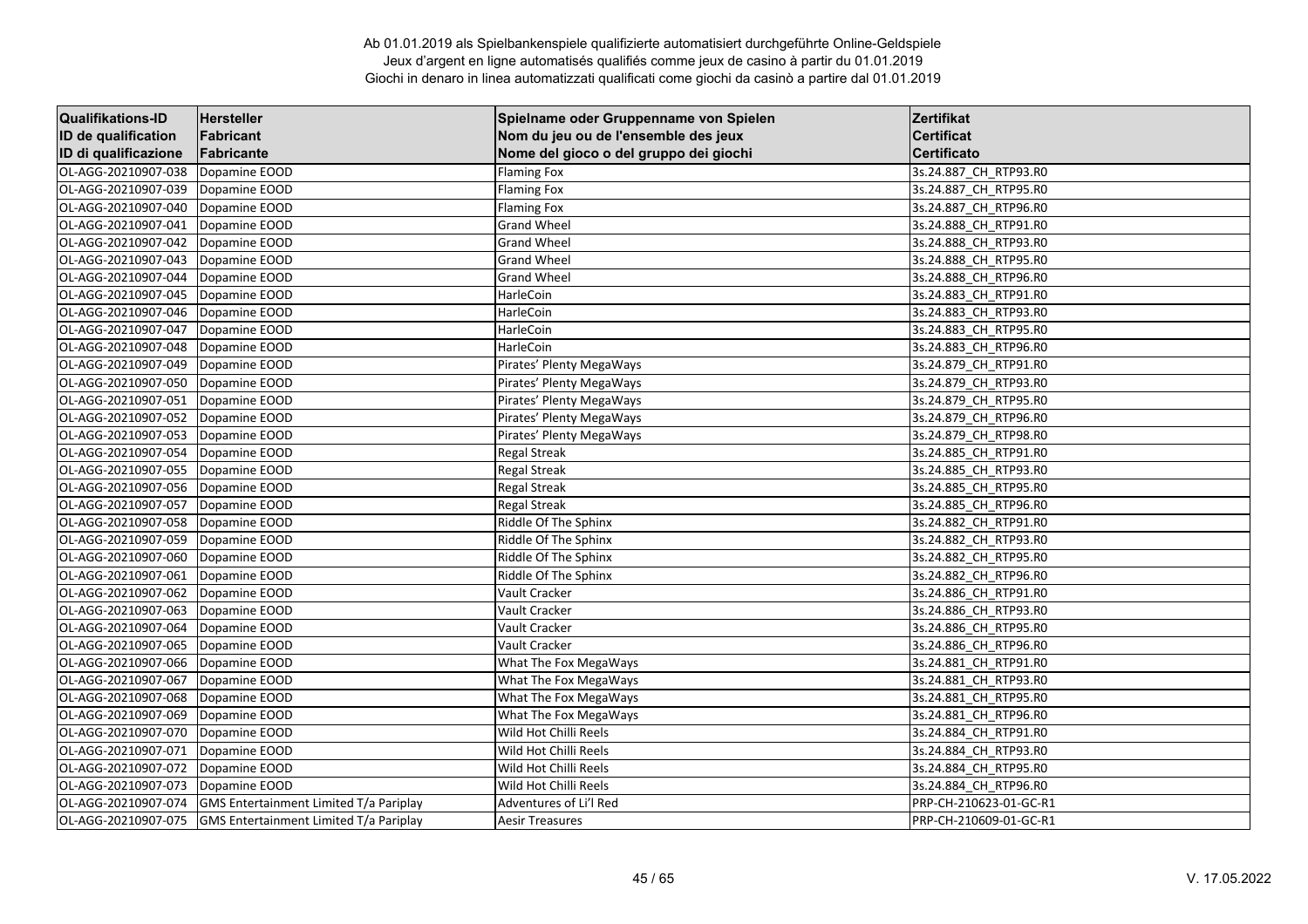| <b>Qualifikations-ID</b> | <b>Hersteller</b>                             | Spielname oder Gruppenname von Spielen | Zertifikat                         |
|--------------------------|-----------------------------------------------|----------------------------------------|------------------------------------|
| ID de qualification      | Fabricant                                     | Nom du jeu ou de l'ensemble des jeux   | <b>Certificat</b>                  |
| ID di qualificazione     | Fabricante                                    | Nome del gioco o del gruppo dei giochi | <b>Certificato</b>                 |
| OL-AGG-20210907-076      | GMS Entertainment Limited T/a Pariplay        | <b>Aesir Treasures</b>                 | PRP-CH-210609-02-GC-R1             |
| OL-AGG-20210907-077      | GMS Entertainment Limited T/a Pariplay        | Alice in the Wild                      | PRP-CH-200911-01-GC-R2             |
| OL-AGG-20210907-078      | GMS Entertainment Limited T/a Pariplay        | <b>Bier Party</b>                      | PRP-CH-200924-01-GC-R2             |
| OL-AGG-20210907-079      | GMS Entertainment Limited T/a Pariplay        | <b>Bier Party</b>                      | PRP-CH-200924-84-GC-R2             |
| OL-AGG-20210907-080      | <b>GMS Entertainment Limited T/a Pariplay</b> | Book of 8 Riches                       | PRP-CH-210621-02-GC-R1             |
| OL-AGG-20210907-081      | GMS Entertainment Limited T/a Pariplay        | <b>Bull Fever</b>                      | PRP-CH-210609-03-GC-R1             |
| OL-AGG-20210907-082      | GMS Entertainment Limited T/a Pariplay        | Cleopatra's Crown                      | PRP-CH-201124-01-GC-R2             |
| OL-AGG-20210907-083      | GMS Entertainment Limited T/a Pariplay        | Creatures Of The Night                 | PRP-CH-200929-01-GC-R2             |
| OL-AGG-20210907-084      | GMS Entertainment Limited T/a Pariplay        | Dawn of the Incas                      | PRP-CH-210621-01-GC-R1             |
| OL-AGG-20210907-085      | <b>GMS Entertainment Limited T/a Pariplay</b> | Dragons of the North Deluxe            | PRP-CH-200904-01-GC-R2             |
| OL-AGG-20210907-086      | GMS Entertainment Limited T/a Pariplay        | Dragons of the North Deluxe            | PRP-CH-200904-85-GC-R2             |
| OL-AGG-20210907-087      | GMS Entertainment Limited T/a Pariplay        | <b>Enter the Vault</b>                 | PRP-CH-210616-01-GC-R1             |
| OL-AGG-20210907-088      | GMS Entertainment Limited T/a Pariplay        | <b>Fisherman's Bounty</b>              | PRP-CH-200720-01-GC-R2             |
| OL-AGG-20210907-089      | GMS Entertainment Limited T/a Pariplay        | <b>Fisherman's Bounty</b>              | PRP-CH-200720-83-GC-R2             |
| OL-AGG-20210907-090      | <b>GMS Entertainment Limited T/a Pariplay</b> | Flamin'7's                             | PRP-CH-210621-01-GC-R1             |
| OL-AGG-20210907-091      | GMS Entertainment Limited T/a Pariplay        | Flamin'7's                             | PRP-CH-210621-02-GC-R1             |
| OL-AGG-20210907-092      | GMS Entertainment Limited T/a Pariplay        | Fruitnation                            | PRP-CH-210630-01-GC-R1             |
| OL-AGG-20210907-093      | GMS Entertainment Limited T/a Pariplay        | <b>Fruits in Flames</b>                | PRP-CH-210628-01-GC-R1             |
| OL-AGG-20210907-094      | GMS Entertainment Limited T/a Pariplay        | Gallantry                              | PRP-CH-200131-01-GC-R2             |
| OL-AGG-20210907-095      | <b>GMS Entertainment Limited T/a Pariplay</b> | <b>Grand Express Action Class</b>      | PRP-CH-210625-03-GC-R1             |
| OL-AGG-20210907-096      | GMS Entertainment Limited T/a Pariplay        | Grand Loot                             | PRP-CH-210625-02-GC-R1             |
| OL-AGG-20210907-097      | GMS Entertainment Limited T/a Pariplay        | He He Yang                             | PRP-CH-200904-02-GC-R2             |
| OL-AGG-20210907-098      | GMS Entertainment Limited T/a Pariplay        | Magic Book 6                           | PRP-CH-200728-01-GC-R2             |
| OL-AGG-20210907-099      | GMS Entertainment Limited T/a Pariplay        | Medusas Lair                           | PRP-CH-200923-01-GC-R2             |
| OL-AGG-20210907-100      | <b>GMS Entertainment Limited T/a Pariplay</b> | Prosperity Journey                     | PRP-CH-210621-03-GC-R1             |
| OL-AGG-20210907-101      | GMS Entertainment Limited T/a Pariplay        | Quest of Gods                          | PRP-CH-200413-01-GC-R2             |
| OL-AGG-20210907-102      | GMS Entertainment Limited T/a Pariplay        | Rush Fever 7s                          | PRP-CH-210412-05-GC-R1             |
| OL-AGG-20210907-103      | GMS Entertainment Limited T/a Pariplay        | <b>Secret Mission</b>                  | PRP-CH-210609-04-GC-R1             |
| OL-AGG-20210907-104      | GMS Entertainment Limited T/a Pariplay        | Silver & Gold Mine                     | PRP-CH-210625-04-GC-R1             |
| OL-AGG-20210907-105      | <b>GMS Entertainment Limited T/a Pariplay</b> | Spin N' Hit                            | PRP-CH-200710-01-GC-R2             |
| OL-AGG-20210907-106      | GMS Entertainment Limited T/a Pariplay        | Spin N' Hit                            | PRP-CH-200710-07-GC-R2             |
| OL-AGG-20210907-107      | GMS Entertainment Limited T/a Pariplay        | Wolf Haven                             | PRP-CH-200825-01-GC-R2             |
| OL-AGG-20210907-108      | Greentube I.E.S. GmbH                         | Amazon's Diamonds                      | MO/567/GEE/21/50/CH/FGB/01         |
| OL-AGG-20210907-109      | Greentube I.E.S. GmbH                         | Cash Connection - Book of Ra           | MO/246/GEE/21/15/567/CH/FGB/01     |
| OL-AGG-20210907-110      | Greentube I.E.S. GmbH                         | Cash Connection - Book of Ra [linked]  | MO/246/GEE/21/18/567/CH/FGB/01     |
| OL-AGG-20210907-111      | Greentube I.E.S. GmbH                         | Twin Spinner Sizzling Hot Deluxe       | MO/246/GEE/21/16/567/CH/FGB/01     |
| OL-AGG-20210907-112      | ISB Magma Ltd                                 | Crabbin' Crazy                         | CH_ISM020GAM_Crabbin Crazy_REV.1   |
| OL-AGG-20210907-113      | ISB Magma Ltd                                 | Outback Gold: Hold & Win               | CH ISM022GAM Outback Gold HW REV.1 |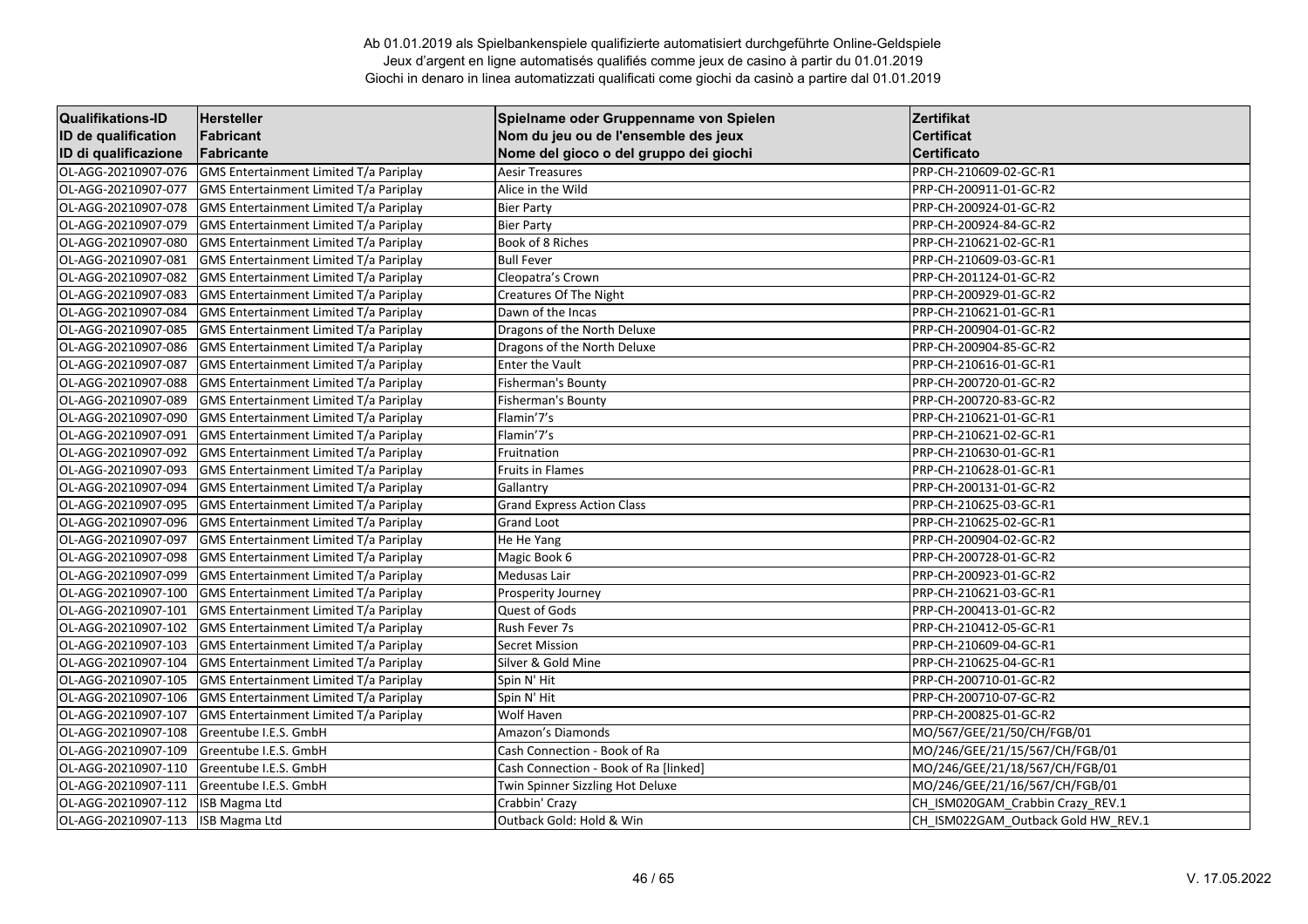| <b>Qualifikations-ID</b> | <b>Hersteller</b>               | Spielname oder Gruppenname von Spielen | Zertifikat                               |
|--------------------------|---------------------------------|----------------------------------------|------------------------------------------|
| ID de qualification      | Fabricant                       | Nom du jeu ou de l'ensemble des jeux   | <b>Certificat</b>                        |
| ID di qualificazione     | Fabricante                      | Nome del gioco o del gruppo dei giochi | <b>Certificato</b>                       |
| OL-AGG-20210907-114      | ISB Magma Ltd                   | Royale with Cheese Megaways            | CH_ISM013GAM_Royale with Cheese MW_REV.1 |
| OL-AGG-20210907-115      | ISB Magma Ltd                   | Tens or Better                         | CH ISM021GAM Tens or Better_REV.1        |
| OL-AGG-20210907-116      | ISB Magma Ltd                   | Wild Hammer Megaways                   | CH_ISM018GAM_Wild Hammer MW_REV.1        |
| OL-AGG-20210907-117      | NetEnt Product Services Ltd     | <b>Reef Raider</b>                     | MO-343-NE1-21-17-567                     |
| OL-AGG-20210907-118      | Oryx Gaming International LLC   | Books & Bulls                          | TRS-J0006-I0092                          |
| OL-AGG-20210907-119      | Oryx Gaming International LLC   | <b>Books &amp; Temples</b>             | TRS-J0006-I0094                          |
| OL-AGG-20210907-120      | OÜ Playtech (Estonia)           | Eye of Anubis                          | MO-567-PVI-21-52                         |
| OL-AGG-20210907-121      | OÜ Playtech (Estonia)           | Fire Blaze: Tundra Wolf [L95]          | MO-567-PVI-21-57                         |
| OL-AGG-20210907-122      | OÜ Playtech (Estonia)           | <b>Flaming Bars</b>                    | MO-567-PVI-21-22                         |
| OL-AGG-20210907-123      | OÜ Playtech (Estonia)           | Full Moon: White Panda                 | MO-567-PVI-21-61                         |
| OL-AGG-20210907-124      | OÜ Playtech (Estonia)           | Full Moon: Wild Track                  | MO-567-PVI-21-62                         |
| OL-AGG-20210907-125      | OÜ Playtech (Estonia)           | Jurassic Island II                     | MO-567-PVI-21-53                         |
| OL-AGG-20210907-126      | OÜ Playtech (Estonia)           | Wild Crusade: Empire Treasures         | MO-567-PVI-21-47                         |
| OL-AGG-20210907-127      | OÜ Playtech (Estonia)           | Wild LinX                              | MO-567-PVI-21-55                         |
| OL-AGG-20210907-128      | Skywind Holdings Limited        | <b>Big Buffalo Megaways</b>            | SWI.SKY-OL.1142.01.01                    |
| OL-AGG-20210907-129      | <b>Skywind Holdings Limited</b> | <b>Big Buffalo Megaways</b>            | SWI.SKY-OL.1142.02.01                    |
| OL-AGG-20210907-130      | Skywind Holdings Limited        | <b>Big Buffalo Megaways</b>            | SWI.SKY-OL.1142.03.01                    |
| OL-AGG-20210907-131      | Skywind Holdings Limited        | <b>Big Buffalo Megaways</b>            | SWI.SKY-OL.1142.04.01                    |
| OL-AGG-20211019-001      | CT Gaming AD                    | 20 Star Party                          | SWI.CATE.1003.11.01                      |
| OL-AGG-20211019-002      | CT Gaming AD                    | 40 Mega Slot                           | SWI.CATE.1003.12.01                      |
| OL-AGG-20211019-003      | CT Gaming AD                    | 40 Treasures                           | SWI.CATE.1003.13.01                      |
| OL-AGG-20211019-004      | CT Gaming AD                    | 50 Treasures                           | SWI.CATE.1003.14.01                      |
| OL-AGG-20211019-005      | CT Gaming AD                    | <b>Banana Party</b>                    | SWI.CATE.1003.15.01                      |
| OL-AGG-20211019-006      | CT Gaming AD                    | Chilli Fruits                          | SWI.CATE.1003.16.01                      |
| OL-AGG-20211019-007      | <b>CT Gaming AD</b>             | Coffee Magic                           | SWI.CATE.1003.17.01                      |
| OL-AGG-20211019-008      | <b>CT Gaming AD</b>             | Duck of Luck                           | SWI.CATE.1003.18.01                      |
| OL-AGG-20211019-009      | CT Gaming AD                    | Duck of Luck                           | SWI.CATE.1003.21.01                      |
| OL-AGG-20211019-010      | CT Gaming AD                    | Lucky Clover                           | SWI.CATE.1003.19.01                      |
| OL-AGG-20211019-011      | CT Gaming AD                    | Pot O'Luck                             | SWI.CATE.1003.20.01                      |
| OL-AGG-20211019-012      | Derivco (Pty) Ltd               | Atlantis - The Forgotten Kingdom       | E216102PNLCHEM                           |
| OL-AGG-20211019-013      | Derivco (Pty) Ltd               | Book of Captain Silver                 | E215842PNLCHEM                           |
| OL-AGG-20211019-014      | Derivco (Pty) Ltd               | Fire Forge                             | E215187PNLCHEM                           |
| OL-AGG-20211019-015      | Derivco (Pty) Ltd               | Magic of Sahara                        | E216484PNLCHEM                           |
| OL-AGG-20211019-016      | Derivco (Pty) Ltd               | Mayan Eagle                            | E215989PNLCHEM                           |
| OL-AGG-20211019-017      | Derivco (Pty) Ltd               | Thunderstruck Wild Lightning           | E215186PNLCHEM                           |
| OL-AGG-20211019-018      | Derivco (Pty) Ltd               | Tiki Reward                            | E216010PNLCHEM                           |
| OL-AGG-20211019-019      | Derivco (Pty) Ltd               | Wild Catch                             | E215142PNLCHEM                           |
| OL-AGG-20211019-020      | Dopamine EOOD                   | Wild O'Clock                           | 3s.23.715 CH RTP91.R0                    |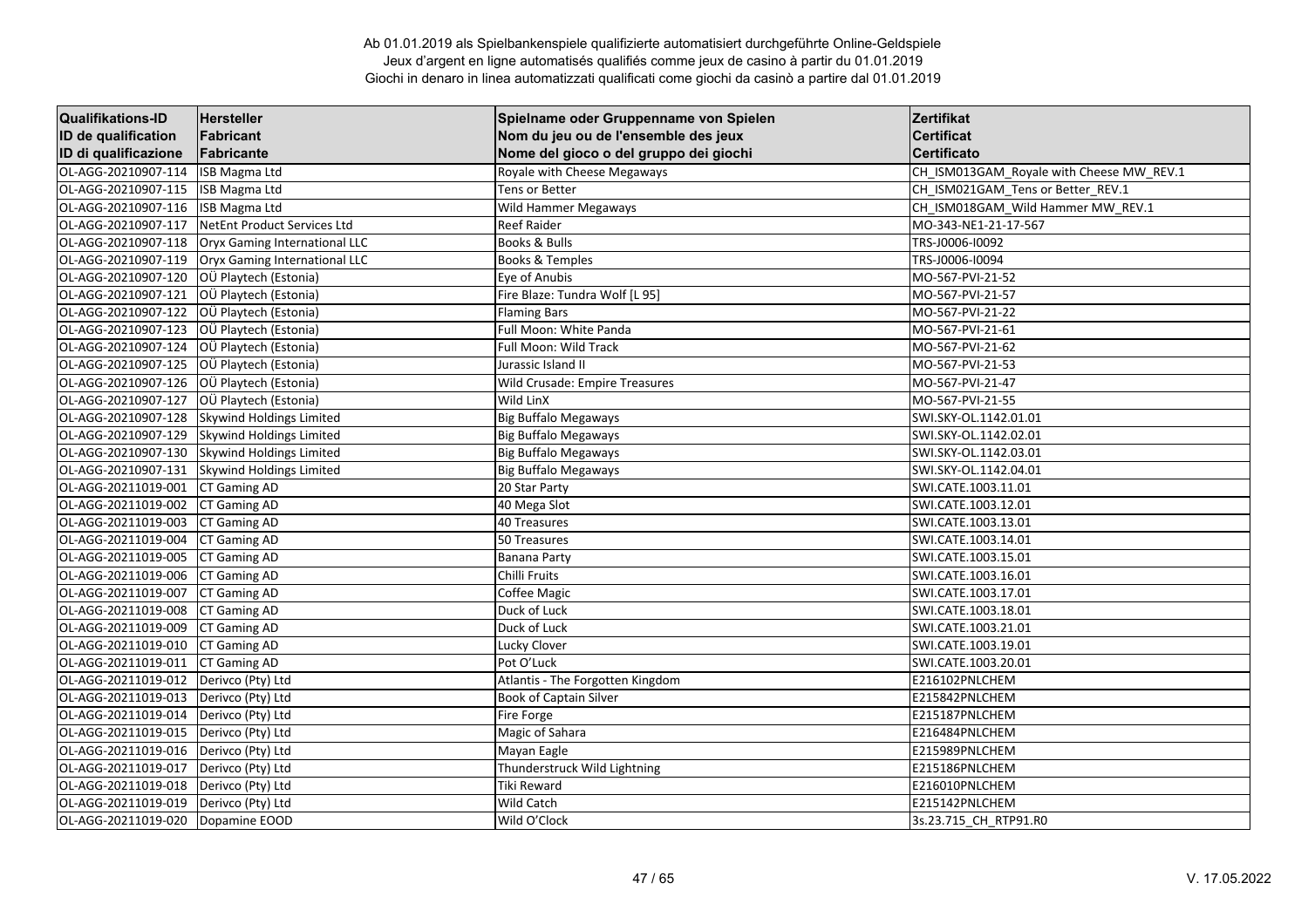| <b>Qualifikations-ID</b> | <b>Hersteller</b>                | Spielname oder Gruppenname von Spielen  | Zertifikat                                       |
|--------------------------|----------------------------------|-----------------------------------------|--------------------------------------------------|
| ID de qualification      | Fabricant                        | Nom du jeu ou de l'ensemble des jeux    | <b>Certificat</b>                                |
| ID di qualificazione     | Fabricante                       | Nome del gioco o del gruppo dei giochi  | <b>Certificato</b>                               |
| OL-AGG-20211019-021      | Dopamine EOOD                    | Wild O'Clock                            | 3s.23.715 CH RTP93.R0                            |
| OL-AGG-20211019-022      | Dopamine EOOD                    | Wild O'Clock                            | 3s.23.715_CH_RTP95.R0                            |
| OL-AGG-20211019-023      | Dopamine EOOD                    | Wild O'Clock                            | 3s.23.715 CH RTP96.R0                            |
| OL-AGG-20211019-024      | <b>Evolution Gaming Group AB</b> | First Person Golden Wealth Baccarat     | MO-551-EVL-21-09-567                             |
| OL-AGG-20211019-025      | <b>Evolution Gaming Group AB</b> | First Person Lightning Baccarat         | MO-551-EVL-21-08-567                             |
| OL-AGG-20211019-026      | <b>Evolution Gaming Group AB</b> | First Person Lightning Blackjack        | MO-551-EVL-21-12-567                             |
| OL-AGG-20211019-027      | GAMING1                          | Time AttHäk                             | MO/567/G1M/21/01/CH/FGB/01                       |
| OL-AGG-20211019-028      | Greentube I.E.S. GmbH            | Chili Bomba                             | MO/246/GEE/21/31/567/CH/FGB/01                   |
| OL-AGG-20211019-029      | Greentube I.E.S. GmbH            | <b>Dragon Blitz</b>                     | MO-246-GEE-21-42-567 1                           |
| OL-AGG-20211019-030      | Greentube I.E.S. GmbH            | POWER PRIZES - Eternal Mandarin Ducks   | MO/246/GEE/21/36/567/CH/FGB/01                   |
| OL-AGG-20211019-031      | Greentube I.E.S. GmbH            | Twin Spinner Book of Ra deluxe          | MO-246-GEE-21-44-567                             |
| OL-AGG-20211019-032      | ISB Magma Ltd                    | Diamond Heist: Hold & Win               | CH_ISM027GAM_Diamond Heist HW_REV.1              |
| OL-AGG-20211019-033      | <b>ISB Magma Ltd</b>             | Scrooge Megaways                        | CH_ISM026GAM_Scrooge MW_REV.1                    |
| OL-AGG-20211019-034      | <b>ISB Magma Ltd</b>             | <b>Tyrant King Megaways</b>             | CH_ISM023GAM_Tyrant King MW_REV.1                |
| OL-AGG-20211019-035      | <b>ISB Magma Ltd</b>             | Van der Wilde and The Outlaws           | CH_ISM024GAM_Van der Wilde and The Outlaws_REV.1 |
| OL-AGG-20211019-036      | NetEnt Product Services Ltd      | Gonzo's Gold                            | MO-343-NE1-21-28-567                             |
| OL-AGG-20211019-037      | OÜ Playtech (Estonia)            | Age of the Gods: Wonder Warriors        | MO-567-PVI-21-65                                 |
| OL-AGG-20211019-038      | OÜ Playtech (Estonia)            | Age of the Gods: Wonder Warriors (L 95) | MO-567-PVI-21-65-567                             |
| OL-AGG-20211019-039      | OÜ Playtech (Estonia)            | Brian Lara: Sporting Legends            | MO-567-PVI-21-69                                 |
| OL-AGG-20211019-040      | OÜ Playtech (Estonia)            | Brian Lara: Sporting Legends [L93]      | MO-567-PVI-21-69-567                             |
| OL-AGG-20211019-041      | OÜ Playtech (Estonia)            | Fire Blaze: Blue Wizard Megaways        | MO-567-PVI-21-67                                 |
| OL-AGG-20211019-042      | OÜ Playtech (Estonia)            | Fire Blaze: Blue Wizard Megaways [L 95] | MO-567-PVI-21-67-567                             |
| OL-AGG-20211019-043      | OÜ Playtech (Estonia)            | <b>Heroes Arrow</b>                     | MO-567-PVI-21-70                                 |
| OL-AGG-20211019-044      | OÜ Playtech (Estonia)            | Heroes Arrow [L95]                      | MO-567-PVI-21-71                                 |
| OL-AGG-20211019-045      | OÜ Playtech (Estonia)            | Pride of Persia: Empire Treasures       | MO-567-PVI-21-68                                 |
| OL-AGG-20211019-046      | OÜ Playtech (Estonia)            | The Mummy Books of Amun Ra              | MO-567-PVI-21-66                                 |
| OL-AGG-20211019-047      | OÜ Playtech (Estonia)            | The Mummy Books of Amun Ra (L 94)       | MO-567-PVI-21-66-567                             |
| OL-AGG-20211019-048      | OÜ Playtech (Estonia)            | <b>Vikings: Empire Treasures</b>        | MO-567-PVI-21-58                                 |
| OL-AGG-20211019-049      | Skywind Holdings Limited         | Alive! Megaways                         | SWI.SKY-OL.1157.01.01                            |
| OL-AGG-20211019-050      | Skywind Holdings Limited         | Alive! Megaways                         | SWI.SKY-OL.1157.02.01                            |
| OL-AGG-20211019-051      | Skywind Holdings Limited         | Alive! Megaways                         | SWI.SKY-OL.1157.03.01                            |
| OL-AGG-20211019-052      | Skywind Holdings Limited         | El Paso Gold                            | SWI.SKY-OL.1162.01.01                            |
| OL-AGG-20211019-053      | Skywind Holdings Limited         | El Paso Gold                            | SWI.SKY-OL.1162.02.01                            |
| OL-AGG-20211019-054      | <b>Skywind Holdings Limited</b>  | El Paso Gold                            | SWI.SKY-OL.1162.03.01                            |
| OL-AGG-20211019-055      | Skywind Holdings Limited         | El Paso Gold                            | SWI.SKY-OL.1162.04.01                            |
| OL-AGG-20211019-056      | Skywind Holdings Limited         | El Paso Gold                            | SWI.SKY-OL.1162.05.01                            |
| OL-AGG-20211019-057      | Skywind Holdings Limited         | El Paso Gold                            | SWI.SKY-OL.1162.06.01                            |
| OL-AGG-20211019-058      | <b>Skywind Holdings Limited</b>  | Joker's Luck Deluxe                     | SWI.SKY-OL.1164.01.01                            |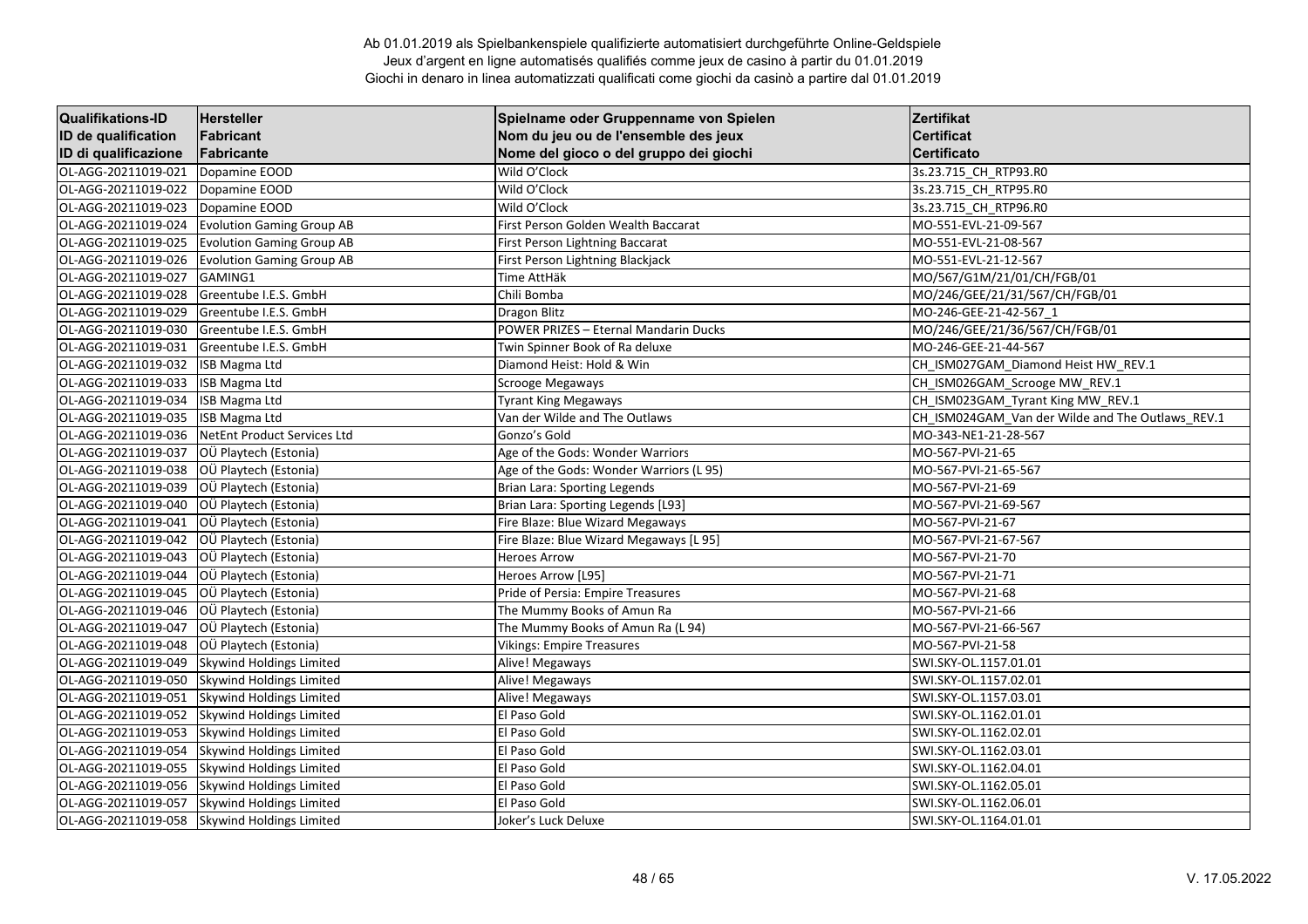| <b>Qualifikations-ID</b> | <b>Hersteller</b>               | Spielname oder Gruppenname von Spielen | Zertifikat                        |
|--------------------------|---------------------------------|----------------------------------------|-----------------------------------|
| ID de qualification      | Fabricant                       | Nom du jeu ou de l'ensemble des jeux   | <b>Certificat</b>                 |
| ID di qualificazione     | Fabricante                      | Nome del gioco o del gruppo dei giochi | <b>Certificato</b>                |
| OL-AGG-20211019-059      | Skywind Holdings Limited        | Sea of Pearls                          | SWI.SKY-OL.1157.04.01             |
| OL-AGG-20211019-060      | Skywind Holdings Limited        | Sea of Pearls                          | SWI.SKY-OL.1157.05.01             |
| OL-AGG-20211019-061      | Skywind Holdings Limited        | Sea of Pearls                          | SWI.SKY-OL.1157.06.01             |
| OL-AGG-20211019-062      | Skywind Holdings Limited        | Sea of Pearls The Pearl Game           | SWI.SKY-OL.1157.07.01             |
| OL-AGG-20211019-063      | Skywind Holdings Limited        | Sea of Pearls The Pearl Game           | SWI.SKY-OL.1157.08.01             |
| OL-AGG-20211019-064      | <b>Skywind Holdings Limited</b> | Sea of Pearls The Pearl Game           | SWI.SKY-OL.1157.09.01             |
| OL-AGG-20211019-065      | Skywind Holdings Limited        | <b>Sticky Sevens Megaways</b>          | SWI.SKY-OL.1157.10.01             |
| OL-AGG-20211019-066      | Skywind Holdings Limited        | <b>Sticky Sevens Megaways</b>          | SWI.SKY-OL.1157.11.01             |
| OL-AGG-20211019-067      | Skywind Holdings Limited        | <b>Sticky Sevens Megaways</b>          | SWI.SKY-OL.1157.12.01             |
| OL-AGG-20211019-068      | Skywind Holdings Limited        | <b>Sticky Sevens Megaways</b>          | SWI.SKY-OL.1157.13.01             |
| OL-AGG-20211019-069      | <b>Wazdan Limited</b>           | <b>Black Hawk Deluxe</b>               | WAZ-CH-210621-14-GC-R1            |
| OL-AGG-20211019-070      | <b>Wazdan Limited</b>           | <b>Burning Stars 3</b>                 | WAZ-CH-210609-01-GC-R1            |
| OL-AGG-20211019-071      | <b>Wazdan Limited</b>           | Clover Lady                            | WAZ-CH-210621-04-GC-R1            |
| OL-AGG-20211019-072      | <b>Wazdan Limited</b>           | <b>Fortune Reels</b>                   | WAZ-CH-210712-01-GC-R1            |
| OL-AGG-20211019-073      | <b>Wazdan Limited</b>           | Fruit Mania Deluxe                     | WAZ-CH-210621-08-GC-R1            |
| OL-AGG-20211019-074      | <b>Wazdan Limited</b>           | Gem Splitter                           | WAZ-CH-210621-07-GC-R1            |
| OL-AGG-20211019-075      | <b>Wazdan Limited</b>           | Hot 777 Deluxe                         | WAZ-CH-210621-18-GC-R1            |
| OL-AGG-20211019-076      | <b>Wazdan Limited</b>           | Magic Fruits 4 Deluxe                  | WAZ-CH-210621-11-GC-R1            |
| OL-AGG-20211019-077      | <b>Wazdan Limited</b>           | Magic Fruits Deluxe                    | WAZ-CH-210621-03-GC-R1            |
| OL-AGG-20211019-078      | <b>Wazdan Limited</b>           | Magic Of The Ring Deluxe               | WAZ-CH-210621-16-GC-R1            |
| OL-AGG-20211019-079      | <b>Wazdan Limited</b>           | Magic Stars 5                          | WAZ-CH-210621-10-GC-R1            |
| OL-AGG-20211019-080      | <b>Wazdan Limited</b>           | Magic Stars 6                          | WAZ-CH-210621-09-GC-R1            |
| OL-AGG-20211019-081      | <b>Wazdan Limited</b>           | Magic Stars 9                          | WAZ-CH-210621-15-GC-R1            |
| OL-AGG-20211019-082      | <b>Wazdan Limited</b>           | Midnight in Tokyo                      | WAZ-CH-210426-01-GC-R1            |
| OL-AGG-20211019-083      | <b>Wazdan Limited</b>           | Mystery Jack Deluxe                    | WAZ-CH-210621-12-GC-R1            |
| OL-AGG-20211019-084      | <b>Wazdan Limited</b>           | Power Of Gods Egypt                    | WAZ-CH-210621-06-GC-R1            |
| OL-AGG-20211019-085      | <b>Wazdan Limited</b>           | Power of Gods: Hades                   | WAZ-CH-210827-01-GC-R1            |
| OL-AGG-20211019-086      | <b>Wazdan Limited</b>           | <b>Prosperity Pearls</b>               | WAZ-CH-210607-01-GC-R1            |
| OL-AGG-20211019-087      | <b>Wazdan Limited</b>           | Reel Joke                              | WAZ-CH-210621-01-GC-R1            |
| OL-AGG-20211019-088      | <b>Wazdan Limited</b>           | Relic Hunters and the Book of Faith    | WAZ-CH-210621-17-GC-R1            |
| OL-AGG-20211019-089      | <b>Wazdan Limited</b>           | Space Spins                            | WAZ-CH-210621-19-GC-R1            |
| OL-AGG-20211019-090      | <b>Wazdan Limited</b>           | Sun Of Fortune                         | WAZ-CH-210505-01-GC-R1            |
| OL-AGG-20211019-091      | <b>Wazdan Limited</b>           | <b>Telly Reels</b>                     | WAZ-CH-210621-05-GC-R1            |
| OL-AGG-20211019-092      | <b>Wazdan Limited</b>           | Unicorn Reels                          | WAZ-CH-210621-02-GC-R1            |
| OL-AGG-20211019-093      | <b>Wazdan Limited</b>           | Valhalla                               | WAZ-CH-210621-13-GC-R1            |
| OL-AGG-20211207-001      | <b>COGG Studios Ltd</b>         | 8 Golden Lions                         | CH_CGG001GAM_8 Golden Lions_REV.1 |
| OL-AGG-20211207-002      | <b>COGG Studios Ltd</b>         | <b>Baccarat</b>                        | CH_CGG001GAM_Baccarat_REV.1       |
| OL-AGG-20211207-003      | <b>COGG Studios Ltd</b>         | Book of Bast                           | CH CGG001GAM Book of Bast REV.1   |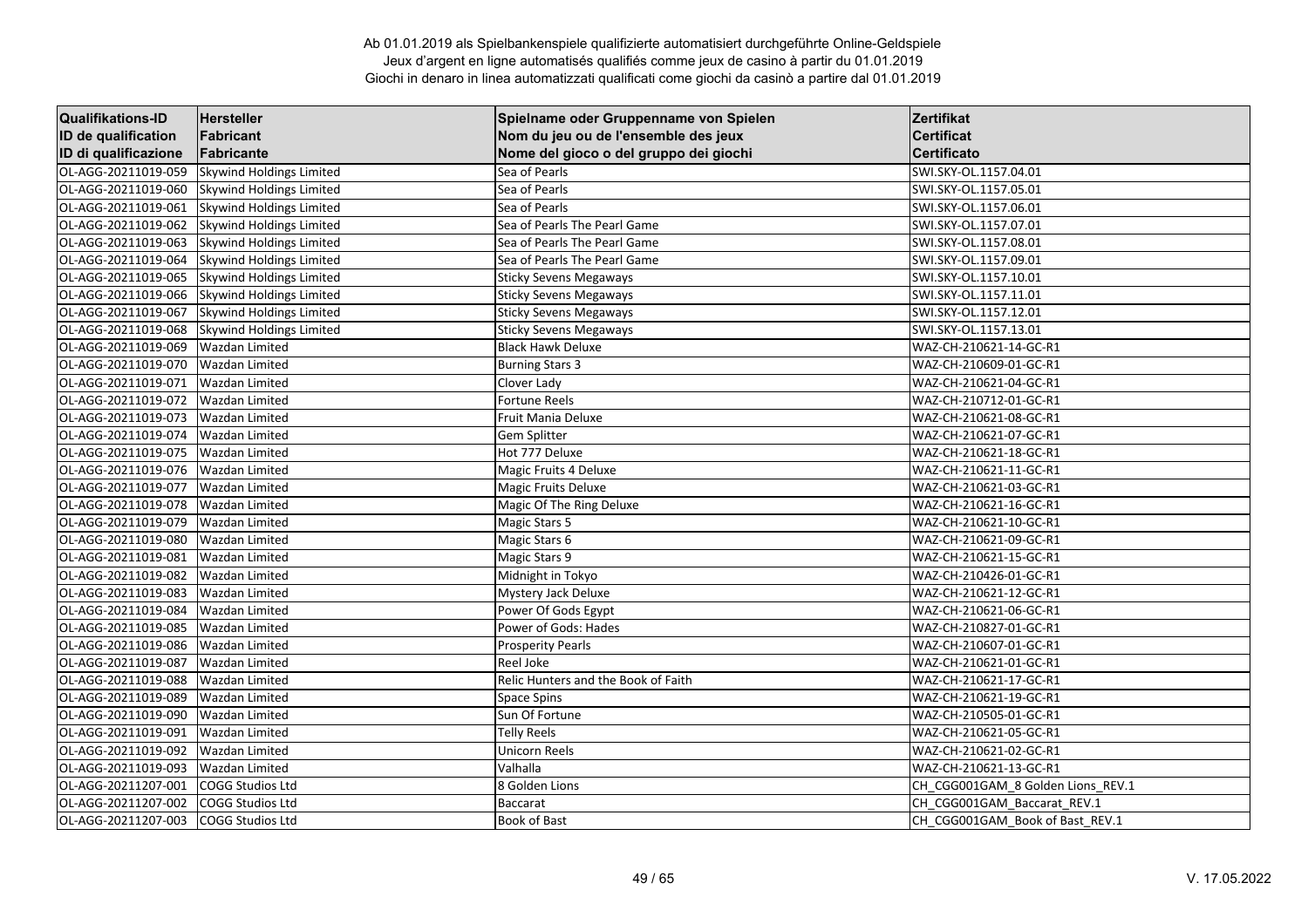| <b>Qualifikations-ID</b> | <b>Hersteller</b>        | Spielname oder Gruppenname von Spielen          | <b>Zertifikat</b>                      |
|--------------------------|--------------------------|-------------------------------------------------|----------------------------------------|
| ID de qualification      | <b>Fabricant</b>         | Nom du jeu ou de l'ensemble des jeux            | <b>Certificat</b>                      |
| ID di qualificazione     | Fabricante               | Nome del gioco o del gruppo dei giochi          | <b>Certificato</b>                     |
| OL-AGG-20211207-004      | <b>COGG Studios Ltd</b>  | Cherry Deluxe 10000                             | CH_CGG001GAM_Cherry Deluxe 10000_REV.1 |
| OL-AGG-20211207-005      | COGG Studios Ltd         | European Roulette                               | CH CGG001GAM European Roulette REV.1   |
| OL-AGG-20211207-006      | COGG Studios Ltd         | Flaming Hot Joker                               | CH_CGG001GAM_Flaming Hot Joker_REV.1   |
| OL-AGG-20211207-007      | COGG Studios Ltd         | <b>Flaming Spins</b>                            | CH_CGG001GAM_Flaming Spins_REV.1       |
| OL-AGG-20211207-008      | COGG Studios Ltd         | Fruit Gem                                       | CH CGG001GAM Fruit Gem REV.1           |
| OL-AGG-20211207-009      | <b>COGG Studios Ltd</b>  | Jacks Golden 8                                  | CH_CGG001GAM_Jacks Golden 8_REV.1      |
| OL-AGG-20211207-010      | COGG Studios Ltd         | Professor Morris' Time Machine                  | CH CGG001GAM Professor Morris TM REV.1 |
| OL-AGG-20211207-011      | <b>COGG Studios Ltd</b>  | War                                             | CH GMZ010GAM War REV.1                 |
| OL-AGG-20211207-012      | COGG Studios Ltd         | <b>Wild Chance</b>                              | CH_CGG001GAM_Wild Chance_REV.1         |
| OL-AGG-20211207-013      | Derivco (Pty) Ltd        | A Tale of Elves                                 | E217938PNLCHEM                         |
| OL-AGG-20211207-014      | EveryMatrix Software Ltd | <b>Blue Diamond Book</b>                        | ITL2102658                             |
| OL-AGG-20211207-015      | EveryMatrix Software Ltd | Book Of Souls 2: El Dorado                      | ITL2102662                             |
| OL-AGG-20211207-016      | EveryMatrix Software Ltd | Book Of Spies: Mission X                        | ITL2102669                             |
| OL-AGG-20211207-017      | EveryMatrix Software Ltd | <b>Book Of The Princess</b>                     | ITL2102665                             |
| OL-AGG-20211207-018      | EveryMatrix Software Ltd | Lara Jones Is Cleopatra                         | ITL2102661                             |
| OL-AGG-20211207-019      | EveryMatrix Software Ltd | Lara Jones Is Cleopatra II                      | ITL2102660                             |
| OL-AGG-20211207-020      | EveryMatrix Software Ltd | <b>Sweet Gems</b>                               | ITL2102657                             |
| OL-AGG-20211207-021      | EveryMatrix Software Ltd | Wild Empire Rome                                | ITL2102667                             |
| OL-AGG-20211207-022      | EveryMatrix Software Ltd | Wild Gold                                       | ITL2102659                             |
| OL-AGG-20211207-023      | EveryMatrix Software Ltd | Wilds Of Wall Street 2                          | ITL2102668                             |
| OL-AGG-20211207-024      | FAZI d.o.o.              | Crystal Jewels                                  | SWI.FAZI.1056.02.01                    |
| OL-AGG-20211207-025      | FAZI d.o.o.              | Crystal Jewels                                  | SWI.FAZI.1056.10.01                    |
| OL-AGG-20211207-026      | FAZI d.o.o.              | Crystal Joker Hot                               | SWI.FAZI.1056.01.01                    |
| OL-AGG-20211207-027      | FAZI d.o.o.              | Crystal Joker Hot                               | SWI.FAZI.1056.09.01                    |
| OL-AGG-20211207-028      | FAZI d.o.o.              | Fruity Joker Hot                                | SWI.FAZI.1056.03.01                    |
| OL-AGG-20211207-029      | FAZI d.o.o.              | Fruity Joker Hot                                | SWI.FAZI.1056.11.01                    |
| OL-AGG-20211207-030      | FAZI d.o.o.              | Golden Crown                                    | SWI.FAZI.1056.04.01                    |
| OL-AGG-20211207-031      | FAZI d.o.o.              | Mystery Joker Hot                               | SWI.FAZI.1056.05.01                    |
| OL-AGG-20211207-032      | FAZI d.o.o.              | Mystery Joker Hot                               | SWI.FAZI.1056.12.01                    |
| OL-AGG-20211207-033      | FAZI d.o.o.              | Very Hot 40                                     | SWI.FAZI.1056.07.01                    |
| OL-AGG-20211207-034      | FAZI d.o.o.              | Very Hot 5                                      | SWI.FAZI.1056.06.01                    |
| OL-AGG-20211207-035      | FAZI d.o.o.              | Very Hot 5                                      | SWI.FAZI.1056.13.01                    |
| OL-AGG-20211207-036      | FAZI d.o.o.              | Wild Kingdom                                    | SWI.FAZI.1056.08.01                    |
| OL-AGG-20211207-037      | Greentube I.E.S. GmbH    | 40 Wild Fire 6                                  | MO-246-GEE-21-43-567 1                 |
| OL-AGG-20211207-038      | Greentube I.E.S. GmbH    | Apollo - God Of The Sun 10 Win Ways             | MO-246-GEE-21-49-567                   |
| OL-AGG-20211207-039      | Greentube I.E.S. GmbH    | Apollo - God of the Sun 10 Win Ways [Buy Bonus] | MO-246-GEE-21-50-567                   |
| OL-AGG-20211207-040      | Greentube I.E.S. GmbH    | Diamond Link Mighty Santa                       | MO-246-GEE-21-53-567                   |
| OL-AGG-20211207-041      | Greentube I.E.S. GmbH    | Diamond Link Mighty Santa [linked]              | MO-246-GEE-21-54-567                   |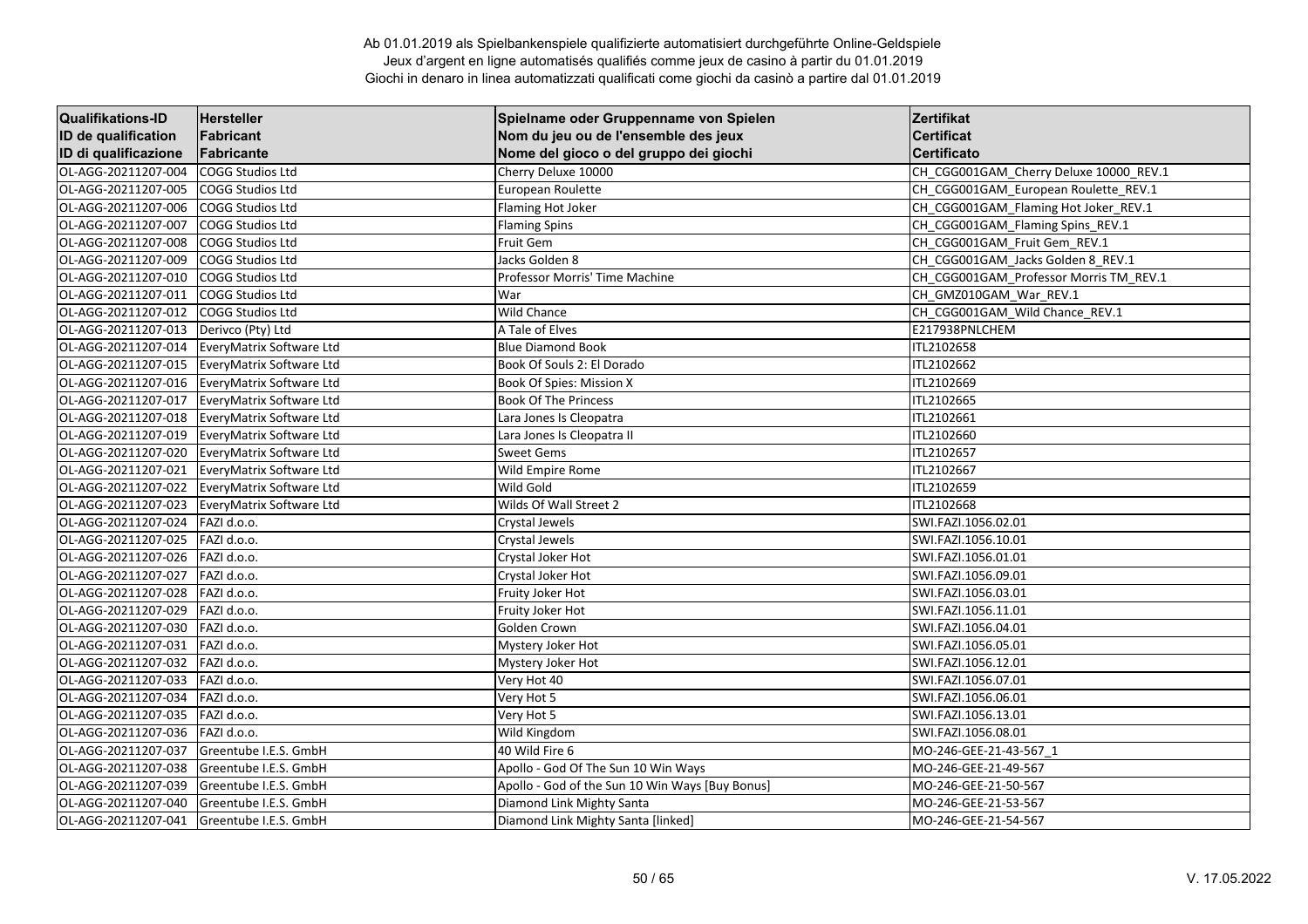| <b>Qualifikations-ID</b> | <b>Hersteller</b>           | Spielname oder Gruppenname von Spielen  | Zertifikat                               |
|--------------------------|-----------------------------|-----------------------------------------|------------------------------------------|
| ID de qualification      | Fabricant                   | Nom du jeu ou de l'ensemble des jeux    | <b>Certificat</b>                        |
| ID di qualificazione     | Fabricante                  | Nome del gioco o del gruppo dei giochi  | <b>Certificato</b>                       |
| OL-AGG-20211207-042      | Greentube I.E.S. GmbH       | POWER PRIZES - Royal Crane              | MO-246-GEE-21-48-567                     |
| OL-AGG-20211207-043      | Greentube I.E.S. GmbH       | Top o' the Money - Pots of Wealth       | MO-246-GEE-21-45-567                     |
| OL-AGG-20211207-044      | Hölle Games GmbH            | Holla die Waldfee                       | <b>ITL2103014</b>                        |
| OL-AGG-20211207-045      | ISB Magma Ltd               | Brides of Dracula Hold & Win            | CH_ISM019GAM_Brides of Dracula HW_REV.1  |
| OL-AGG-20211207-046      | <b>ISB Magma Ltd</b>        | Brilliant Diamonds: Hold & Win          | CH_ISM033GAM_Brilliant Diamonds HW_REV.1 |
| OL-AGG-20211207-047      | <b>ISB Magma Ltd</b>        | Colossus: Hold & Win                    | CH_ISM030GAM_Colossus: Hold & Win_REV.1  |
| OL-AGG-20211207-048      | ISB Magma Ltd               | Deuces Wild                             | CH_ISM028GAM_Deuces Wild_REV.1           |
| OL-AGG-20211207-049      | <b>ISB Magma Ltd</b>        | Hot Spin: Hot Link                      | CH_ISM032GAM_Hot Spin HL_REV.1           |
| OL-AGG-20211207-050      | ISB Magma Ltd               | Majestic Gold Megaways                  | CH ISM031GAM Majestic Gold MW REV.1      |
| OL-AGG-20211207-051      | NetEnt Product Services Ltd | Lost Relics                             | MO-343-NE1-21-26-567                     |
| OL-AGG-20211207-052      | OÜ Playtech (Estonia)       | <b>Aztec Expedition</b>                 | MO-567-PVI-21-78-567(12)                 |
| OL-AGG-20211207-053      | OÜ Playtech (Estonia)       | <b>Bobby George: Sporting Legends</b>   | MO-567-PVI-21-80                         |
| OL-AGG-20211207-054      | OÜ Playtech (Estonia)       | Bobby George: Sporting Legends [L95]    | MO-567-PVI-21-80-567                     |
| OL-AGG-20211207-055      | OÜ Playtech (Estonia)       | Fire Blaze Golden: Buccaneer Bells      | MO-567-PVI-21-78-567(3)                  |
| OL-AGG-20211207-056      | OÜ Playtech (Estonia)       | Fire Blaze: Red Wizard                  | MO-567-PVI-21-78-567(4)                  |
| OL-AGG-20211207-057      | OÜ Playtech (Estonia)       | Fortune Fortune: Thundershots           | MO-567-PVI-21-81                         |
| OL-AGG-20211207-058      | OÜ Playtech (Estonia)       | Gem Splash: Kings Court                 | MO-567-PVI-21-78-567(5)                  |
| OL-AGG-20211207-059      | OÜ Playtech (Estonia)       | <b>Glorious Guardians</b>               | MO-567-PVI-21-78-567(6)                  |
| OL-AGG-20211207-060      | OÜ Playtech (Estonia)       | Leprechaun's Luck: Cash Collect         | MO-567-PVI-21-79                         |
| OL-AGG-20211207-061      | OÜ Playtech (Estonia)       | Love Fool                               | MO-567-PVI-21-78-567(7)                  |
| OL-AGG-20211207-062      | OÜ Playtech (Estonia)       | Mega Fire Blaze: Big Circus!            | MO-567-PVI-21-74                         |
| OL-AGG-20211207-063      | OÜ Playtech (Estonia)       | Mega Fire Blaze: Big Circus! [L95]      | MO-567-PVI-21-74-567                     |
| OL-AGG-20211207-064      | OÜ Playtech (Estonia)       | Mega Fire Blaze: Khonsu God of Moon     | MO-567-PVI-21-78-567(9)                  |
| OL-AGG-20211207-065      | OÜ Playtech (Estonia)       | Power Zones: Thunder Birds              | MO-567-PVI-21-85                         |
| OL-AGG-20211207-066      | OÜ Playtech (Estonia)       | Power Zones: Thunder Birds [L95]        | MO-567-PVI-21-86                         |
| OL-AGG-20211207-067      | OÜ Playtech (Estonia)       | Sahara Riches: Cash Collect [Version A] | MO-567-PVI-21-78-567(11)                 |
| OL-AGG-20211207-068      | OÜ Playtech (Estonia)       | The Queen's Curse: Empire Treasures     | MO-567-PVI-21-75                         |
| OL-AGG-20211207-069      | Paf Consulting Abp          | ThunderBAR 10000                        | MO-556-PA1-21-04-567(2)                  |
| OL-AGG-20211207-070      | PragmaticPlay Ltd.          | <b>Amazing Money Machine</b>            | MO-567-PPL-21-01-567                     |
| OL-AGG-20211207-071      | PragmaticPlay Ltd.          | <b>Big Bass Bonanza</b>                 | MO-567-PPL-21-01-567(3)                  |
| OL-AGG-20211207-072      | PragmaticPlay Ltd.          | Book of Kingdoms                        | MO-567-PPL-21-01-567(4)                  |
| OL-AGG-20211207-073      | PragmaticPlay Ltd.          | <b>Buffalo King</b>                     | MO-567-PPL-21-01-567(5)                  |
| OL-AGG-20211207-074      | PragmaticPlay Ltd.          | <b>Buffalo King Megaways</b>            | MO-567-PPL-21-01-567(6)                  |
| OL-AGG-20211207-075      | PragmaticPlay Ltd.          | Chilli Heat                             | MO-567-PPL-21-01-567(7)                  |
| OL-AGG-20211207-076      | PragmaticPlay Ltd.          | Christmas Carol Megaways                | MO-567-PPL-21-01-567(8)                  |
| OL-AGG-20211207-077      | PragmaticPlay Ltd.          | Congo Cash                              | MO-567-PPL-21-01-567(9)                  |
| OL-AGG-20211207-078      | PragmaticPlay Ltd.          | Cowboys Gold                            | MO-567-PPL-21-01-567(10)                 |
| OL-AGG-20211207-079      | PragmaticPlay Ltd.          | Curse of the Werewolf Megaways          | MO-567-PPL-21-01-567(11)                 |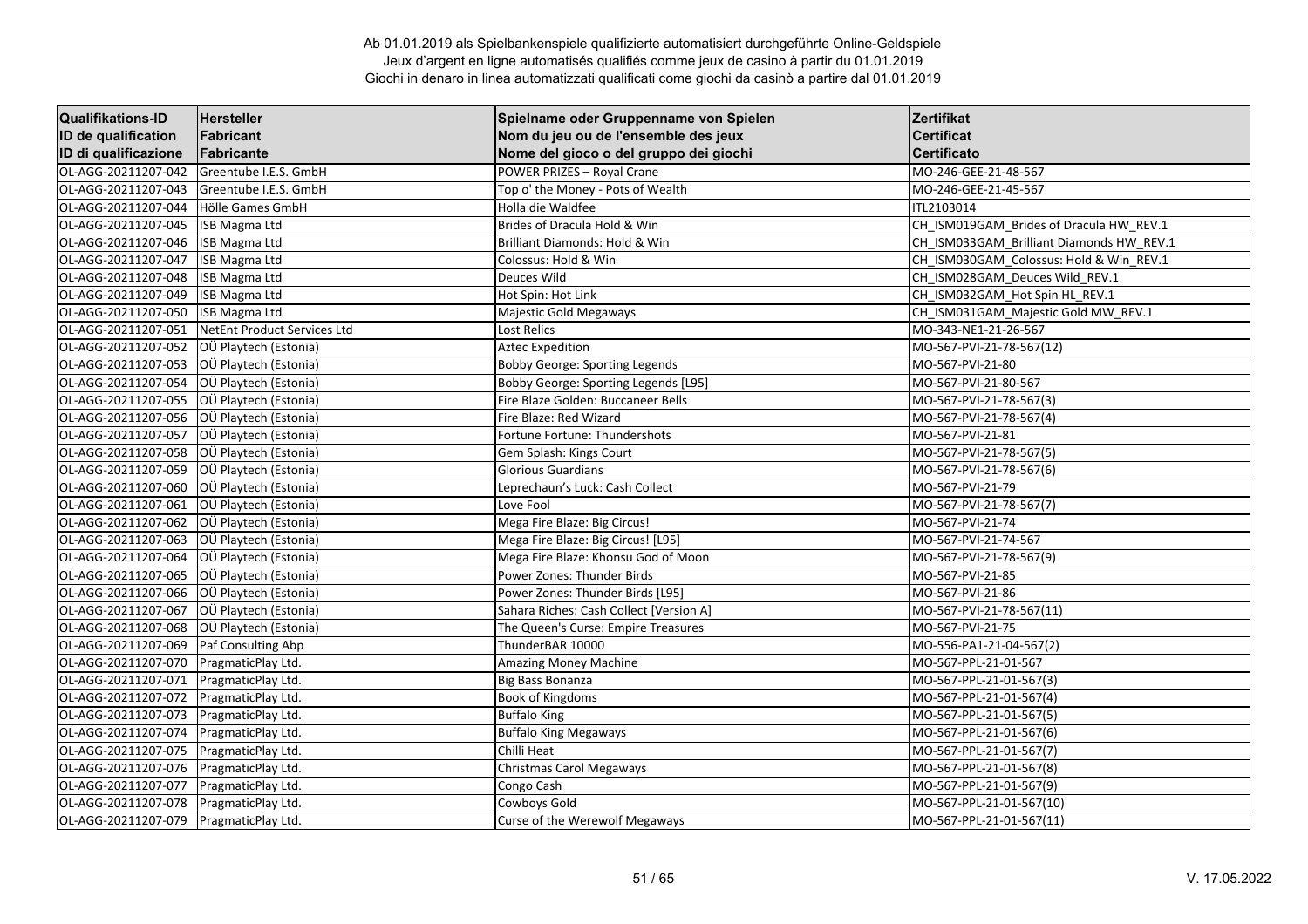| <b>Qualifikations-ID</b> | <b>Hersteller</b>  | Spielname oder Gruppenname von Spielen | Zertifikat               |
|--------------------------|--------------------|----------------------------------------|--------------------------|
| ID de qualification      | Fabricant          | Nom du jeu ou de l'ensemble des jeux   | <b>Certificat</b>        |
| ID di qualificazione     | Fabricante         | Nome del gioco o del gruppo dei giochi | Certificato              |
| OL-AGG-20211207-080      | PragmaticPlay Ltd. | Da Vinci's Treasure                    | MO-567-PPL-21-01-567(18) |
| OL-AGG-20211207-081      | PragmaticPlay Ltd. | <b>Diamond Strike</b>                  | MO-567-PPL-21-01-567(12) |
| OL-AGG-20211207-082      | PragmaticPlay Ltd. | Extra Juicy                            | MO-567-PPL-21-01-567(13) |
| OL-AGG-20211207-083      | PragmaticPlay Ltd. | Eye of the Storm                       | MO-567-PPL-21-01-567(14) |
| OL-AGG-20211207-084      | PragmaticPlay Ltd. | Fire 88                                | MO-567-PPL-21-01-567(16) |
| OL-AGG-20211207-085      | PragmaticPlay Ltd. | <b>Fire Strike</b>                     | MO-567-PPL-21-01-567(15) |
| OL-AGG-20211207-086      | PragmaticPlay Ltd. | Fishin' Reels                          | MO-567-PPL-21-01-567(17) |
| OL-AGG-20211207-087      | PragmaticPlay Ltd. | <b>Fruit Party</b>                     | MO-567-PPL-21-01-567(46) |
| OL-AGG-20211207-088      | PragmaticPlay Ltd. | <b>Fruit Party</b>                     | MO-567-PPL-21-01-567(47) |
| OL-AGG-20211207-089      | PragmaticPlay Ltd. | Gates of Olympus                       | MO-567-PPL-21-01-567(22) |
| OL-AGG-20211207-090      | PragmaticPlay Ltd. | Gems Bonanza                           | MO-567-PPL-21-01-567(23) |
| OL-AGG-20211207-091      | PragmaticPlay Ltd. | <b>Great Rhino</b>                     | MO-567-PPL-21-01-567(24) |
| OL-AGG-20211207-092      | PragmaticPlay Ltd. | <b>Great Rhino Megaways</b>            | MO-567-PPL-21-01-567(25) |
| OL-AGG-20211207-093      | PragmaticPlay Ltd. | Hot to Burn                            | MO-567-PPL-21-01-567(26) |
| OL-AGG-20211207-094      | PragmaticPlay Ltd. | Hot to Burn Hold and Spin              | MO-567-PPL-21-01-567(27) |
| OL-AGG-20211207-095      | PragmaticPlay Ltd. | John Hunter and the Book of Tut        | MO-567-PPL-21-01-567(54) |
| OL-AGG-20211207-096      | PragmaticPlay Ltd. | John Hunter and the Mayan Gods         | MO-567-PPL-21-01-567(55) |
| OL-AGG-20211207-097      | PragmaticPlay Ltd. | Joker King                             | MO-567-PPL-21-01-567(28) |
| OL-AGG-20211207-098      | PragmaticPlay Ltd. | Joker's Jewels                         | MO-567-PPL-21-01-567(29) |
| OL-AGG-20211207-099      | PragmaticPlay Ltd. | <b>Juicy Fruits</b>                    | MO-567-PPL-21-01-567(30) |
| OL-AGG-20211207-100      | PragmaticPlay Ltd. | <b>Madame Destiny Megaways</b>         | MO-567-PPL-21-01-567(31) |
| OL-AGG-20211207-101      | PragmaticPlay Ltd. | Master Joker                           | MO-567-PPL-21-01-567(32) |
| OL-AGG-20211207-102      | PragmaticPlay Ltd. | <b>Mustang Gold</b>                    | MO-567-PPL-21-01-567(52) |
| OL-AGG-20211207-103      | PragmaticPlay Ltd. | Peaky Blinders                         | MO-567-PPL-21-01-567(33) |
| OL-AGG-20211207-104      | PragmaticPlay Ltd. | Phoenix Forge                          | MO-567-PPL-21-01-567(34) |
| OL-AGG-20211207-105      | PragmaticPlay Ltd. | Pirate Gold                            | MO-567-PPL-21-01-567(19) |
| OL-AGG-20211207-106      | PragmaticPlay Ltd. | Power of Thor Megaways                 | MO-567-PPL-21-01-567(35) |
| OL-AGG-20211207-107      | PragmaticPlay Ltd. | Scarab Queen                           | MO-567-PPL-21-01-567(50) |
| OL-AGG-20211207-108      | PragmaticPlay Ltd. | Scarab Queen                           | MO-567-PPL-21-01-567(51) |
| OL-AGG-20211207-109      | PragmaticPlay Ltd. | Super 7s                               | MO-567-PPL-21-01-567(36) |
| OL-AGG-20211207-110      | PragmaticPlay Ltd. | Super Joker                            | MO-567-PPL-21-01-567(20) |
| OL-AGG-20211207-111      | PragmaticPlay Ltd. | Sweet Bonanza                          | MO-567-PPL-21-01-567(21) |
| OL-AGG-20211207-112      | PragmaticPlay Ltd. | Sweet Bonanza Xmas                     | MO-567-PPL-21-01-567(48) |
| OL-AGG-20211207-113      | PragmaticPlay Ltd. | Sweet Bonanza Xmas                     | MO-567-PPL-21-01-567(49) |
| OL-AGG-20211207-114      | PragmaticPlay Ltd. | The Dog House                          | MO-567-PPL-21-01-567(37) |
| OL-AGG-20211207-115      | PragmaticPlay Ltd. | The Dog House Megaways                 | MO-567-PPL-21-01-567(38) |
| OL-AGG-20211207-116      | PragmaticPlay Ltd. | The Hand of Midas                      | MO-567-PPL-21-01-567(39) |
| OL-AGG-20211207-117      | PragmaticPlay Ltd. | <b>Triple Jokers</b>                   | MO-567-PPL-21-01-567(40) |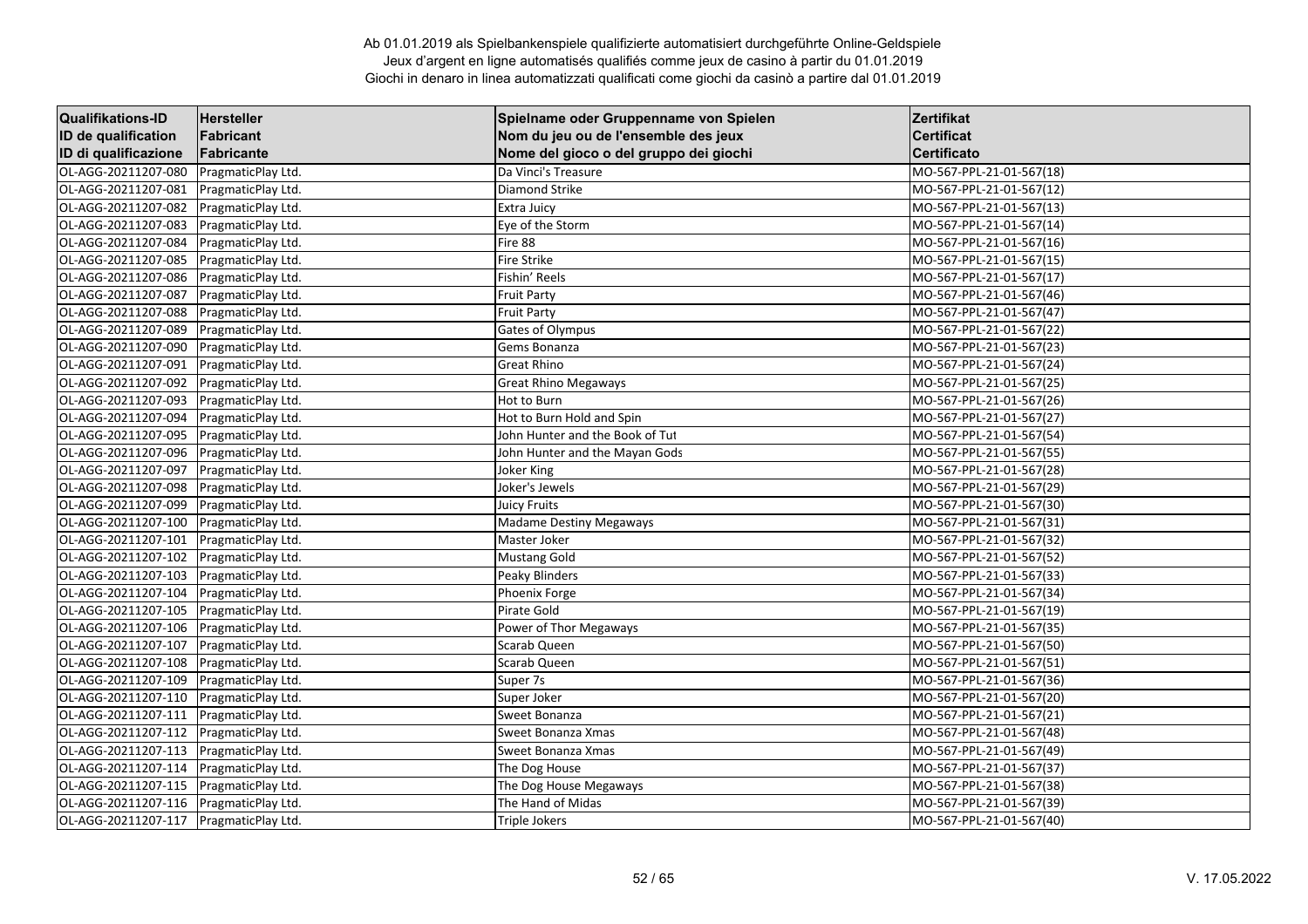| <b>Qualifikations-ID</b> | Hersteller                      | Spielname oder Gruppenname von Spielen | Zertifikat                               |
|--------------------------|---------------------------------|----------------------------------------|------------------------------------------|
| ID de qualification      | Fabricant                       | Nom du jeu ou de l'ensemble des jeux   | <b>Certificat</b>                        |
| ID di qualificazione     | Fabricante                      | Nome del gioco o del gruppo dei giochi | <b>Certificato</b>                       |
| OL-AGG-20211207-118      | PragmaticPlay Ltd.              | Ultra Burn                             | MO-567-PPL-21-01-567(41)                 |
| OL-AGG-20211207-119      | PragmaticPlay Ltd.              | Ultra Hold and Spin                    | MO-567-PPL-21-01-567(42)                 |
| OL-AGG-20211207-120      | PragmaticPlay Ltd.              | <b>Wild Booster</b>                    | MO-567-PPL-21-01-567(43)                 |
| OL-AGG-20211207-121      | PragmaticPlay Ltd.              | Wild West Gold                         | MO-567-PPL-21-01-567(44)                 |
| OL-AGG-20211207-122      | PragmaticPlay Ltd.              | Wild Wild Riches                       | MO-567-PPL-21-01-567(45)                 |
| OL-AGG-20211207-123      | PragmaticPlay Ltd.              | Wolf Gold                              | MO-567-PPL-21-01                         |
| OL-AGG-20211207-124      | PragmaticPlay Ltd.              | Wolf Gold                              | MO-567-PPL-21-01-567(56)                 |
| OL-AGG-20211207-125      | <b>Skywind Holdings Limited</b> | <b>Wicked Dice</b>                     | SWI.SKY-OL.1174.01.01                    |
| OL-AGG-20211207-126      | Skywind Holdings Limited        | Wild Wild Cash Out                     | SWI.SKY-OL.1170.01.01                    |
| OL-AGG-20211207-127      | Skywind Holdings Limited        | Wild Wild Cash Out                     | SWI.SKY-OL.1179.01.01                    |
| OL-AGG-20211222-001      | Derivco (Pty) Ltd               | American Roulette                      | E216720PNLCHEM                           |
| OL-AGG-20211222-002      | Derivco (Pty) Ltd               | Book of Oz                             | E211572PNLCHEM                           |
| OL-AGG-20211222-003      | Derivco (Pty) Ltd               | Fortune Rush                           | E2110140PNLCHEM                          |
| OL-AGG-20211222-004      | Derivco (Pty) Ltd               | Multifire Roulette                     | E216717PNLCHEM                           |
| OL-AGG-20211222-005      | Derivco (Pty) Ltd               | Premier Blackjack with Side Bets       | E216442PNLCHEM                           |
| OL-AGG-20211222-006      | Derivco (Pty) Ltd               | Premier Blackjack with Side Bets       | E216443PNLCHEM                           |
| OL-AGG-20211222-007      | EveryMatrix Software Ltd        | The Spanish Life                       | ITL2102920                               |
| OL-AGG-20211222-008      | <b>GameArt Ltd</b>              | <b>Lucky Coins</b>                     | MO-567-GAA-21-05                         |
| OL-AGG-20211222-009      | <b>GameArt Ltd</b>              | Money Farm 2                           | MO-567-GAA-21-03                         |
| OL-AGG-20211222-010      | <b>GameArt Ltd</b>              | Nefertiti's Nile                       | MO-567-GAA-21-02                         |
| OL-AGG-20211222-011      | <b>GameArt Ltd</b>              | Rosh Immortality Cube                  | MO-567-GAA-21-01                         |
| OL-AGG-20211222-012      | <b>GameArt Ltd</b>              | Royal Gems                             | MO-567-GAA-21-04                         |
| OL-AGG-20211222-013      | GAMING1                         | Sic Bo                                 | MO-567-G1M-21-03                         |
| OL-AGG-20211222-014      | GAMING1                         | <b>Vertical American Roulette</b>      | MO/567/G1M/20/005/CH/FGB/02              |
| OL-AGG-20211222-015      | GAMING1                         | Vertical American Roulette VIP         | MO/567/G1M/20/006/CH/FGB/02              |
| OL-AGG-20211222-016      | Greentube I.E.S. GmbH           | <b>40 Ferocious Fruits</b>             | MO-246-GEE-21-39-567                     |
| OL-AGG-20211222-017      | Greentube I.E.S. GmbH           | 50 Extreme Hot [linked]                | MO-246-GEE-21-51-567                     |
| OL-AGG-20211222-018      | Greentube I.E.S. GmbH           | 9-Line Fortune                         | MO-246-GEE-21-52-567                     |
| OL-AGG-20211222-019      | Greentube I.E.S. GmbH           | A Fistful of Wilds                     | MO-246-GEE-21-56-567                     |
| OL-AGG-20211222-020      | Greentube I.E.S. GmbH           | POWER PRIZES - Noble Peacock           | MO-246-GEE-21-58-567                     |
| OL-AGG-20211222-021      | Greentube I.E.S. GmbH           | Smoking Hot 7's [linked]               | MO-246-GEE-21-55-567                     |
| OL-AGG-20211222-022      | Greentube I.E.S. GmbH           | Smugglers Gold                         | MO-246-GEE-21-61-567                     |
| OL-AGG-20211222-023      | <b>ISB Magma Ltd</b>            | Lanterns & Lions: Hold & Win           | CH_ISM035GAM_Lanterns and Lions HW_REV.1 |
| OL-AGG-20211222-024      | OÜ Playtech (Estonia)           | Age of the Gods: Wheels of Olympus     | MO-567-PVI-21-82                         |
| OL-AGG-20211222-025      | OÜ Playtech (Estonia)           | Fishin' Bonanza                        | MO-567-PVI-21-87                         |
| OL-AGG-20211222-026      | OÜ Playtech (Estonia)           | Fishin' Bonanza <sup>™</sup> [L95]     | MO-567-PVI-21-88                         |
| OL-AGG-20211222-027      | OÜ Playtech (Estonia)           | Hot Crown Deluxe                       | MO-567-PVI-21-90                         |
| OL-AGG-20211222-028      | OÜ Playtech (Estonia)           | Hot Crown Deluxe [L93]                 | MO-567-PVI-21-91                         |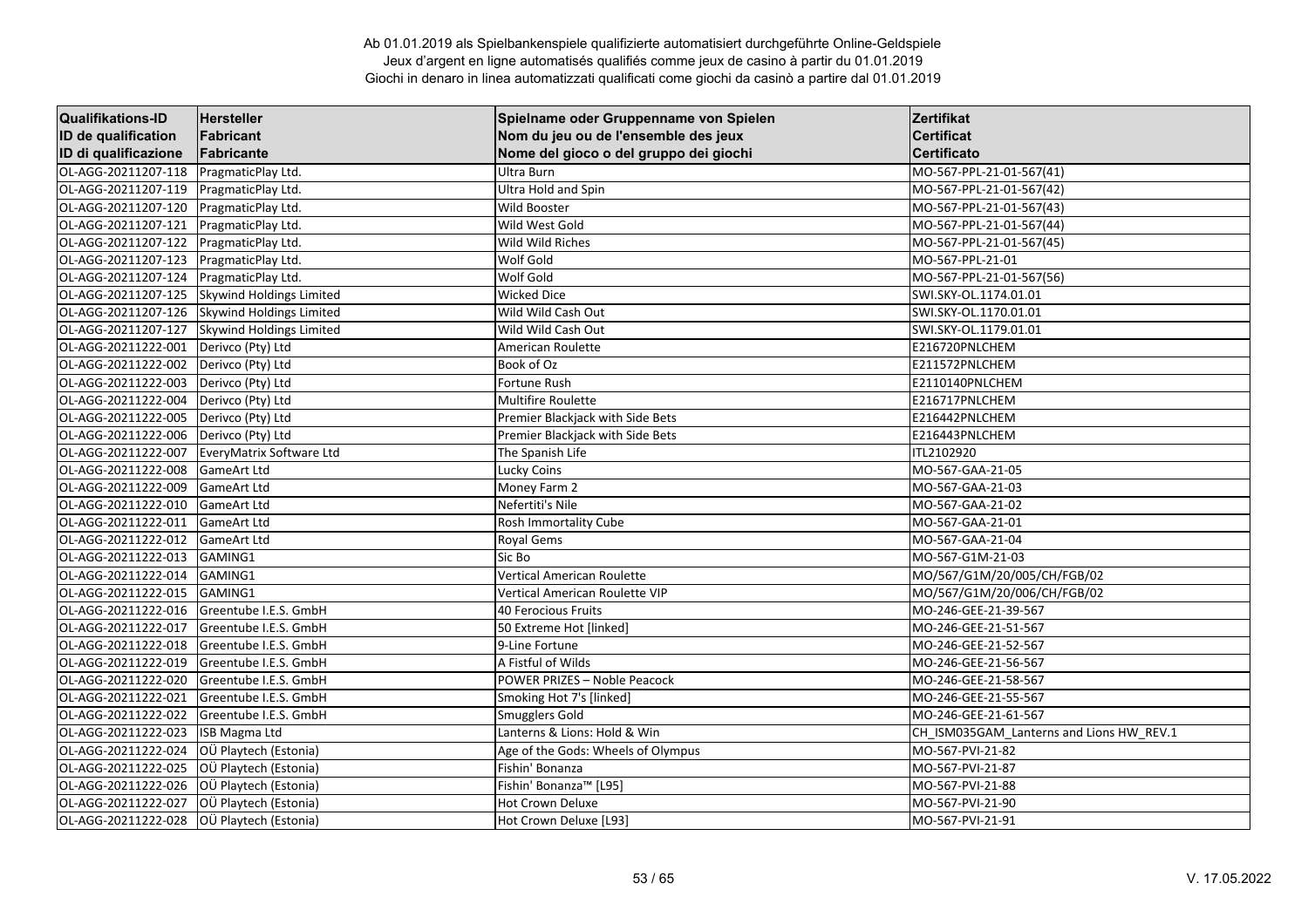| <b>Qualifikations-ID</b> | <b>Hersteller</b>        | Spielname oder Gruppenname von Spielen | Zertifikat                                    |
|--------------------------|--------------------------|----------------------------------------|-----------------------------------------------|
| ID de qualification      | Fabricant                | Nom du jeu ou de l'ensemble des jeux   | <b>Certificat</b>                             |
| ID di qualificazione     | Fabricante               | Nome del gioco o del gruppo dei giochi | Certificato                                   |
| OL-AGG-20211222-029      | OÜ Playtech (Estonia)    | Hot Crown Deluxe [NJP93]               | MO-567-PVI-21-92                              |
| OL-AGG-20211222-030      | OÜ Playtech (Estonia)    | The Walking Dead                       | MO-567-PVI-21-83                              |
| OL-AGG-20211222-031      | OÜ Playtech (Estonia)    | The Walking Dead [L94]                 | MO-567-PVI-21-84                              |
| OL-AGG-20211222-032      | Playson Limited          | 9 Happy Pharaohs                       | CH_PSN002GAM_9 Happy Pharaohs_REV.1           |
| OL-AGG-20211222-033      | Playson Limited          | Book of Gold 2: Double Hit             | CH PSN002GAM Book of Gold 2 Double Hit REV.1  |
| OL-AGG-20211222-034      | Playson Limited          | Book of Gold: Classic                  | CH_PSN002GAM_Book of Gold Classic_REV.1       |
| OL-AGG-20211222-035      | Playson Limited          | Book of Gold: Double Chance            | CH PSN002GAM Book of Gold Double Chance REV.1 |
| OL-AGG-20211222-036      | Playson Limited          | Book of Gold: Multichance              | CH PSN002GAM Book of Gold Multichance REV.1   |
| OL-AGG-20211222-037      | Playson Limited          | <b>Buffalo Power Megaways</b>          | CH_PSN002GAM_Buffalo Power MW_REV.1           |
| OL-AGG-20211222-038      | Playson Limited          | Buffalo Power: Hold and Win            | CH PSN002GAM Buffalo Power HW REV.1           |
| OL-AGG-20211222-039      | Playson Limited          | <b>Burning Wins</b>                    | CH_PSN002GAM_Burning Wins_REV.1               |
| OL-AGG-20211222-040      | <b>Playson Limited</b>   | Diamond Wins: Hold and Win             | CH PSN002GAM Diamond Wins HW REV.1            |
| OL-AGG-20211222-041      | Playson Limited          | Divine Dragon: Hold and Win            | CH_PSN002GAM_Divine Dragon HW_REV.1           |
| OL-AGG-20211222-042      | Playson Limited          | Fruits & Jokers: 100 Lines             | CH PSN002GAM Fruits n Jokers 100L REV.1       |
| OL-AGG-20211222-043      | Playson Limited          | <b>Hot Burning Wins</b>                | CH_PSN002GAM_Hot Burning Wins_REV.1           |
| OL-AGG-20211222-044      | Playson Limited          | Hot Coins: Hold and Win                | CH_PSN002GAM_Hot Coins HW_REV.1               |
| OL-AGG-20211222-045      | Playson Limited          | Imperial Fruits: 5 Lines               | CH_PSN002GAM_Imperial Fruits 5L_REV.1         |
| OL-AGG-20211222-046      | Playson Limited          | Legend of Cleopatra Megaways           | CH_PSN002GAM_Legend of Cleopatra MW_REV.1     |
| OL-AGG-20211222-047      | Playson Limited          | Pearl Beauty: Hold and Win             | CH PSN002GAM Pearl Beauty HW REV.1            |
| OL-AGG-20211222-048      | Playson Limited          | Sevens & Fruits                        | CH_PSN002GAM_Sevens n Fruits_REV.1            |
| OL-AGG-20211222-049      | Playson Limited          | Sunny Fruits: Hold and Win             | CH_PSN002GAM_Sunny Fruits HW_REV.1            |
| OL-AGG-20211222-050      | <b>Playson Limited</b>   | Super Sunny Fruits: Hold and Win       | CH_PSN002GAM_Super Sunny Fruits HW_REV.1      |
| OL-AGG-20211222-051      | <b>Playson Limited</b>   | Wolf Power: Hold and Win               | CH PSN002GAM Wolf Power HW REV.1              |
| OL-AGG-20220128-001      | ISB Magma Ltd            | Red Dog                                | CH ISM025GAM Red Dog REV.1                    |
| OL-AGG-20220208-001      | <b>COGG Studios Ltd</b>  | Baccarat 4 Multiplay                   | CH GMZ008GAM Baccarat 4 Multiplay REV.1       |
| OL-AGG-20220208-002      | <b>COGG Studios Ltd</b>  | Caribbean Stud Poker                   | CH GMZ008GAM Caribbean Stud Poker REV.1       |
| OL-AGG-20220208-003      | COGG Studios Ltd         | Three Card Stud                        | CH GMZ008GAM Three Card Stud REV.1            |
| OL-AGG-20220208-004      | Derivco (Pty) Ltd        | 11 Enchanting Relics                   | E2110241PNLCHEM                               |
| OL-AGG-20220208-005      | Derivco (Pty) Ltd        | 4 Diamond Blues - Megaways             | E215706PNLCHEM                                |
| OL-AGG-20220208-006      | Derivco (Pty) Ltd        | Agent Jane Blonde Max Volume           | E2111063PNLCHEM                               |
| OL-AGG-20220208-007      | Derivco (Pty) Ltd        | Game of Thrones Power Stacks           | E215089PNLCHEM                                |
| OL-AGG-20220208-008      | EveryMatrix Software Ltd | <b>Book Of Souls Remastered</b>        | ITL2103255                                    |
| OL-AGG-20220208-009      | EveryMatrix Software Ltd | Royal Crown 2 Respins of Spearhead     | ITL2103264                                    |
| OL-AGG-20220208-010      | FAZI d.o.o.              | <b>Book of Spells</b>                  | SWI.FAZI.1059.19.01                           |
| OL-AGG-20220208-011      | FAZI d.o.o.              | Book of Spells                         | SWI.FAZI.1059.26.01                           |
| OL-AGG-20220208-012      | FAZI d.o.o.              | Book of Spells Deluxe                  | SWI.FAZI.1059.01.01                           |
| OL-AGG-20220208-013      | FAZI d.o.o.              | Crystal Hot 40                         | SWI.FAZI.1059.16.01                           |
| OL-AGG-20220208-014      | FAZI d.o.o.              | Crystal Hot 40 Deluxe                  | SWI.FAZI.1059.17.01                           |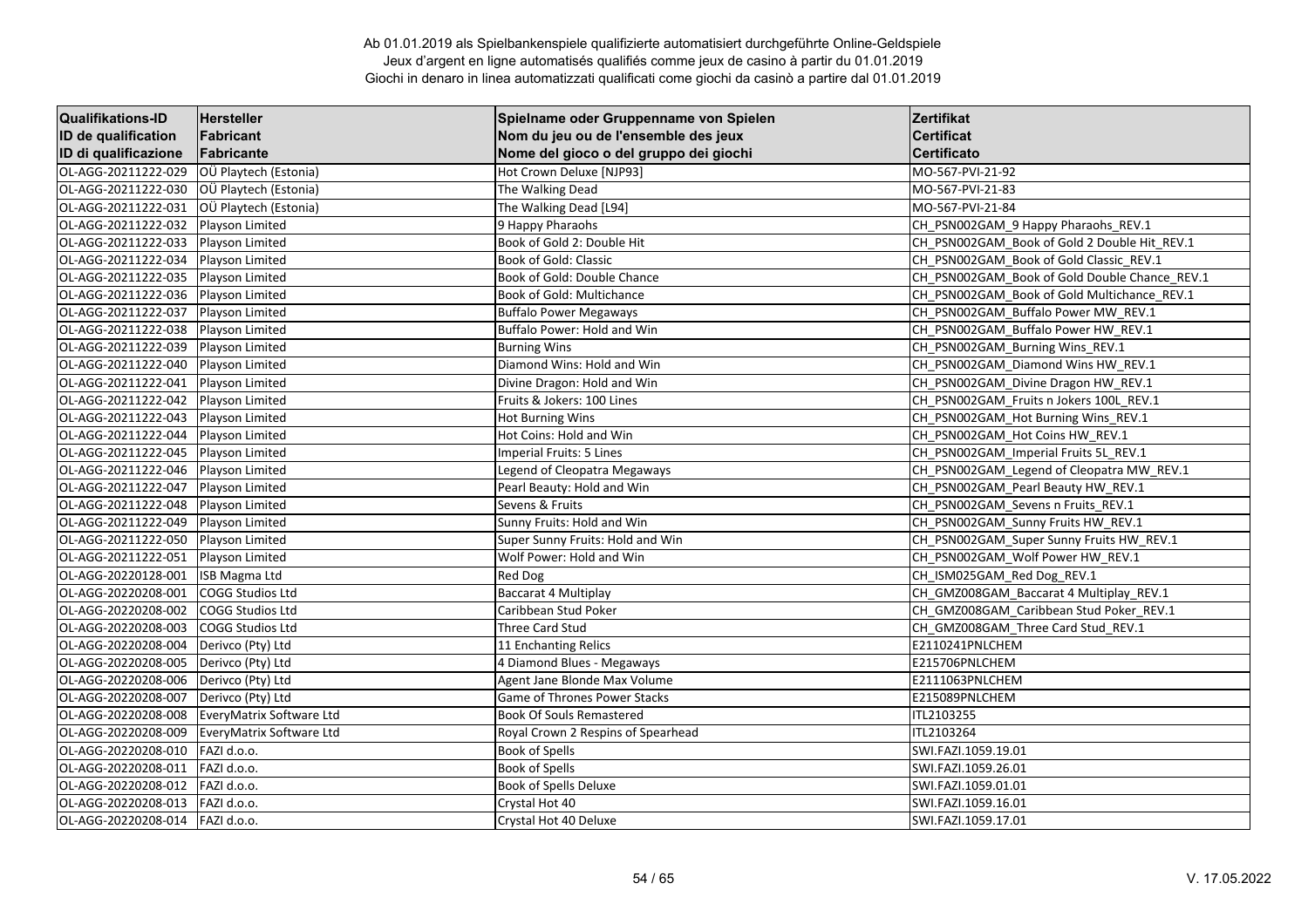| <b>Qualifikations-ID</b> | <b>Hersteller</b>                      | Spielname oder Gruppenname von Spielen | Zertifikat             |
|--------------------------|----------------------------------------|----------------------------------------|------------------------|
| ID de qualification      | Fabricant                              | Nom du jeu ou de l'ensemble des jeux   | <b>Certificat</b>      |
| ID di qualificazione     | Fabricante                             | Nome del gioco o del gruppo dei giochi | Certificato            |
| OL-AGG-20220208-015      | FAZI d.o.o.                            | Crystal Hot 80                         | SWI.FAZI.1059.12.01    |
| OL-AGG-20220208-016      | FAZI d.o.o.                            | Crystal Jewels                         | SWI.FAZI.1059.08.01    |
| OL-AGG-20220208-017      | FAZI d.o.o.                            | Crystal Joker Hot                      | SWI.FAZI.1059.04.01    |
| OL-AGG-20220208-018      | FAZI d.o.o.                            | Dolphin's Shine                        | SWI.FAZI.1059.03.01    |
| OL-AGG-20220208-019      | FAZI d.o.o.                            | Fluo Hot                               | SWI.FAZI.1058.01.01    |
| OL-AGG-20220208-020      | FAZI d.o.o.                            | <b>Fruits and Stars</b>                | SWI.FAZI.1059.18.01    |
| OL-AGG-20220208-021      | FAZI d.o.o.                            | Fruits and Stars 40                    | SWI.FAZI.1059.13.01    |
| OL-AGG-20220208-022      | FAZI d.o.o.                            | Fruity Joker Hot                       | SWI.FAZI.1059.05.01    |
| OL-AGG-20220208-023      | FAZI d.o.o.                            | Golden Crown                           | SWI.FAZI.1059.11.01    |
| OL-AGG-20220208-024      | FAZI d.o.o.                            | <b>Heating Ice</b>                     | SWI.FAZI.1058.02.01    |
| OL-AGG-20220208-025      | FAZI d.o.o.                            | <b>Heating Ice Deluxe</b>              | SWI.FAZI.1058.03.01    |
| OL-AGG-20220208-026      | FAZI d.o.o.                            | <b>Hot Stars</b>                       | SWI.FAZI.1059.20.01    |
| OL-AGG-20220208-027      | FAZI d.o.o.                            | Jewels Beat                            | SWI.FAZI.1058.04.01    |
| OL-AGG-20220208-028      | FAZI d.o.o.                            | Lola's World                           | SWI.FAZI.1058.05.01    |
| OL-AGG-20220208-029      | FAZI d.o.o.                            | Mystery Joker Hot                      | SWI.FAZI.1059.06.01    |
| OL-AGG-20220208-030      | FAZI d.o.o.                            | Pyramid                                | SWI.FAZI.1059.24.01    |
| OL-AGG-20220208-031      | FAZI d.o.o.                            | Retro 7 Hot                            | SWI.FAZI.1059.22.01    |
| OL-AGG-20220208-032      | FAZI d.o.o.                            | Roulette                               | SWI.FAZI.1059.25.01    |
| OL-AGG-20220208-033      | FAZI d.o.o.                            | Turbo Hot 40                           | SWI.FAZI.1059.21.01    |
| OL-AGG-20220208-034      | FAZI d.o.o.                            | Twinkling Hot 40                       | SWI.FAZI.1059.15.01    |
| OL-AGG-20220208-035      | FAZI d.o.o.                            | Twinkling Hot 5                        | SWI.FAZI.1059.14.01    |
| OL-AGG-20220208-036      | FAZI d.o.o.                            | Very Hot 40                            | SWI.FAZI.1059.10.01    |
| OL-AGG-20220208-037      | FAZI d.o.o.                            | Very Hot 5                             | SWI.FAZI.1059.09.01    |
| OL-AGG-20220208-038      | FAZI d.o.o.                            | Wild Hot 40                            | SWI.FAZI.1059.02.01    |
| OL-AGG-20220208-039      | FAZI d.o.o.                            | Wild Kingdom                           | SWI.FAZI.1059.07.01    |
| OL-AGG-20220208-040      | FAZI d.o.o.                            | Wizard                                 | SWI.FAZI.1059.23.01    |
| OL-AGG-20220208-041      | GAMING1                                | Sic Bo Gamble                          | MO-567-G1M-21-10       |
| OL-AGG-20220208-042      | GMS Entertainment Limited T/a Pariplay | Aloha Fortune                          | PRP-CH-211230-02-GC-R1 |
| OL-AGG-20220208-043      | GMS Entertainment Limited T/a Pariplay | Ancient Pharaoh                        | PRP-CH-211208-01-GC-R1 |
| OL-AGG-20220208-044      | GMS Entertainment Limited T/a Pariplay | Clovers of Luck                        | PRP-CH-211208-02-GC-R1 |
| OL-AGG-20220208-045      | GMS Entertainment Limited T/a Pariplay | Dragons of the North                   | PRP-CH-211230-03-GC-R1 |
| OL-AGG-20220208-046      | GMS Entertainment Limited T/a Pariplay | Gems & Riches                          | PRP-CH-211230-01-GC-R1 |
| OL-AGG-20220208-047      | GMS Entertainment Limited T/a Pariplay | <b>Mystic Manor</b>                    | PRP-CH-220107-05-GC-R1 |
| OL-AGG-20220208-048      | GMS Entertainment Limited T/a Pariplay | Parrot's Gold                          | PRP-CH-220107-04-GC-R1 |
| OL-AGG-20220208-049      | GMS Entertainment Limited T/a Pariplay | Shake Shake Christmas                  | PRP-CH-211202-01-GC-R1 |
| OL-AGG-20220208-050      | GMS Entertainment Limited T/a Pariplay | <b>Treasure Temple</b>                 | PRP-CH-220107-01-GC-R1 |
| OL-AGG-20220208-051      | GMS Entertainment Limited T/a Pariplay | <b>Viking Glory</b>                    | PRP-CH-220107-02-GC-R1 |
| OL-AGG-20220208-052      | GMS Entertainment Limited T/a Pariplay | <b>Volcano Rising</b>                  | PRP-CH-211208-03-GC-R1 |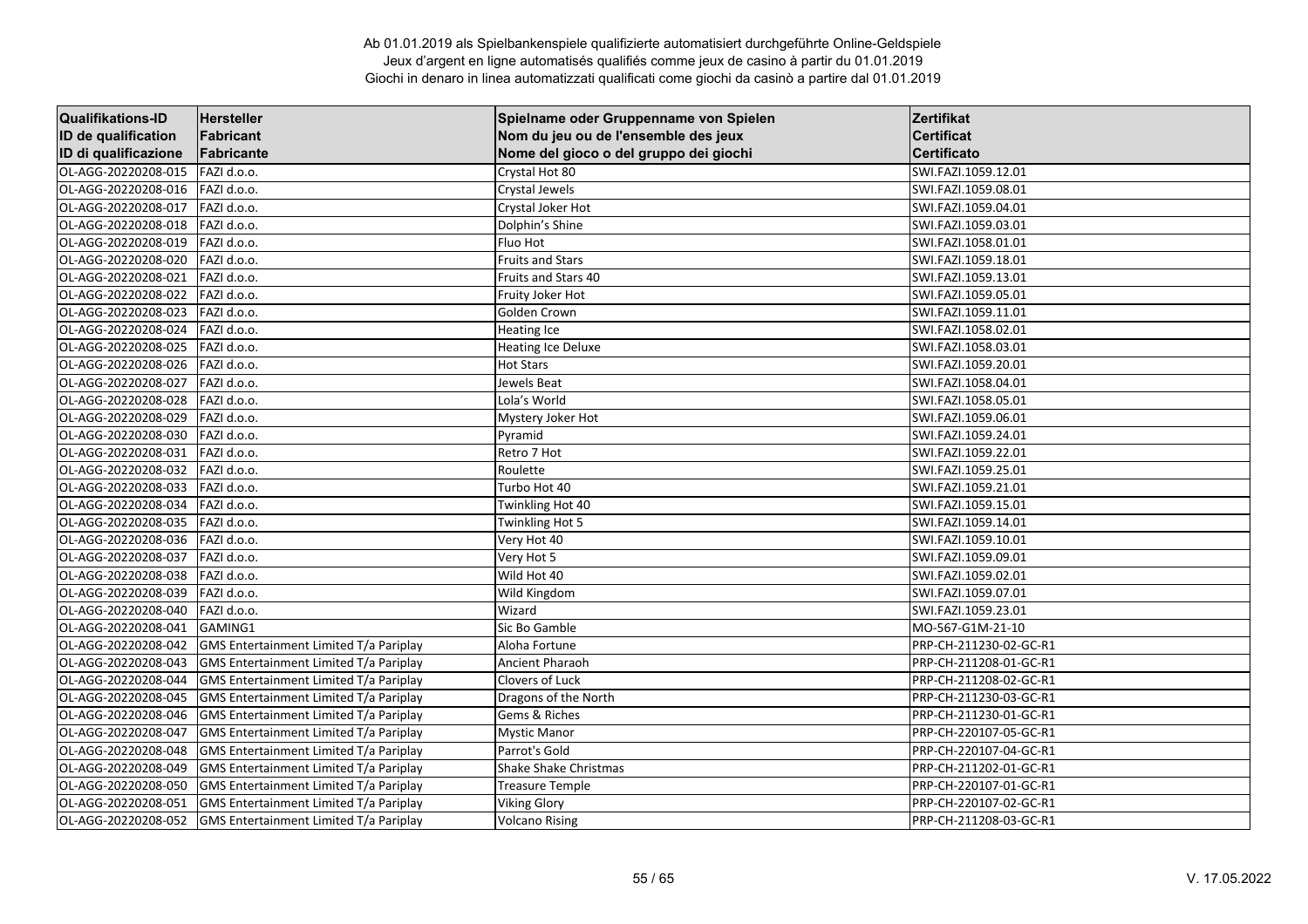| <b>Qualifikations-ID</b> | Hersteller                             | Spielname oder Gruppenname von Spielen | Zertifikat                          |
|--------------------------|----------------------------------------|----------------------------------------|-------------------------------------|
| ID de qualification      | Fabricant                              | Nom du jeu ou de l'ensemble des jeux   | <b>Certificat</b>                   |
| ID di qualificazione     | Fabricante                             | Nome del gioco o del gruppo dei giochi | <b>Certificato</b>                  |
| OL-AGG-20220208-053      | GMS Entertainment Limited T/a Pariplay | Wild Zone                              | PRP-CH-220107-06-GC-R1              |
| OL-AGG-20220208-054      | GMS Entertainment Limited T/a Pariplay | Xi You Ji                              | PRP-CH-220107-03-GC-R1              |
| OL-AGG-20220208-055      | GMS Entertainment Limited T/a Pariplay | Zombies Gone Wild                      | PRP-CH-220103-01-GC-R1              |
| OL-AGG-20220208-056      | <b>Greentube GmbH</b>                  | Spirits of the Valkyrie                | MO-567-GEE-21-57                    |
| OL-AGG-20220208-057      | Greentube I.E.S. GmbH                  | Wild Lines - American Eagle            | MO-246-GEE-21-60-567                |
| OL-AGG-20220208-058      | Hölle Games GmbH                       | Höllische Sieben                       | ITL2103457                          |
| OL-AGG-20220208-059      | NetEnt Product Services Ltd            | Silverback Gold                        | MO-343-NE1-21-29-567                |
| OL-AGG-20220208-060      | OÜ Playtech (Estonia)                  | <b>Buffalo Blitz: Megaways</b>         | MO-567-PVI-21-76                    |
| OL-AGG-20220208-061      | OÜ Playtech (Estonia)                  | Buffalo Blitz: Megaways [L94]          | MO-567-PVI-21-76-567                |
| OL-AGG-20220208-062      | OÜ Playtech (Estonia)                  | Chilli Xtreme                          | MO-567-PVI-21-102                   |
| OL-AGG-20220208-063      | OÜ Playtech (Estonia)                  | Chilli Xtreme [L94]                    | MO-567-PVI-21-103                   |
| OL-AGG-20220208-064      | OÜ Playtech (Estonia)                  | Epic Ape II                            | MO-567-PVI-21-44                    |
| OL-AGG-20220208-065      | OÜ Playtech (Estonia)                  | <b>Grand Junction: Enchanted Inca</b>  | MO-567-PVI-21-107                   |
| OL-AGG-20220208-066      | OÜ Playtech (Estonia)                  | <b>Heroes Arrow</b>                    | MO-567-PVI-21-101                   |
| OL-AGG-20220208-067      | OÜ Playtech (Estonia)                  | Heroes Arrow [L95]                     | MO-567-PVI-21-101-567               |
| OL-AGG-20220208-068      | OÜ Playtech (Estonia)                  | Mega Fire Blaze: Wild Pistolero [L95]  | MO-567-PVI-21-96                    |
| OL-AGG-20220208-069      | OÜ Playtech (Estonia)                  | <b>Rhino Blitz</b>                     | MO-567-PVI-21-18                    |
| OL-AGG-20220208-070      | OÜ Playtech (Estonia)                  | Sakura Fortune                         | MO-567-PVI-21-93                    |
| OL-AGG-20220208-071      | OÜ Playtech (Estonia)                  | Sakura Fortune [L95]                   | MO-567-PVI-21-94                    |
| OL-AGG-20220208-072      | OÜ Playtech (Estonia)                  | Shark Blitz [NJP95]                    | MO-567-PVI-21-106                   |
| OL-AGG-20220208-073      | Paf Consulting Abp                     | Jacks or Better                        | MO-556-PA1-21-09-567(5)             |
| OL-AGG-20220208-074      | PAF Consulting Abp                     | Knights & Dragons                      | MO-556-PA1-21-09-567(4)             |
| OL-AGG-20220208-075      | PAF Consulting Abp                     | Legends of the Colosseum               | MO-556-PA1-21-09-567(3)             |
| OL-AGG-20220208-076      | <b>PAF Consulting Abp</b>              | Snowroller                             | MO-556-PA1-21-10-567(5)             |
| OL-AGG-20220208-077      | <b>Wazdan Holding</b>                  | <b>Sizzling Bells</b>                  | WAZ-CH-211115-01-GC-R1              |
| OL-AGG-20220208-078      | <b>Wazdan Limited</b>                  | Jelly Reels                            | WAZ-CH-211214-01-GC-R1              |
| OL-AGG-20220308-001      | COGG Studios Ltd                       | 8 Golden Guns                          | CH_CGG003GAM_8 Golden Guns 90_REV.1 |
| OL-AGG-20220308-002      | <b>COGG Studios Ltd</b>                | 8 Golden Guns                          | CH_CGG003GAM_8 Golden Guns 94_REV.1 |
| OL-AGG-20220308-003      | COGG Studios Ltd                       | 8 Golden Guns                          | CH CGG003GAM 8 Golden Guns 96 REV.1 |
| OL-AGG-20220308-004      | COGG Studios Ltd                       | <b>Helvetic Rise</b>                   | CH CGG002GAM Helvetic Rise 90 REV.1 |
| OL-AGG-20220308-005      | <b>COGG Studios Ltd</b>                | <b>Helvetic Rise</b>                   | CH_CGG002GAM_Helvetic Rise 94_REV.1 |
| OL-AGG-20220308-006      | <b>COGG Studios Ltd</b>                | <b>Helvetic Rise</b>                   | CH CGG002GAM Helvetic Rise 96 REV.1 |
| OL-AGG-20220308-007      | Derivco (Pty) Ltd                      | <b>Bust the Mansion</b>                | E2112334PNLCHEM                     |
| OL-AGG-20220308-008      | Derivco (Pty) Ltd                      | <b>Football Star Deluxe</b>            | E2110172PNLCHEM                     |
| OL-AGG-20220308-009      | Derivco (Pty) Ltd                      | <b>French Roulette</b>                 | E217730PNLCHEM                      |
| OL-AGG-20220308-010      | Derivco (Pty) Ltd                      | Jurassic Park: Gold                    | E2111952PNLCHEM                     |
| OL-AGG-20220308-011      | Derivco (Pty) Ltd                      | Kings of Crystals                      | E221401PNLCHEM                      |
| OL-AGG-20220308-012      | Derivco (Pty) Ltd                      | Leprechaun Links                       | E217453PNLCHEM                      |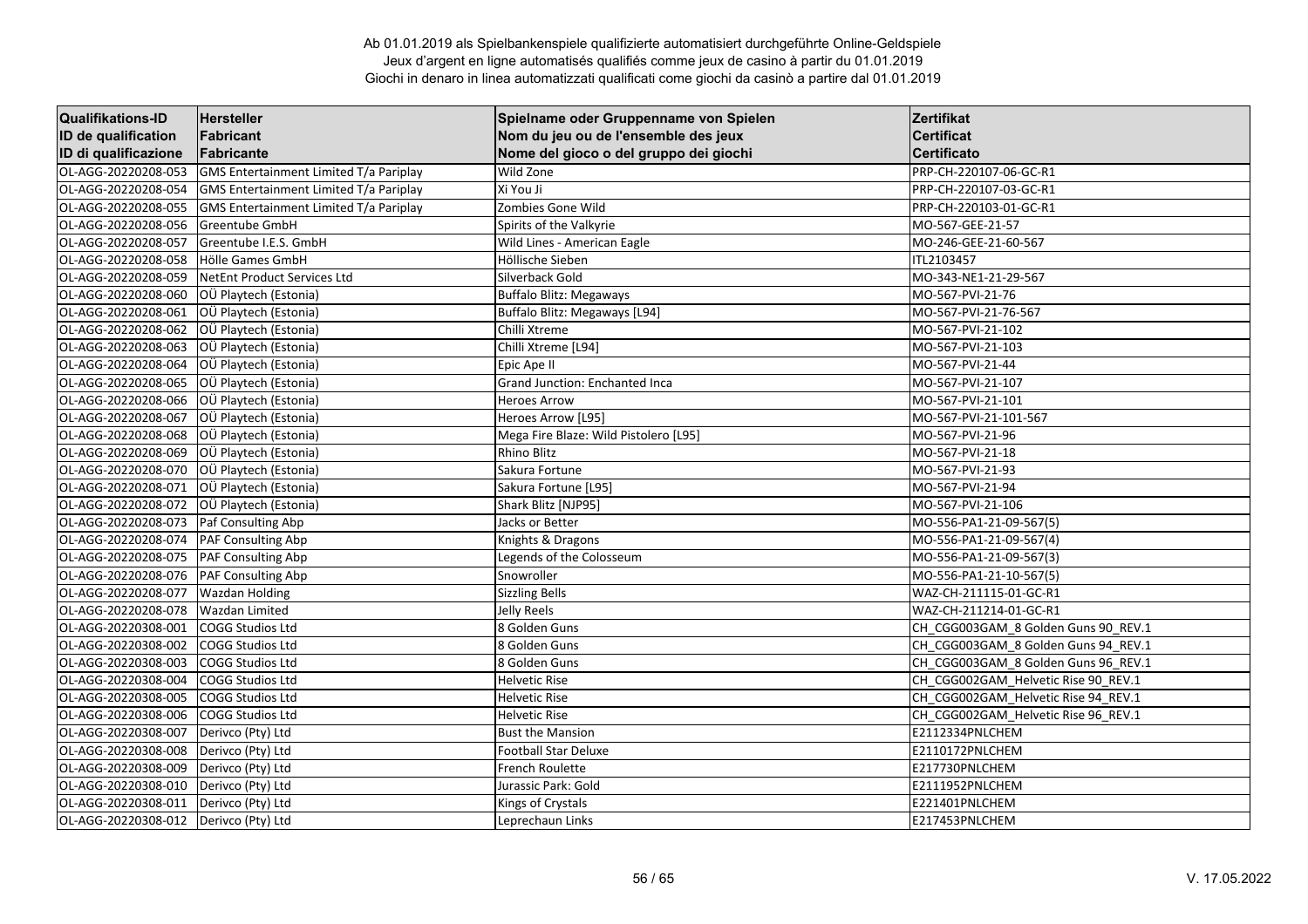| <b>Qualifikations-ID</b> | <b>Hersteller</b>                             | Spielname oder Gruppenname von Spielen     | Zertifikat                                  |
|--------------------------|-----------------------------------------------|--------------------------------------------|---------------------------------------------|
| ID de qualification      | Fabricant                                     | Nom du jeu ou de l'ensemble des jeux       | <b>Certificat</b>                           |
| ID di qualificazione     | Fabricante                                    | Nome del gioco o del gruppo dei giochi     | <b>Certificato</b>                          |
| OL-AGG-20220308-013      | Derivco (Pty) Ltd                             | Mega Money Wheel                           | E217828PNLCHEM                              |
| OL-AGG-20220308-014      | Derivco (Pty) Ltd                             | Roulette                                   | E217215PNLCHEM                              |
| OL-AGG-20220308-015      | Derivco (Pty) Ltd                             | WWE Legends: Link & Win                    | E217086PNLCHEM                              |
| OL-AGG-20220308-016      | DOPAMINE EOOD                                 | Jingle Bells Power Reels                   | 3s.25.831 CH RTP91.R0                       |
| OL-AGG-20220308-017      | DOPAMINE EOOD                                 | Jingle Bells Power Reels                   | 3s.25.831 CH RTP93.RO                       |
| OL-AGG-20220308-018      | DOPAMINE EOOD                                 | Jingle Bells Power Reels                   | 3s.25.831_CH_RTP95.R0                       |
| OL-AGG-20220308-019      | DOPAMINE EOOD                                 | Jingle Bells Power Reels                   | 3s.25.831 CH RTP96.R0                       |
| OL-AGG-20220308-020      | DOPAMINE EOOD                                 | Lion's Hoard                               | 3s.25.832 CH RTP91.R0                       |
| OL-AGG-20220308-021      | DOPAMINE EOOD                                 | Lion's Hoard                               | 3s.25.832 CH_RTP93.R0                       |
| OL-AGG-20220308-022      | DOPAMINE EOOD                                 | Lion's Hoard                               | 3s.25.832 CH RTP95.RO                       |
| OL-AGG-20220308-023      | DOPAMINE EOOD                                 | Lion's Hoard                               | 3s.25.832 CH RTP96.RO                       |
| OL-AGG-20220308-024      | EveryMatrix Software Ltd                      | John Daly Spin It And Win It               | ITL2200090                                  |
| OL-AGG-20220308-025      | <b>Evolution Gaming</b>                       | <b>First Person Craps</b>                  | CH_EVL012GAM_FP Craps_REV.1                 |
| OL-AGG-20220308-026      | GAMING1                                       | Super Blueberry 2000                       | MO-567-G1M-21-05                            |
| OL-AGG-20220308-027      | GMS Entertainment Limited T/a Pariplay        | <b>Cosmic Queens</b>                       | PRP-CH-220207-01-GC-R1                      |
| OL-AGG-20220308-028      | GMS Entertainment Limited T/a Pariplay        | Super Hot Joker                            | PRP-CH-220128-01-GC-R1                      |
| OL-AGG-20220308-029      | GMS Entertainment Limited T/a Pariplay        | Super Hot Joker                            | PRP-CH-220128-02-GC-R1                      |
| OL-AGG-20220308-030      | GMS Entertainment Limited T/a Pariplay        | <b>Tiger Emperor</b>                       | PRP-CH-220120-01-GC-R1                      |
| OL-AGG-20220308-031      | GMS Entertainment Limited T/a Pariplay        | Tiger Emperor                              | PRP-CH-220120-02-GC-R1                      |
| OL-AGG-20220308-032      | <b>GMS Entertainment Limited T/a Pariplay</b> | <b>Wolf Riches</b>                         | PRP-CH-220119-01-GC-R1                      |
| OL-AGG-20220308-033      | <b>Greentube GmbH</b>                         | Cash Connection - Dolphin's Pearl          | MO-246-GEE-21-64-567                        |
| OL-AGG-20220308-034      | <b>Greentube GmbH</b>                         | Cash Connection - Dolphin's Pearl [linked] | MO-246-GEE-21-65-567                        |
| OL-AGG-20220308-035      | <b>Greentube GmbH</b>                         | <b>Imperial Crown</b>                      | MO-246-GEE-21-66-567                        |
| OL-AGG-20220308-036      | <b>ISB Magma Ltd</b>                          | Aztec Gold Extra Gold Megaways             | CH_ISM034GAM_Aztec Gold Extra Gold MW_REV.1 |
| OL-AGG-20220308-037      | <b>ISB Magma Ltd</b>                          | Aztec Gold Megaways                        | CH_ISM034GAM_Aztec Gold MW_REV.1            |
| OL-AGG-20220308-038      | <b>ISB Magma Ltd</b>                          | Brides of Dracula Hold & Win               | CH_ISM034GAM_Brides of Dracula HW_REV.1     |
| OL-AGG-20220308-039      | <b>ISB Magma Ltd</b>                          | <b>Gold Digger</b>                         | CH_ISM034GAM_Gold Digger_REV.1              |
| OL-AGG-20220308-040      | <b>ISB Magma Ltd</b>                          | <b>Gold Digger Megaways</b>                | CH_ISM036GAM_Gold Digger MW_REV.1           |
| OL-AGG-20220308-041      | <b>ISB Magma Ltd</b>                          | Golden Buffalo Double Up                   | CH ISM034GAM Golden Buffalo Double Up REV.1 |
| OL-AGG-20220308-042      | <b>ISB Magma Ltd</b>                          | Golden Gallina                             | CH ISM034GAM Golden Gallina REV.1           |
| OL-AGG-20220308-043      | <b>ISB Magma Ltd</b>                          | Hot Spin Deluxe                            | CH_ISM034GAM_Hot Spin Dlx_REV.1             |
| OL-AGG-20220308-044      | <b>ISB Magma Ltd</b>                          | Hot Spin Megaways                          | CH ISM034GAM Hot Spin MW REV.1              |
| OL-AGG-20220308-045      | <b>ISB Magma Ltd</b>                          | Jumbo Stampede                             | CH_ISM034GAM_Jumbo Stampede_REV.1           |
| OL-AGG-20220308-046      | <b>ISB Magma Ltd</b>                          | Majestic Megaways                          | CH_ISM034GAM_Majestic MW_REV.1              |
| OL-AGG-20220308-047      | <b>ISB Magma Ltd</b>                          | <b>Moriarty Megaways</b>                   | CH_ISM034GAM_Moriarty MW_REV.1              |
| OL-AGG-20220308-048      | <b>ISB Magma Ltd</b>                          | Queen of Wonderland Megaways               | CH_ISM034GAM_Queen of Wonderland MW_REV.1   |
| OL-AGG-20220308-049      | <b>ISB Magma Ltd</b>                          | Rising Samurai: Hold & Win                 | CH_ISM037GAM_Rising Samurai HW_REV.1        |
| OL-AGG-20220308-050      | <b>ISB Magma Ltd</b>                          | Royale with Cheese Megaways                | CH ISM034GAM Royale with Cheese MW REV.1    |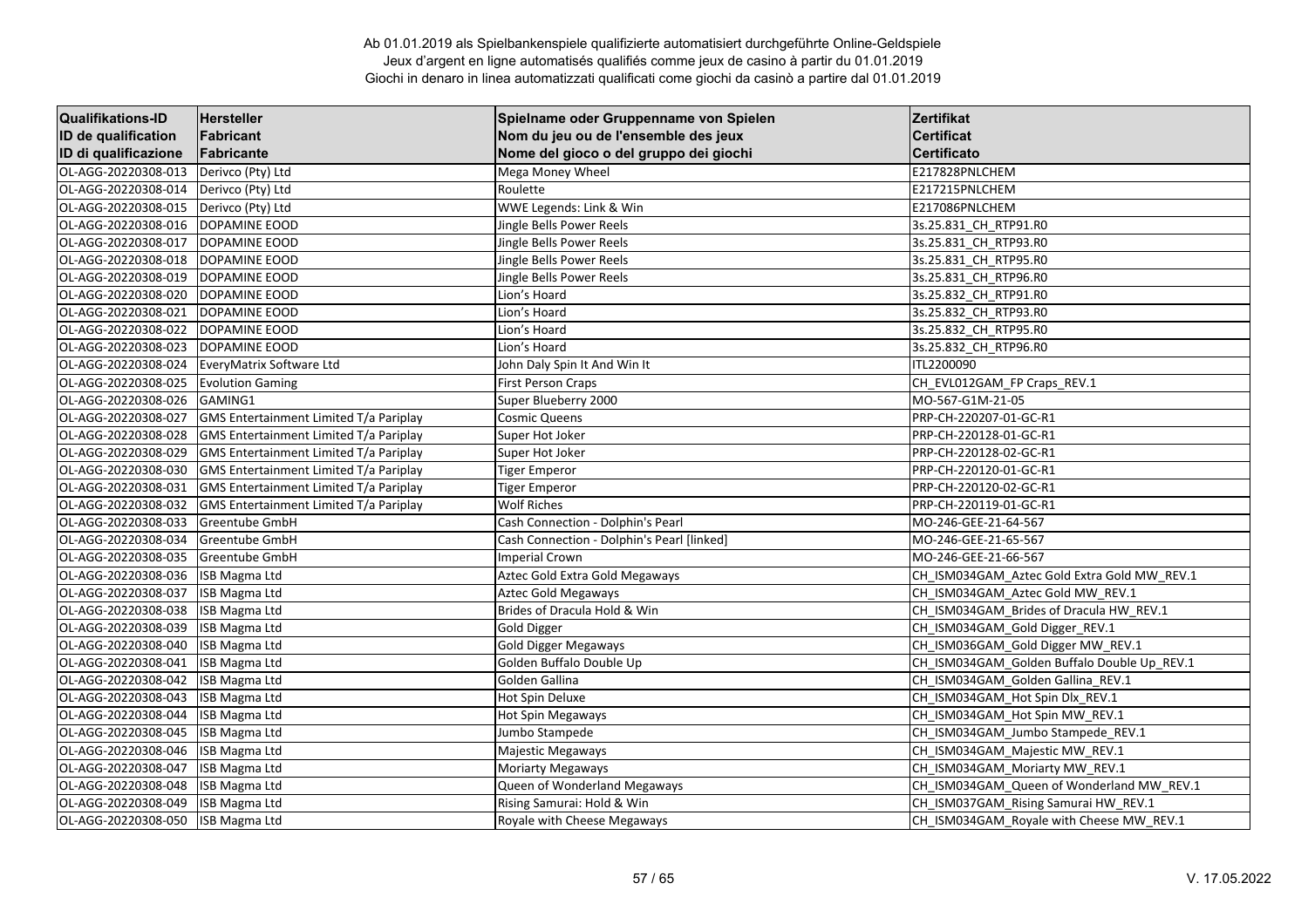| <b>Qualifikations-ID</b> | <b>Hersteller</b>               | Spielname oder Gruppenname von Spielen      | Zertifikat                                       |
|--------------------------|---------------------------------|---------------------------------------------|--------------------------------------------------|
| ID de qualification      | Fabricant                       | Nom du jeu ou de l'ensemble des jeux        | <b>Certificat</b>                                |
| ID di qualificazione     | Fabricante                      | Nome del gioco o del gruppo dei giochi      | <b>Certificato</b>                               |
| OL-AGG-20220308-051      | <b>ISB Magma Ltd</b>            | <b>Shining King Megaways</b>                | CH_ISM034GAM_Shining King MW_REV.1               |
| OL-AGG-20220308-052      | ISB Magma Ltd                   | Super Reel - Spin It Hot                    | CH_ISM034GAM_Super Reel Spin It Hot_REV.1        |
| OL-AGG-20220308-053      | <b>ISB Magma Ltd</b>            | The Fortune Pig                             | CH ISM034GAM The Fortune Pig REV.1               |
| OL-AGG-20220308-054      | <b>ISB Magma Ltd</b>            | The Magic Orb                               | CH ISM038GAM The Magic Orb REV.1                 |
| OL-AGG-20220308-055      | <b>ISB Magma Ltd</b>            | The Ruby Megaways                           | CH ISM034GAM The Ruby MW REV.1                   |
| OL-AGG-20220308-056      | <b>ISB Magma Ltd</b>            | <b>Tyrant King Megaways</b>                 | CH_ISM034GAM_Tyrant King MW_REV.1                |
| OL-AGG-20220308-057      | <b>ISB Magma Ltd</b>            | Van der Wilde and The Outlaws               | CH_ISM034GAM_Van der Wilde and The Outlaws_REV.1 |
| OL-AGG-20220308-058      | <b>ISB</b> Magma Ltd            | Western Gold Megaways                       | CH_ISM034GAM_Western Gold MW_REV.1               |
| OL-AGG-20220308-059      | NetEnt Product Services Ltd     | Knight Rider Video Slot                     | MO-343-NE1-21-30-567                             |
| OL-AGG-20220308-060      | OÜ Playtech (Estonia)           | <b>Absolutely Mammoth!</b>                  | MO-567-PVI-21-89-567                             |
| OL-AGG-20220308-061      | OÜ Playtech (Estonia)           | Age of the Gods: Maze Keeper                | MO-567-PVI-21-108                                |
| OL-AGG-20220308-062      | OÜ Playtech (Estonia)           | Age of the Gods: Maze Keeper [L94]          | MO-567-PVI-21-109                                |
| OL-AGG-20220308-063      | OÜ Playtech (Estonia)           | Anaconda Uncoiled                           | MO-567-PVI-21-115                                |
| OL-AGG-20220308-064      | OÜ Playtech (Estonia)           | Anaconda Uncoiled [L95]                     | MO-567-PVI-21-116                                |
| OL-AGG-20220308-065      | OÜ Playtech (Estonia)           | Epic Ape II Jackpot Blitz [L94]             | MO-567-PVI-21-56-567                             |
| OL-AGG-20220308-066      | OÜ Playtech (Estonia)           | <b>Grand Junction: Moscow Magic</b>         | MO-567-PVI-21-117                                |
| OL-AGG-20220308-067      | OÜ Playtech (Estonia)           | Grand Junction: Moscow Magic [L95]          | MO-567-PVI-21-118                                |
| OL-AGG-20220308-068      | OÜ Playtech (Estonia)           | Hit Bar                                     | MO-567-PVI-21-111                                |
| OL-AGG-20220308-069      | OÜ Playtech (Estonia)           | Hit Bar [L93]                               | MO-567-PVI-21-112                                |
| OL-AGG-20220308-070      | OÜ Playtech (Estonia)           | Mega Fire Blaze: Wild Pistolero             | MO-567-PVI-21-95                                 |
| OL-AGG-20220308-071      | OÜ Playtech (Estonia)           | Rulers of the World: Empire Treasures       | MO-567-PVI-21-113                                |
| OL-AGG-20220308-072      | OÜ Playtech (Estonia)           | Rulers of the World: Empire Treasures [L95] | MO-567-PVI-21-114                                |
| OL-AGG-20220308-073      | OÜ Playtech (Estonia)           | <b>Shark Blitz</b>                          | MO-567-PVI-21-104                                |
| OL-AGG-20220308-074      | OÜ Playtech (Estonia)           | Shark Blitz [L94]                           | MO-567-PVI-21-105                                |
| OL-AGG-20220308-075      | Skywind Holdings Limited        | 8 Tigers Gold Megaways                      | SKY-OL.1186.01.01                                |
| OL-AGG-20220308-076      | Skywind Holdings Limited        | Alive! Megaways                             | SWG-CH-220110-01-GC-R1                           |
| OL-AGG-20220308-077      | Skywind Holdings Limited        | <b>Big Buffalo</b>                          | SWG-CH-220110-02-GC-R1                           |
| OL-AGG-20220308-078      | <b>Skywind Holdings Limited</b> | <b>Book of Gems Megaways</b>                | SWG-CH-220110-03-GC-R1                           |
| OL-AGG-20220308-079      | Skywind Holdings Limited        | <b>Combat Masters</b>                       | SWG-CH-220110-04-GC-R1                           |
| OL-AGG-20220308-080      | Skywind Holdings Limited        | El Paso Gold                                | SWG-CH-220117-01-GC-R1                           |
| OL-AGG-20220308-081      | Skywind Holdings Limited        | Inca Gems                                   | SWI.SKY-OL.1187.01.01                            |
| OL-AGG-20220308-082      | Skywind Holdings Limited        | Joker's Luck                                | SWG-CH-220110-06-GC-R1                           |
| OL-AGG-20220308-083      | <b>Skywind Holdings Limited</b> | Joker's Luck Deluxe                         | SWG-CH-220110-07-GC-R1                           |
| OL-AGG-20220308-084      | Skywind Holdings Limited        | Ready, Set, Cash!                           | SWG-CH-220110-08-GC-R1                           |
| OL-AGG-20220308-085      | Skywind Holdings Limited        | Si Ling Megaways                            | SWI.SKY-OL.1188.01.01                            |
| OL-AGG-20220308-086      | Skywind Holdings Limited        | Wicked 777                                  | SWG-CH-220110-10-GC-R1                           |
| OL-AGG-20220308-087      | Skywind Holdings Limited        | <b>Wicked Dice</b>                          | SWG-CH-220110-11-GC-R1                           |
| OL-AGG-20220308-088      | Skywind Holdings Limited        | <b>Wicked Spins</b>                         | SWG-CH-220110-12-GC-R1                           |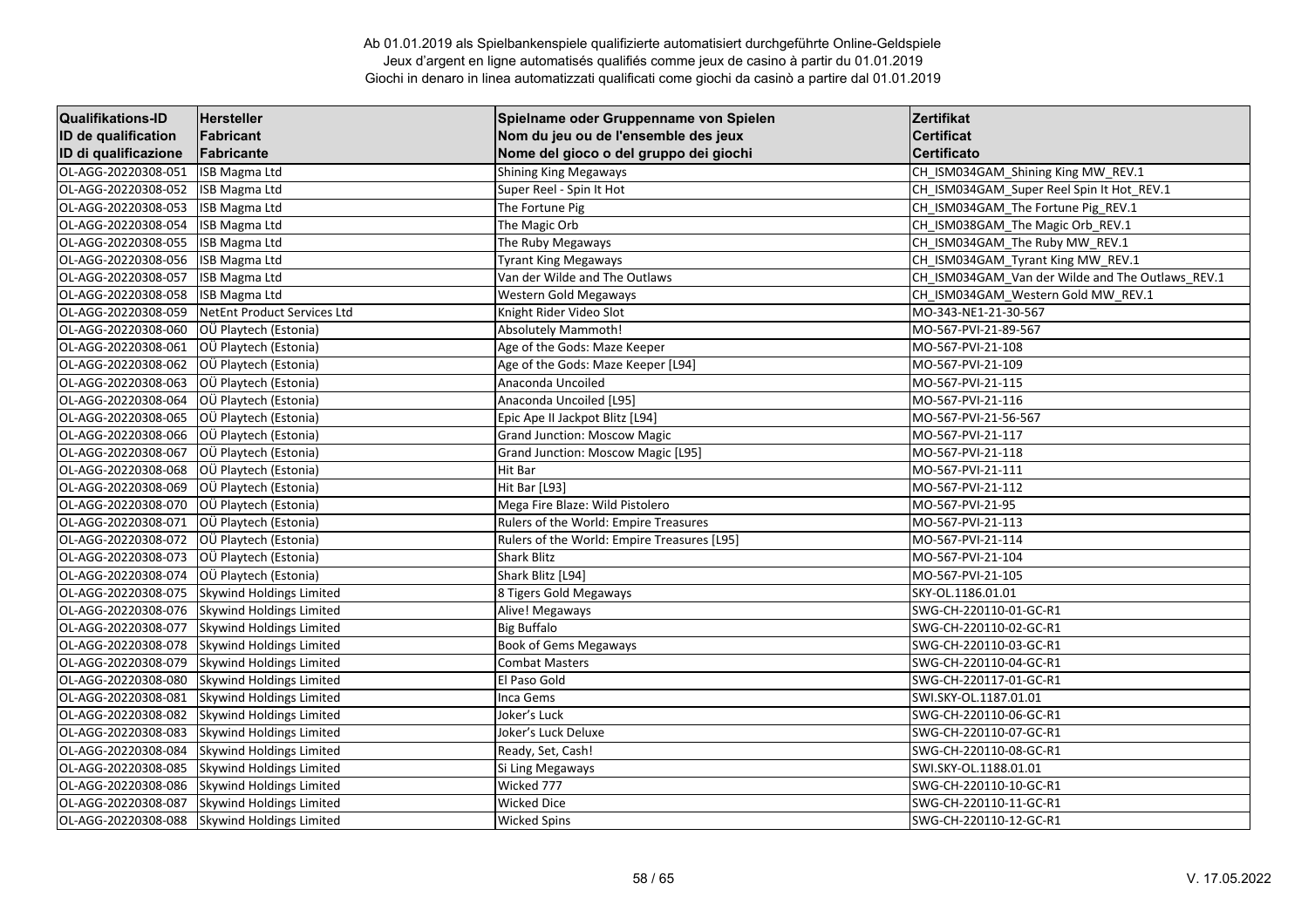| <b>Qualifikations-ID</b> | <b>Hersteller</b>               | Spielname oder Gruppenname von Spielen | Zertifikat                    |
|--------------------------|---------------------------------|----------------------------------------|-------------------------------|
| ID de qualification      | Fabricant                       | Nom du jeu ou de l'ensemble des jeux   | <b>Certificat</b>             |
| ID di qualificazione     | Fabricante                      | Nome del gioco o del gruppo dei giochi | <b>Certificato</b>            |
| OL-AGG-20220308-089      | <b>Skywind Holdings Limited</b> | Witchin Winnin                         | SWG-CH-220110-13-GC-R1        |
| OL-AGG-20220308-090      | Skywind Holdings Limited        | Witchin Winnin                         | SWI.SKY-OL.1179.02.01         |
| OL-AGG-20220308-091      | Wazdan Limited                  | Power of Gods Medusa                   | WAZ-CH-211227-01-GC-R1        |
| OL-AGG-20220517-001      | COGG Studios Ltd                | Ink 4 Reel                             | CH_CGG001GAM_Ink 4 Reel_REV.1 |
| OL-AGG-20220517-002      | Derivco (Pty) Ltd               | Golden Elixir                          | E222087PNLCHEM                |
| OL-AGG-20220517-003      | Derivco (Pty) Ltd               | Premier Blackjack with Lucky Lucky     | E219780PNLCHEM                |
| OL-AGG-20220517-004      | Derivco (Pty) Ltd               | Premier Blackjack with Lucky Lucky     | E219825PNLCHEM                |
| OL-AGG-20220517-005      | Derivco (Pty) Ltd               | Real Roulette with Matthew             | E2112005PNLCHEM               |
| OL-AGG-20220517-006      | Derivco (Pty) Ltd               | Wheel of Winners                       | E22631PNLCHEM                 |
| OL-AGG-20220517-007      | Derivco (Pty) Ltd               | Wild Wild Romance                      | E2110748PNLCHEM               |
| OL-AGG-20220517-008      | DOPAMINE EOOD                   | Beriched                               | 3s.25.827_CH_RTP91.R0         |
| OL-AGG-20220517-009      | DOPAMINE EOOD                   | Beriched                               | 3s.25.827_CH_RTP93.R0         |
| OL-AGG-20220517-010      | DOPAMINE EOOD                   | Beriched                               | 3s.25.827_CH_RTP95.R0         |
| OL-AGG-20220517-011      | DOPAMINE EOOD                   | Beriched                               | 3s.25.827 CH RTP96.R0         |
| OL-AGG-20220517-012      | DOPAMINE EOOD                   | Clash of the Beasts                    | 3s.25.828 CH RTP93.R1         |
| OL-AGG-20220517-013      | DOPAMINE EOOD                   | Clash of the Beasts                    | 3s.25.828_CH_RTP95.R1         |
| OL-AGG-20220517-014      | DOPAMINE EOOD                   | Clash of the Beasts                    | 3s.25.828 CH RTP96.R1         |
| OL-AGG-20220517-015      | DOPAMINE EOOD                   | Dracula Awakening                      | 3s.25.819 CH RTP91.R0         |
| OL-AGG-20220517-016      | DOPAMINE EOOD                   | Dracula Awakening                      | 3s.25.819 CH RTP93.R0         |
| OL-AGG-20220517-017      | DOPAMINE EOOD                   | Dracula Awakening                      | 3s.25.819 CH RTP95.RO         |
| OL-AGG-20220517-018      | DOPAMINE EOOD                   | Dracula Awakening                      | 3s.25.819_CH_RTP96.R0         |
| OL-AGG-20220517-019      | DOPAMINE EOOD                   | Dynamite Riches MegaWays               | 3s.25.820 CH RTP91.R0         |
| OL-AGG-20220517-020      | DOPAMINE EOOD                   | <b>Dynamite Riches MegaWays</b>        | 3s.25.820 CH RTP93.RO         |
| OL-AGG-20220517-021      | DOPAMINE EOOD                   | Dynamite Riches MegaWays               | 3s.25.820 CH RTP95.R0         |
| OL-AGG-20220517-022      | DOPAMINE EOOD                   | Dynamite Riches MegaWays               | 3s.25.820_CH_RTP96.R0         |
| OL-AGG-20220517-023      | DOPAMINE EOOD                   | Forever 7's                            | 3s.25.821 CH RTP91.R0         |
| OL-AGG-20220517-024      | DOPAMINE EOOD                   | Forever 7's                            | 3s.25.821 CH RTP93.R0         |
| OL-AGG-20220517-025      | DOPAMINE EOOD                   | Forever 7's                            | 3s.25.821_CH_RTP95.R0         |
| OL-AGG-20220517-026      | DOPAMINE EOOD                   | Forever 7's                            | 3s.25.821 CH RTP96.R0         |
| OL-AGG-20220517-027      | DOPAMINE EOOD                   | <b>Fortune House Power Reels</b>       | 3s.25.829_CH_RTP91.R0         |
| OL-AGG-20220517-028      | DOPAMINE EOOD                   | <b>Fortune House Power Reels</b>       | 3s.25.829 CH RTP93.R0         |
| OL-AGG-20220517-029      | DOPAMINE EOOD                   | <b>Fortune House Power Reels</b>       | 3s.25.829_CH_RTP95.R0         |
| OL-AGG-20220517-030      | DOPAMINE EOOD                   | <b>Fortune House Power Reels</b>       | 3s.25.829 CH RTP96.R0         |
| OL-AGG-20220517-031      | DOPAMINE EOOD                   | Hoard Of Poseidon                      | 3s.25.830 CH RTP91.R0         |
| OL-AGG-20220517-032      | DOPAMINE EOOD                   | Hoard Of Poseidon                      | 3s.25.830 CH RTP93.R0         |
| OL-AGG-20220517-033      | DOPAMINE EOOD                   | Hoard Of Poseidon                      | 3s.25.830_CH_RTP95.R0         |
| OL-AGG-20220517-034      | DOPAMINE EOOD                   | Hoard Of Poseidon                      | 3s.25.830_CH_RTP96.R0         |
| OL-AGG-20220517-035      | DOPAMINE EOOD                   | Last Chance Saloon                     | 3s.25.822 CH RTP91.R0         |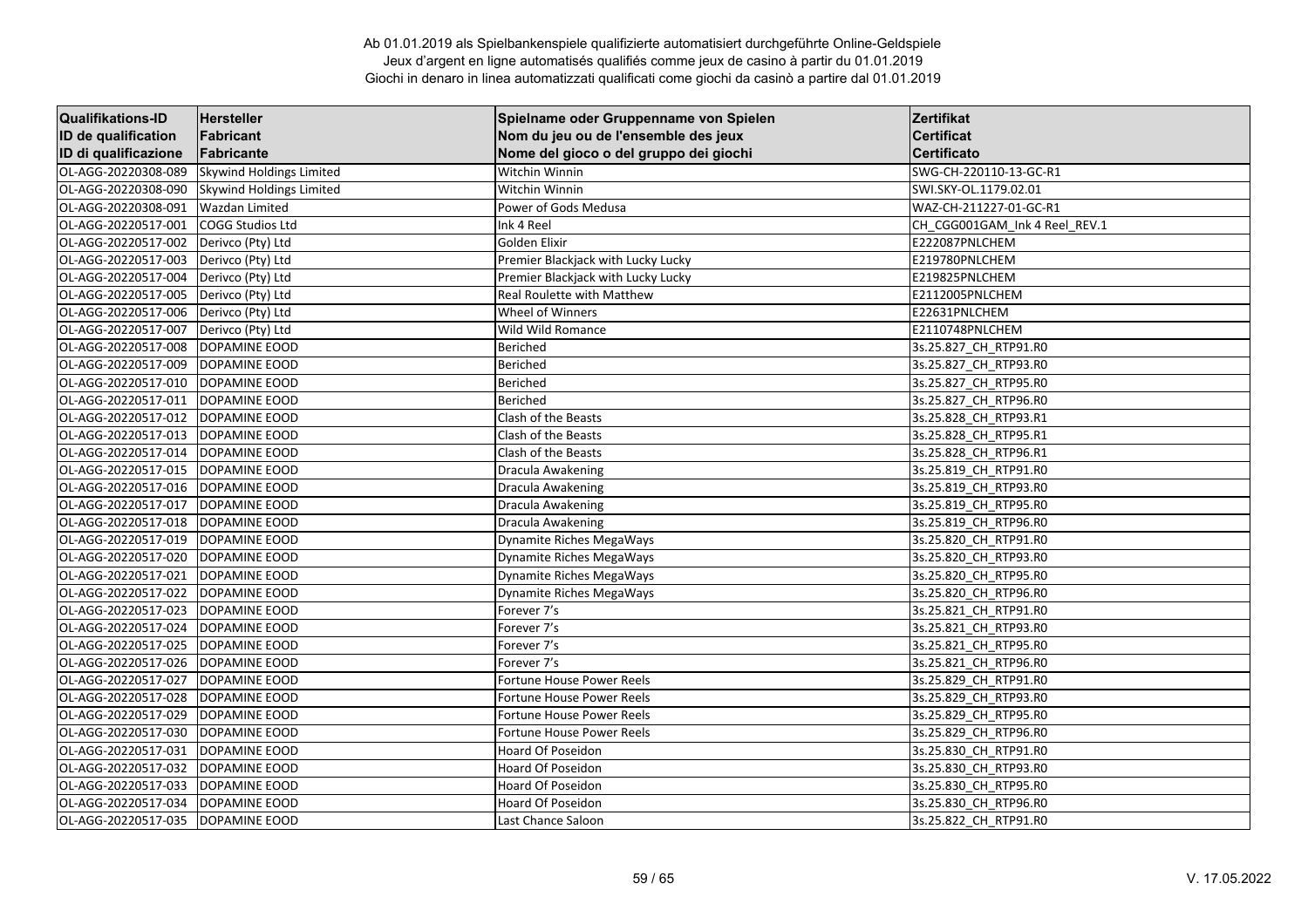| <b>Qualifikations-ID</b> | <b>Hersteller</b>    | Spielname oder Gruppenname von Spielen | Zertifikat            |
|--------------------------|----------------------|----------------------------------------|-----------------------|
| ID de qualification      | Fabricant            | Nom du jeu ou de l'ensemble des jeux   | <b>Certificat</b>     |
| ID di qualificazione     | Fabricante           | Nome del gioco o del gruppo dei giochi | <b>Certificato</b>    |
| OL-AGG-20220517-036      | DOPAMINE EOOD        | Last Chance Saloon                     | 3s.25.822_CH_RTP93.R0 |
| OL-AGG-20220517-037      | DOPAMINE EOOD        | Last Chance Saloon                     | 3s.25.822 CH RTP95.R0 |
| OL-AGG-20220517-038      | DOPAMINE EOOD        | Last Chance Saloon                     | 3s.25.822 CH RTP96.RO |
| OL-AGG-20220517-039      | DOPAMINE EOOD        | Lucky Fridays                          | 3s.25.833_CH_RTP91.R0 |
| OL-AGG-20220517-040      | DOPAMINE EOOD        | Lucky Fridays                          | 3s.25.833_CH_RTP93.R0 |
| OL-AGG-20220517-041      | DOPAMINE EOOD        | Lucky Fridays                          | 3s.25.833_CH_RTP95.R0 |
| OL-AGG-20220517-042      | DOPAMINE EOOD        | Lucky Fridays                          | 3s.25.833 CH RTP96.R0 |
| OL-AGG-20220517-043      | DOPAMINE EOOD        | Lucky Halloween                        | 3s.25.834_CH_RTP91.R0 |
| OL-AGG-20220517-044      | DOPAMINE EOOD        | Lucky Halloween                        | 3s.25.834_CH_RTP93.R0 |
| OL-AGG-20220517-045      | DOPAMINE EOOD        | Lucky Halloween                        | 3s.25.834_CH_RTP95.R0 |
| OL-AGG-20220517-046      | DOPAMINE EOOD        | Lucky Halloween                        | 3s.25.834 CH RTP96.RO |
| OL-AGG-20220517-047      | DOPAMINE EOOD        | Mega Pyramid                           | 3s.25.835_CH_RTP91.R1 |
| OL-AGG-20220517-048      | DOPAMINE EOOD        | Mega Pyramid                           | 3s.25.835_CH_RTP93.R1 |
| OL-AGG-20220517-049      | DOPAMINE EOOD        | Mega Pyramid                           | 3s.25.835 CH RTP95.R1 |
| OL-AGG-20220517-050      | DOPAMINE EOOD        | Mega Pyramid                           | 3s.25.835 CH RTP96.R1 |
| OL-AGG-20220517-051      | DOPAMINE EOOD        | <b>Mystic Staxx</b>                    | 3s.25.823_CH_RTP91.R0 |
| OL-AGG-20220517-052      | DOPAMINE EOOD        | <b>Mystic Staxx</b>                    | 3s.25.823_CH_RTP93.R0 |
| OL-AGG-20220517-053      | DOPAMINE EOOD        | <b>Mystic Staxx</b>                    | 3s.25.823 CH RTP95.R0 |
| OL-AGG-20220517-054      | DOPAMINE EOOD        | <b>Mystic Staxx</b>                    | 3s.25.823 CH RTP96.R0 |
| OL-AGG-20220517-055      | DOPAMINE EOOD        | <b>Mystic Wheel</b>                    | 3s.25.818_CH_RTP91.R0 |
| OL-AGG-20220517-056      | DOPAMINE EOOD        | <b>Mystic Wheel</b>                    | 3s.25.818_CH_RTP93.R0 |
| OL-AGG-20220517-057      | DOPAMINE EOOD        | <b>Mystic Wheel</b>                    | 3s.25.818 CH RTP95.R0 |
| OL-AGG-20220517-058      | DOPAMINE EOOD        | Mystic Wheel                           | 3s.25.818 CH RTP96.RO |
| OL-AGG-20220517-059      | DOPAMINE EOOD        | Neon Links                             | 3s.25.836_CH_RTP91.R1 |
| OL-AGG-20220517-060      | DOPAMINE EOOD        | Neon Links                             | 3s.25.836_CH_RTP93.R1 |
| OL-AGG-20220517-061      | DOPAMINE EOOD        | Neon Links                             | 3s.25.836 CH RTP95.R1 |
| OL-AGG-20220517-062      | DOPAMINE EOOD        | Neon Links                             | 3s.25.836 CH RTP96.R1 |
| OL-AGG-20220517-063      | DOPAMINE EOOD        | NFT MegaWays                           | 3s.25.824_CH_RTP91.R0 |
| OL-AGG-20220517-064      | DOPAMINE EOOD        | <b>NFT MegaWays</b>                    | 3s.25.824_CH_RTP93.R0 |
| OL-AGG-20220517-065      | DOPAMINE EOOD        | <b>NFT MegaWays</b>                    | 3s.25.824_CH_RTP95.R0 |
| OL-AGG-20220517-066      | DOPAMINE EOOD        | <b>NFT MegaWays</b>                    | 3s.25.824_CH_RTP96.R0 |
| OL-AGG-20220517-067      | DOPAMINE EOOD        | <b>Primate King</b>                    | 3s.25.837_CH_RTP91.R1 |
| OL-AGG-20220517-068      | DOPAMINE EOOD        | <b>Primate King</b>                    | 3s.25.837_CH_RTP93.R1 |
| OL-AGG-20220517-069      | <b>DOPAMINE EOOD</b> | <b>Primate King</b>                    | 3s.25.837 CH RTP95.R1 |
| OL-AGG-20220517-070      | DOPAMINE EOOD        | <b>Primate King</b>                    | 3s.25.837 CH RTP96.R1 |
| OL-AGG-20220517-071      | DOPAMINE EOOD        | <b>Reptizillions Power Reels</b>       | 3s.25.825_CH_RTP91.R0 |
| OL-AGG-20220517-072      | <b>DOPAMINE EOOD</b> | <b>Reptizillions Power Reels</b>       | 3s.25.825_CH_RTP93.R0 |
| OL-AGG-20220517-073      | DOPAMINE EOOD        | <b>Reptizillions Power Reels</b>       | 3s.25.825 CH RTP95.RO |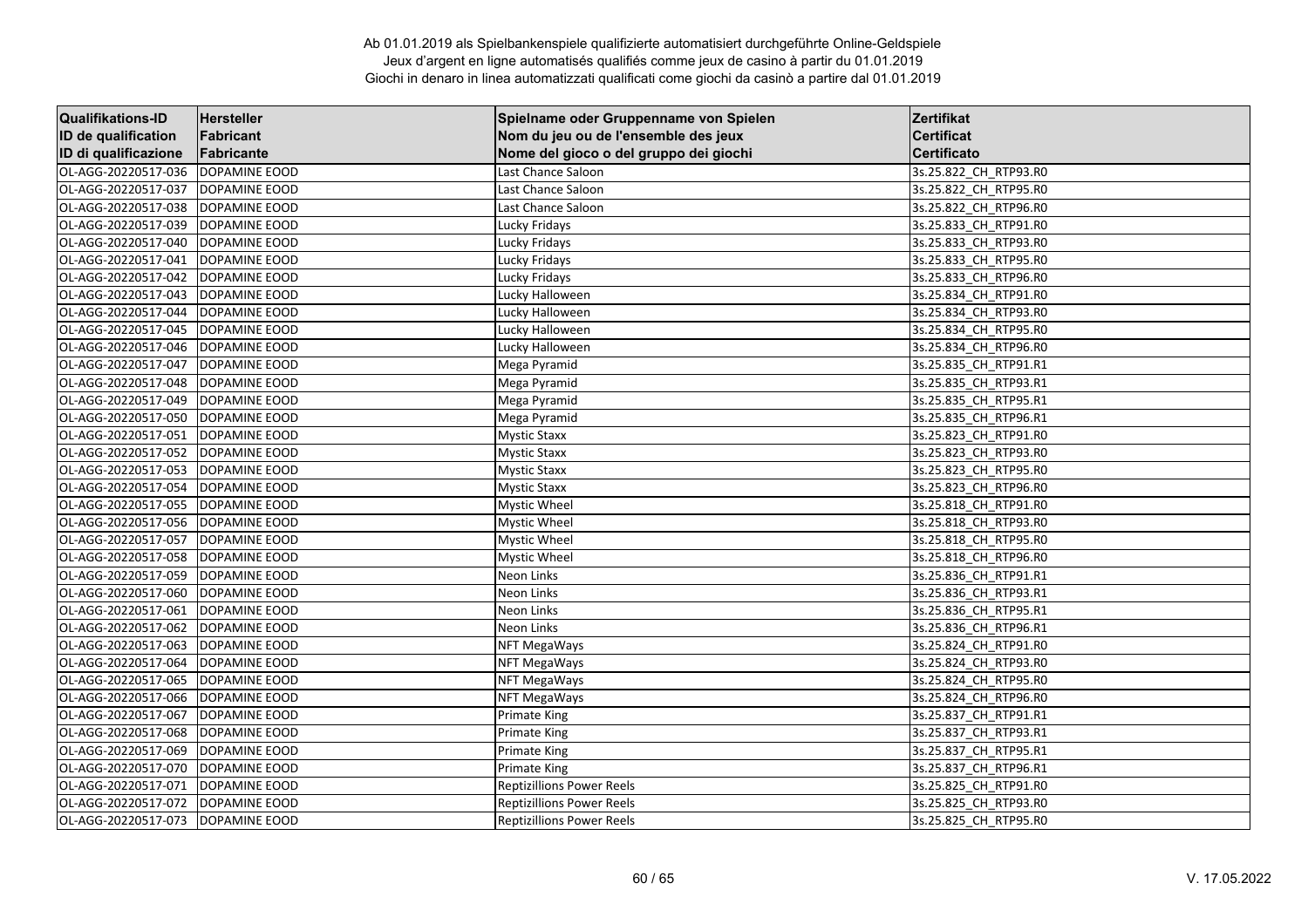| <b>Qualifikations-ID</b>             | Hersteller              | Spielname oder Gruppenname von Spielen | Zertifikat            |
|--------------------------------------|-------------------------|----------------------------------------|-----------------------|
| ID de qualification                  | Fabricant               | Nom du jeu ou de l'ensemble des jeux   | <b>Certificat</b>     |
| ID di qualificazione                 | Fabricante              | Nome del gioco o del gruppo dei giochi | <b>Certificato</b>    |
| OL-AGG-20220517-074                  | DOPAMINE EOOD           | <b>Reptizillions Power Reels</b>       | 3s.25.825_CH_RTP96.R0 |
| OL-AGG-20220517-075                  | DOPAMINE EOOD           | Shah Mat                               | 3s.25.838 CH RTP91.R1 |
| OL-AGG-20220517-076                  | DOPAMINE EOOD           | Shah Mat                               | 3s.25.838 CH RTP93.R1 |
| OL-AGG-20220517-077                  | DOPAMINE EOOD           | Shah Mat                               | 3s.25.838 CH RTP95.R1 |
| OL-AGG-20220517-078                  | DOPAMINE EOOD           | Shah Mat                               | 3s.25.838_CH_RTP96.R1 |
| OL-AGG-20220517-079                  | DOPAMINE EOOD           | The Wisecracker Lightning              | 3s.25.839_CH_RTP91.R0 |
| OL-AGG-20220517-080                  | DOPAMINE EOOD           | The Wisecracker Lightning              | 3s.25.839 CH RTP93.R0 |
| OL-AGG-20220517-081                  | DOPAMINE EOOD           | The Wisecracker Lightning              | 3s.25.839 CH RTP95.R0 |
| OL-AGG-20220517-082                  | DOPAMINE EOOD           | The Wisecracker Lightning              | 3s.25.839_CH_RTP96.R0 |
| OL-AGG-20220517-083                  | DOPAMINE EOOD           | Thor's Vengeance                       | 3s.25.826_CH_RTP91.R2 |
| OL-AGG-20220517-084                  | DOPAMINE EOOD           | Thor's Vengeance                       | 3s.25.826_CH_RTP93.R2 |
| OL-AGG-20220517-085                  | DOPAMINE EOOD           | Thor's Vengeance                       | 3s.25.826 CH_RTP95.R2 |
| OL-AGG-20220517-086                  | DOPAMINE EOOD           | Thor's Vengeance                       | 3s.25.826 CH RTP96.R2 |
| OL-AGG-20220517-087                  | DOPAMINE EOOD           | Tiki Fruits Totem Frenzy               | 3s.25.840 CH_RTP91.R0 |
| OL-AGG-20220517-088                  | DOPAMINE EOOD           | Tiki Fruits Totem Frenzy               | 3s.25.840_CH_RTP93.R0 |
| OL-AGG-20220517-089                  | DOPAMINE EOOD           | Tiki Fruits Totem Frenzy               | 3s.25.840 CH RTP95.R0 |
| OL-AGG-20220517-090                  | <b>DOPAMINE EOOD</b>    | Tiki Fruits Totem Frenzy               | 3s.25.840 CH RTP96.RO |
| OL-AGG-20220517-091                  | DOPAMINE EOOD           | <b>Treasure Mine Power Reels</b>       | 3s.25.841_CH_RTP91.R0 |
| OL-AGG-20220517-092                  | DOPAMINE EOOD           | <b>Treasure Mine Power Reels</b>       | 3s.25.841 CH RTP93.R0 |
| OL-AGG-20220517-093                  | DOPAMINE EOOD           | <b>Treasure Mine Power Reels</b>       | 3s.25.841_CH_RTP95.R0 |
| OL-AGG-20220517-094                  | DOPAMINE EOOD           | <b>Treasure Mine Power Reels</b>       | 3s.25.841 CH RTP96.R0 |
| OL-AGG-20220517-095                  | DOPAMINE EOOD           | Well Of Wilds MegaWays                 | 3s.25.842_CH_RTP91.R0 |
| OL-AGG-20220517-096                  | DOPAMINE EOOD           | Well Of Wilds MegaWays                 | 3s.25.842_CH_RTP93.R0 |
| OL-AGG-20220517-097                  | DOPAMINE EOOD           | Well Of Wilds MegaWays                 | 3s.25.842 CH RTP95.R0 |
| OL-AGG-20220517-098                  | DOPAMINE EOOD           | Well Of Wilds MegaWays                 | 3s.25.842 CH RTP96.R0 |
| OL-AGG-20220517-099                  | <b>DOPAMINE EOOD</b>    | Well Of Wilds MegaWays                 | 3s.25.842 CH RTP98.RO |
| OL-AGG-20220517-100                  | DOPAMINE EOOD           | <b>Wild Expedition</b>                 | 3s.25.843_CH_RTP91.R0 |
| OL-AGG-20220517-101                  | DOPAMINE EOOD           | <b>Wild Expedition</b>                 | 3s.25.843 CH RTP93.RO |
| OL-AGG-20220517-102                  | DOPAMINE EOOD           | Wild Expedition                        | 3s.25.843 CH RTP95.R0 |
| OL-AGG-20220517-103                  | DOPAMINE EOOD           | Wild Expedition                        | 3s.25.843 CH RTP96.R0 |
| OL-AGG-20220517-104                  | <b>ELKAB Studios AB</b> | <b>Bompers</b>                         | 3s.26.650 RO          |
| OL-AGG-20220517-105                  | <b>ELKAB Studios AB</b> | Book of Toro                           | 3s.26.651 CH.R1       |
| OL-AGG-20220517-106                  | <b>ELKAB Studios AB</b> | Cluster Slide                          | 3s.26.646 R1          |
| OL-AGG-20220517-107                  | <b>ELKAB Studios AB</b> | Cygnus                                 | 3s.26.641 R1          |
| OL-AGG-20220517-108                  | <b>ELKAB Studios AB</b> | <b>Ecuador Gold</b>                    | 3s.26.649 RO          |
| OL-AGG-20220517-109                  | <b>ELKAB Studios AB</b> | Ice Wolf                               | 3s.26.652_CH.R1       |
| OL-AGG-20220517-110                  | <b>ELKAB Studios AB</b> | Illogicool                             | 3s.26.858_CH.R1       |
| OL-AGG-20220517-111 ELKAB Studios AB |                         | Katmandu Gold                          | 3s.26.639 CH.R2       |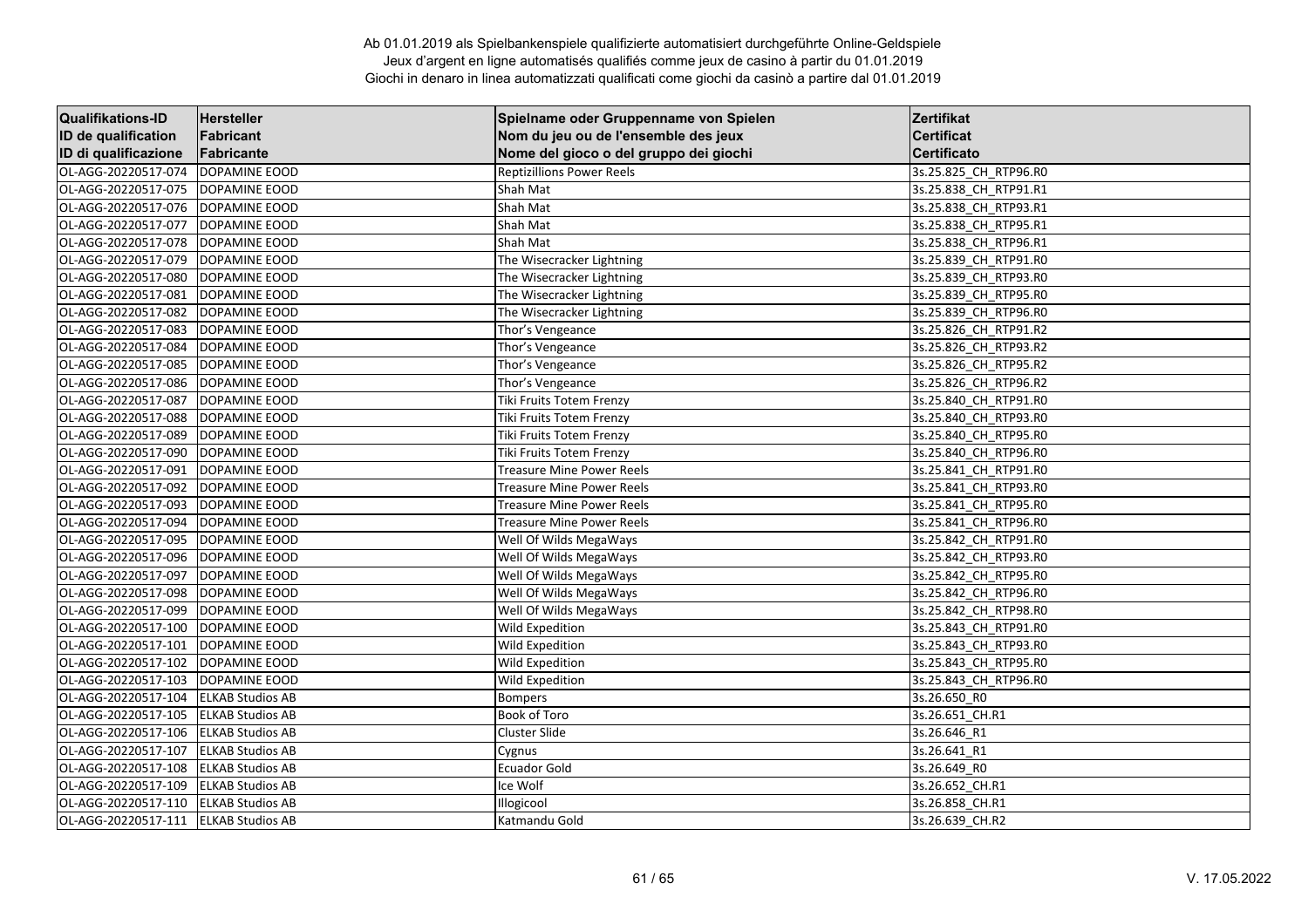| <b>Qualifikations-ID</b> | <b>Hersteller</b>                      | Spielname oder Gruppenname von Spielen            | Zertifikat                                |
|--------------------------|----------------------------------------|---------------------------------------------------|-------------------------------------------|
| ID de qualification      | Fabricant                              | Nom du jeu ou de l'ensemble des jeux              | <b>Certificat</b>                         |
| ID di qualificazione     | Fabricante                             | Nome del gioco o del gruppo dei giochi            | <b>Certificato</b>                        |
| OL-AGG-20220517-112      | <b>ELKAB Studios AB</b>                | Mystic Orbs                                       | 3s.26.810_R0                              |
| OL-AGG-20220517-113      | <b>ELKAB Studios AB</b>                | Nitropolis 2                                      | 3s.26.648 RO                              |
| OL-AGG-20220517-114      | <b>ELKAB Studios AB</b>                | Nitropolis 3                                      | 3s.26.906 RO                              |
| OL-AGG-20220517-115      | <b>ELKAB Studios AB</b>                | Pacific Gold                                      | 3s.26.753_RO                              |
| OL-AGG-20220517-116      | <b>ELKAB Studios AB</b>                | Phoenix Graveyard                                 | 3s.27.094 CH.RO                           |
| OL-AGG-20220517-117      | <b>ELKAB Studios AB</b>                | Route 777                                         | 3s.26.643_R1                              |
| OL-AGG-20220517-118      | <b>ELKAB Studios AB</b>                | Tropicool                                         | 3s.26.644 R1                              |
| OL-AGG-20220517-119      | <b>ELKAB Studios AB</b>                | <b>Vegas Diamonds</b>                             | 3s.26.653 RO                              |
| OL-AGG-20220517-120      | <b>ELKAB Studios AB</b>                | <b>Wild Toro</b>                                  | 3s.26.645 R1                              |
| OL-AGG-20220517-121      | <b>ELKAB Studios AB</b>                | Wild Toro II                                      | 3s.26.642 R1                              |
| OL-AGG-20220517-122      | <b>ELKAB Studios AB</b>                | Win Win                                           | 3s.26.647_R1                              |
| OL-AGG-20220517-123      | <b>ELKAB Studios AB</b>                | Zulu Gold                                         | 3s.26.640 R1                              |
| OL-AGG-20220517-124      | <b>GAMEART LIMITED</b>                 | Dolphin's Dream                                   | CH_ART002GAM_Dolphins Dream_REV.1         |
| OL-AGG-20220517-125      | <b>GAMEART LIMITED</b>                 | Mega Bunny Hyperways                              | CH ART002GAM Mega Bunny HW REV.1          |
| OL-AGG-20220517-126      | <b>GAMEART LIMITED</b>                 | Piggy Bjorn - Muspelheim's Treasure               | CH ART002GAM Piggy Bjorn MT REV.1         |
| OL-AGG-20220517-127      | <b>GAMEART LIMITED</b>                 | Summer Jam                                        | CH_ART002GAM_Summer Jam_REV.1             |
| OL-AGG-20220517-128      | <b>GameArt Ltd</b>                     | Lilly Palmer London                               | MO-567-GAA-21-06_1                        |
| OL-AGG-20220517-129      | GAMING1                                | <b>Blackjack Twins &amp; Crazy Twins Extended</b> | MO-567-G1M-21-08                          |
| OL-AGG-20220517-130      | GAMING1                                | Blackjack Twins & Crazy Twins Extended VIP        | MO-567-G1M-21-09                          |
| OL-AGG-20220517-131      | GAMING1                                | <b>Blackjack Twins &amp; Crazy Twins VIP</b>      | MO-567-G1M-21-07                          |
| OL-AGG-20220517-132      | GMS Entertainment Limited T/a Pariplay | 12 Super Hot Diamonds                             | PRP-CH-220321-01-GC-R1                    |
| OL-AGG-20220517-133      | GMS Entertainment Limited T/a Pariplay | 12 Super Hot Diamonds                             | PRP-CH-220321-02-GC-R1                    |
| OL-AGG-20220517-134      | GMS Entertainment Limited T/a Pariplay | Fisherman's Bounty Deluxe (HTML5)                 | PRP-CH-220218-01-GC-R1                    |
| OL-AGG-20220517-135      | GMS Entertainment Limited T/a Pariplay | Fisherman's Bounty Deluxe (HTML5)                 | PRP-CH-220218-02-GC-R1                    |
| OL-AGG-20220517-136      | GMS Entertainment Limited T/a Pariplay | Roman Legend                                      | PRP-CH-220301-01-GC-R1                    |
| OL-AGG-20220517-137      | Greentube GmbH                         | Book of Ra deluxe 10: Win Ways                    | MO-246-GEE-22-01-567                      |
| OL-AGG-20220517-138      | <b>Greentube GmbH</b>                  | Book of Ra deluxe 10: Win Ways [Buy Bonus]        | MO-374-GEE-22-03-567                      |
| OL-AGG-20220517-139      | <b>Greentube GmbH</b>                  | Sizzling Hot deluxe 10                            | MO-246-GEE-22-07-567                      |
| OL-AGG-20220517-140      | Greentube I.E.S. GmbH                  | Heart of Egypt                                    | MO-567-GEE-22-01                          |
| OL-AGG-20220517-141      | Greentube I.E.S. GmbH                  | Wild Ranger                                       | MO-246-GEE-21-59-567                      |
| OL-AGG-20220517-142      | Hölle Games GmbH                       | <b>Respin Fruits</b>                              | ITL2200579                                |
| OL-AGG-20220517-143      | ISB Magma Ltd                          | Golden Jokers Double Up                           | CH_ISM042GAM_Golden Jokers DU_REV.1       |
| OL-AGG-20220517-144      | ISB Magma Ltd                          | Merlins Revenge Megaways                          | CH ISM044GAM Merlins Revenge MW REV.1     |
| OL-AGG-20220517-145      | ISB Magma Ltd                          | Plunderin' Pirates: Hold & Win                    | CH_ISM039GAM_Plunderin Pirates HW_REV.1   |
| OL-AGG-20220517-146      | ISB Magma Ltd                          | Triple Fruit Deluxe Megaways                      | CH_ISM040GAM_Triple Fruit Deluxe MW_REV.1 |
| OL-AGG-20220517-147      | NetEnt Product Services Ltd            | <b>Funk Master</b>                                | MO-343-NE1-22-01-567                      |
| OL-AGG-20220517-148      | OÜ Playtech (Estonia)                  | Age of the Gods God of Storms 2                   | MO-567-PVI-22-01                          |
| OL-AGG-20220517-149      | OÜ Playtech (Estonia)                  | <b>Diamond Rise</b>                               | MO-567-PVI-22-05                          |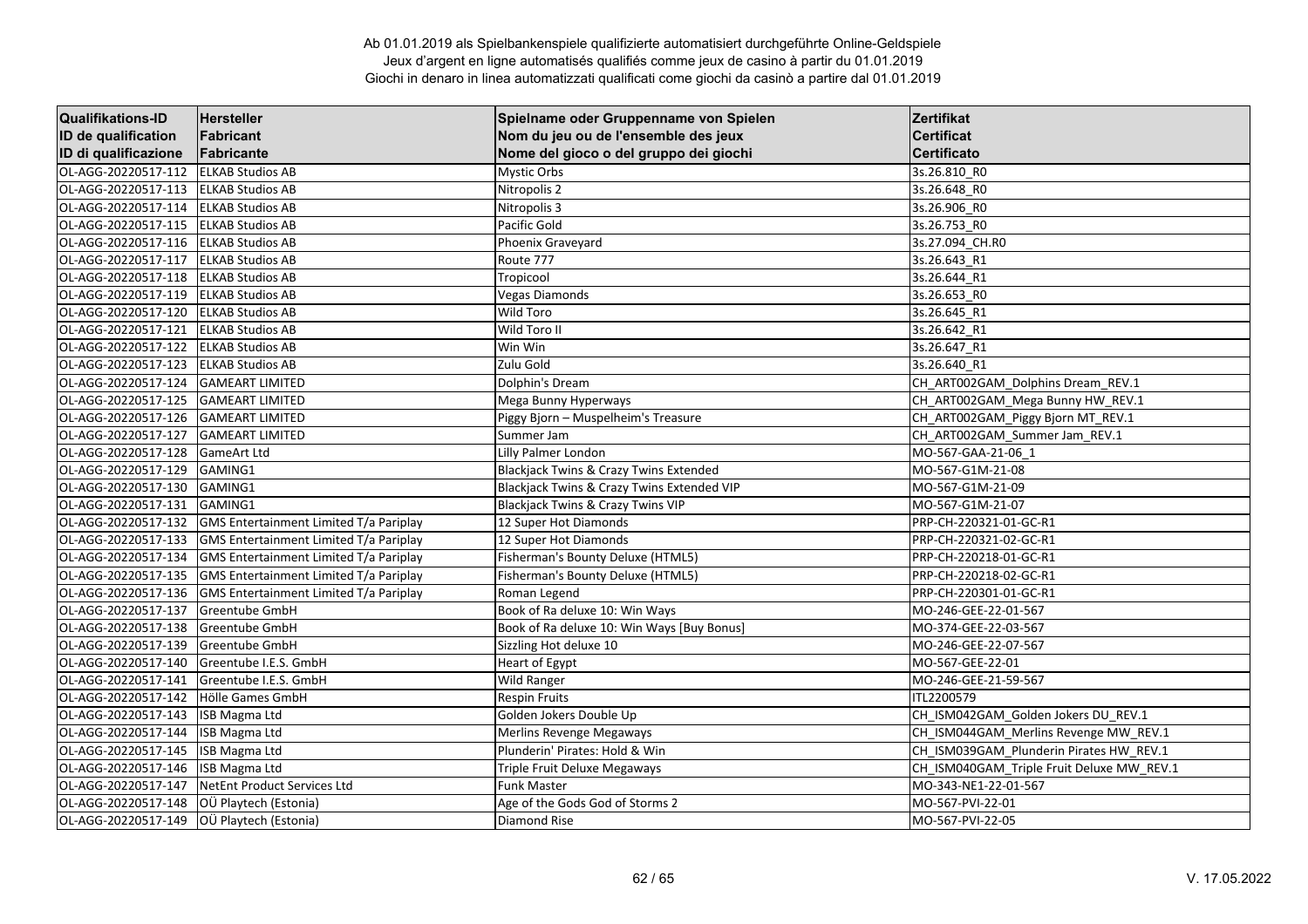| <b>Qualifikations-ID</b> | <b>Hersteller</b>         | Spielname oder Gruppenname von Spielen | Zertifikat              |
|--------------------------|---------------------------|----------------------------------------|-------------------------|
| ID de qualification      | Fabricant                 | Nom du jeu ou de l'ensemble des jeux   | <b>Certificat</b>       |
| ID di qualificazione     | Fabricante                | Nome del gioco o del gruppo dei giochi | <b>Certificato</b>      |
| OL-AGG-20220517-150      | OÜ Playtech (Estonia)     | Diamond Rise [L95]                     | MO-567-PVI-22-05-567    |
| OL-AGG-20220517-151      | OÜ Playtech (Estonia)     | Fire Blaze: Blue Wizard Megaways       | MO-567-PVI-22-10        |
| OL-AGG-20220517-152      | OÜ Playtech (Estonia)     | Fire Blaze: Blue Wizard Megaways [L95] | MO-567-PVI-22-11        |
| OL-AGG-20220517-153      | OÜ Playtech (Estonia)     | Fire Blaze: Fire Fighter               | MO-567-PVI-22-12        |
| OL-AGG-20220517-154      | OÜ Playtech (Estonia)     | Fire Blaze: Fire Fighter [L95]         | MO-567-PVI-22-13        |
| OL-AGG-20220517-155      | OÜ Playtech (Estonia)     | <b>King Blitz</b>                      | MO-567-PVI-22-06        |
| OL-AGG-20220517-156      | OÜ Playtech (Estonia)     | King Blitz [L95]                       | MO-567-PVI-22-07        |
| OL-AGG-20220517-157      | OÜ Playtech (Estonia)     | Pyramid LinX                           | MO-567-PVI-22-14        |
| OL-AGG-20220517-158      | OÜ Playtech (Estonia)     | Pyramid LinX [L95]                     | MO-567-PVI-22-15        |
| OL-AGG-20220517-159      | OÜ Playtech (Estonia)     | Silver Bullet Bandit: Cash Collect     | MO-567-PVI-22-08        |
| OL-AGG-20220517-160      | OÜ Playtech (Estonia)     | Wushu Punch                            | MO-567-PVI-22-02        |
| OL-AGG-20220517-161      | OÜ Playtech (Estonia)     | Wushu Punch [L95]                      | MO-567-PVI-22-03        |
| OL-AGG-20220517-162      | PAF Consulting Abp        | Cash & Carry Poker                     | MO-556-PA1-22-01-567(2) |
| OL-AGG-20220517-163      | PAF Consulting Abp        | Desperado Blackjack                    | MO-374-PA1-22-01-567    |
| OL-AGG-20220517-164      | PAF Consulting Abp        | Jackpot Joker Poker                    | MO-556-PA1-22-01-567(3) |
| OL-AGG-20220517-165      | <b>PAF Consulting Abp</b> | Joker Poker                            | MO-556-PA1-22-01-567(4) |
| OL-AGG-20220517-166      | <b>PAF Consulting Abp</b> | Thunderbar Poker                       | MO-556-PA1-22-01-567    |
| OL-AGG-20220517-167      | Play'n GO Malta Ltd.      | 24k Dragon                             | SWI.PGO-OL.1101.01.01   |
| OL-AGG-20220517-168      | Play'n GO Malta Ltd.      | 24k Dragon                             | SWI.PGO-OL.1101.02.01   |
| OL-AGG-20220517-169      | Play'n GO Malta Ltd.      | 24k Dragon                             | SWI.PGO-OL.1101.03.01   |
| OL-AGG-20220517-170      | Play'n GO Malta Ltd.      | <b>Beasts of Fire</b>                  | SWI.PGO-OL.1101.07.01   |
| OL-AGG-20220517-171      | Play'n GO Malta Ltd.      | <b>Beasts of Fire</b>                  | SWI.PGO-OL.1101.08.01   |
| OL-AGG-20220517-172      | Play'n GO Malta Ltd.      | <b>Beasts of Fire</b>                  | SWI.PGO-OL.1101.09.01   |
| OL-AGG-20220517-173      | Play'n GO Malta Ltd.      | Blazin' Bullfrog                       | SWI.PGO-OL.1101.10.01   |
| OL-AGG-20220517-174      | Play'n GO Malta Ltd.      | Blazin' Bullfrog                       | SWI.PGO-OL.1101.11.01   |
| OL-AGG-20220517-175      | Play'n GO Malta Ltd.      | Blazin' Bullfrog                       | SWI.PGO-OL.1101.12.01   |
| OL-AGG-20220517-176      | Play'n GO Malta Ltd.      | Cat Wilde and the Doom of Dead         | SWI.PGO-OL.1101.13.01   |
| OL-AGG-20220517-177      | Play'n GO Malta Ltd.      | Cat Wilde and the Doom of Dead         | SWI.PGO-OL.1101.14.01   |
| OL-AGG-20220517-178      | Play'n GO Malta Ltd.      | Cat Wilde and the Doom of Dead         | SWI.PGO-OL.1101.15.01   |
| OL-AGG-20220517-179      | Play'n GO Malta Ltd.      | Dawn of Egypt                          | SWI.PGO-OL.1101.16.01   |
| OL-AGG-20220517-180      | Play'n GO Malta Ltd.      | Dawn of Egypt                          | SWI.PGO-OL.1101.17.01   |
| OL-AGG-20220517-181      | Play'n GO Malta Ltd.      | Dawn of Egypt                          | SWI.PGO-OL.1101.18.01   |
| OL-AGG-20220517-182      | Play'n GO Malta Ltd.      | Dr. Toonz                              | SWI.PGO-OL.1101.22.01   |
| OL-AGG-20220517-183      | Play'n GO Malta Ltd.      | Dr. Toonz                              | SWI.PGO-OL.1101.23.01   |
| OL-AGG-20220517-184      | Play'n GO Malta Ltd.      | Dr. Toonz                              | SWI.PGO-OL.1101.24.01   |
| OL-AGG-20220517-185      | Play'n GO Malta Ltd.      | Fire Joker Freeze                      | SWI.PGO-OL.1101.25.01   |
| OL-AGG-20220517-186      | Play'n GO Malta Ltd.      | Fire Joker Freeze                      | SWI.PGO-OL.1101.26.01   |
| OL-AGG-20220517-187      | Play'n GO Malta Ltd.      | Fire Joker Freeze                      | SWI.PGO-OL.1101.27.01   |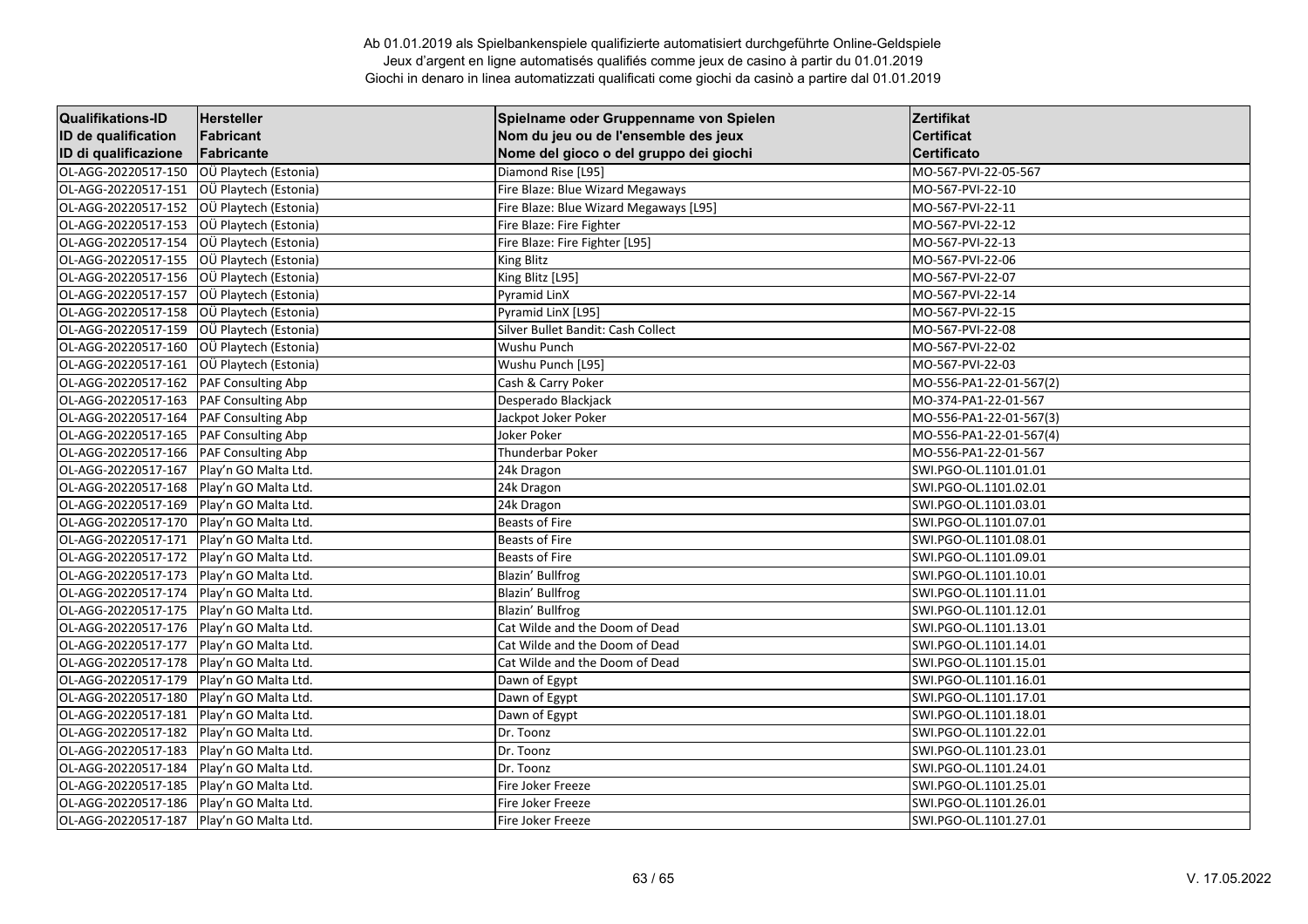| <b>Qualifikations-ID</b> | <b>Hersteller</b>    | Spielname oder Gruppenname von Spielen | Zertifikat            |
|--------------------------|----------------------|----------------------------------------|-----------------------|
| ID de qualification      | Fabricant            | Nom du jeu ou de l'ensemble des jeux   | <b>Certificat</b>     |
| ID di qualificazione     | Fabricante           | Nome del gioco o del gruppo dei giochi | <b>Certificato</b>    |
| OL-AGG-20220517-188      | Play'n GO Malta Ltd. | Free Reelin' Joker                     | SWI.PGO-OL.1101.28.01 |
| OL-AGG-20220517-189      | Play'n GO Malta Ltd. | Free Reelin' Joker                     | SWI.PGO-OL.1101.29.01 |
| OL-AGG-20220517-190      | Play'n GO Malta Ltd. | Free Reelin' Joker                     | SWI.PGO-OL.1101.30.01 |
| OL-AGG-20220517-191      | Play'n GO Malta Ltd. | Gemix 2                                | SWI.PGO-OL.1101.31.01 |
| OL-AGG-20220517-192      | Play'n GO Malta Ltd. | Gemix 2                                | SWI.PGO-OL.1101.32.01 |
| OL-AGG-20220517-193      | Play'n GO Malta Ltd. | Gemix 2                                | SWI.PGO-OL.1101.33.01 |
| OL-AGG-20220517-194      | Play'n GO Malta Ltd. | Ghost of Dead                          | SWI.PGO-OL.1101.34.01 |
| OL-AGG-20220517-195      | Play'n GO Malta Ltd. | <b>Ghost of Dead</b>                   | SWI.PGO-OL.1101.35.01 |
| OL-AGG-20220517-196      | Play'n GO Malta Ltd. | <b>Ghost of Dead</b>                   | SWI.PGO-OL.1101.36.01 |
| OL-AGG-20220517-197      | Play'n GO Malta Ltd. | Honey Rush                             | SWI.PGO-OL.1101.37.01 |
| OL-AGG-20220517-198      | Play'n GO Malta Ltd. | Honey Rush                             | SWI.PGO-OL.1101.38.01 |
| OL-AGG-20220517-199      | Play'n GO Malta Ltd. | Honey Rush                             | SWI.PGO-OL.1101.39.01 |
| OL-AGG-20220517-200      | Play'n GO Malta Ltd. | Merlin and The Ice Queen Morgana       | SWI.PGO-OL.1101.40.01 |
| OL-AGG-20220517-201      | Play'n GO Malta Ltd. | Merlin and The Ice Queen Morgana       | SWI.PGO-OL.1101.41.01 |
| OL-AGG-20220517-202      | Play'n GO Malta Ltd. | Merlin and The Ice Queen Morgana       | SWI.PGO-OL.1101.42.01 |
| OL-AGG-20220517-203      | Play'n GO Malta Ltd. | Prism of Gems                          | SWI.PGO-OL.1101.43.01 |
| OL-AGG-20220517-204      | Play'n GO Malta Ltd. | Prism of Gems                          | SWI.PGO-OL.1101.44.01 |
| OL-AGG-20220517-205      | Play'n GO Malta Ltd. | Prism of Gems                          | SWI.PGO-OL.1101.45.01 |
| OL-AGG-20220517-206      | Play'n GO Malta Ltd. | <b>Raging Rex</b>                      | SWI.PGO-OL.1101.46.01 |
| OL-AGG-20220517-207      | Play'n GO Malta Ltd. | Raging Rex                             | SWI.PGO-OL.1101.47.01 |
| OL-AGG-20220517-208      | Play'n GO Malta Ltd. | <b>Raging Rex</b>                      | SWI.PGO-OL.1101.48.01 |
| OL-AGG-20220517-209      | Play'n GO Malta Ltd. | Rich Wilde and the Amulet of Dead      | SWI.PGO-OL.1101.04.01 |
| OL-AGG-20220517-210      | Play'n GO Malta Ltd. | Rich Wilde and the Amulet of Dead      | SWI.PGO-OL.1101.05.01 |
| OL-AGG-20220517-211      | Play'n GO Malta Ltd. | Rich Wilde and the Amulet of Dead      | SWI.PGO-OL.1101.06.01 |
| OL-AGG-20220517-212      | Play'n GO Malta Ltd. | Rich Wilde and The Wandering City      | SWI.PGO-OL.1101.49.01 |
| OL-AGG-20220517-213      | Play'n GO Malta Ltd. | Rich Wilde and The Wandering City      | SWI.PGO-OL.1101.50.01 |
| OL-AGG-20220517-214      | Play'n GO Malta Ltd. | Rich Wilde and The Wandering City      | SWI.PGO-OL.1101.51.01 |
| OL-AGG-20220517-215      | Play'n GO Malta Ltd. | <b>Scroll of Dead</b>                  | SWI.PGO-OL.1101.52.01 |
| OL-AGG-20220517-216      | Play'n GO Malta Ltd. | <b>Scroll of Dead</b>                  | SWI.PGO-OL.1101.53.01 |
| OL-AGG-20220517-217      | Play'n GO Malta Ltd. | <b>Scroll of Dead</b>                  | SWI.PGO-OL.1101.54.01 |
| OL-AGG-20220517-218      | Play'n GO Malta Ltd. | Tales of Asgard: Loki's Fortune        | SWI.PGO-OL.1101.55.01 |
| OL-AGG-20220517-219      | Play'n GO Malta Ltd. | Tales of Asgard: Loki's Fortune        | SWI.PGO-OL.1101.56.01 |
| OL-AGG-20220517-220      | Play'n GO Malta Ltd. | Tales of Asgard: Loki's Fortune        | SWI.PGO-OL.1101.57.01 |
| OL-AGG-20220517-221      | Play'n GO Malta Ltd. | The Green Knight                       | SWI.PGO-OL.1101.58.01 |
| OL-AGG-20220517-222      | Play'n GO Malta Ltd. | The Green Knight                       | SWI.PGO-OL.1101.59.01 |
| OL-AGG-20220517-223      | Play'n GO Malta Ltd. | The Green Knight                       | SWI.PGO-OL.1101.60.01 |
| OL-AGG-20220517-224      | Play'n GO Malta Ltd. | <b>Wild Frames</b>                     | SWI.PGO-OL.1101.61.01 |
| OL-AGG-20220517-225      | Play'n GO Malta Ltd. | <b>Wild Frames</b>                     | SWI.PGO-OL.1101.62.01 |